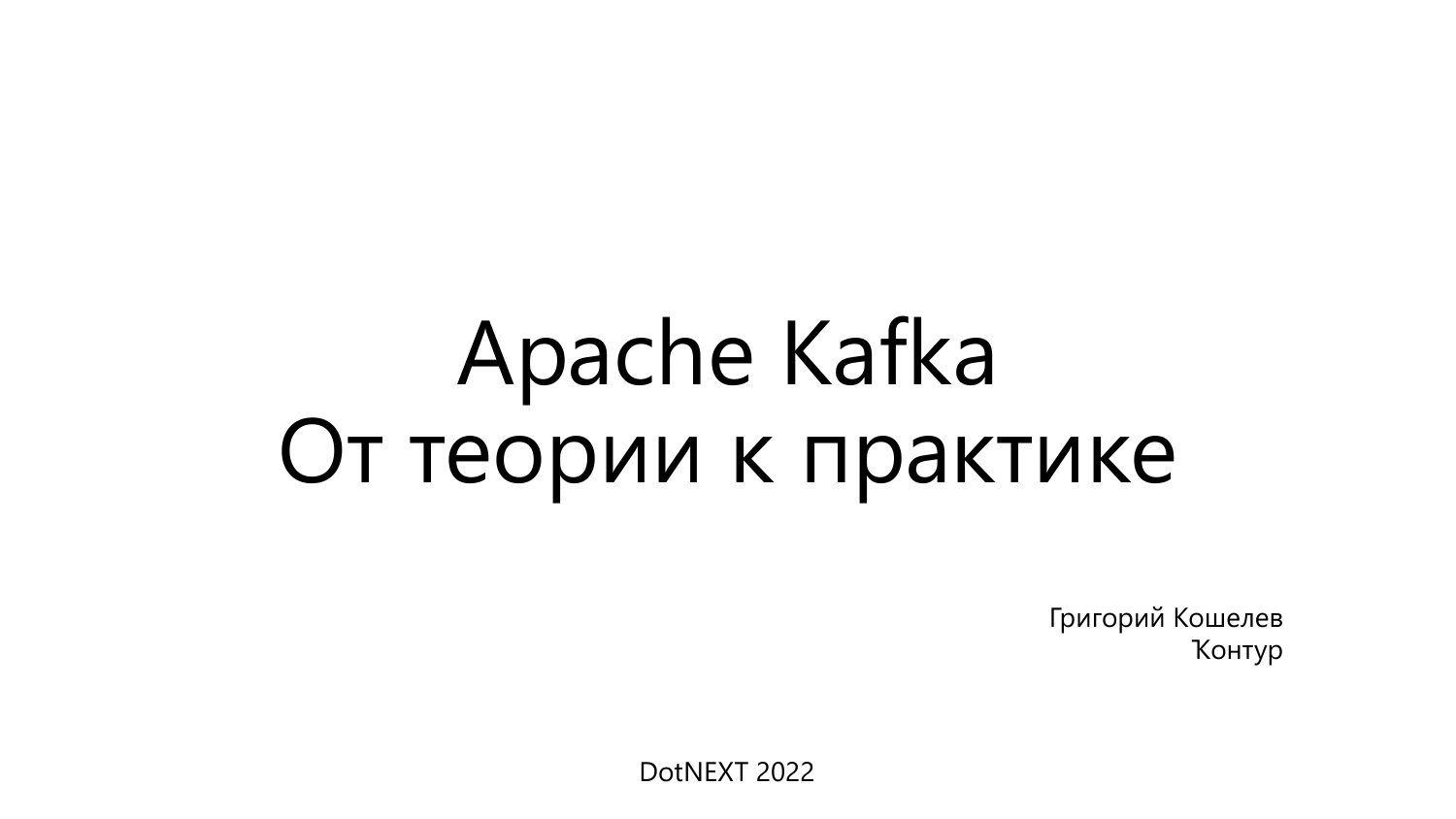#### План

- 1. Введение в Apache Kafka
- 2. .NET Kafka Producer
- 3. .NET Kafka Consumer
- 4. Когда Apache Kafka
- 5. Выводы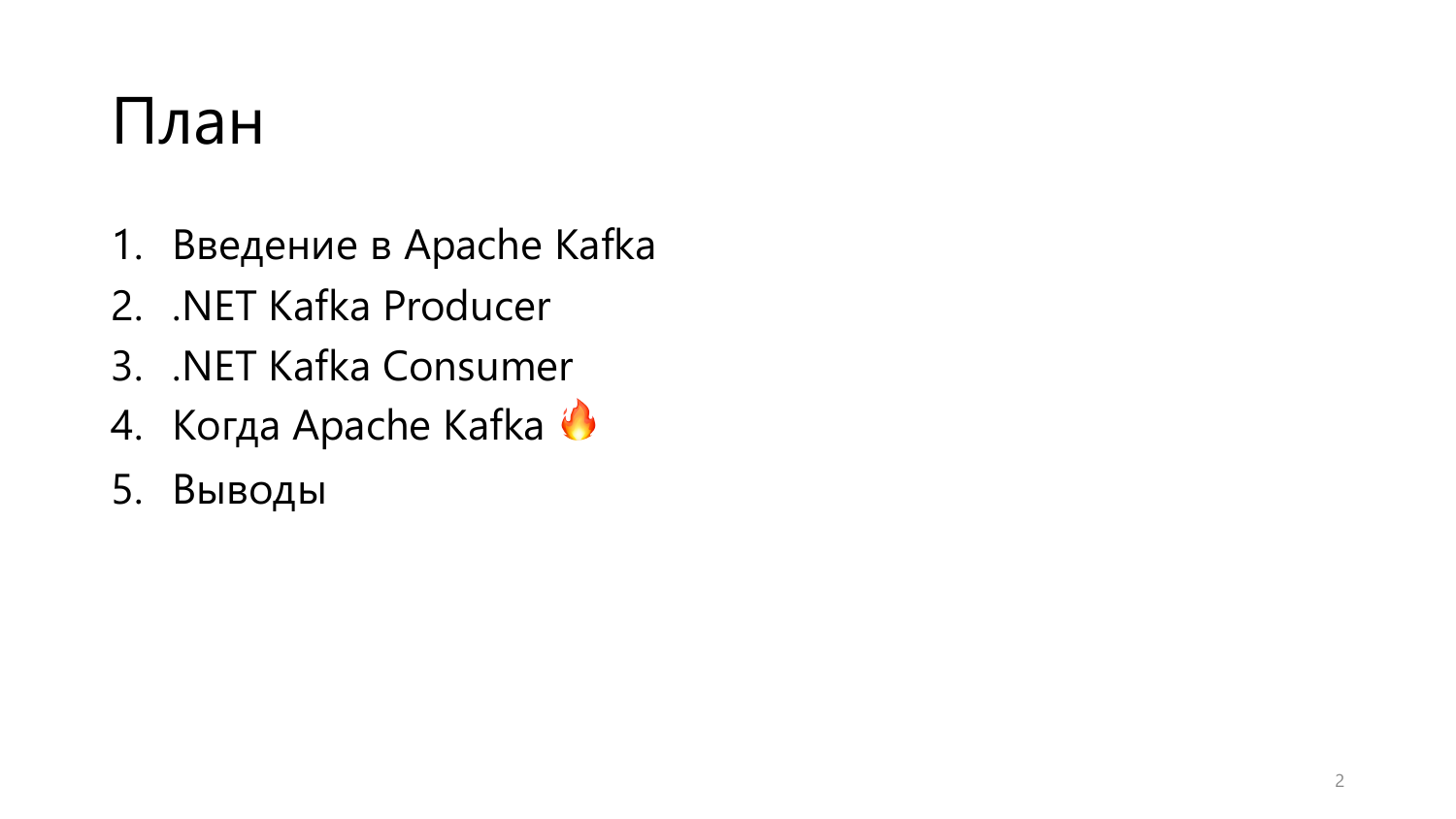#### Обо мне

- Кафковод 4+ лет
- Когда всё пошло по Кафке

(JPoint 2019)

- Когда всё пошло по Кафке 2: разгоняем продьюсеров (JPoint 2020)
- Как готовить Кафку, чтобы не пригорало (DevOops 2019)

— Vostok Hercules: 3 года доставляем телеметрию — полёт нормальный (JPoint 2022)

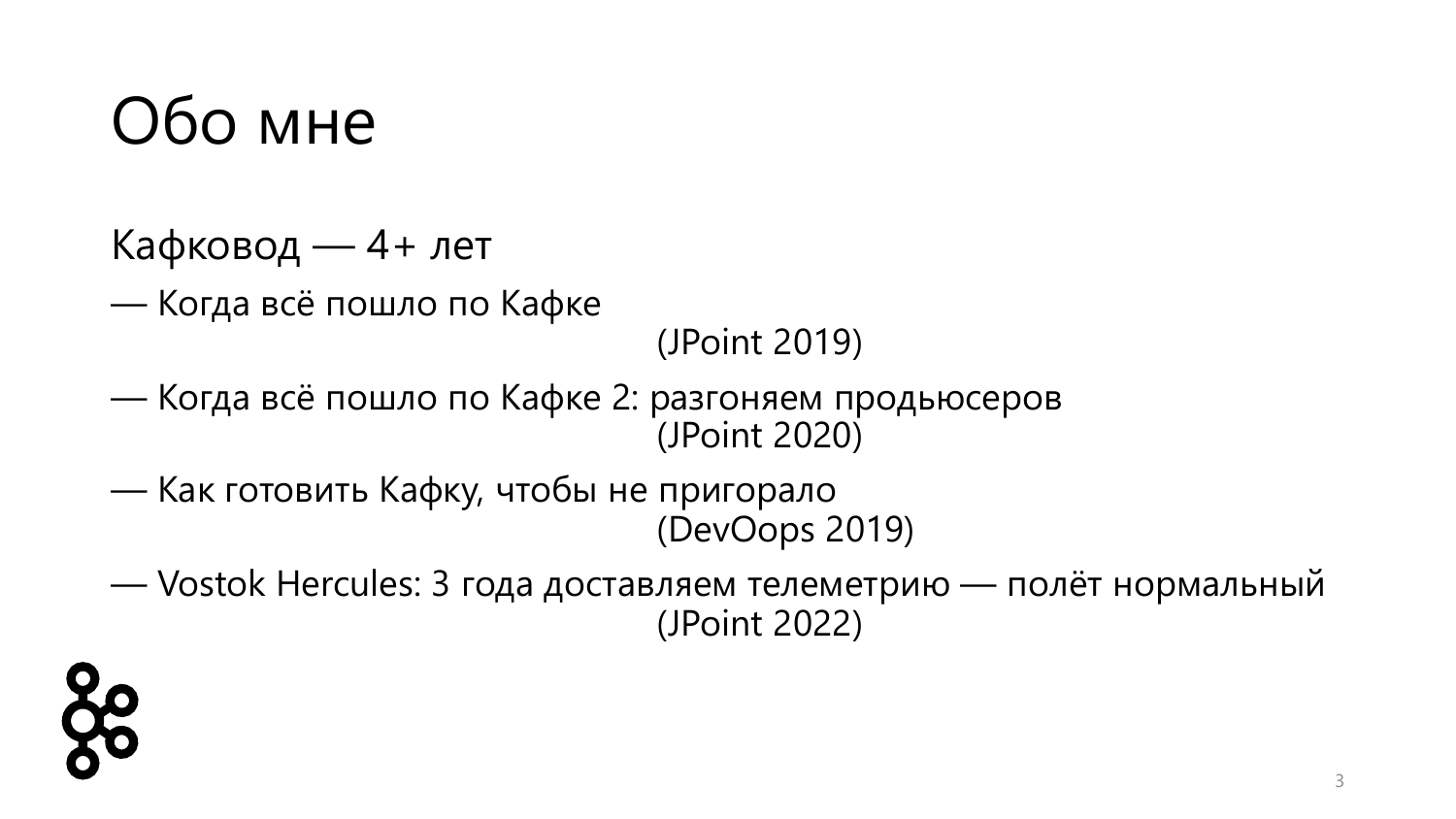#### 7 кластеров в проде

— Телеметрия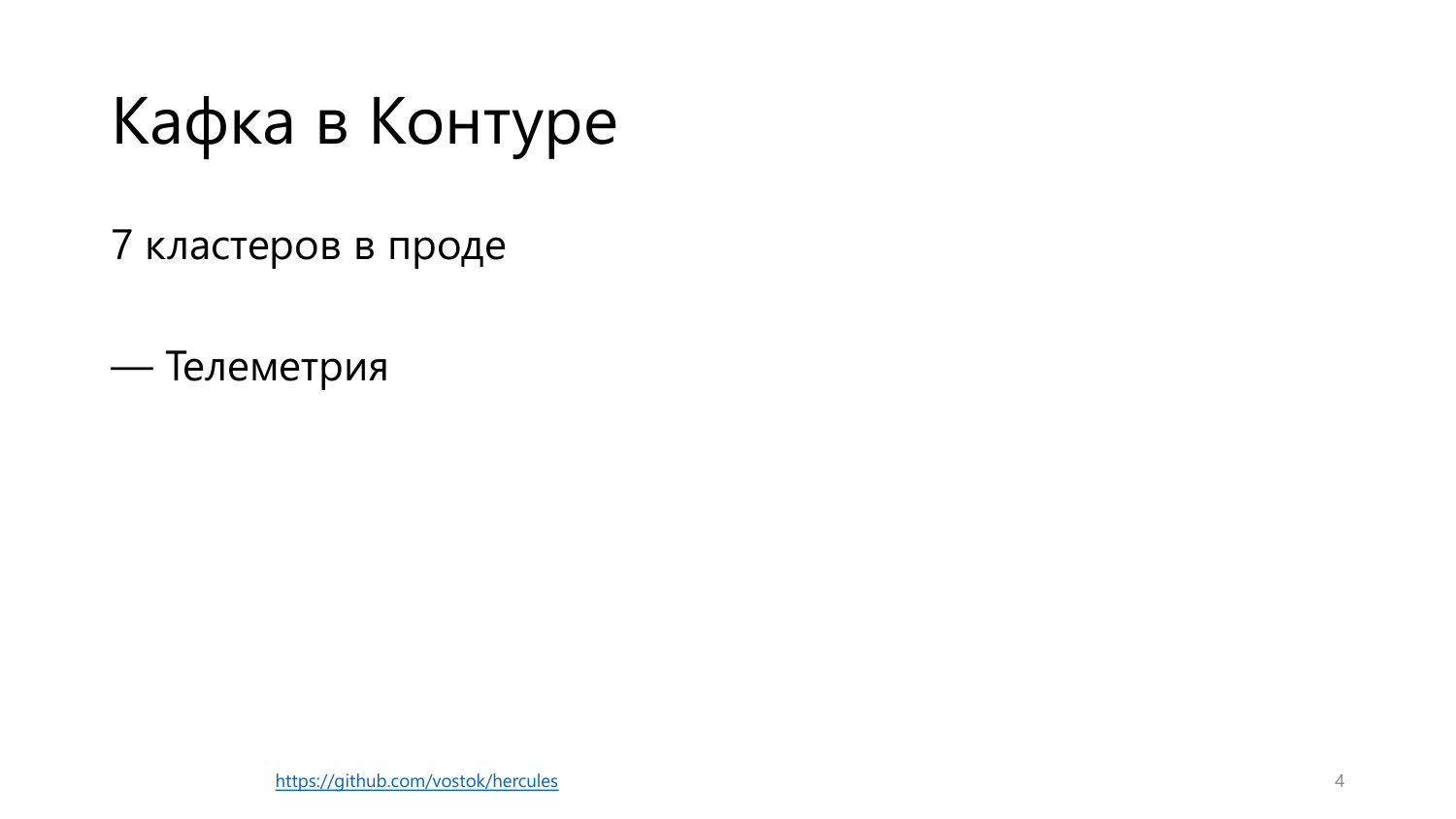- 7 кластеров в проде
- Телеметрия — **Κ**-ар[хитектура](https://www.oreilly.com/radar/questioning-the-lambda-architecture/)

https://www.oreilly.com/radar/questioning-the-lambda-architecture/ 5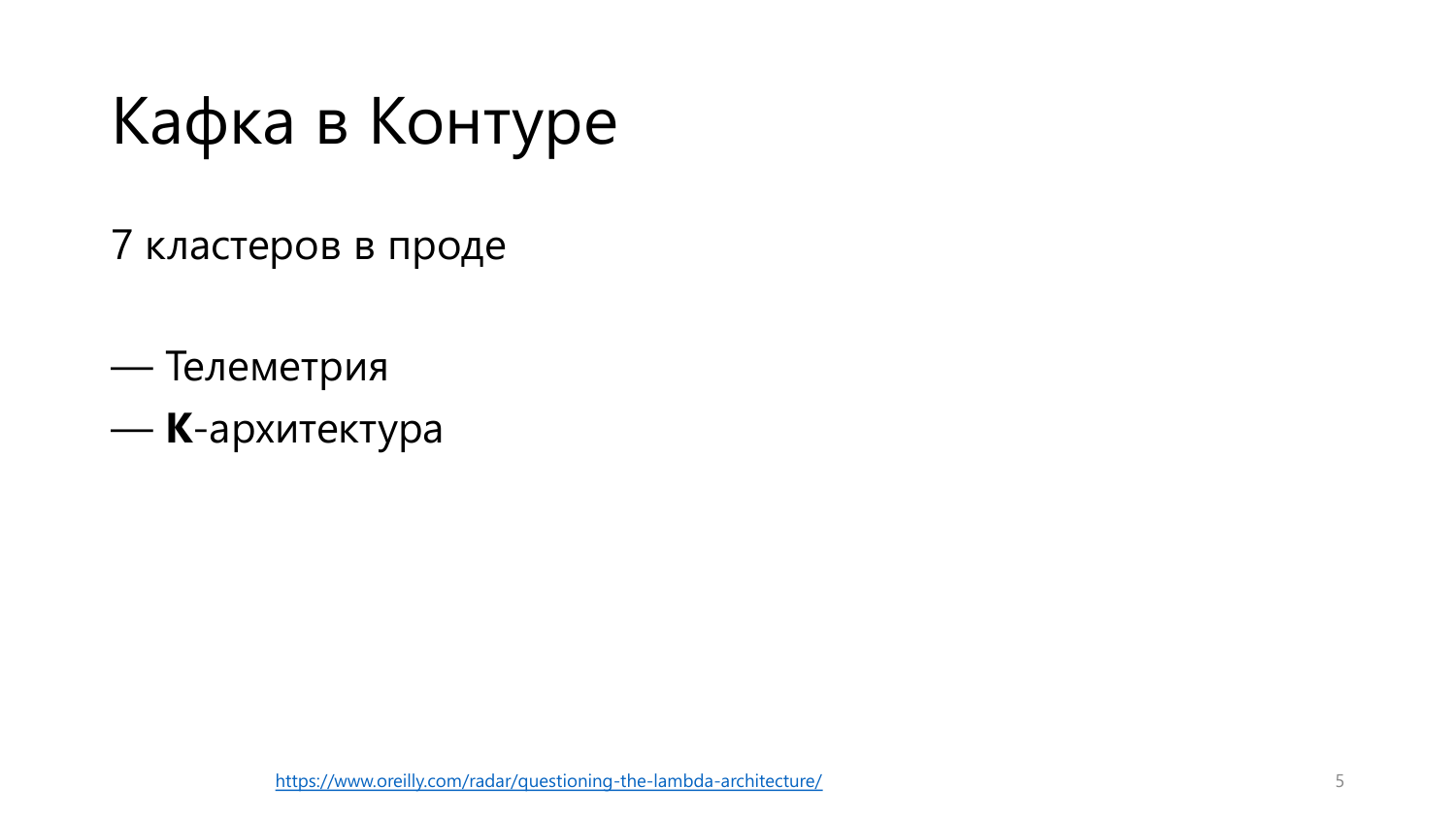- 7 кластеров в проде
- Телеметрия
- **Κ**-архитектура
- Шина данных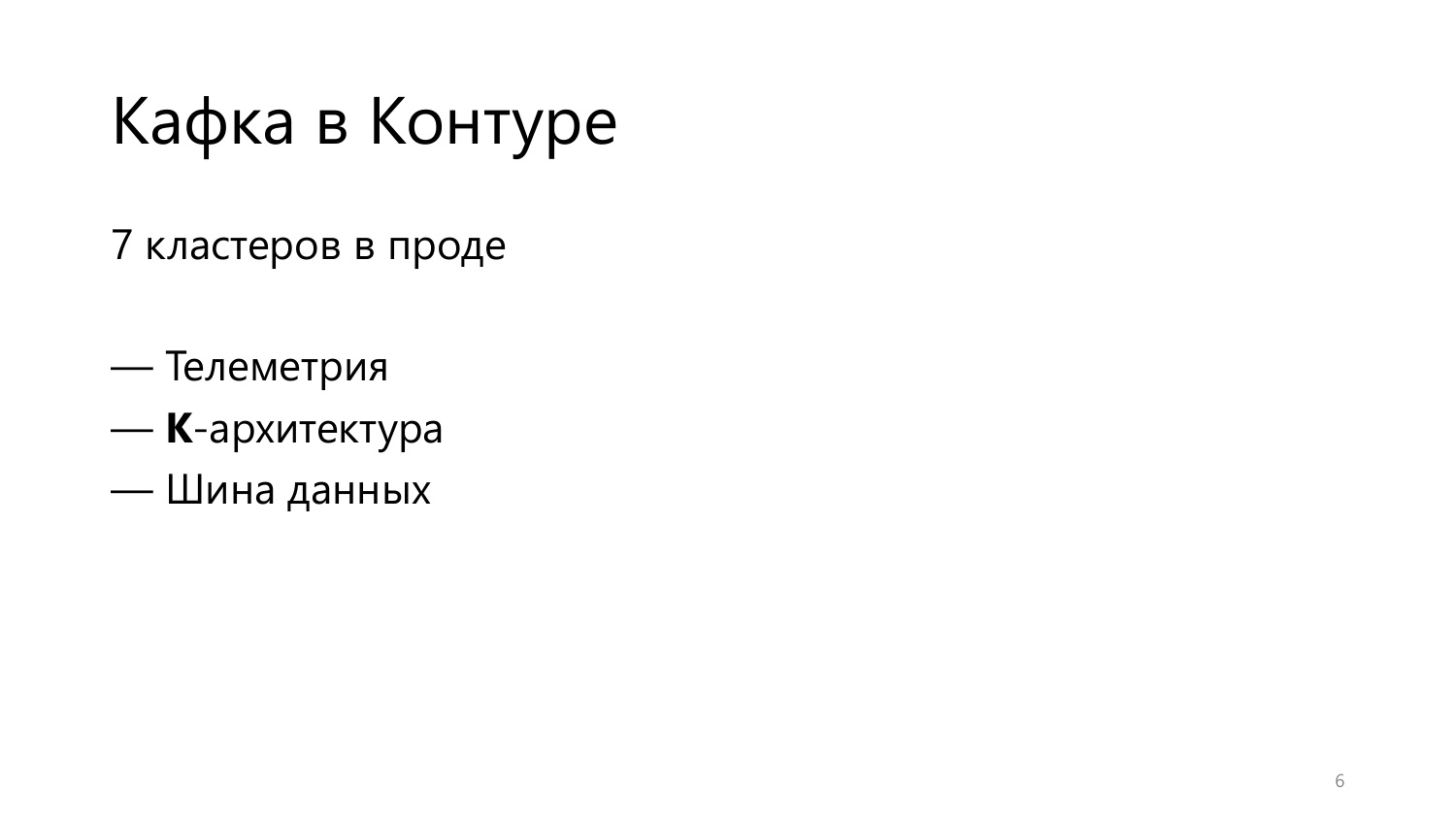- 7 кластеров в проде
- Телеметрия
- **Κ**-архитектура
- Шина данных
- Интеграционная шина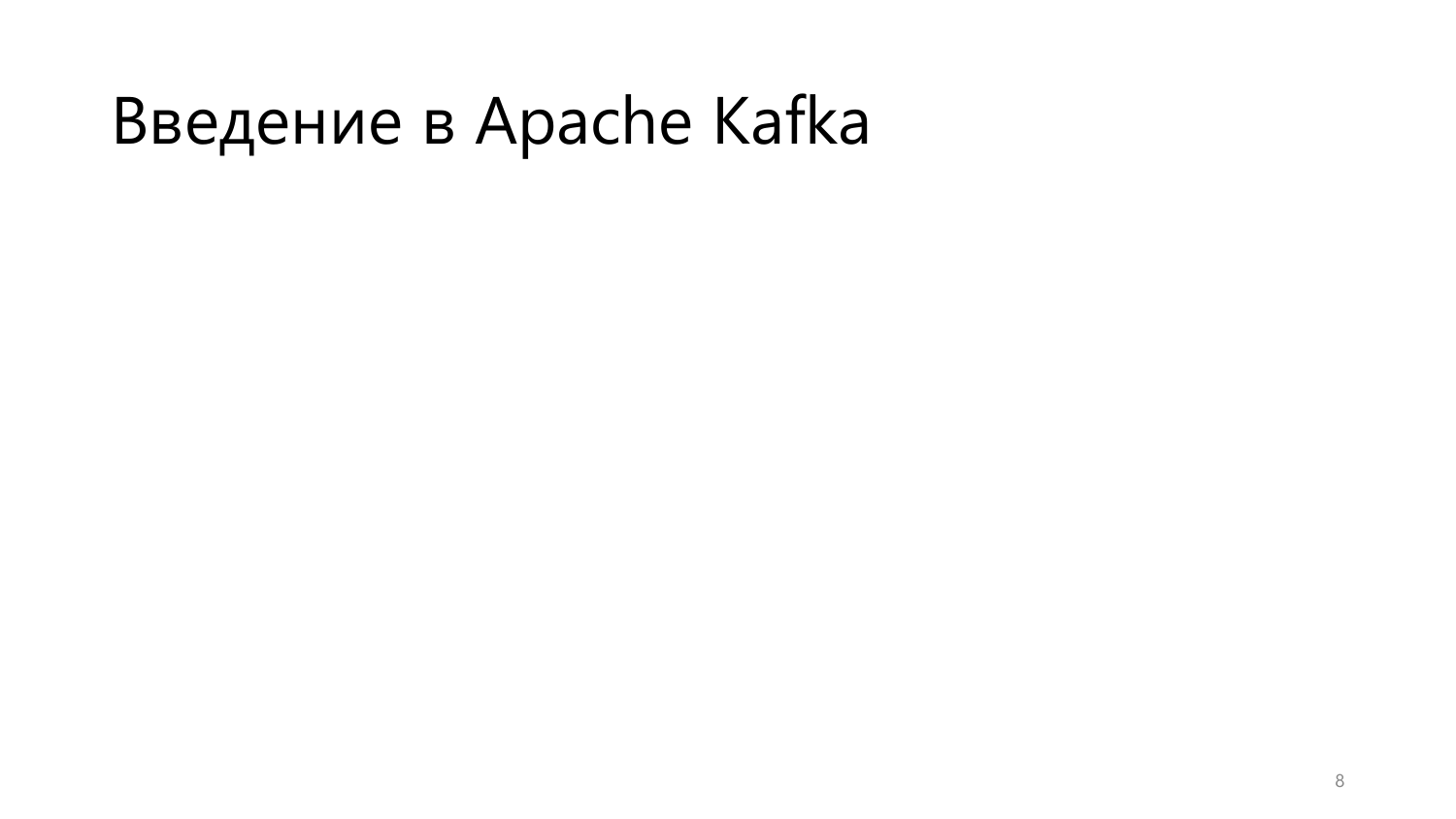Kafka Producer

Producer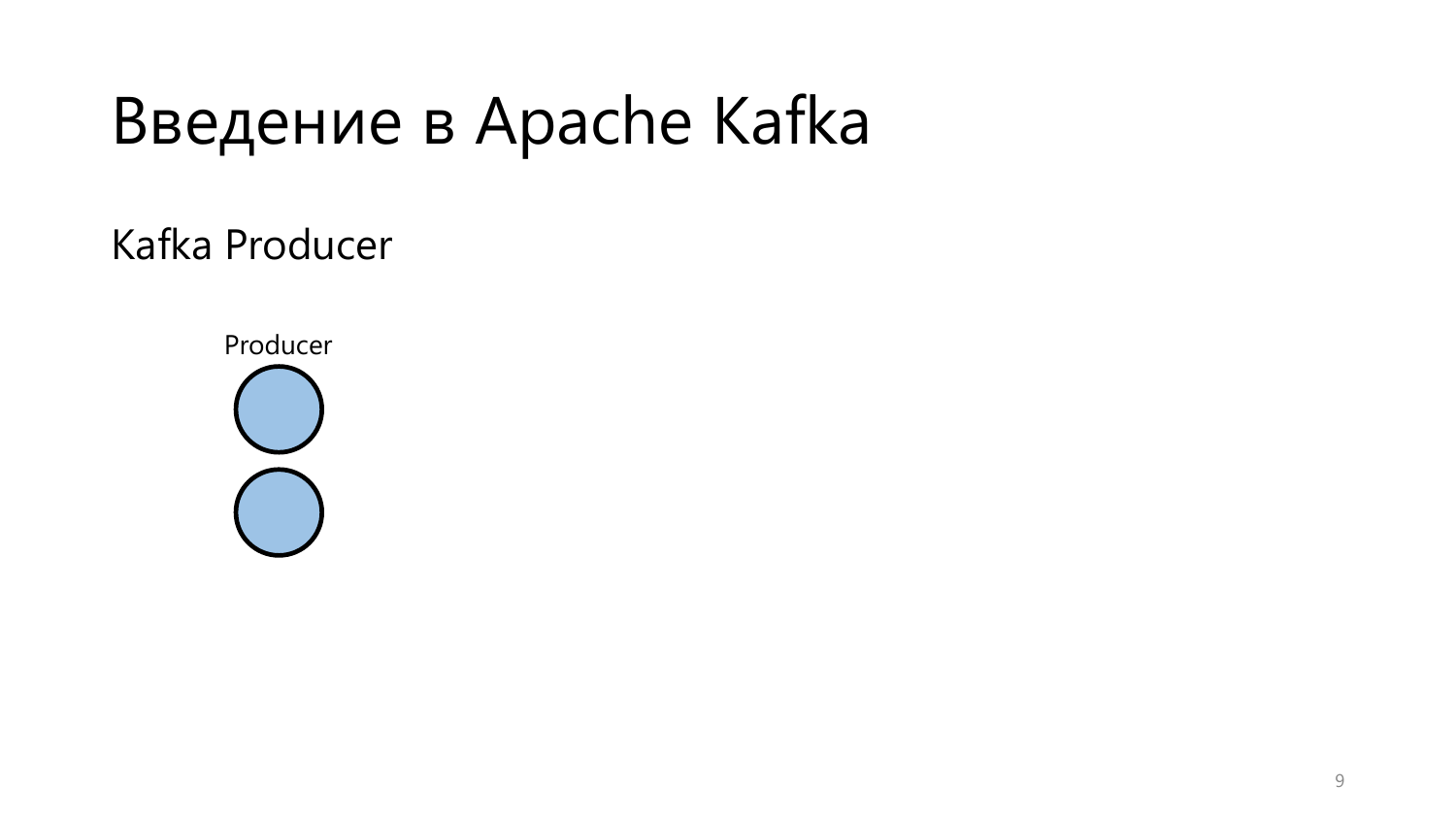Kafka Consumer



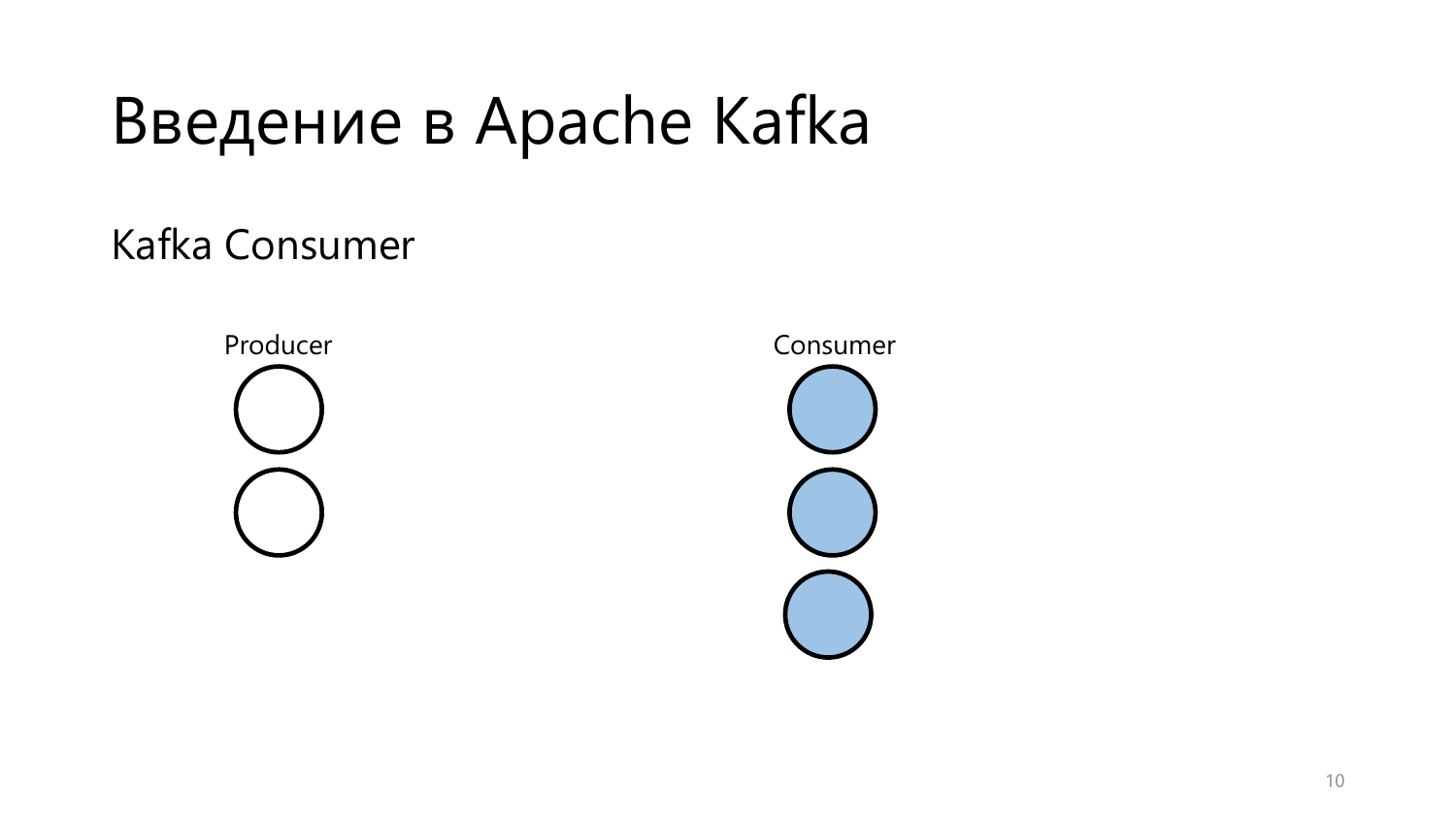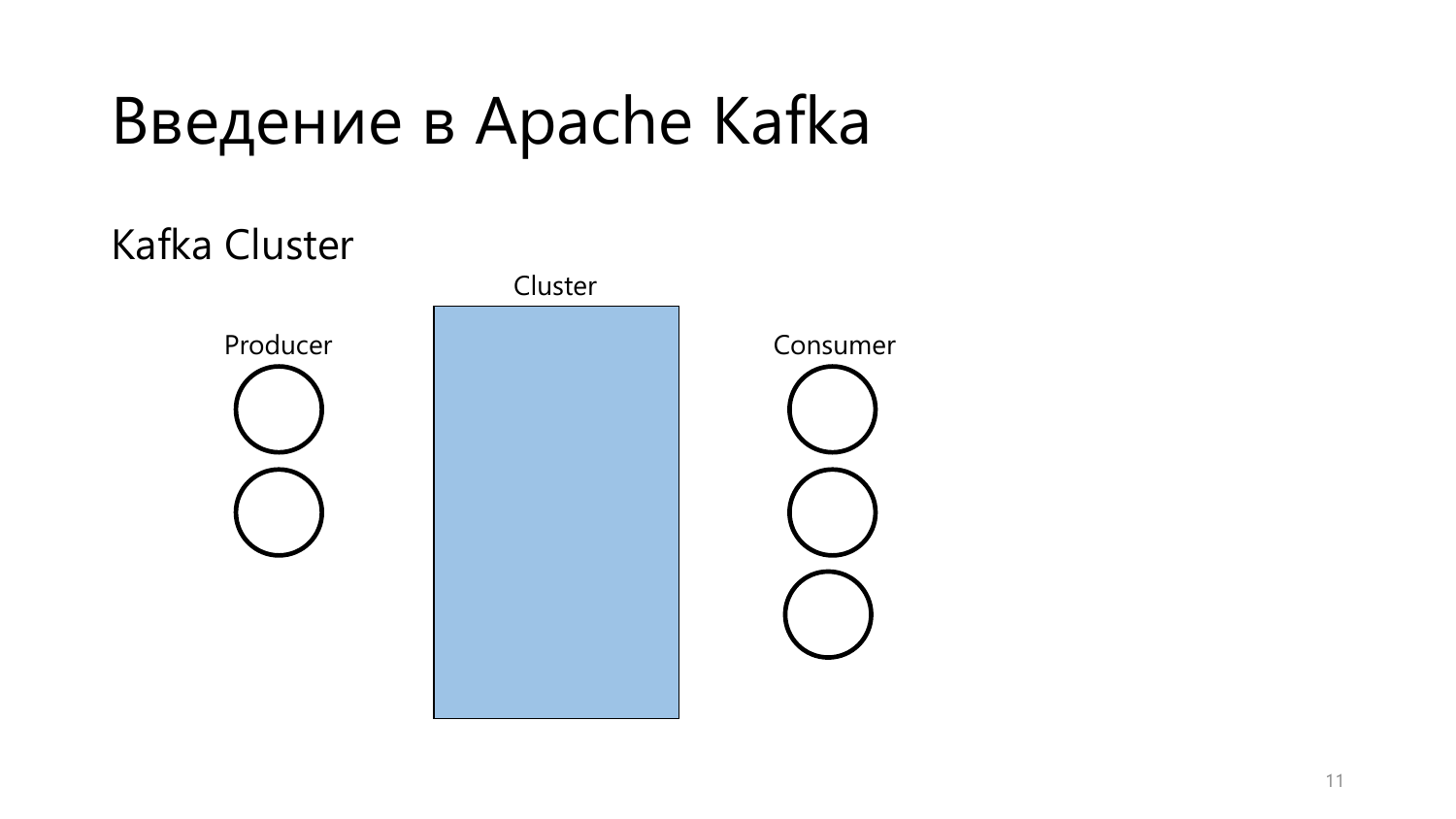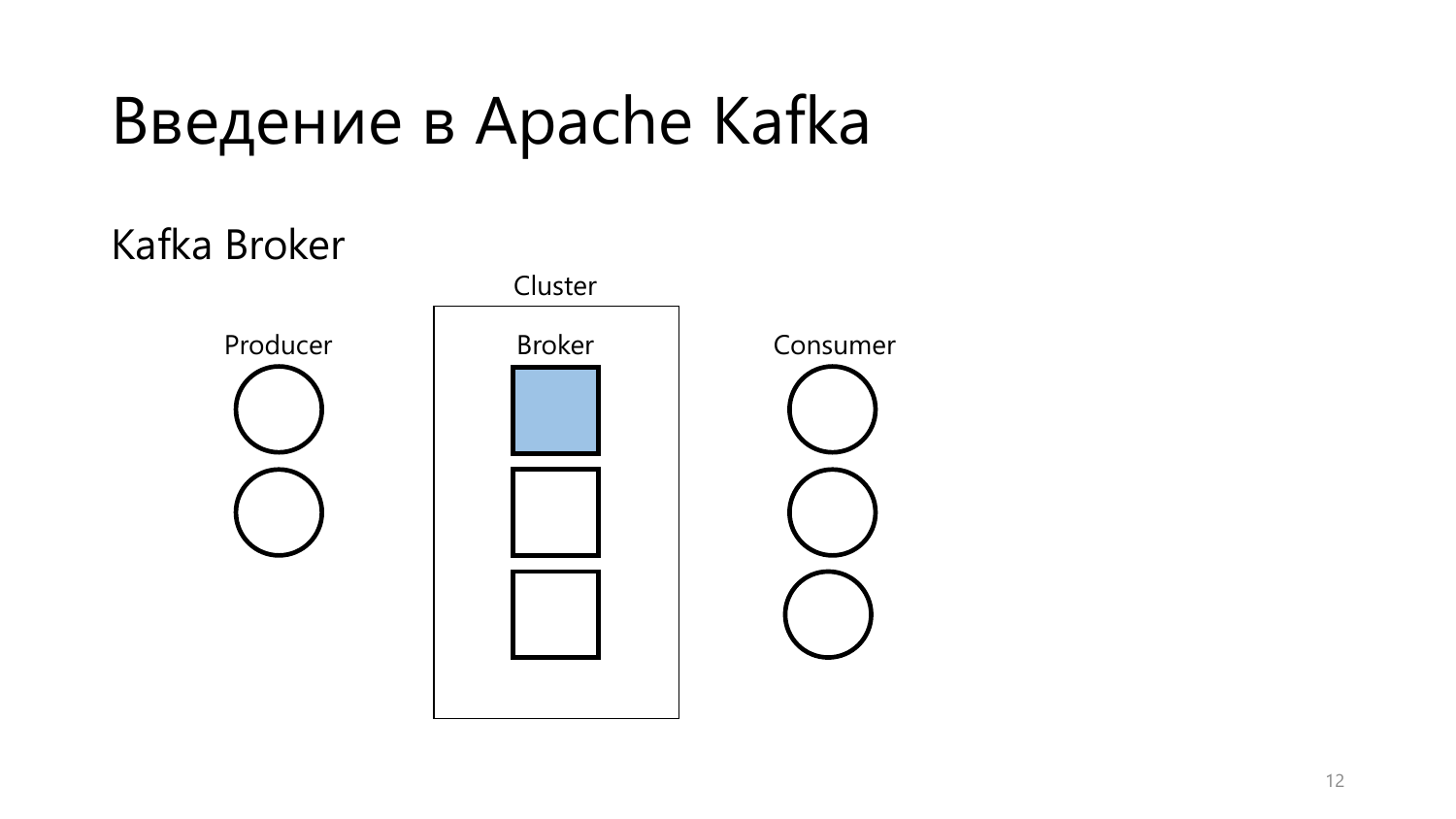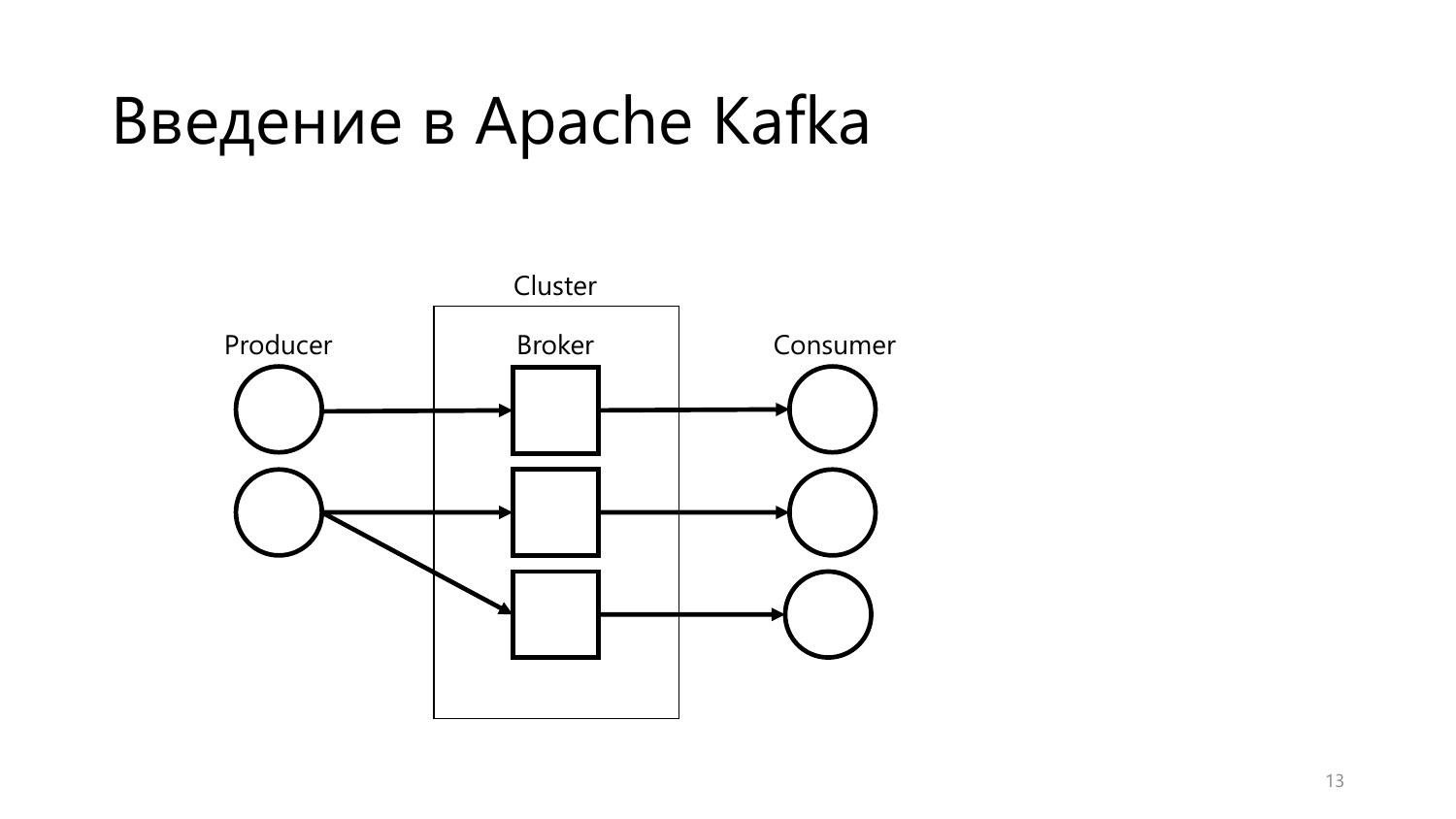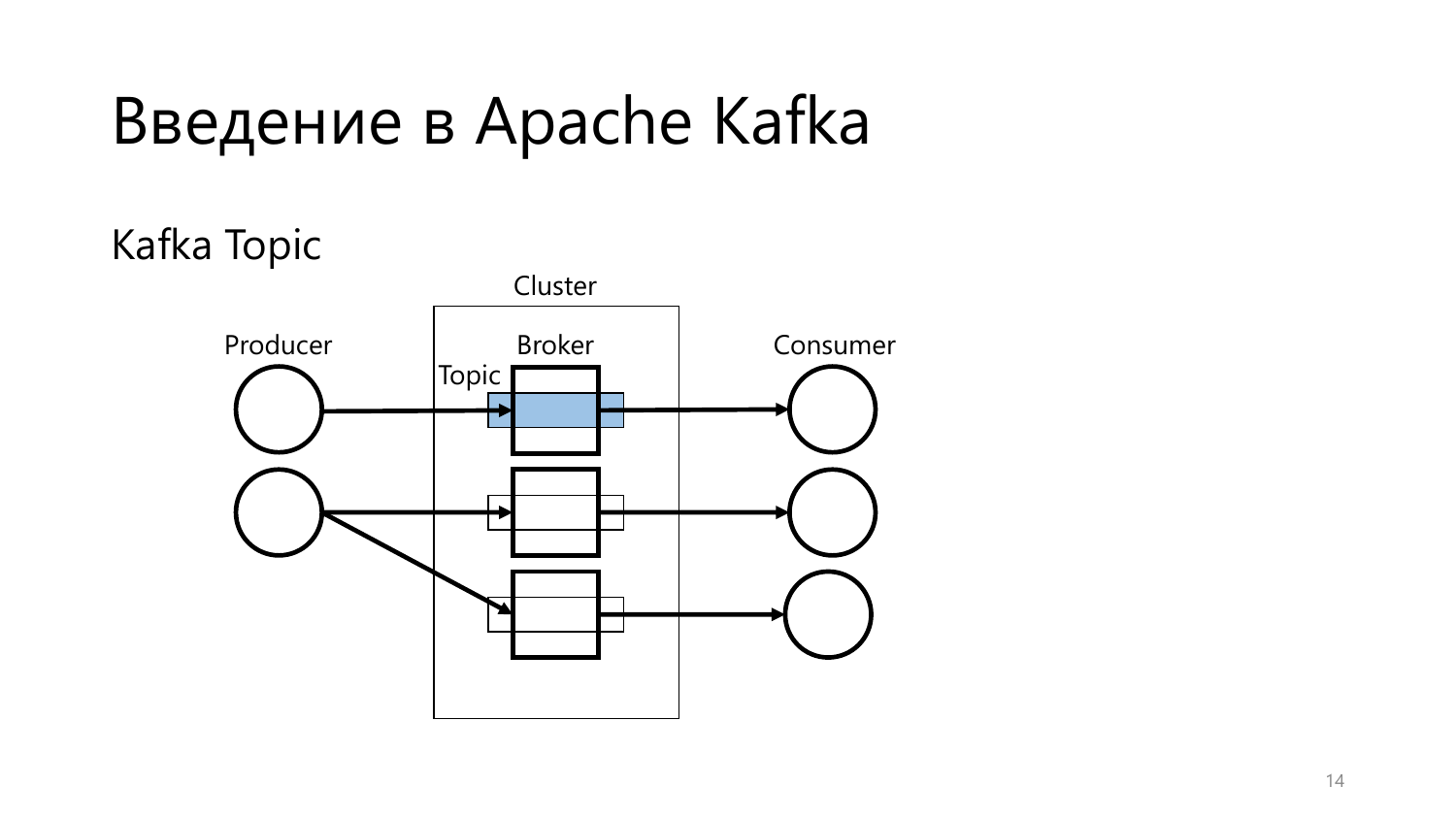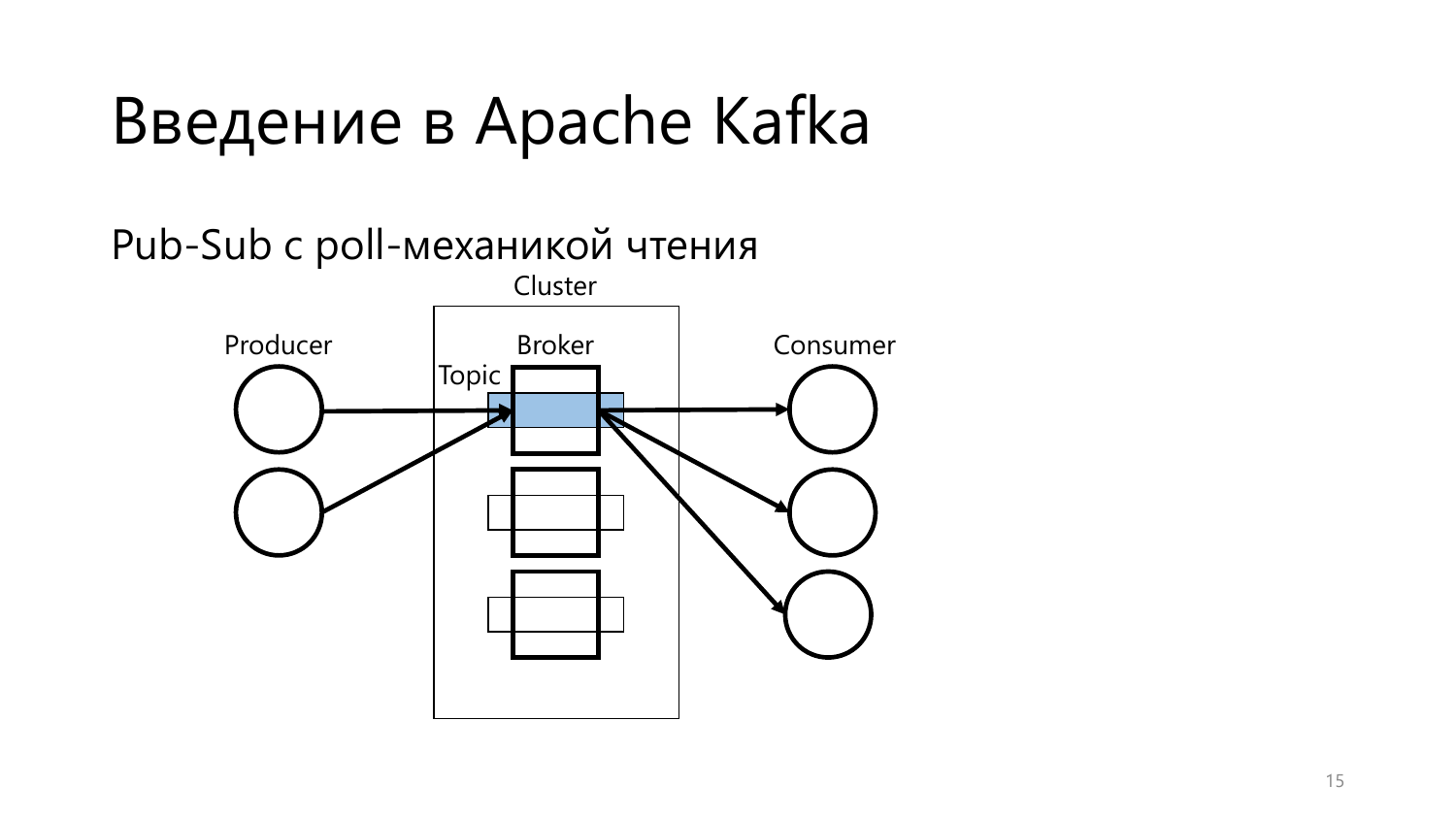# Архитектура Apache Kafka

- Topic
- Broker
- Producer
- Consumer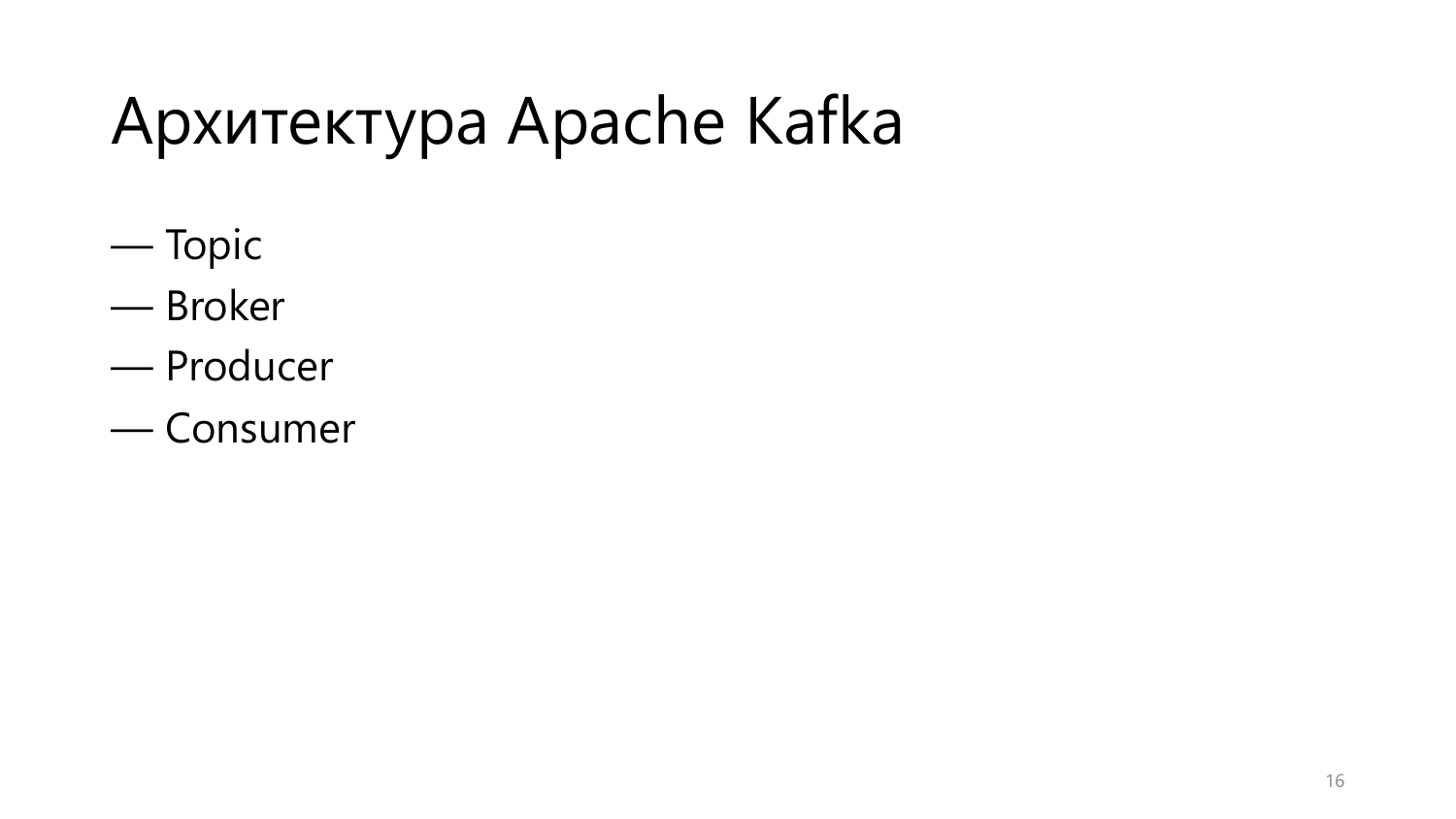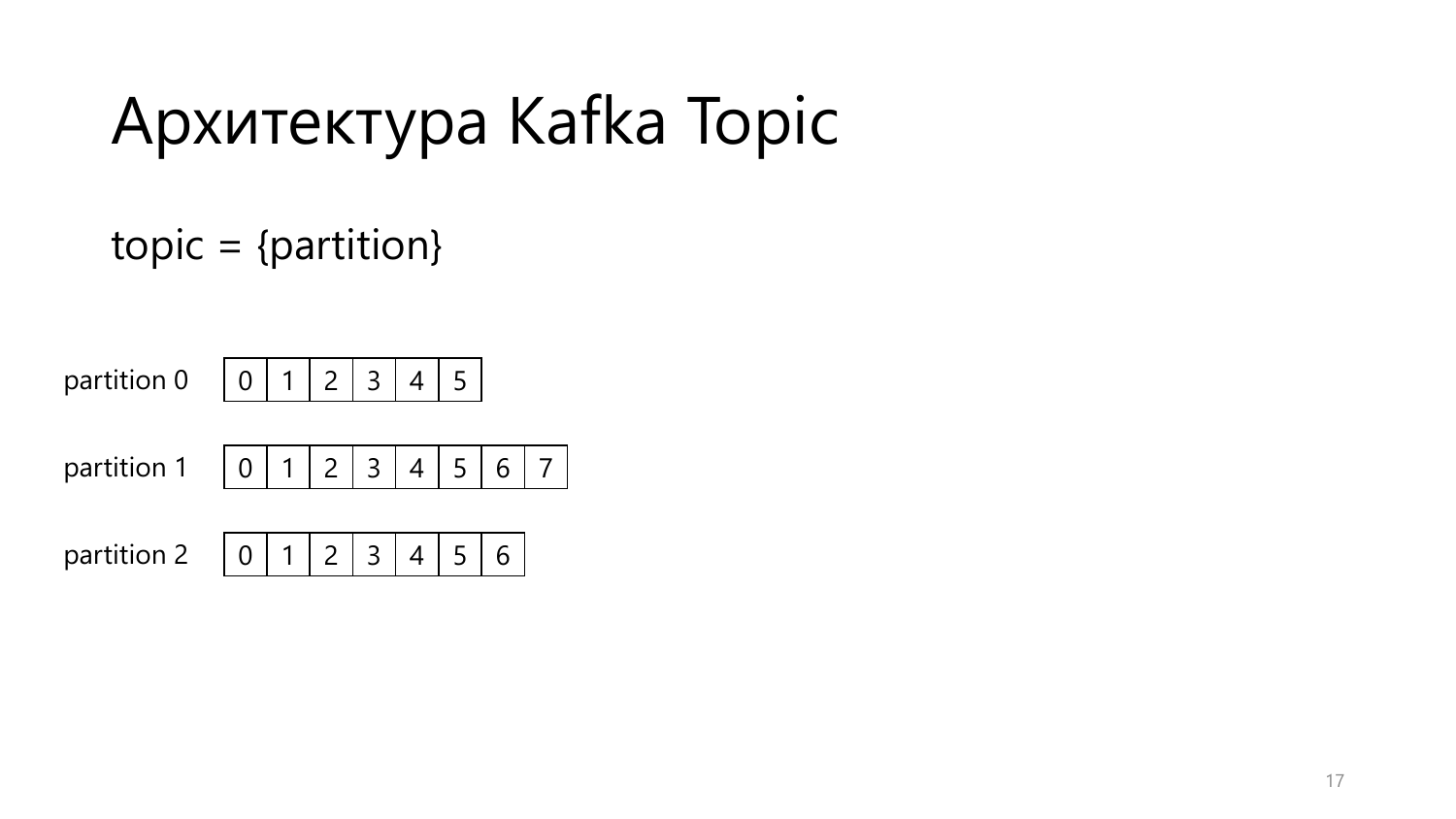| partition 0   0   1   2   3   4   5     |  |  |  |  |
|-----------------------------------------|--|--|--|--|
| partition 1   0   1   2   3   4   5   0 |  |  |  |  |
|                                         |  |  |  |  |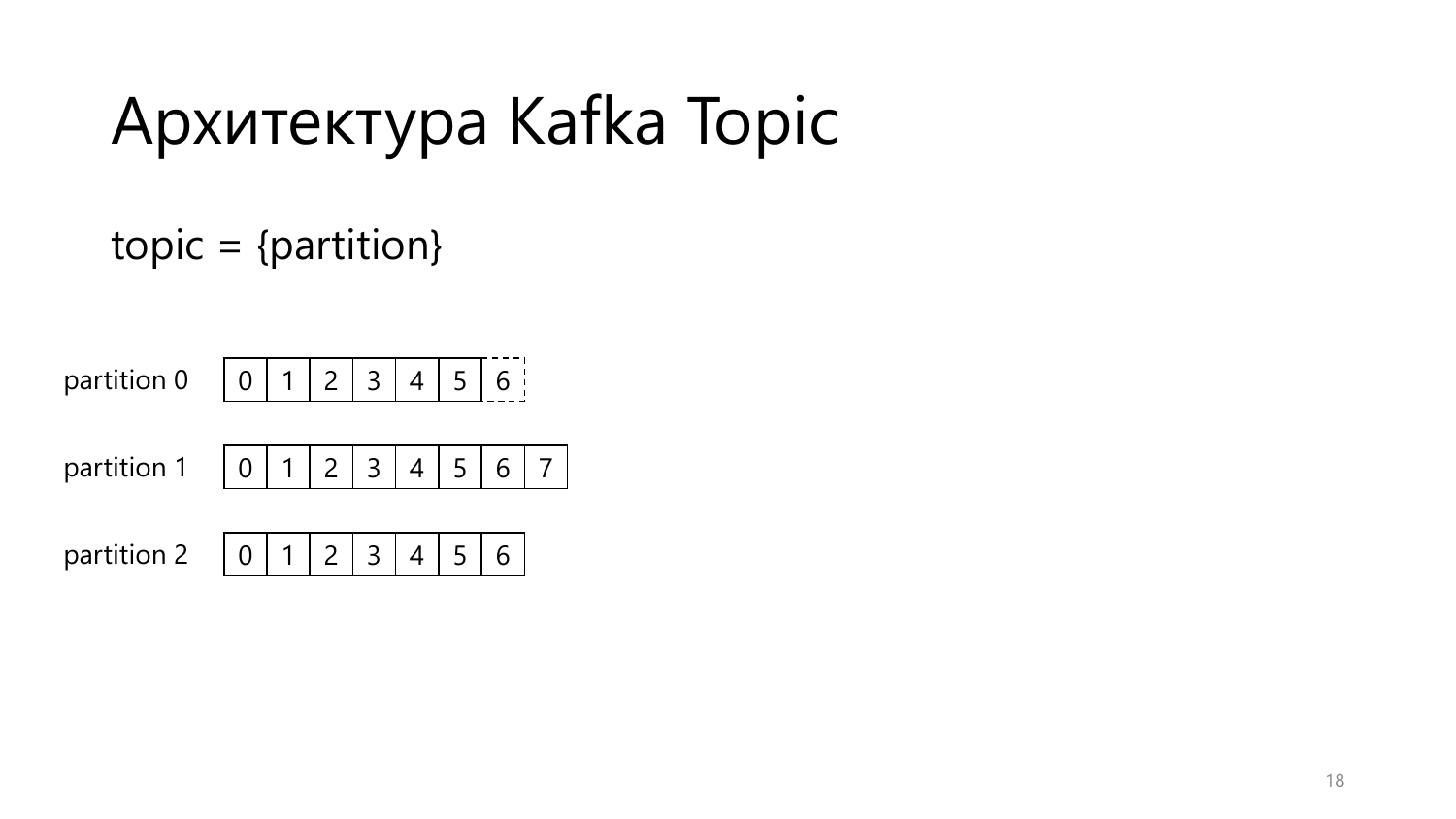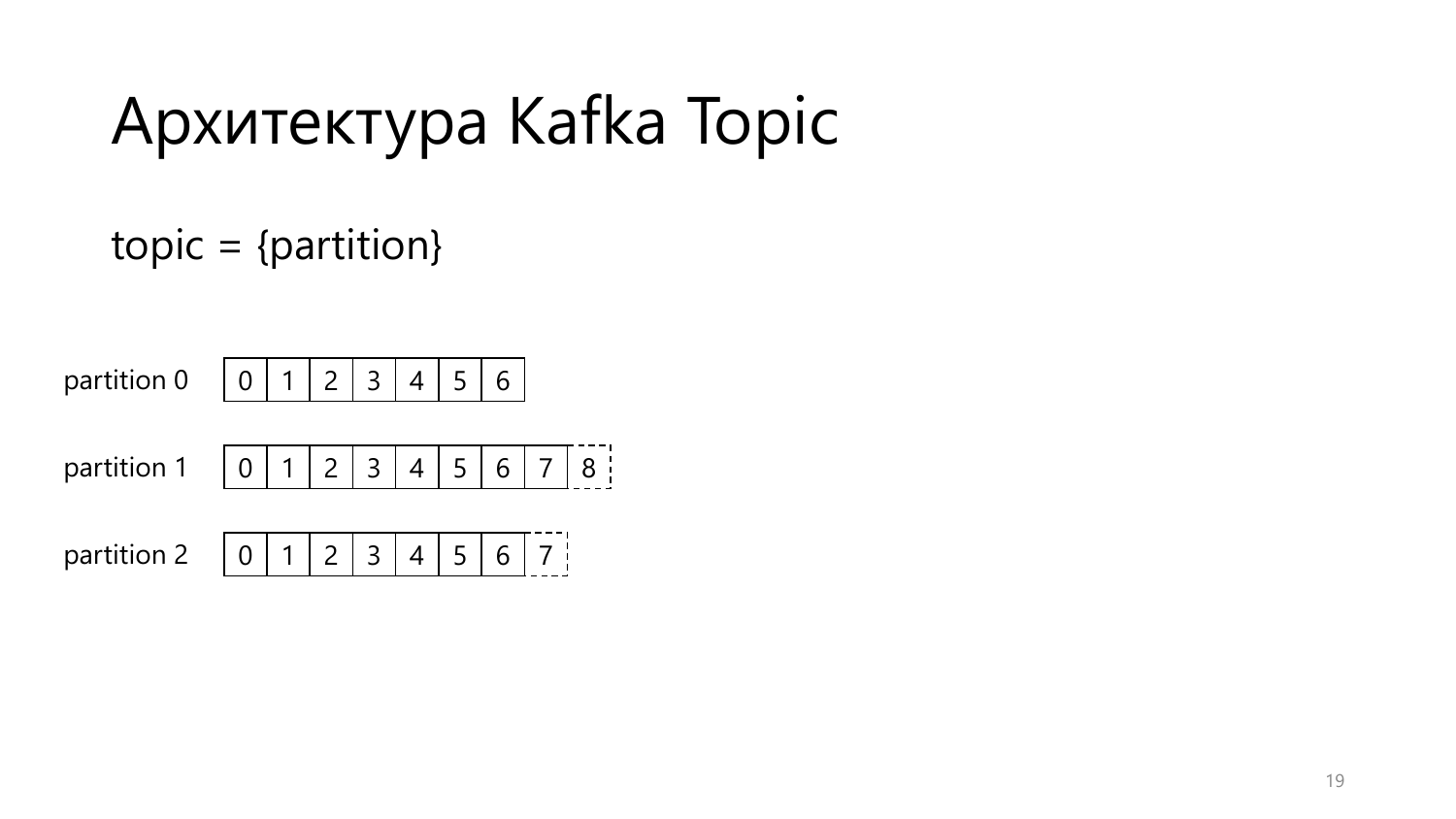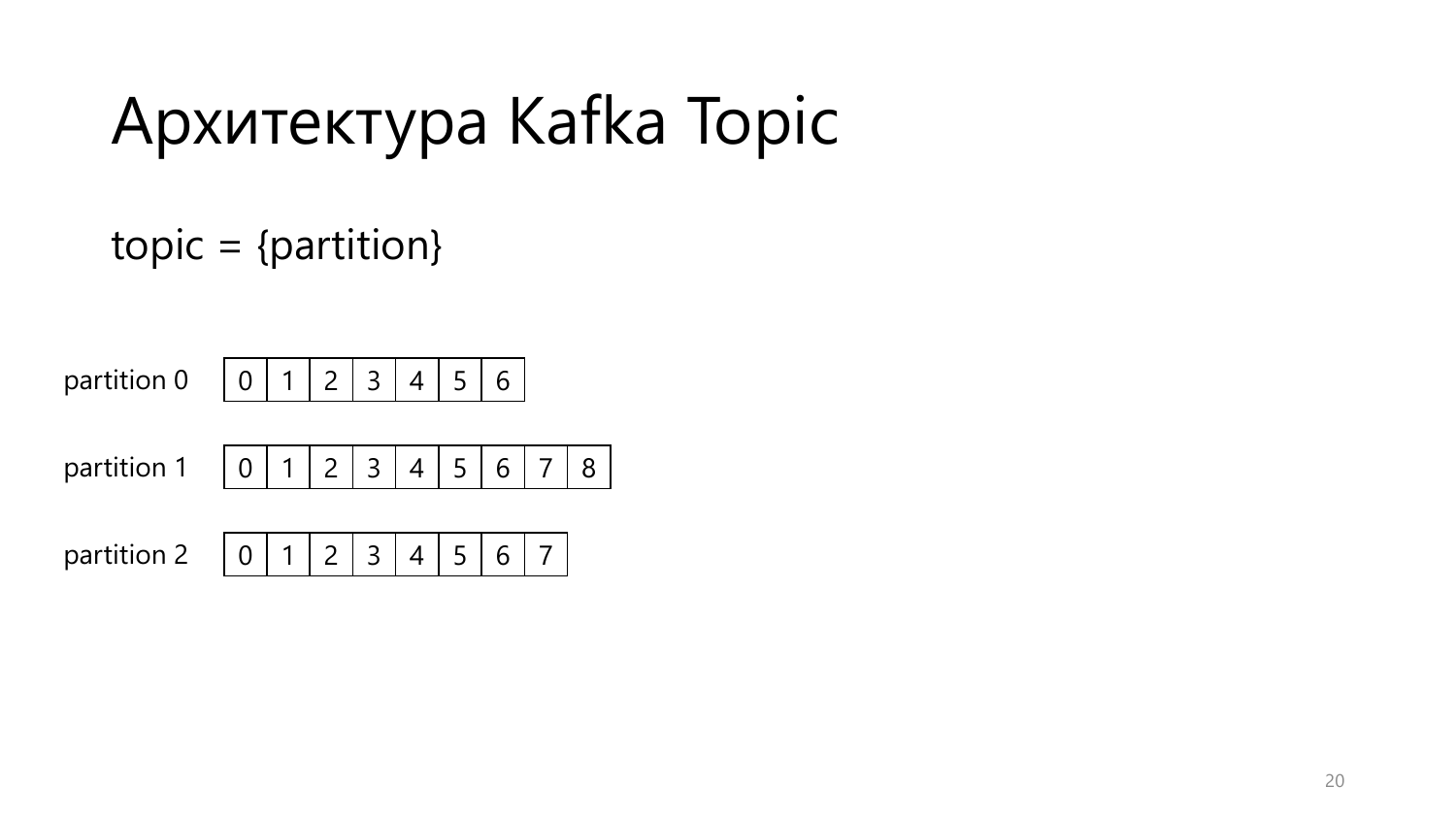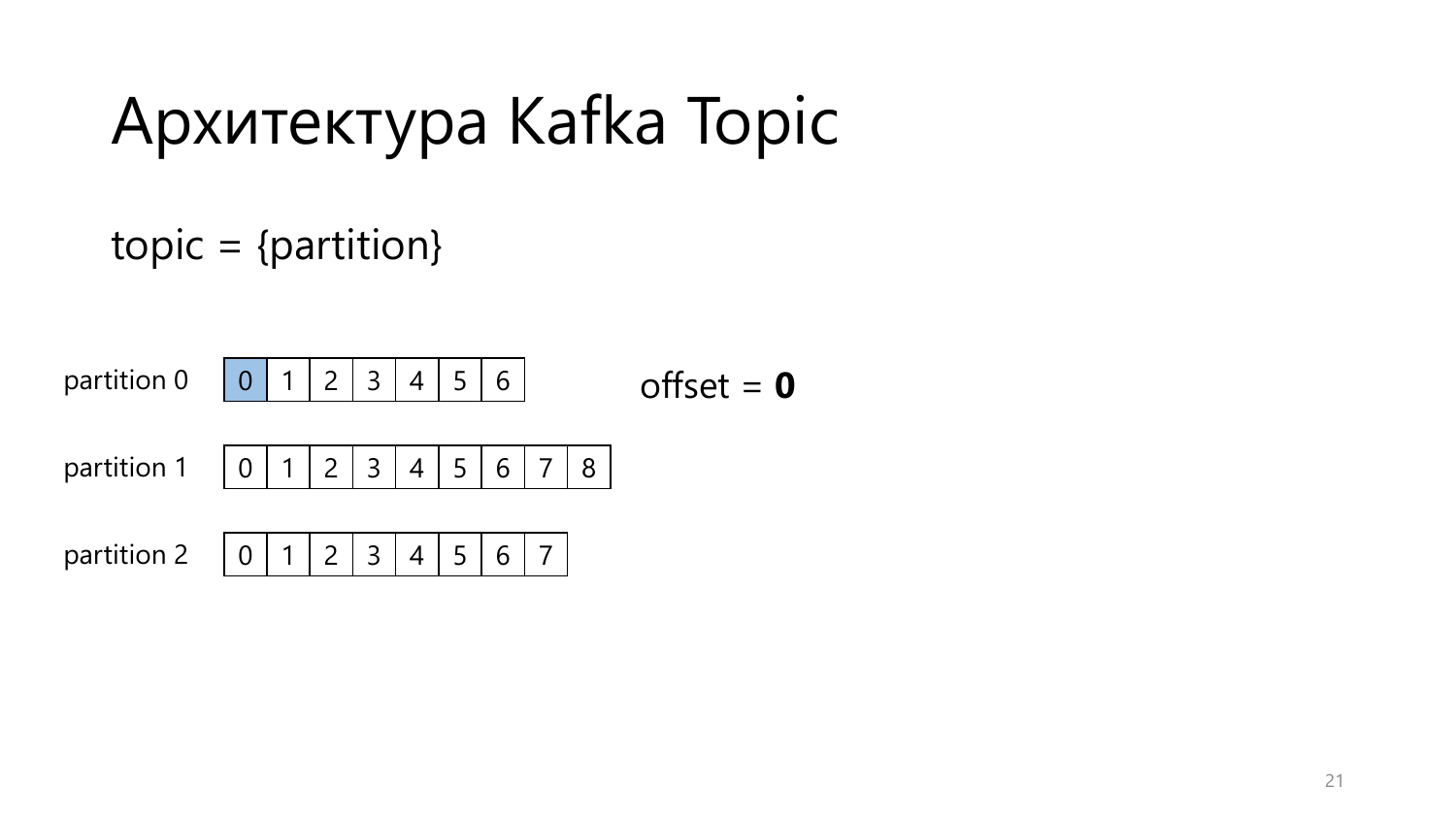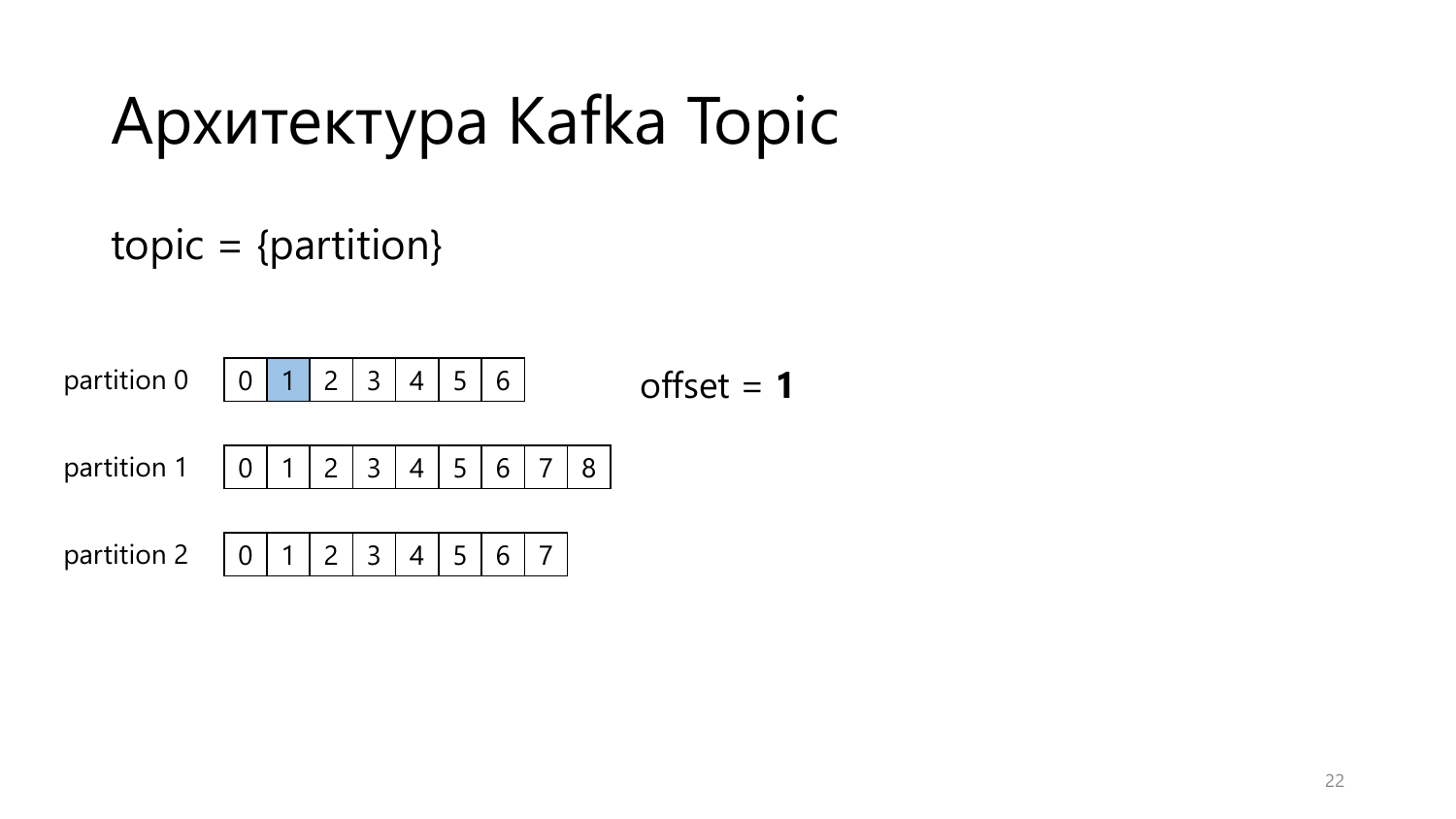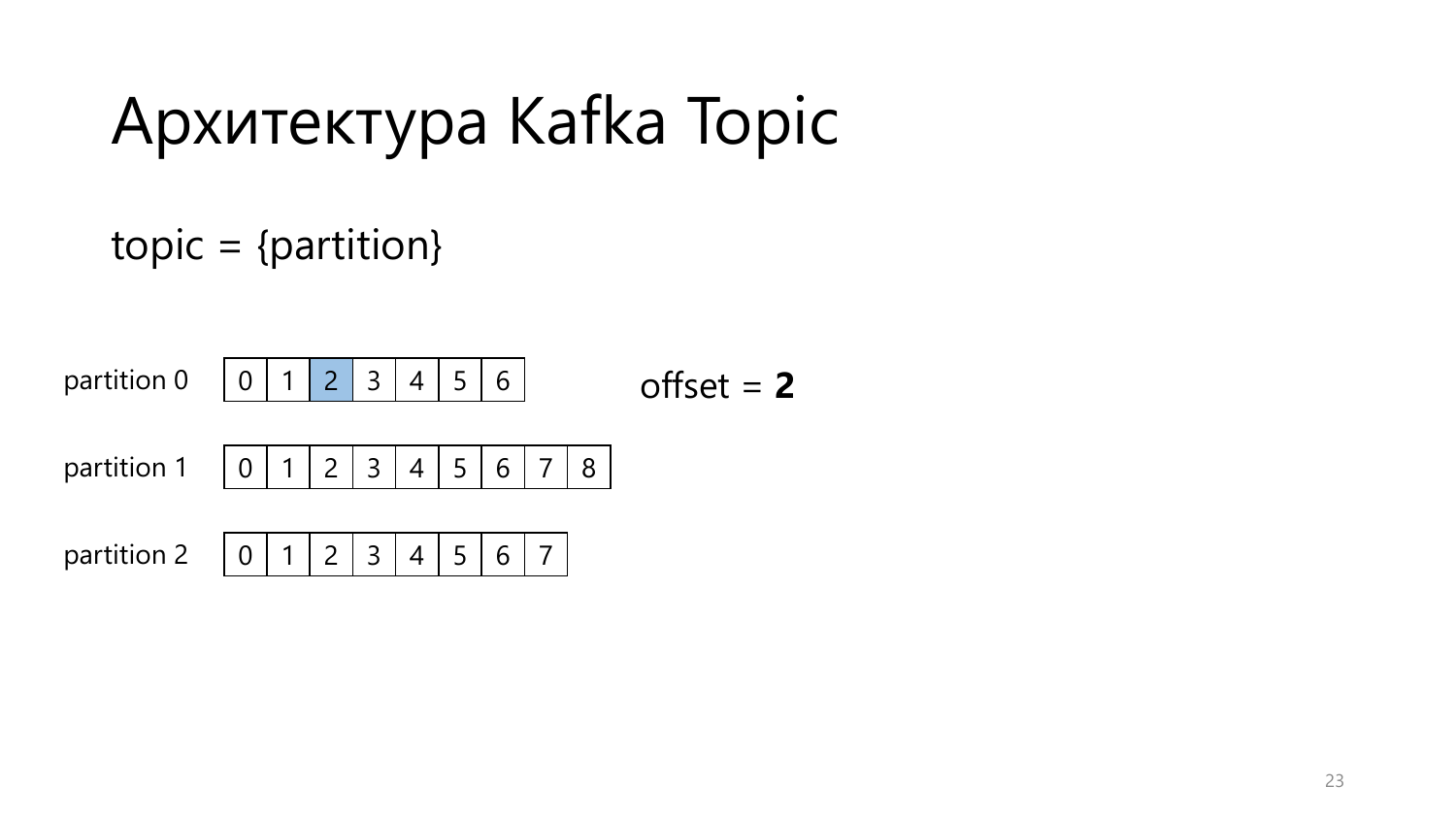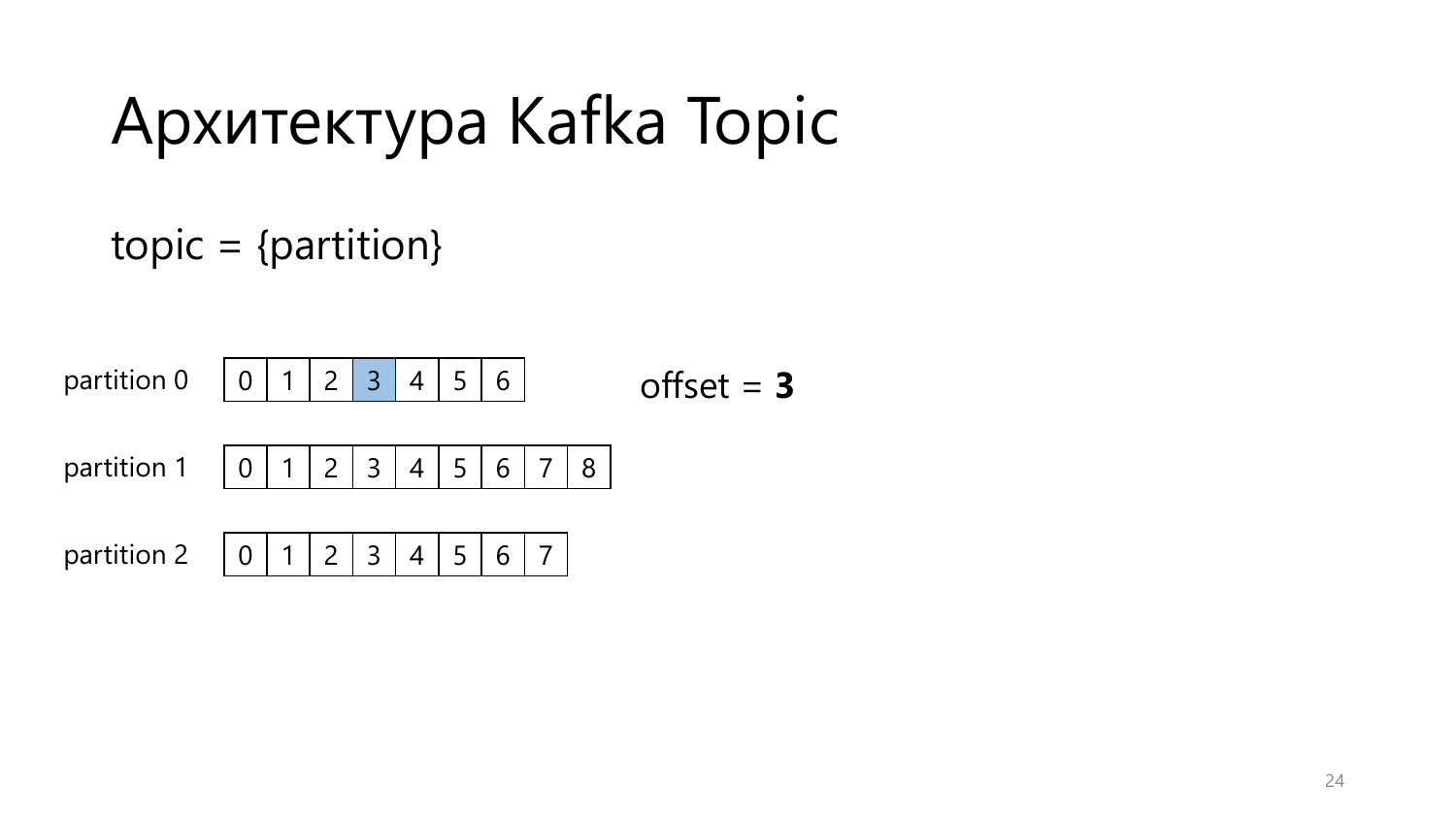partition = {segment}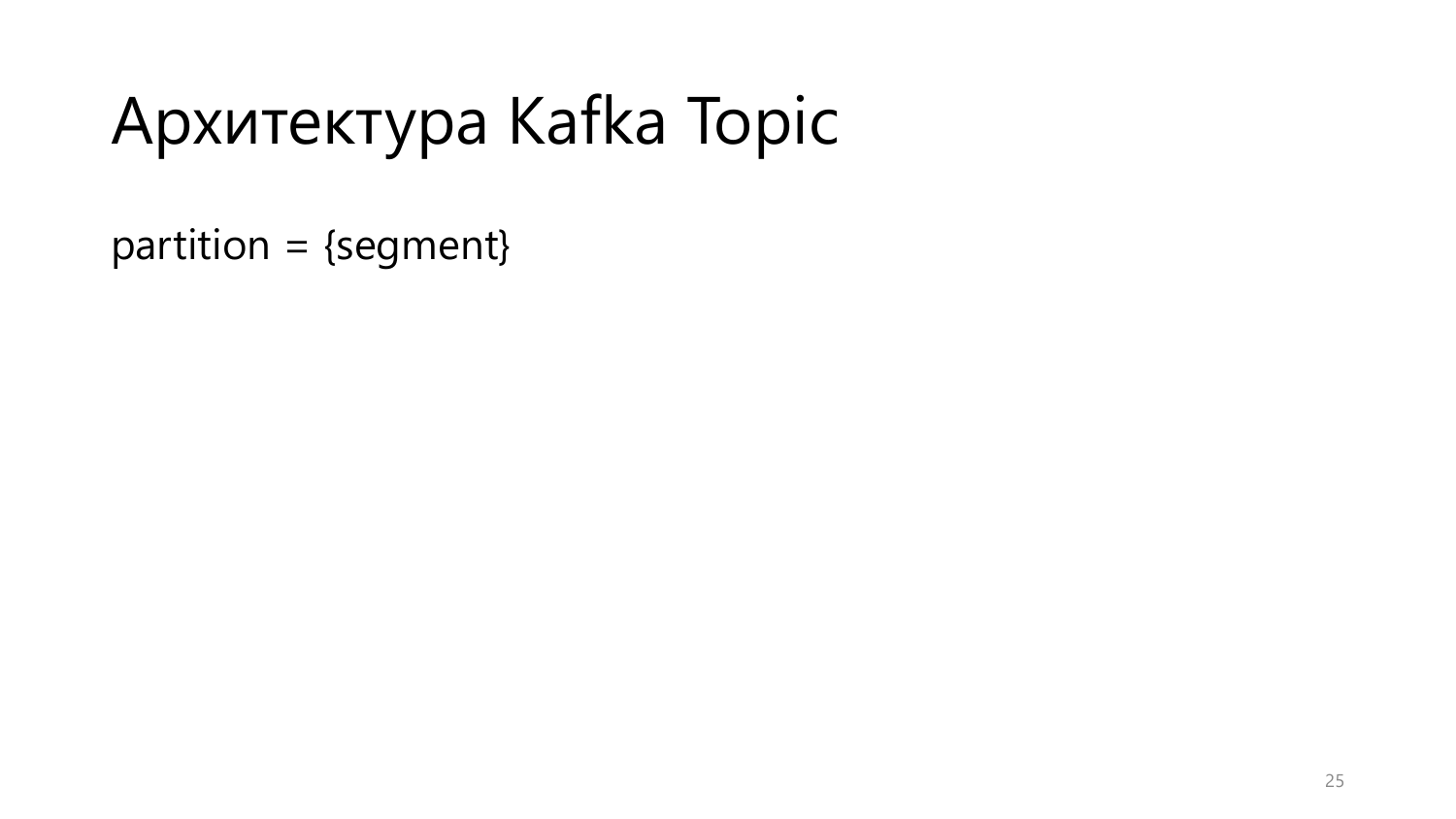partition = {segment}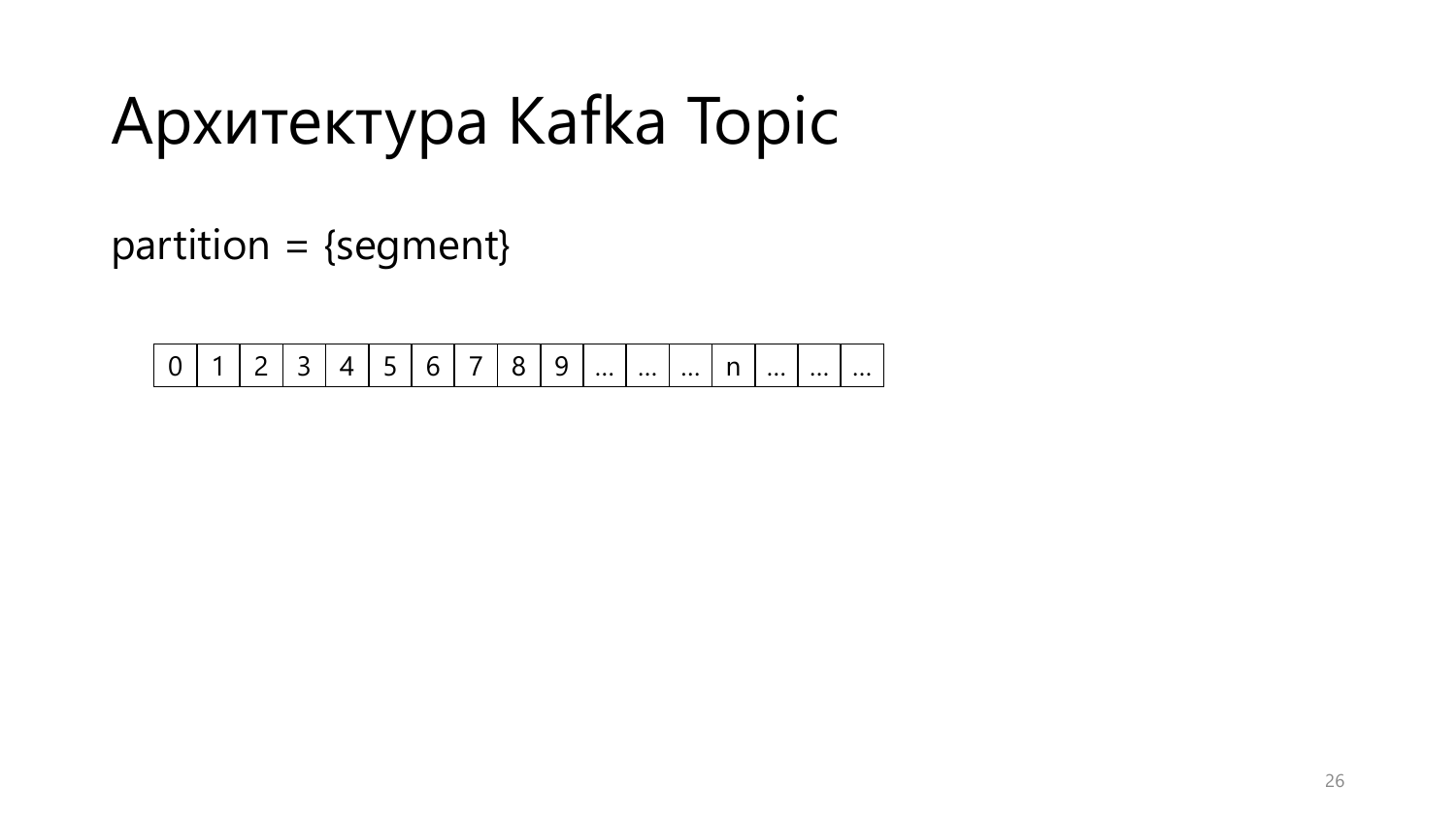partition = {segment}

$$
0 1 2 3 4 5 6 7 8 9 \dots \dots \dots \dots \dots \dots
$$

segment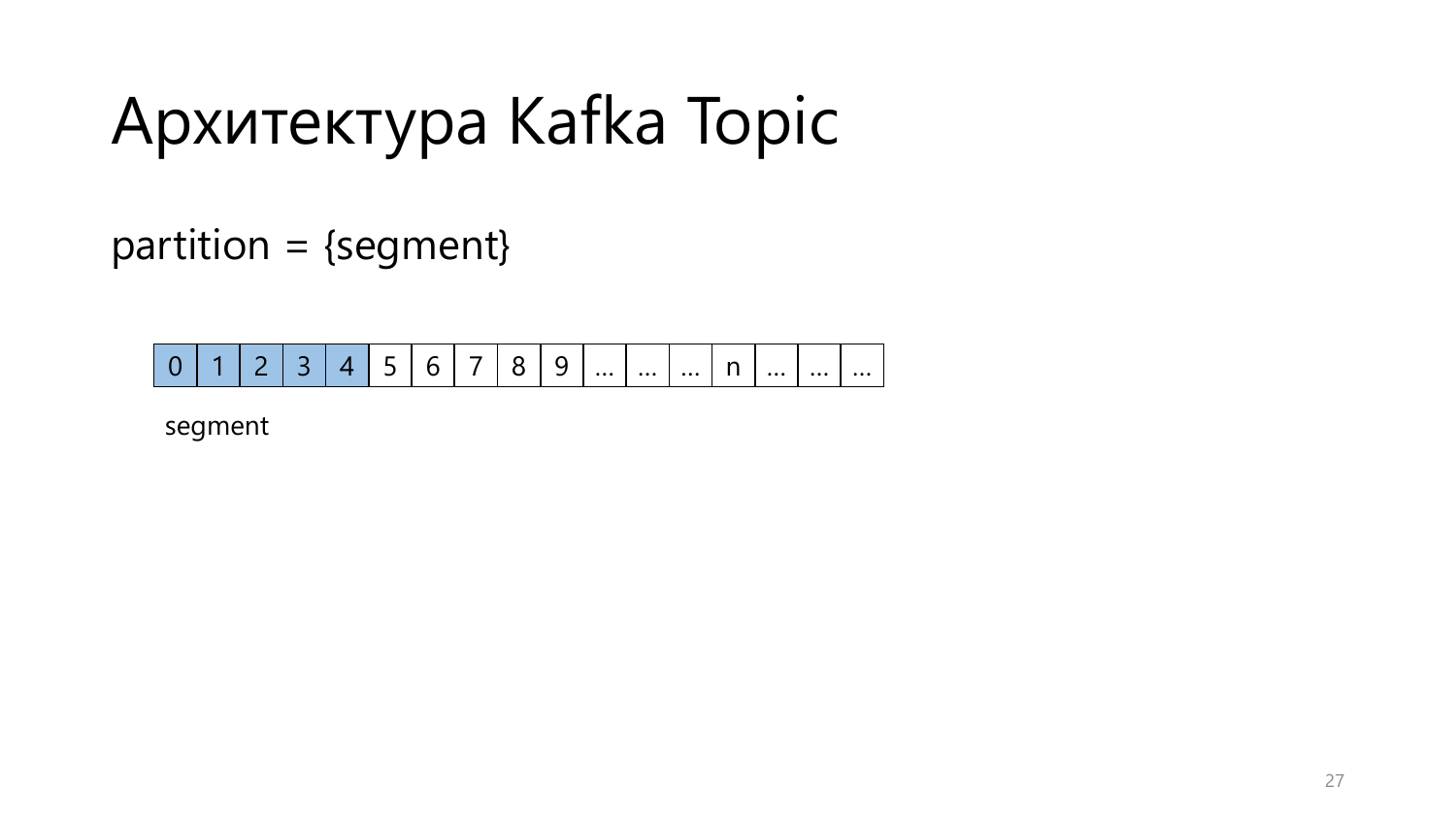partition = {segment}

$$
\boxed{0 \mid 1 \mid 2 \mid 3 \mid 4 \mid 5 \mid 6 \mid 7 \mid 8 \mid 9 \mid ... \mid ... \mid n \mid ... \mid ... \mid ...}
$$

segment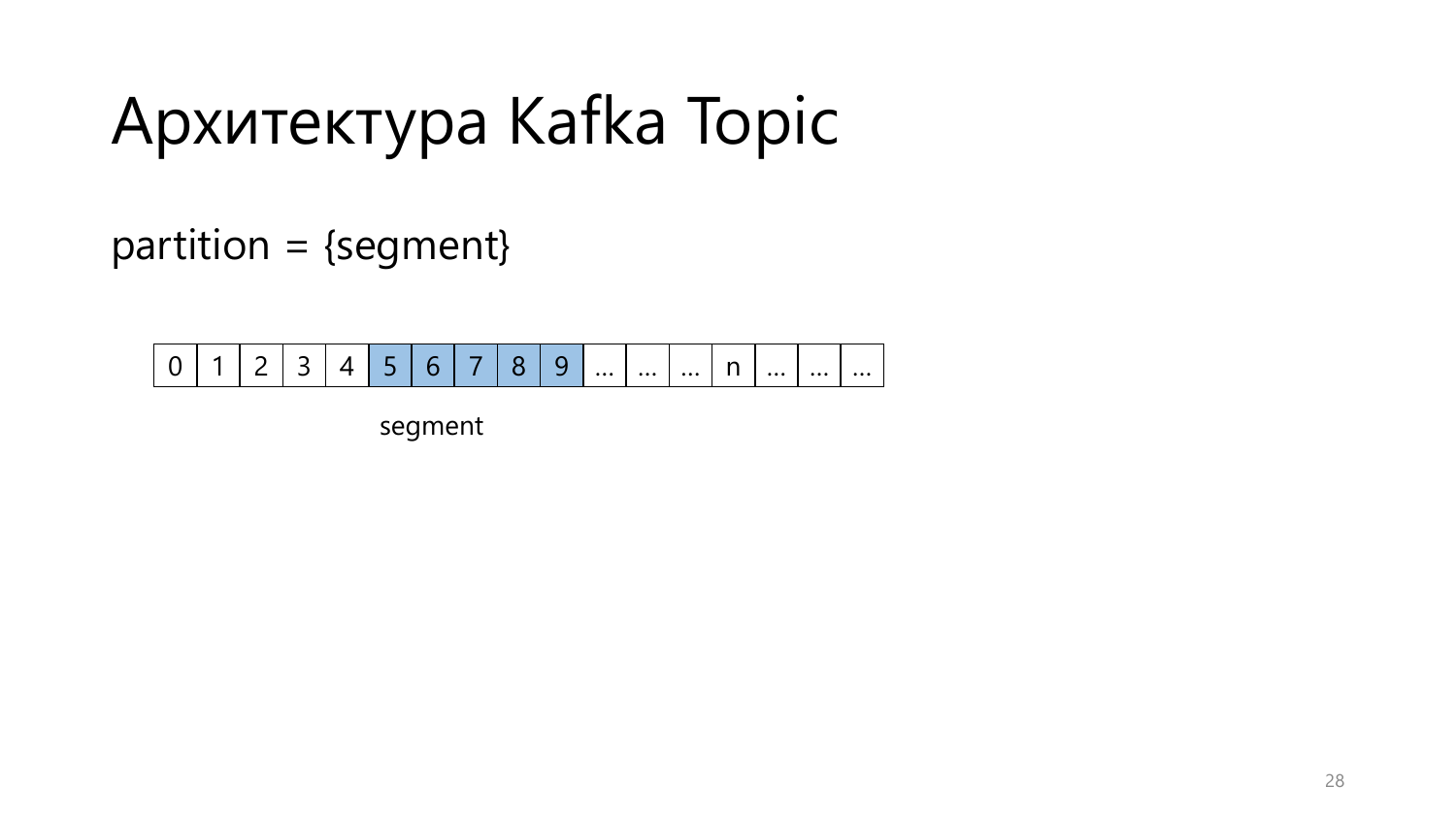partition = {segment}

|  | 1 2 3 4 5 6 7 |  |  |  |
|--|---------------|--|--|--|
|--|---------------|--|--|--|

segment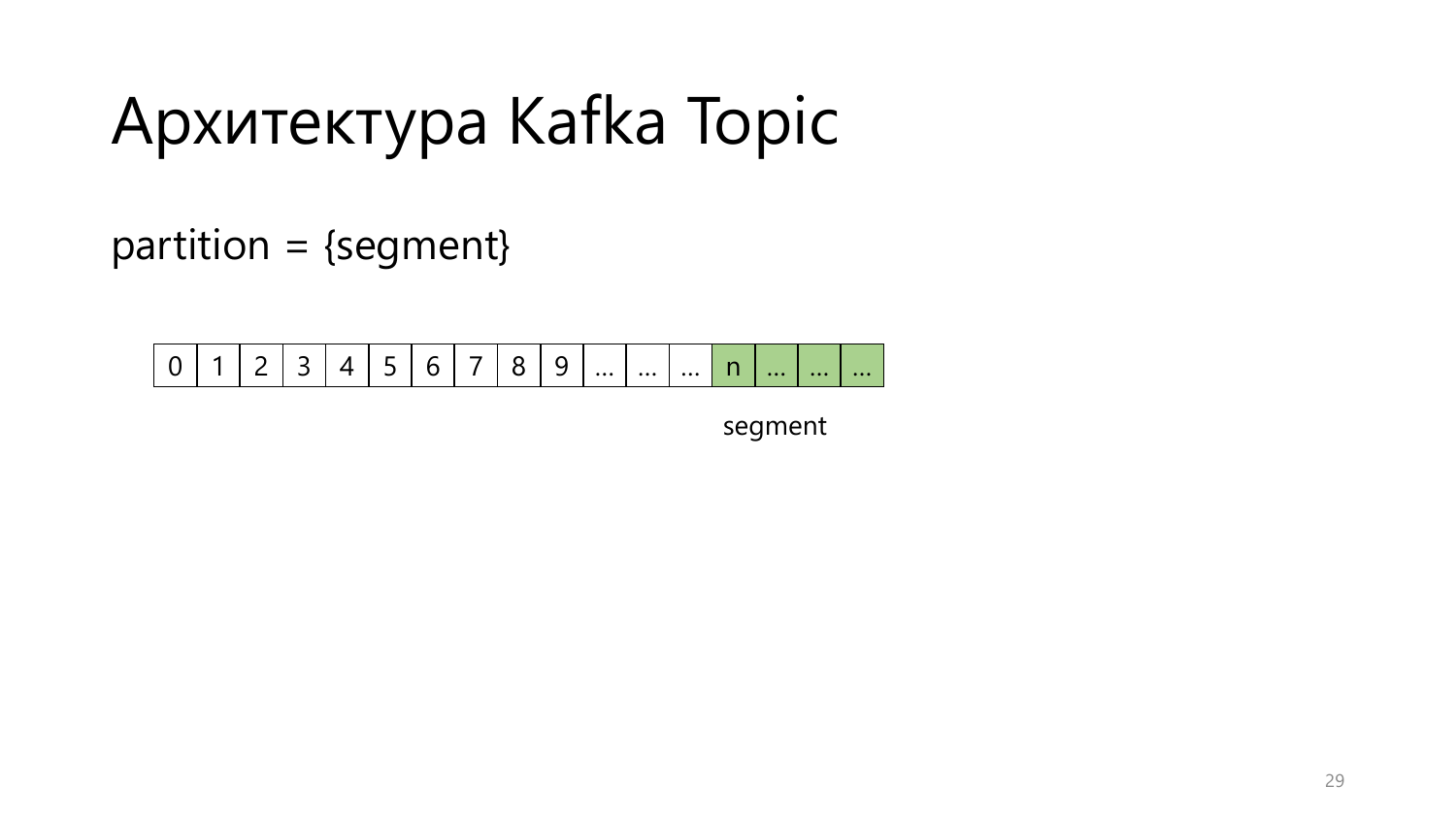partition = {segment}

$$
0 1 2 3 4 5 6 7 8 9 \dots \dots \dots \dots \dots \dots
$$

base offset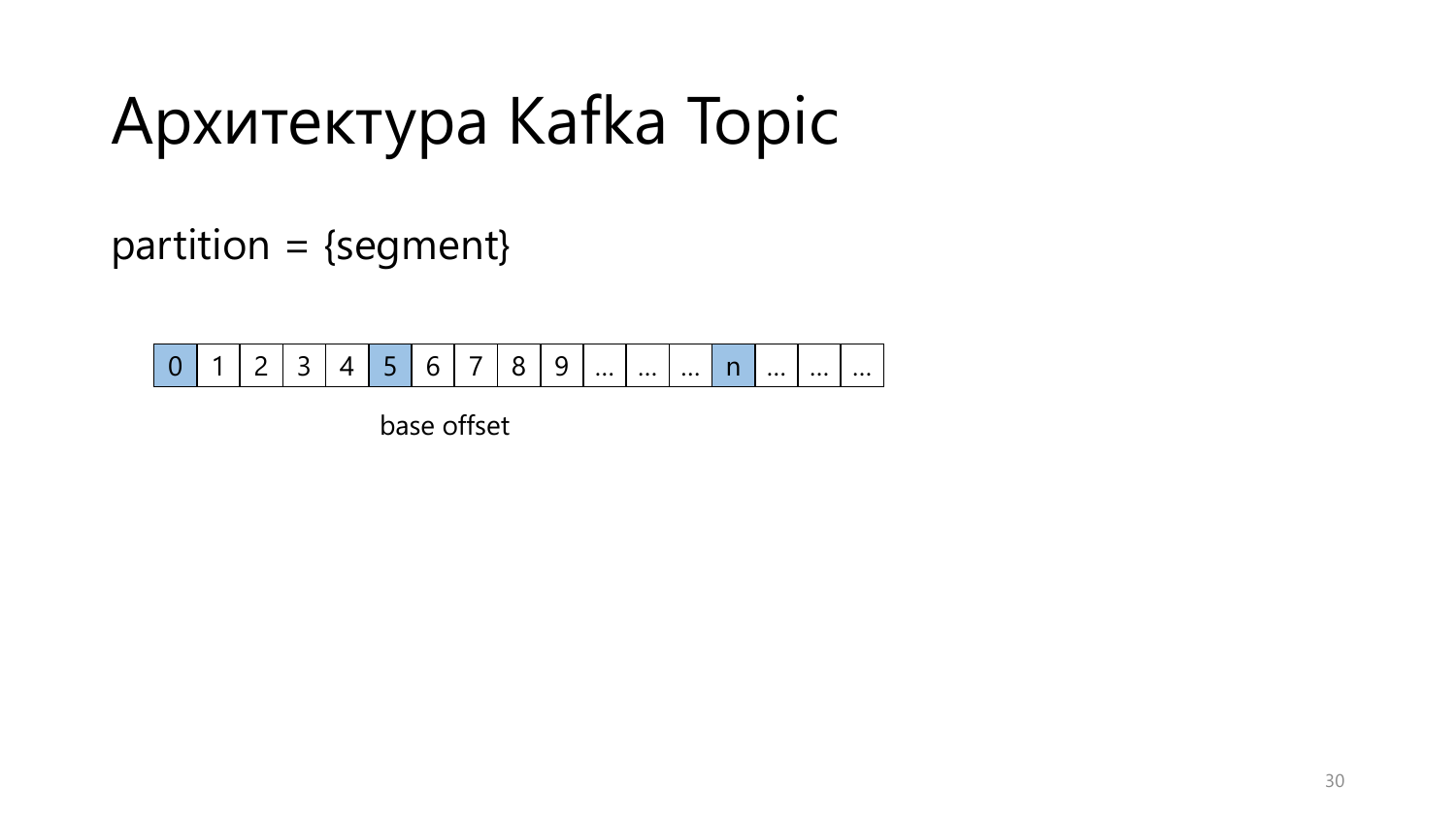partition = {segment}

$$
0 1 2 3 4 5 6 7 8 9 \dots \dots \dots \dots \dots \dots
$$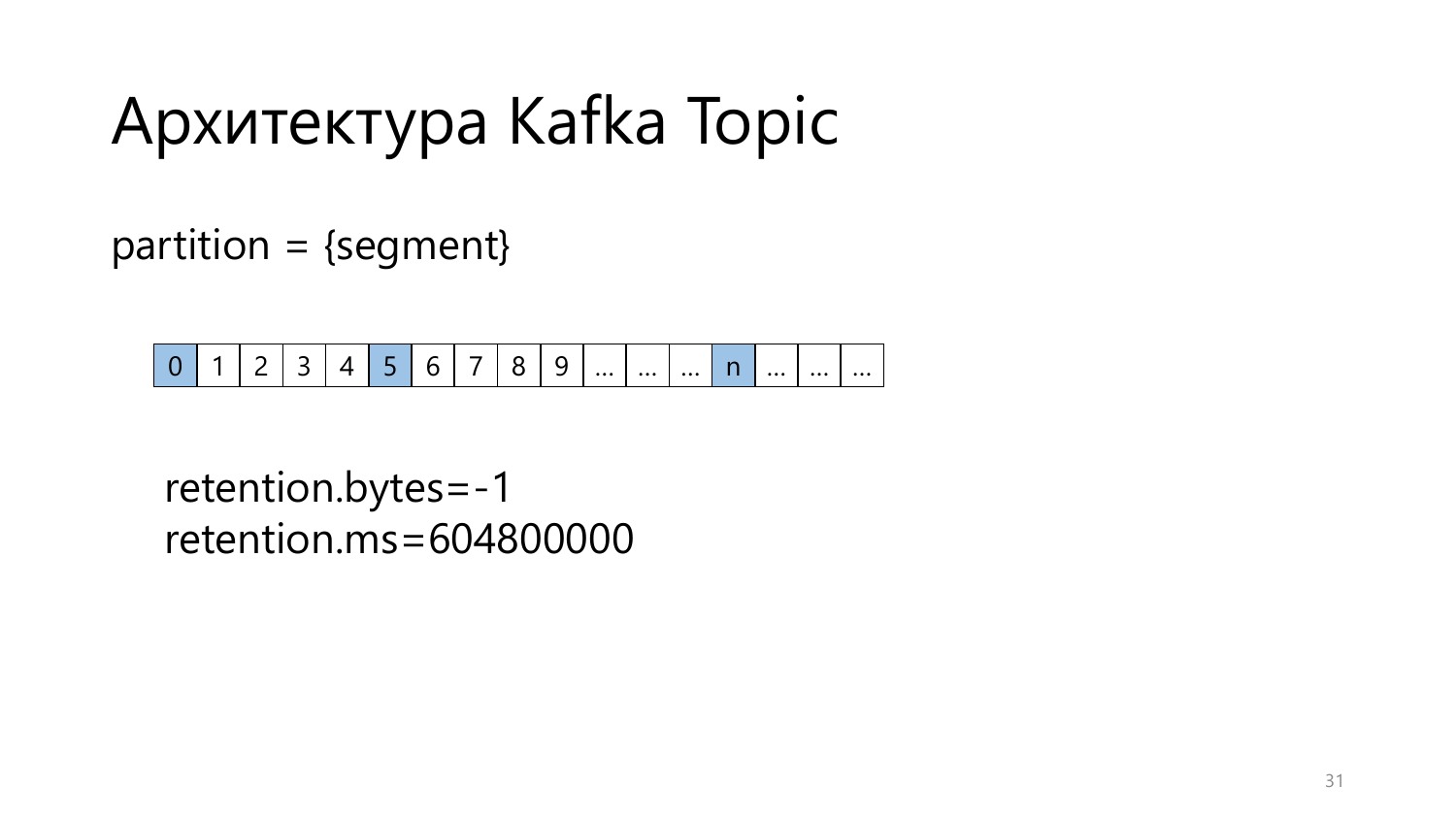partition = {segment}

$$
0 1 2 3 4 5 6 7 8 9 \dots \dots \dots \dots \dots \dots
$$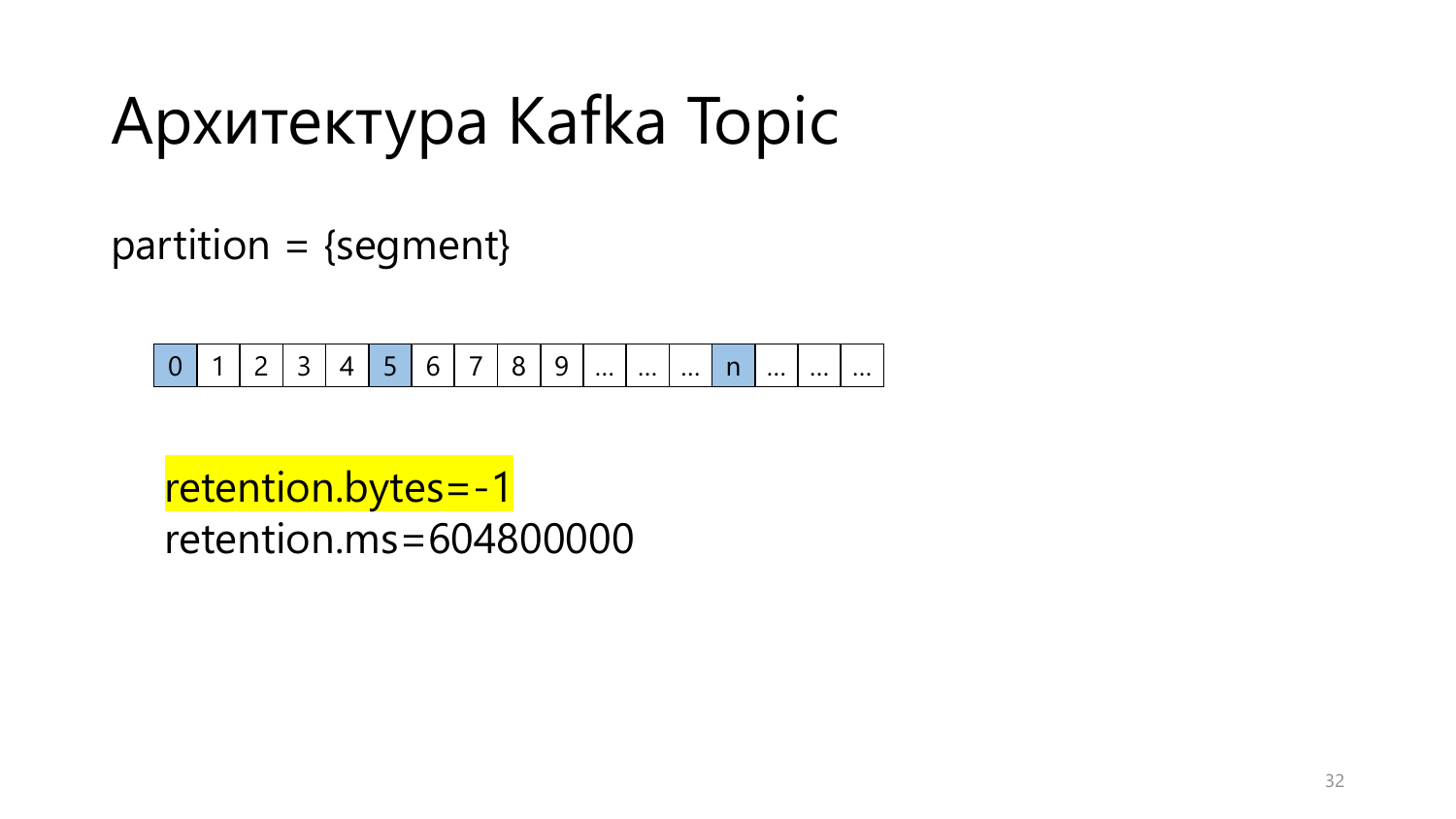$partition = {segment}$ 

$$
0 1 2 3 4 5 6 7 8 9 \dots \dots \dots \dots \dots \dots
$$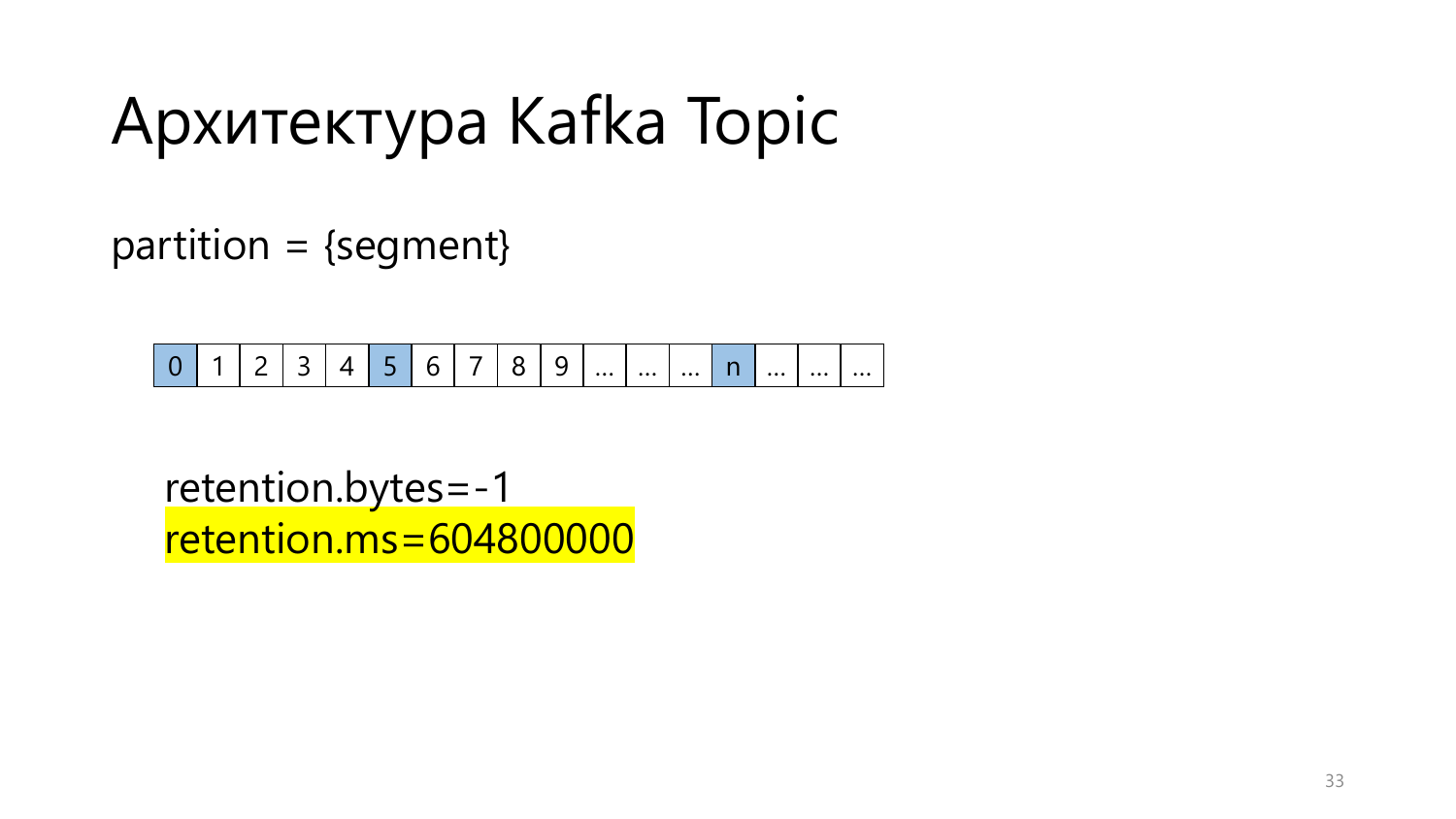$partition = {segment}$ 

 $5 \mid 6 \mid 7 \mid 8 \mid 9 \mid ... \mid ... \mid ... \mid n \mid ... \mid ... \mid ...$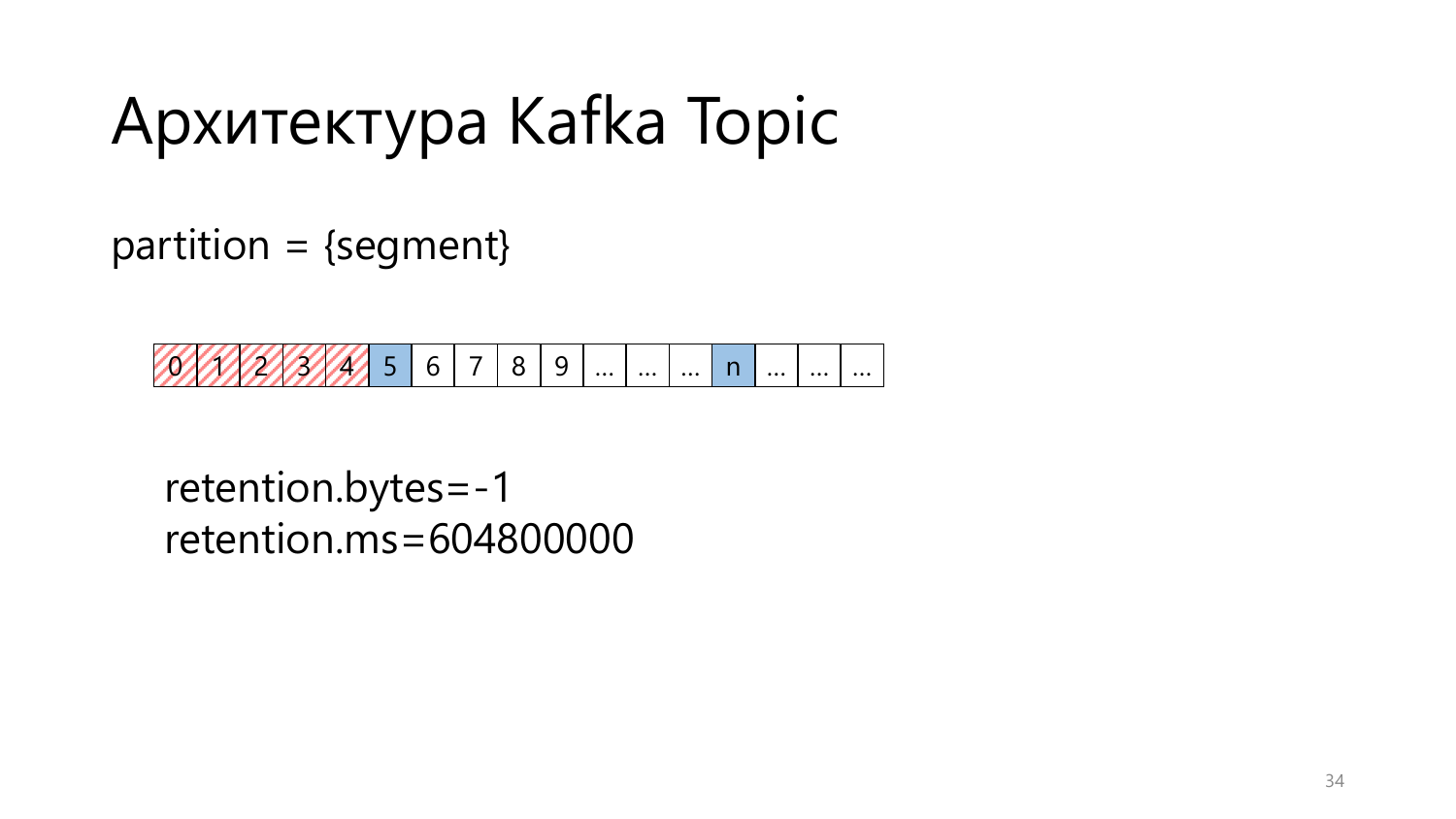partition = {segment}

|  |  |  |  |  |  |  |  |  |  |  | $\cdots$ |
|--|--|--|--|--|--|--|--|--|--|--|----------|
|--|--|--|--|--|--|--|--|--|--|--|----------|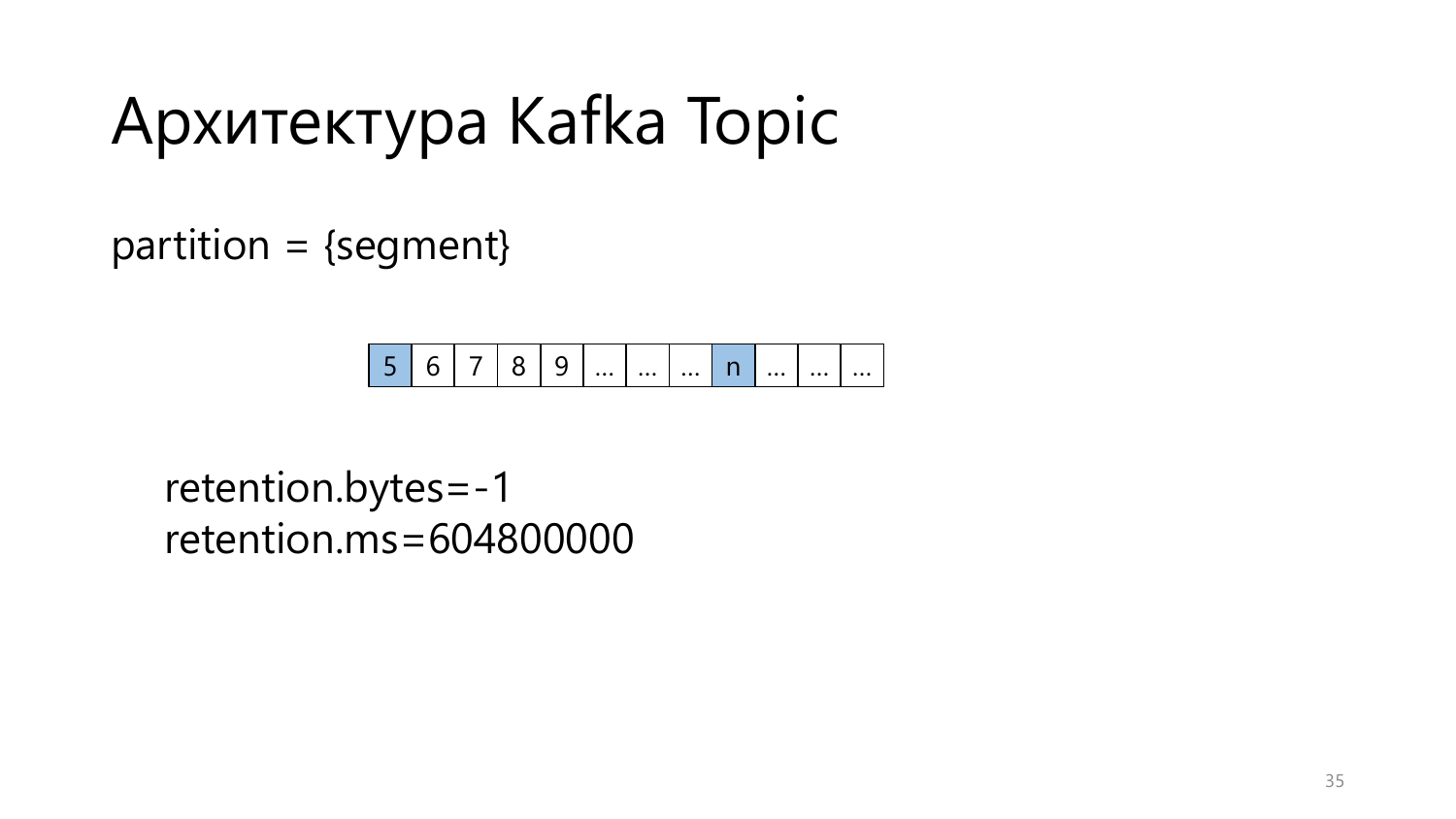segment = (base\_offset, data, index, timeindex)

00000000001234567890.log 00000000001234567890.index 00000000001234567890.timeindex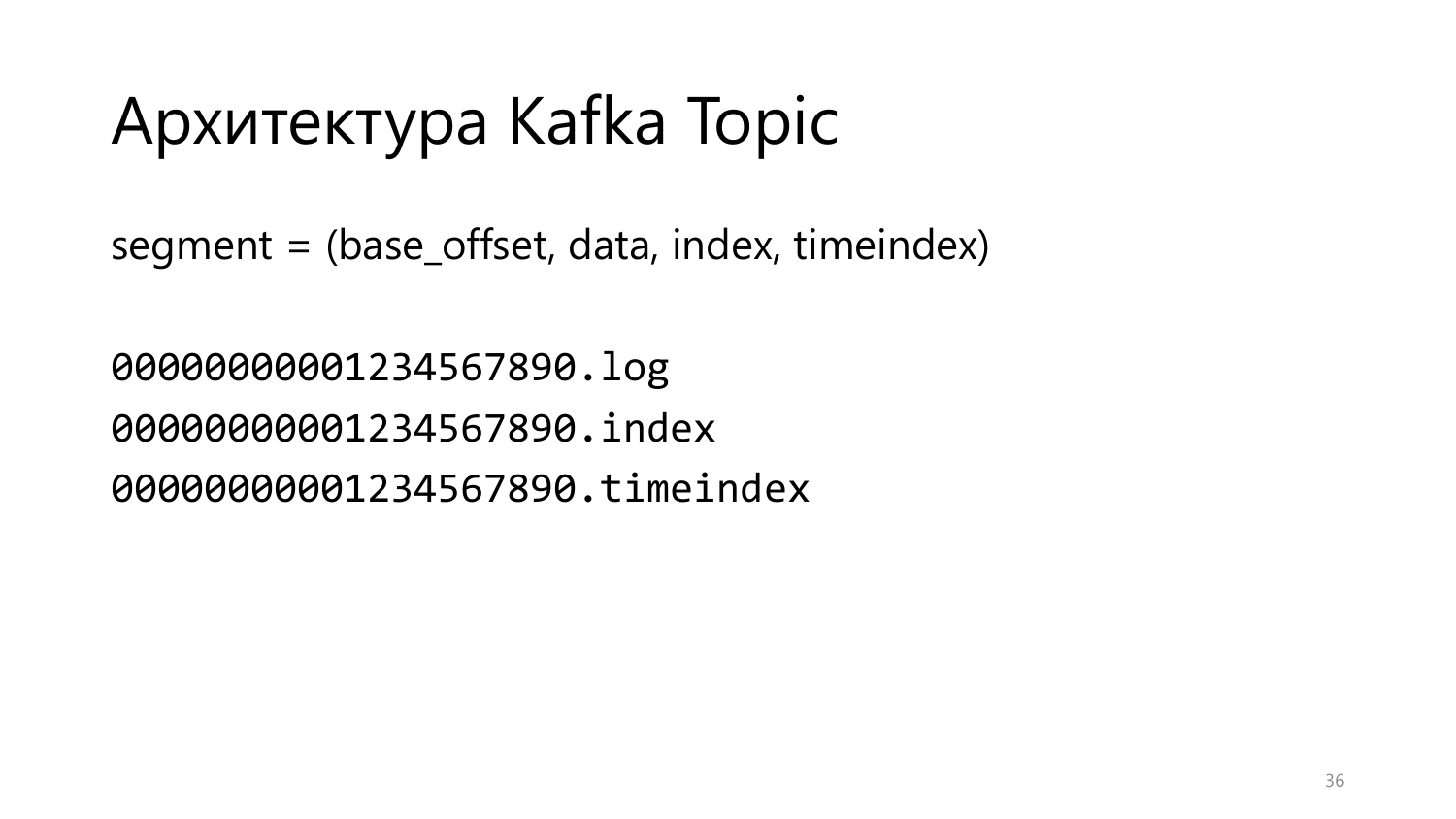segment = (**base\_offset**, data, index, timeindex)

**1234567890**.log **1234567890**.index **1234567890**.timeindex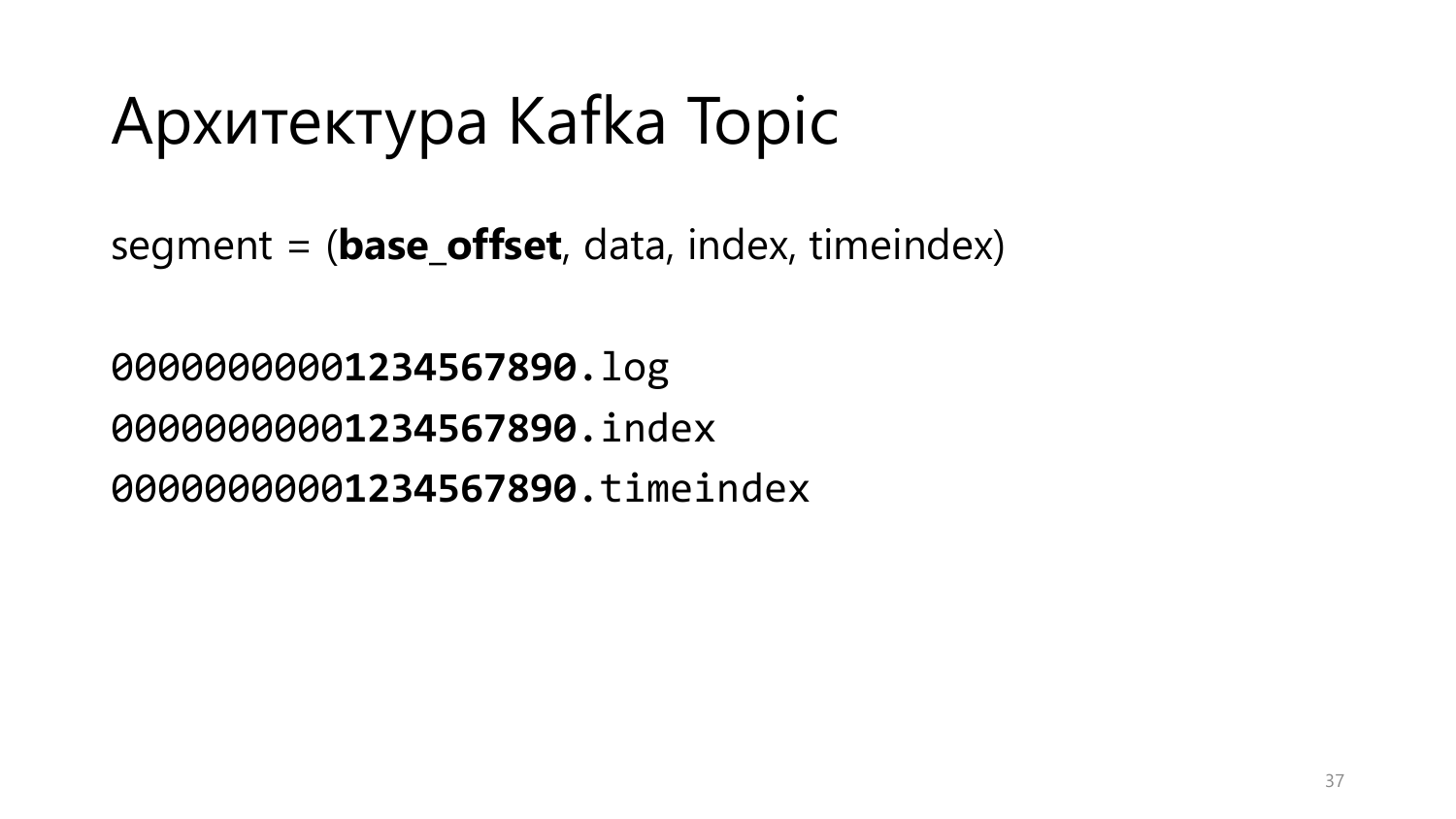segment = (base\_offset, **data**, index, timeindex)

#### **00000000001234567890.log**

00000000001234567890.index

00000000001234567890.timeindex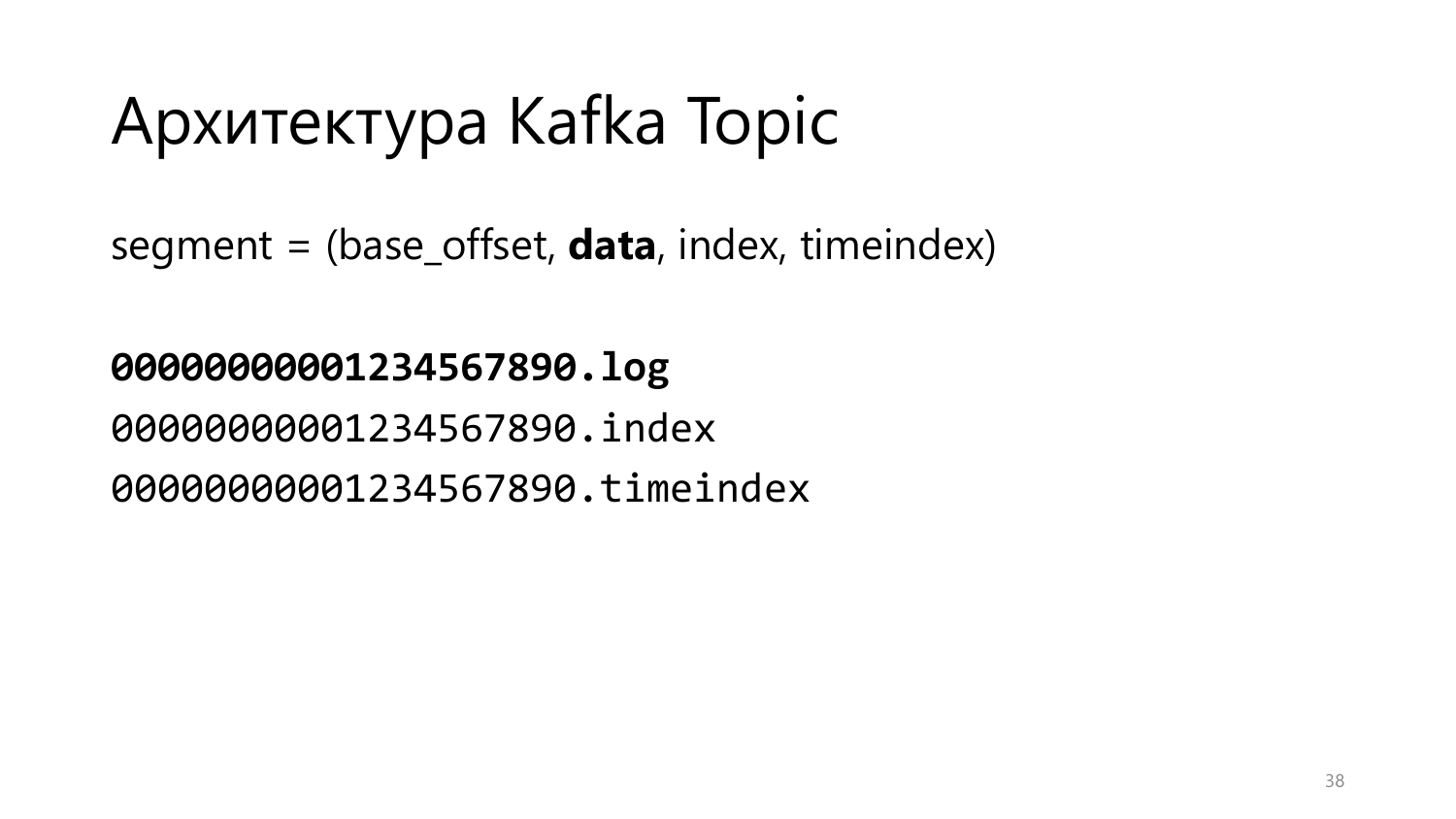segment = (base\_offset, **data**, index, timeindex)

#### **00000000001234567890.log**

00000000001234567890.index

00000000001234567890.timeindex

|  |  | $\sim$ |
|--|--|--------|
|  |  |        |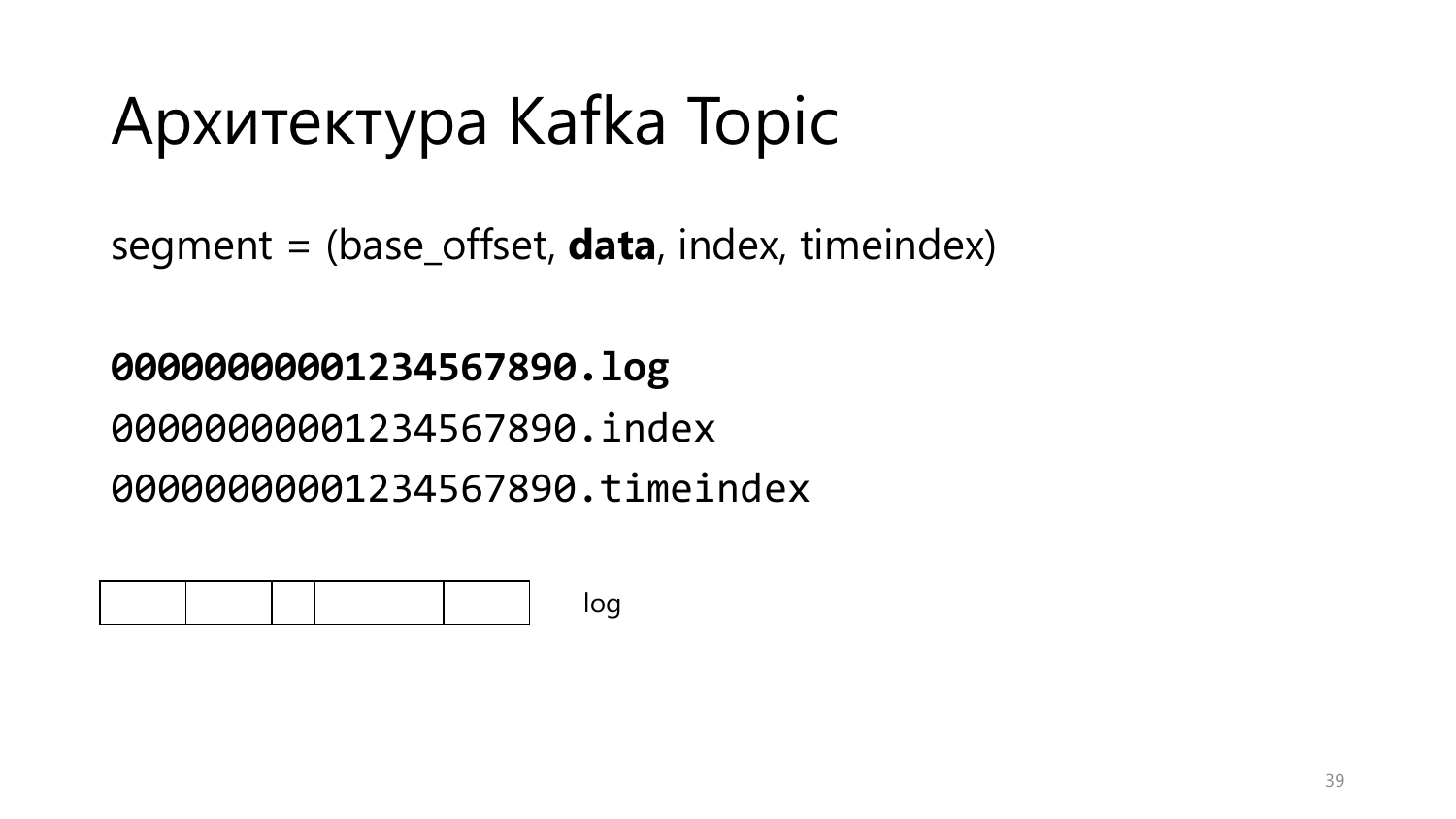segment = (base\_offset, data, **index**, timeindex)

00000000001234567890.log **00000000001234567890.index**

00000000001234567890.timeindex

|--|

log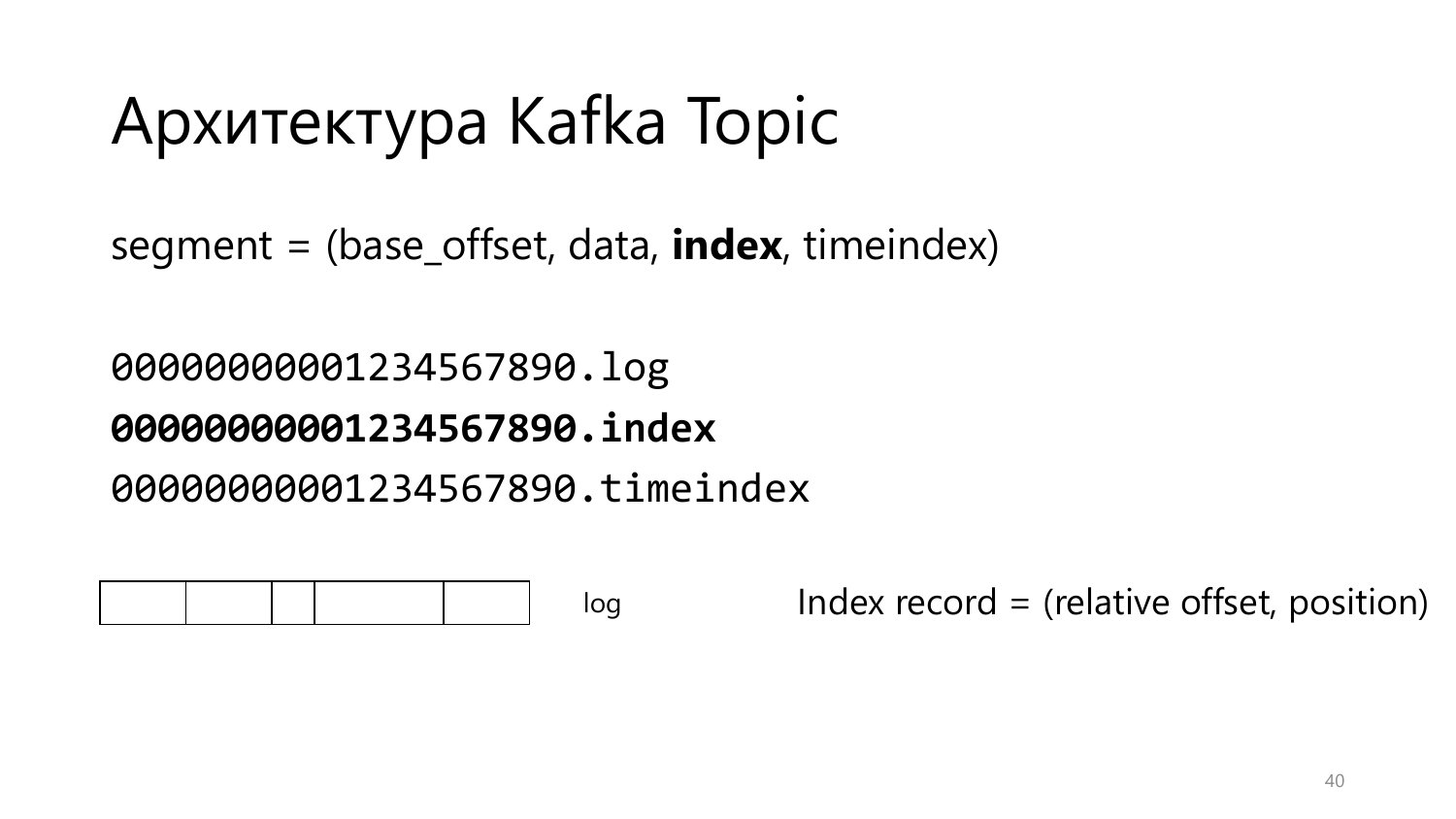segment = (base\_offset, data, **index**, timeindex)

#### 00000000001234567890.log **00000000001234567890.index**

#### 00000000001234567890.timeindex

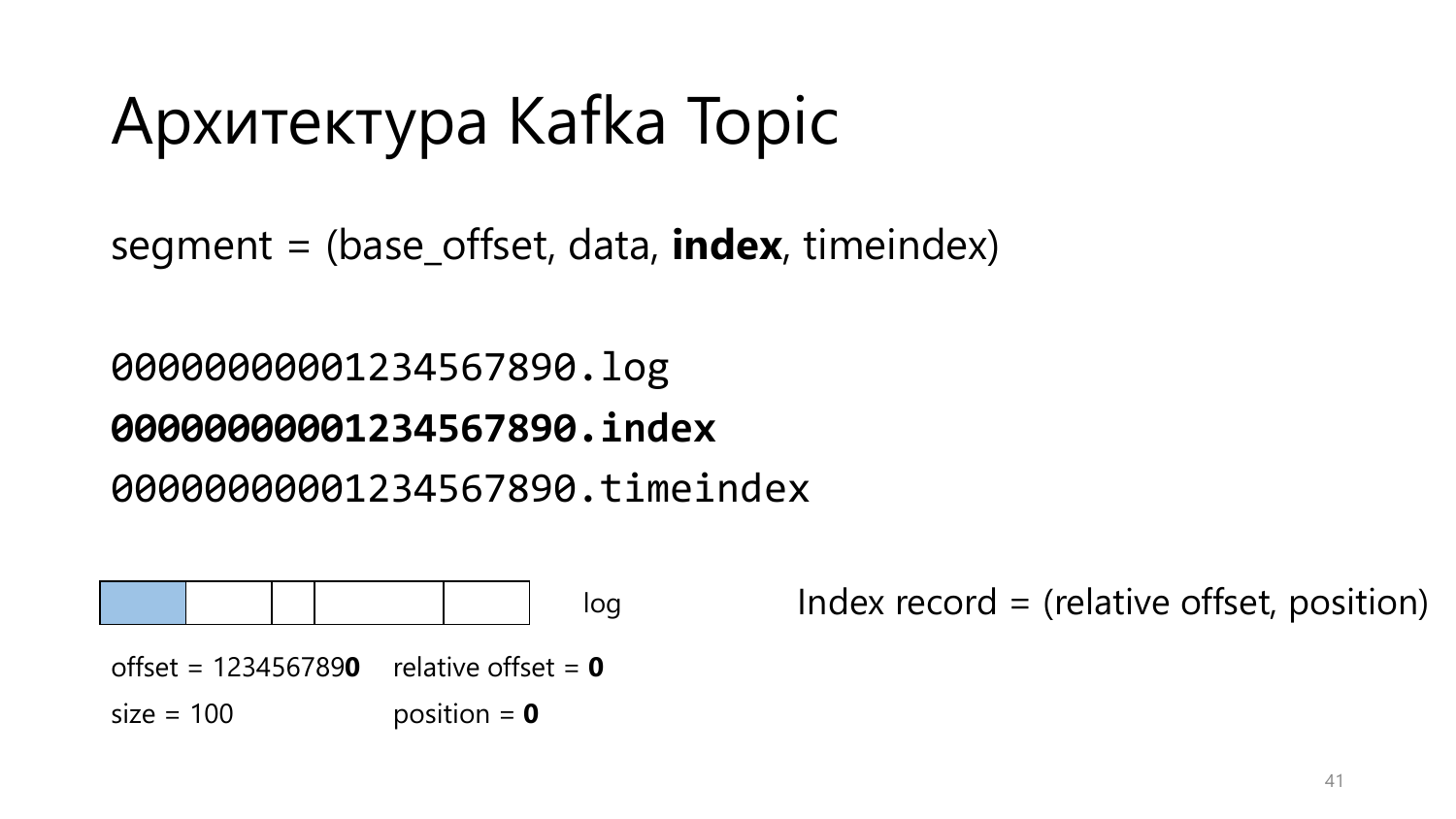segment = (base\_offset, data, **index**, timeindex)

#### 00000000001234567890.log **00000000001234567890.index**

00000000001234567890.timeindex

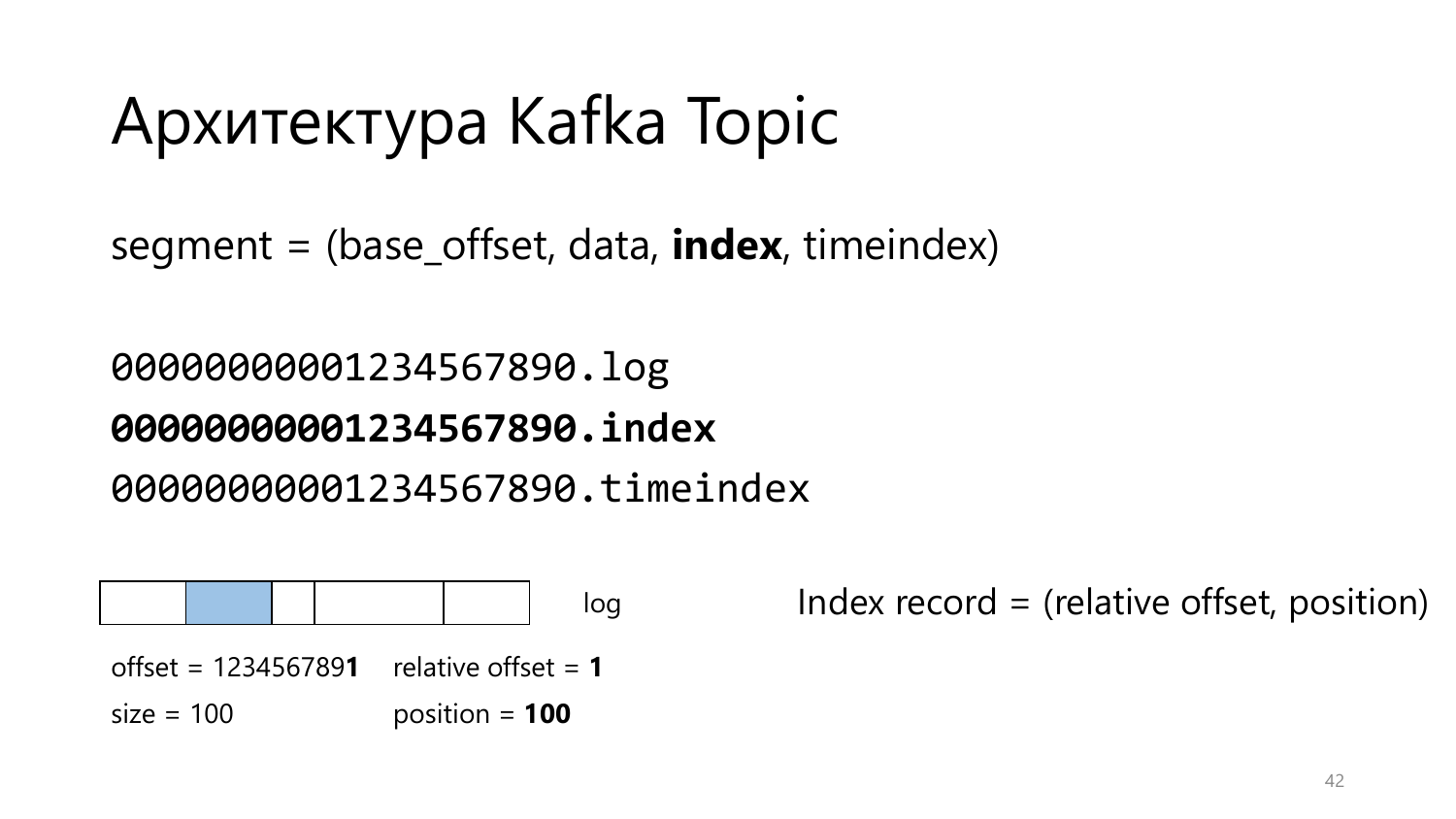segment = (base\_offset, data, **index**, timeindex)

### 00000000001234567890.log

### **00000000001234567890.index**

00000000001234567890.timeindex

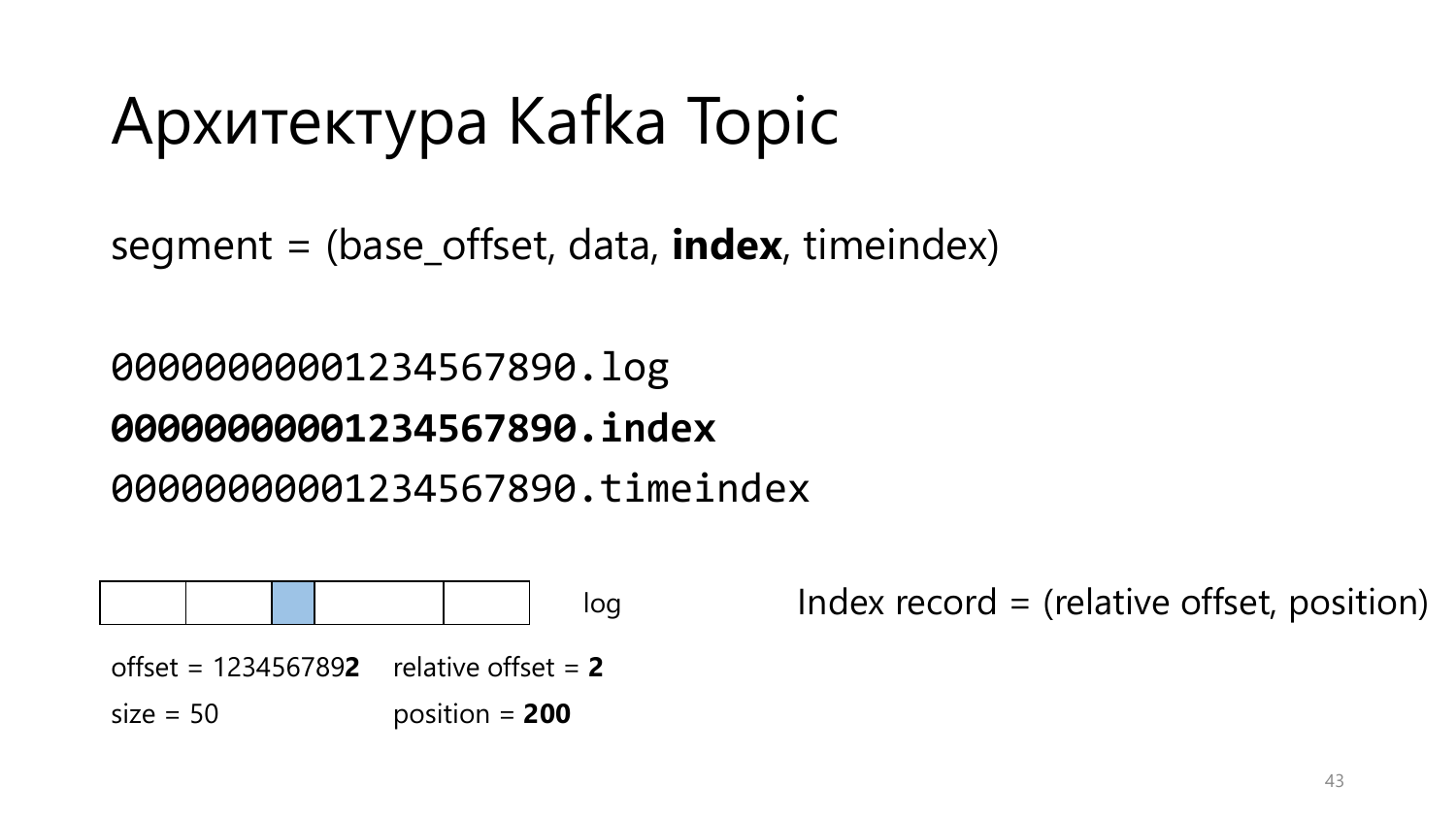segment = (base\_offset, data, **index**, timeindex)

#### 00000000001234567890.log **00000000001234567890.index**

#### 00000000001234567890.timeindex

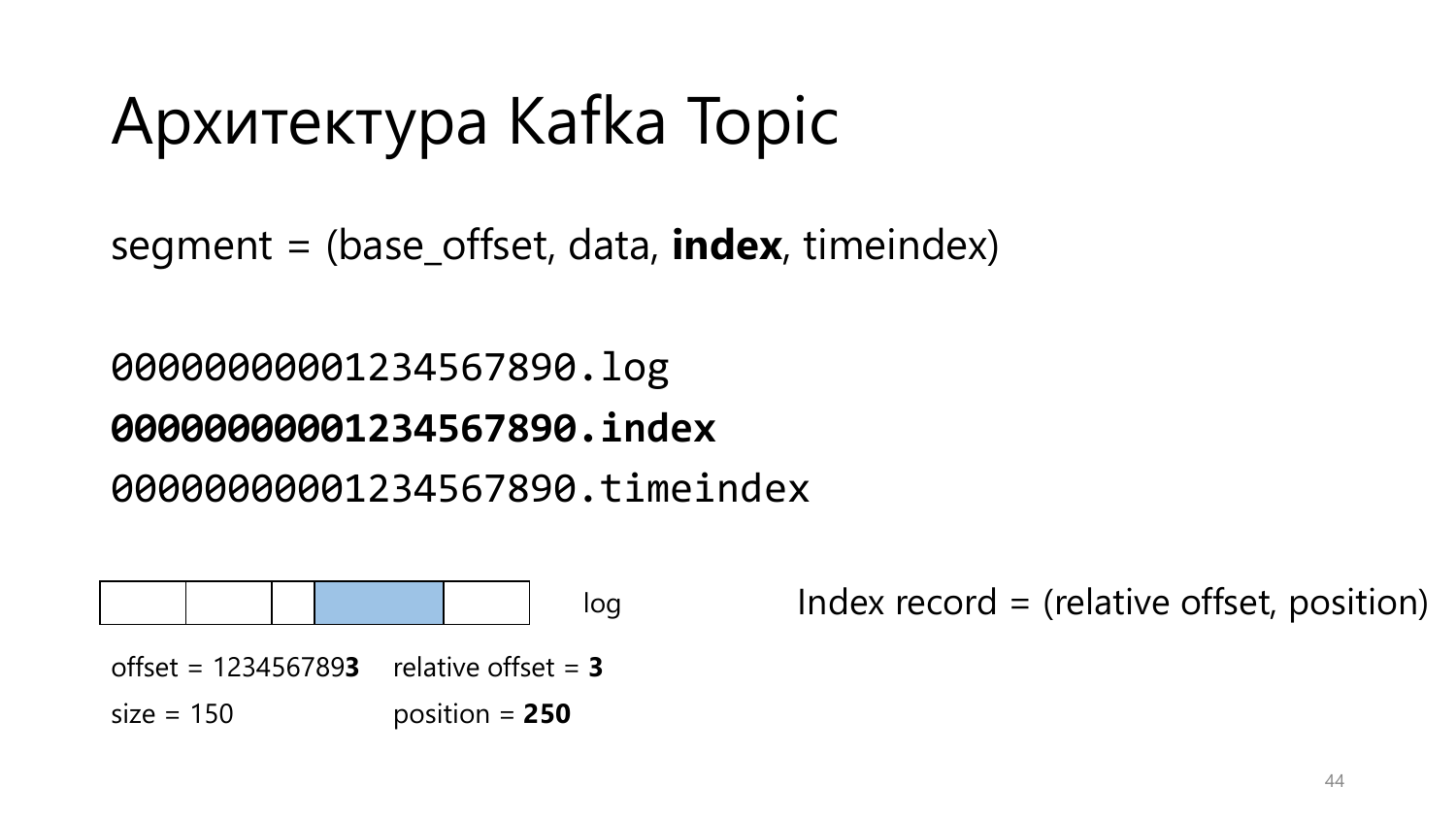segment = (base\_offset, data, index, **timeindex**)

00000000001234567890.log 00000000001234567890.index **00000000001234567890.timeindex**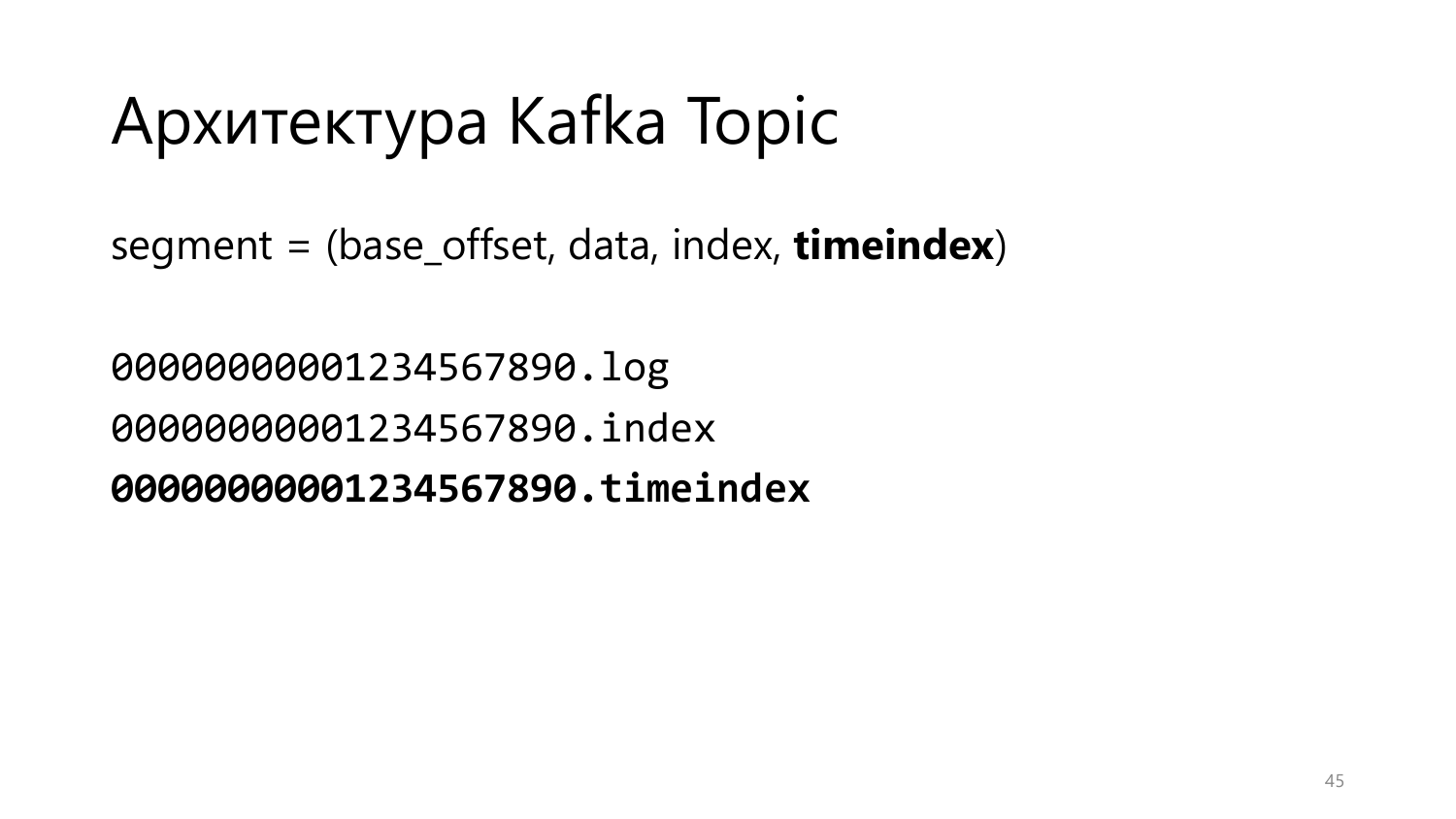Выводы

- Топик разбит на партиции
- Партиции хранятся на диске
- Данные удаляются либо по времени, либо по размеру
- Сообщение можно быстро найти по его Offset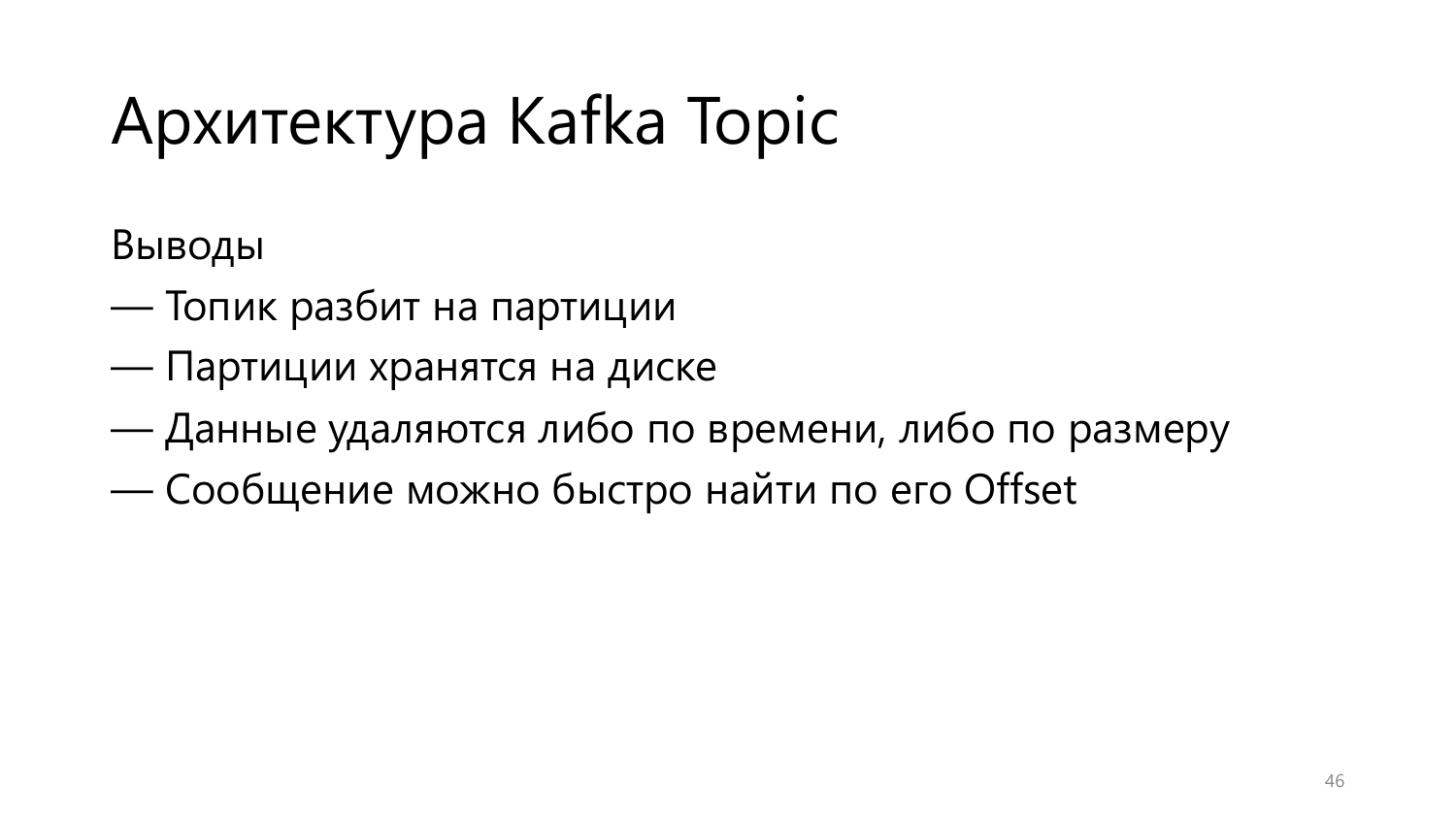#### cluster = {broker}

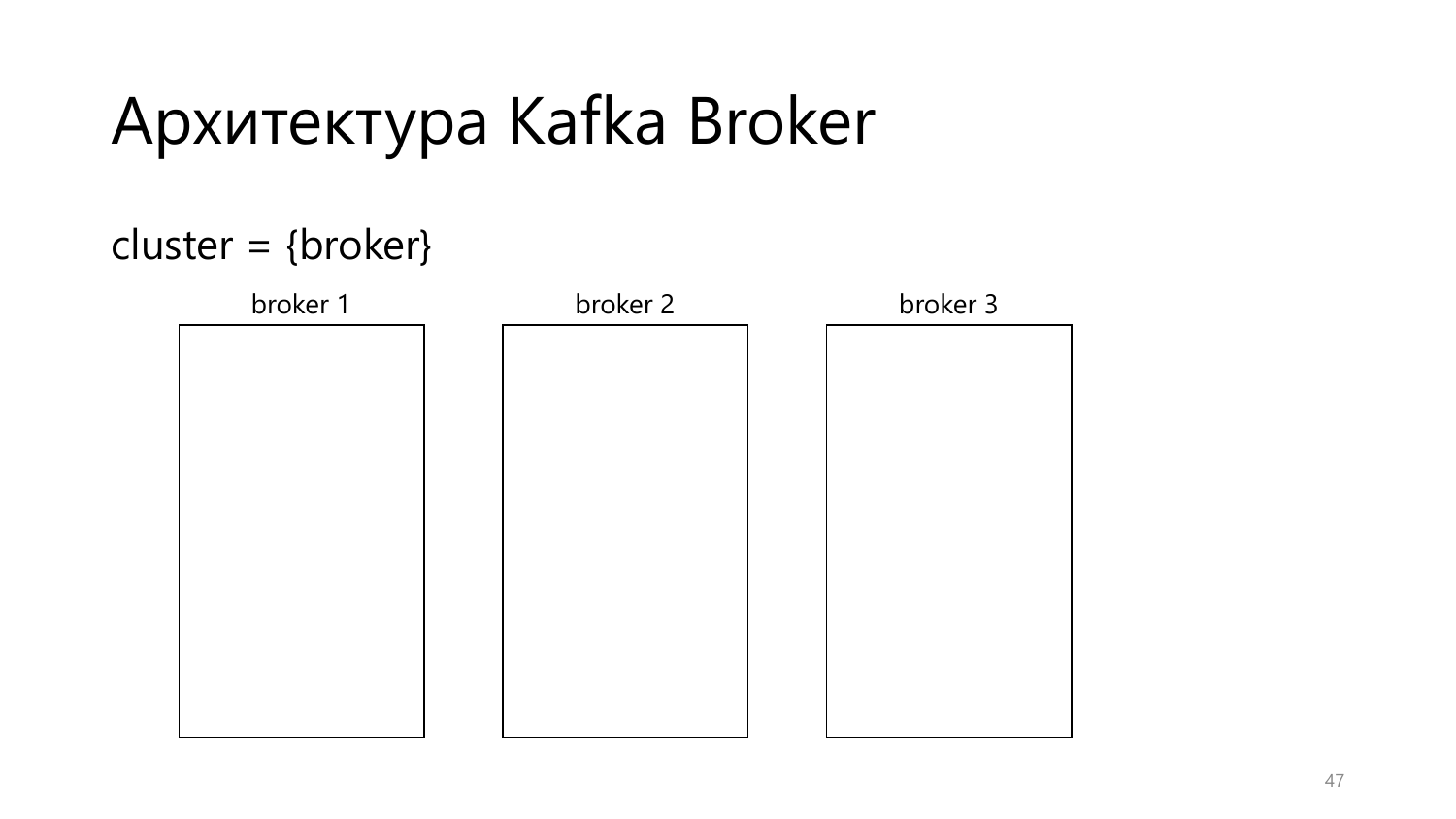#### Controller – координирует работу кластера

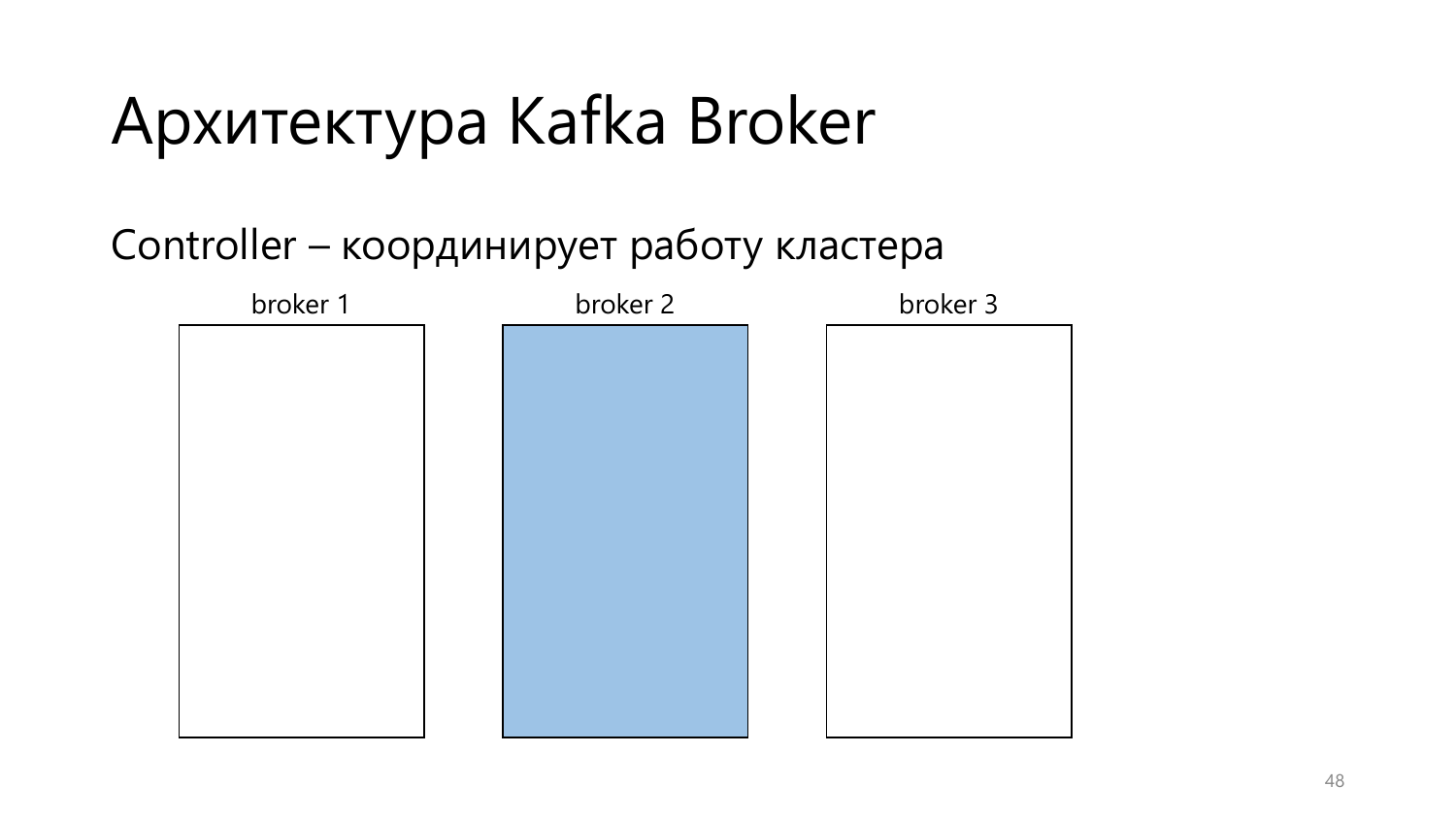#### $topic = {partition}$

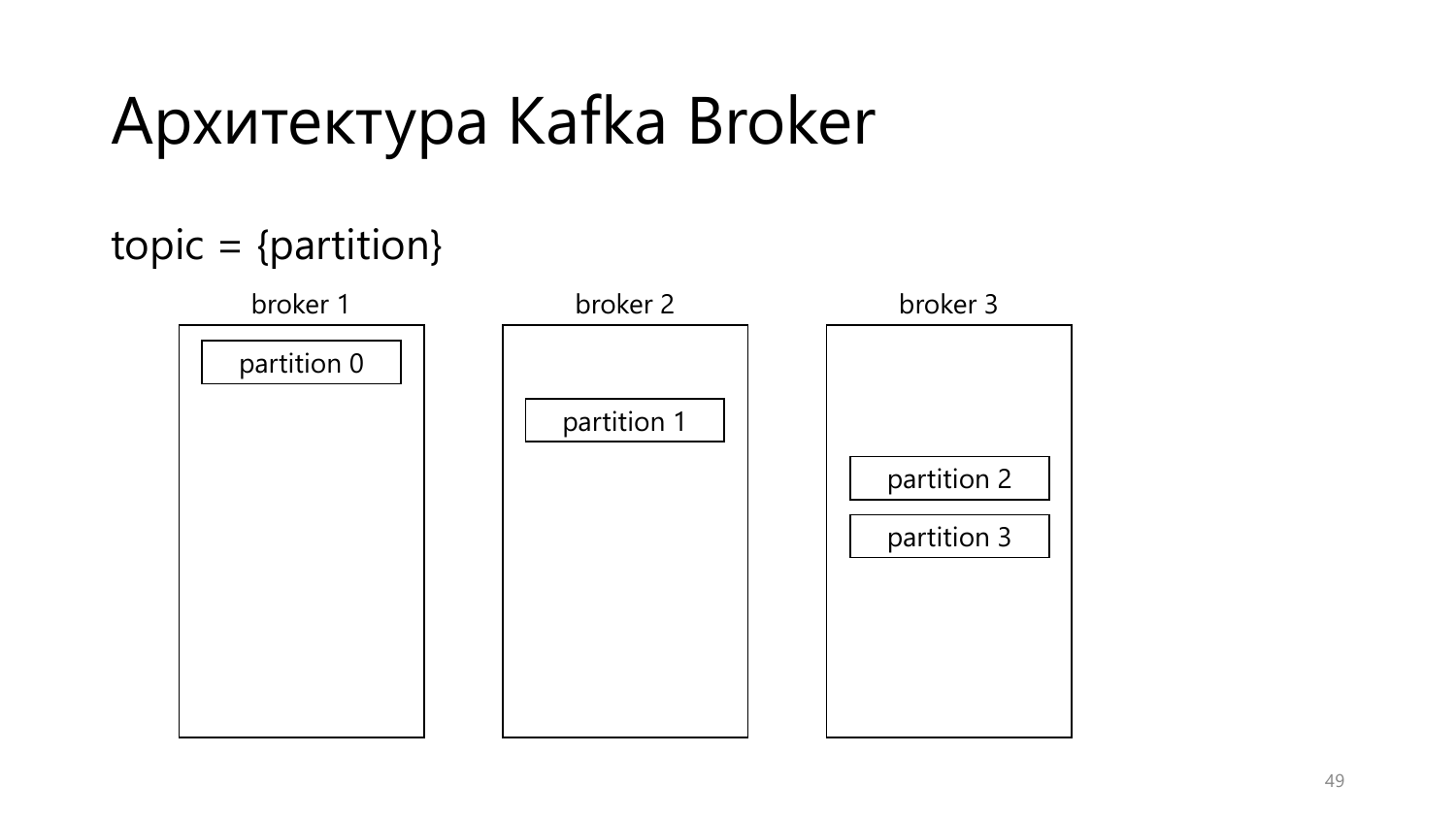#### replication factor = 3

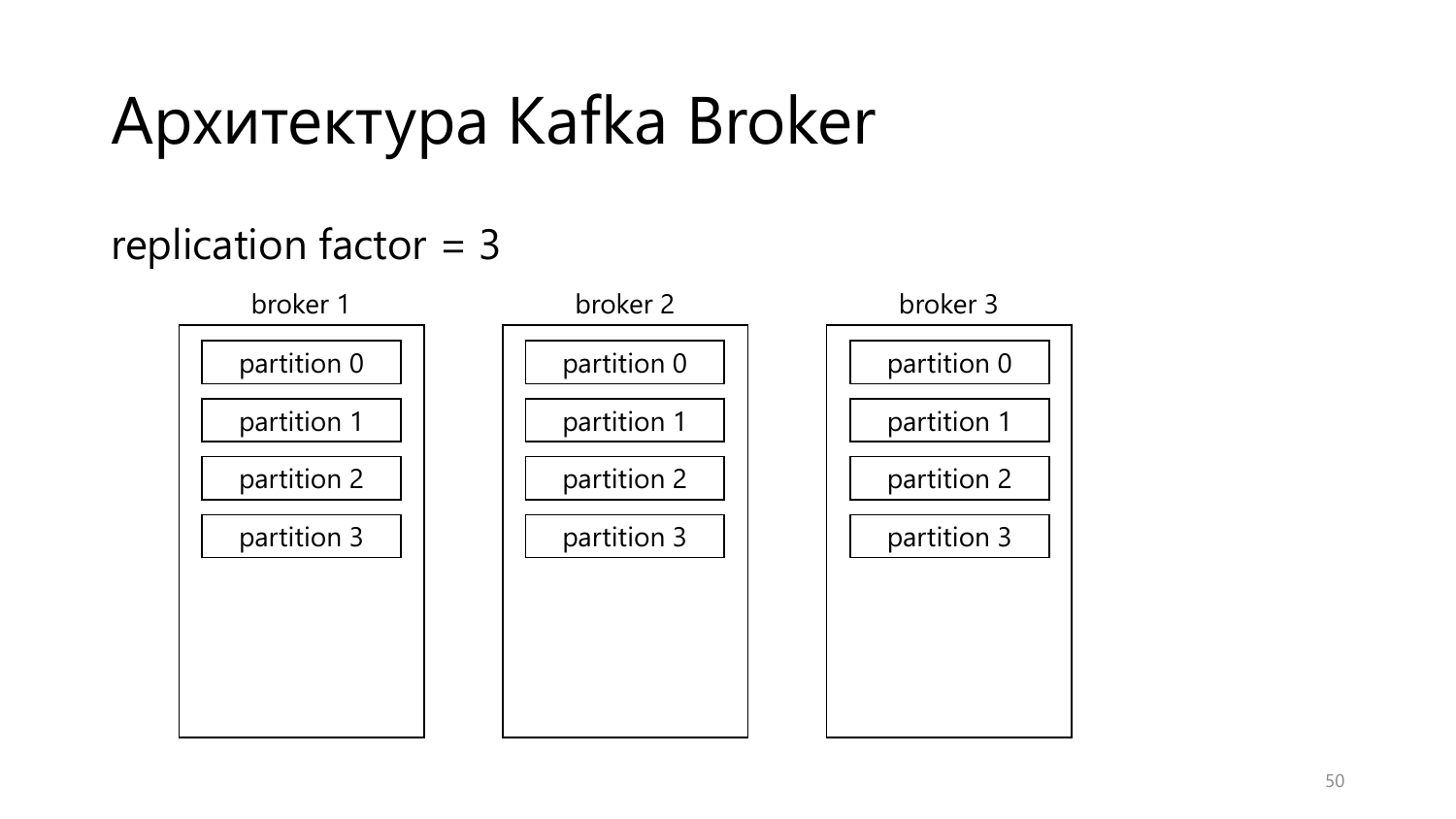#### Добавление partition

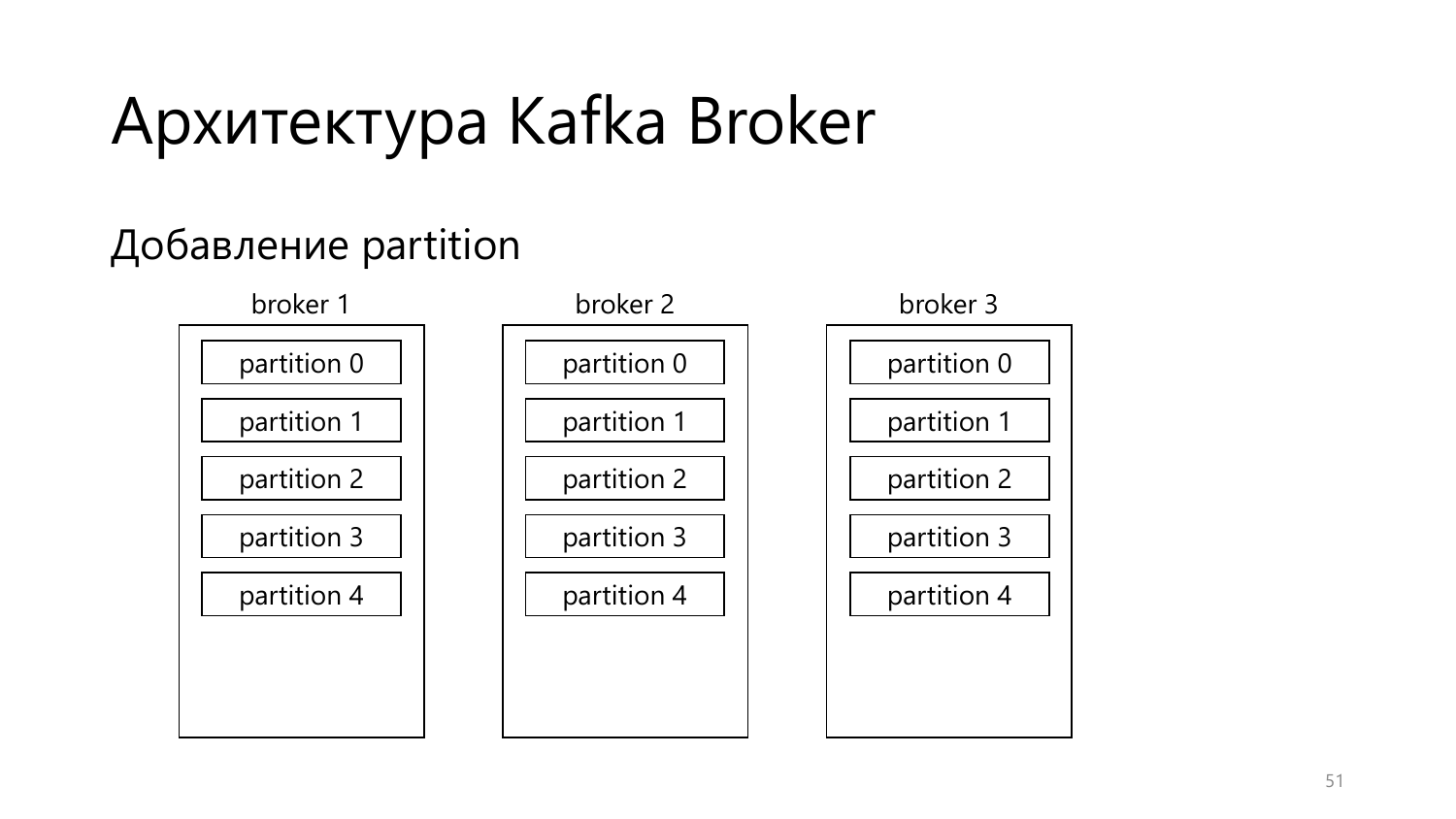#### broker 1 – leader для partition 0.

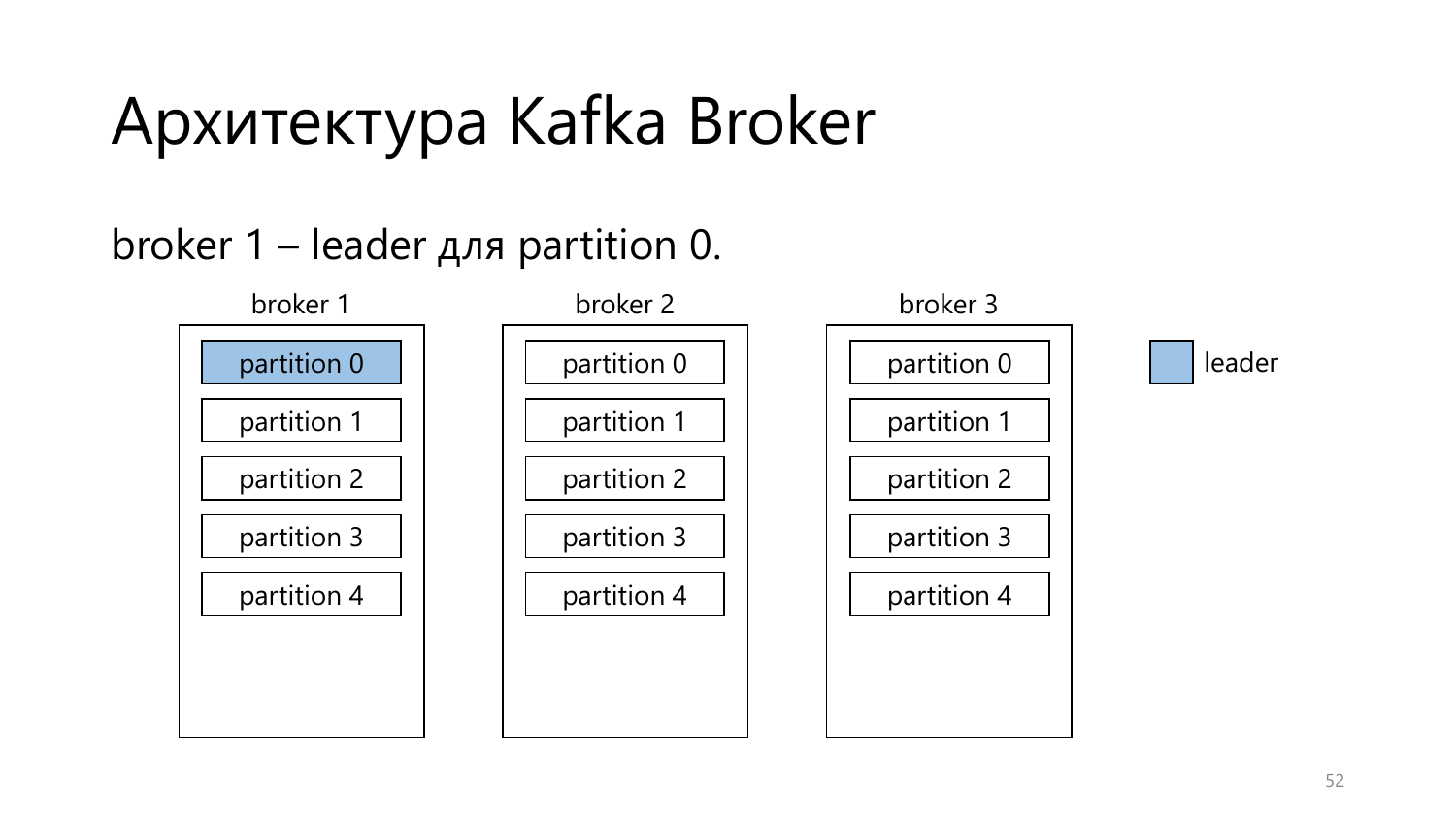#### broker 2 – leader для partition 1

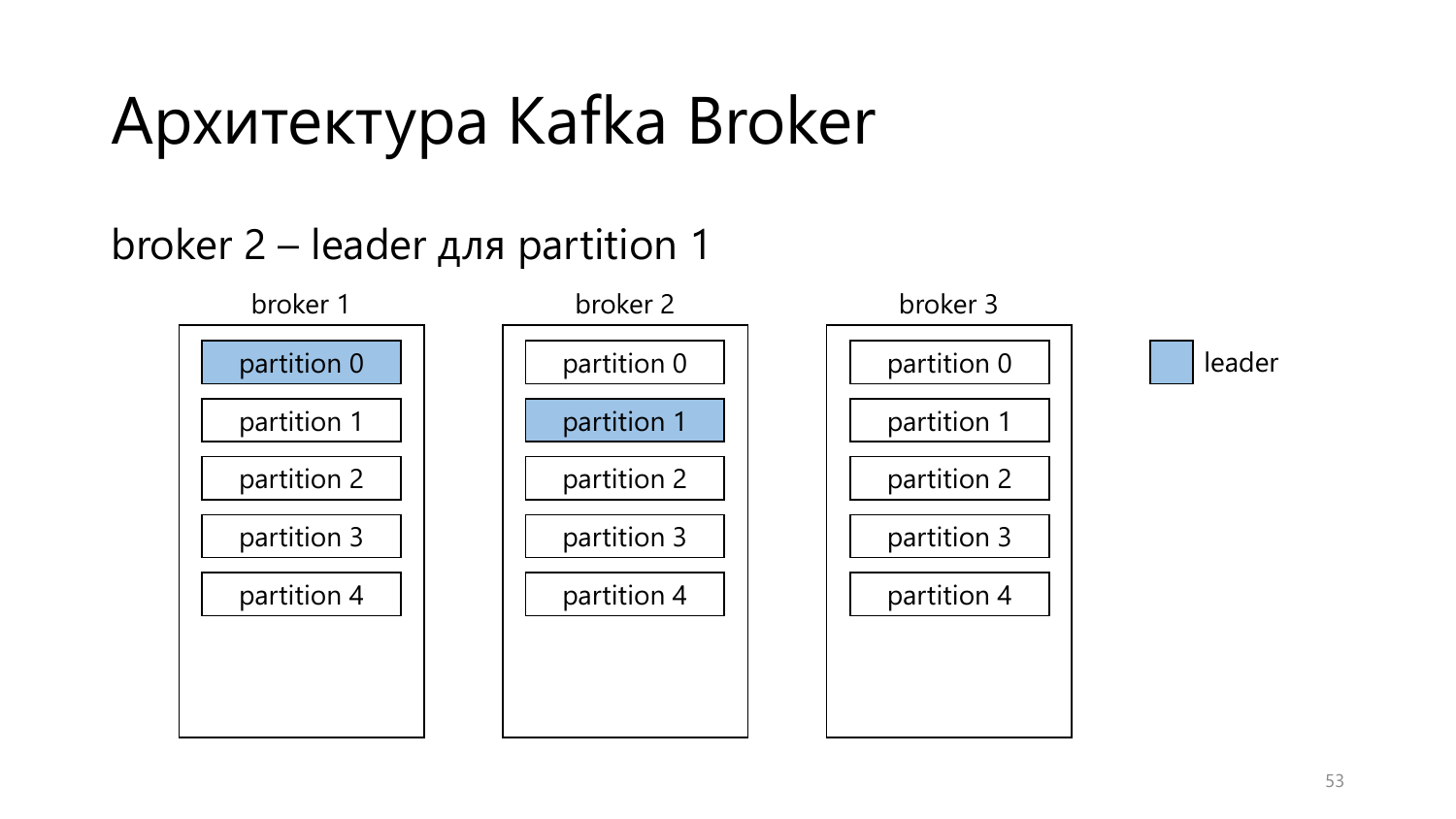#### broker 3 – leader для partition 2

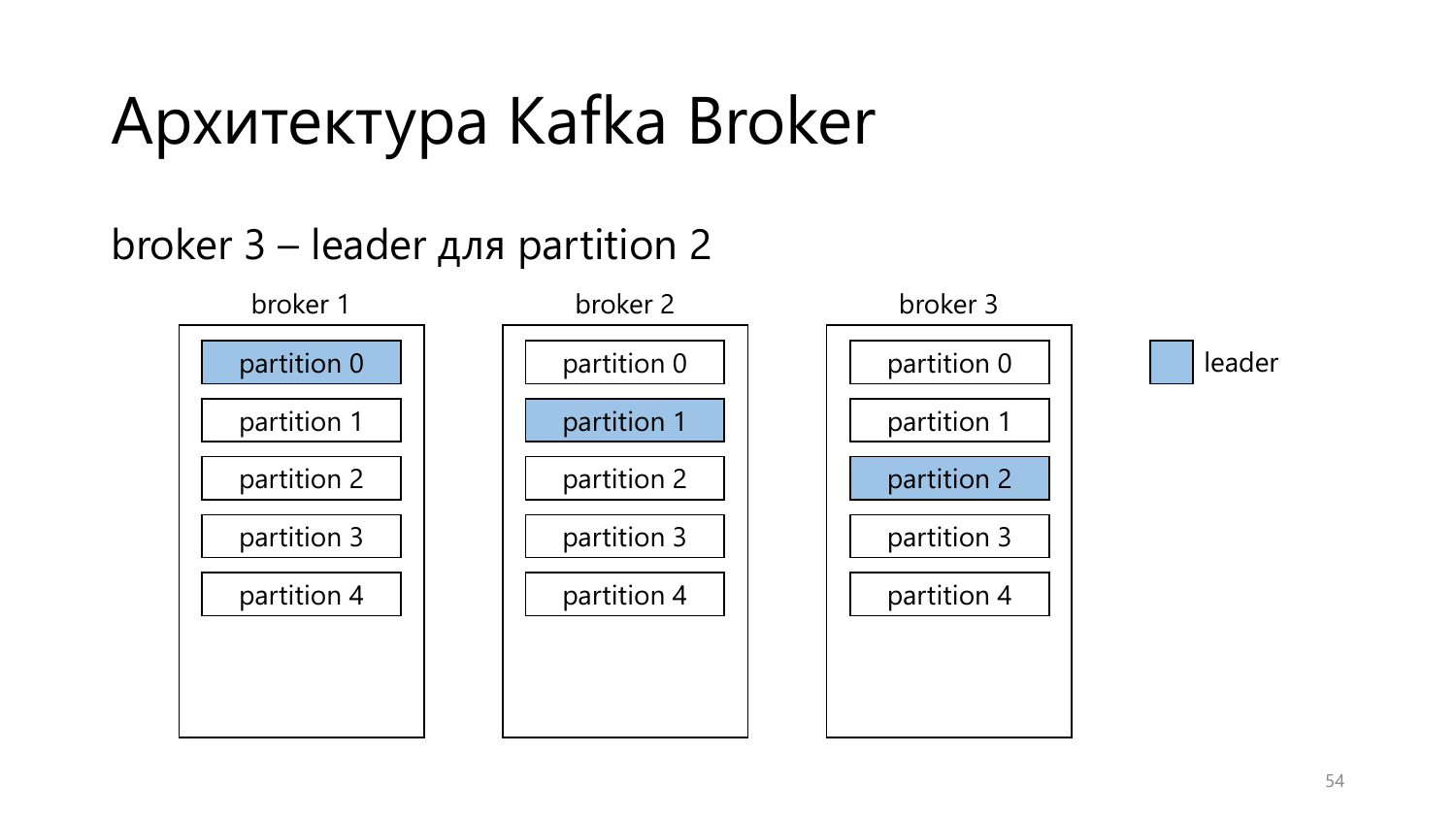#### broker 3 – leader для partition 3

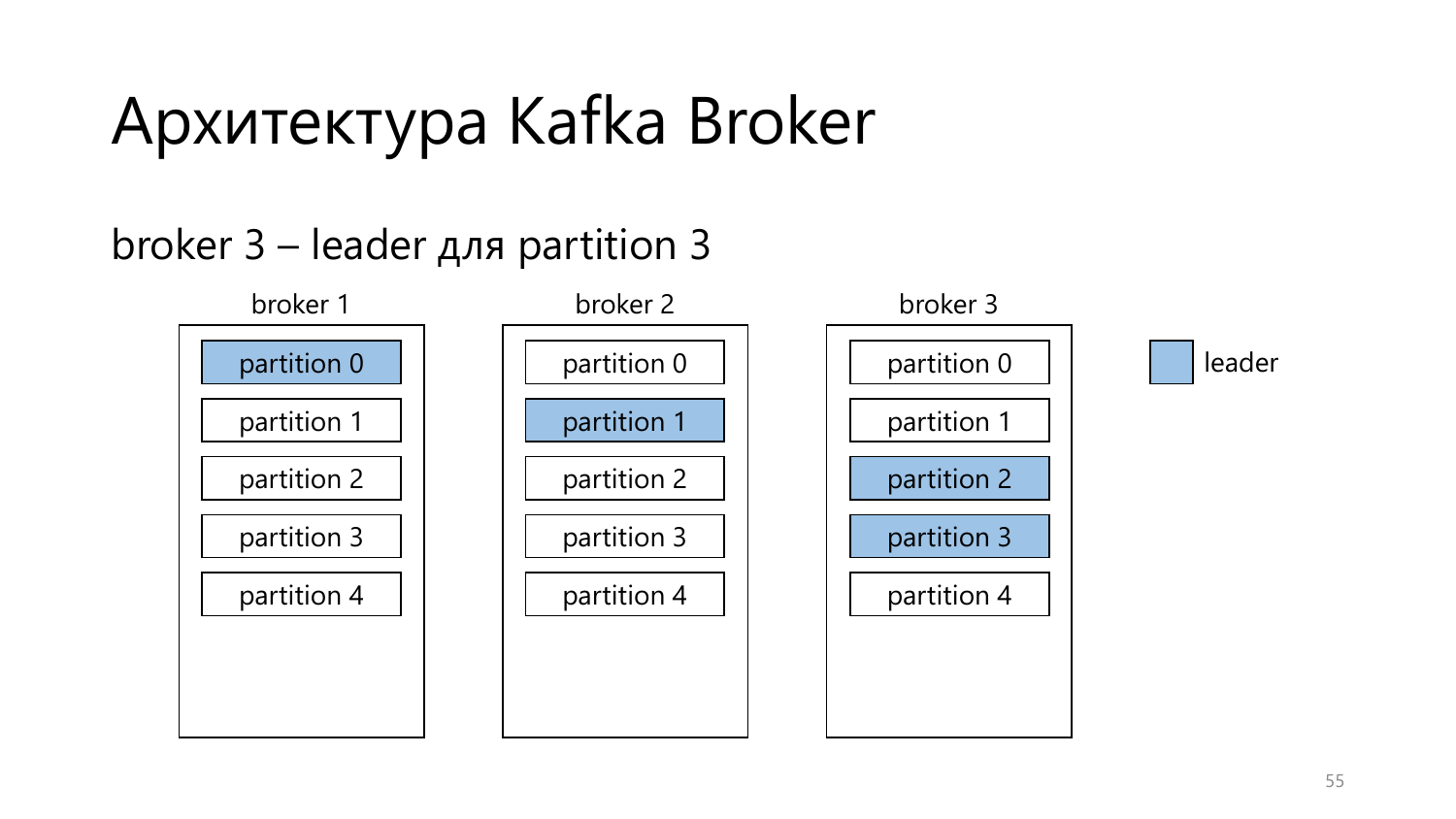#### broker 2 – leader для partition 4

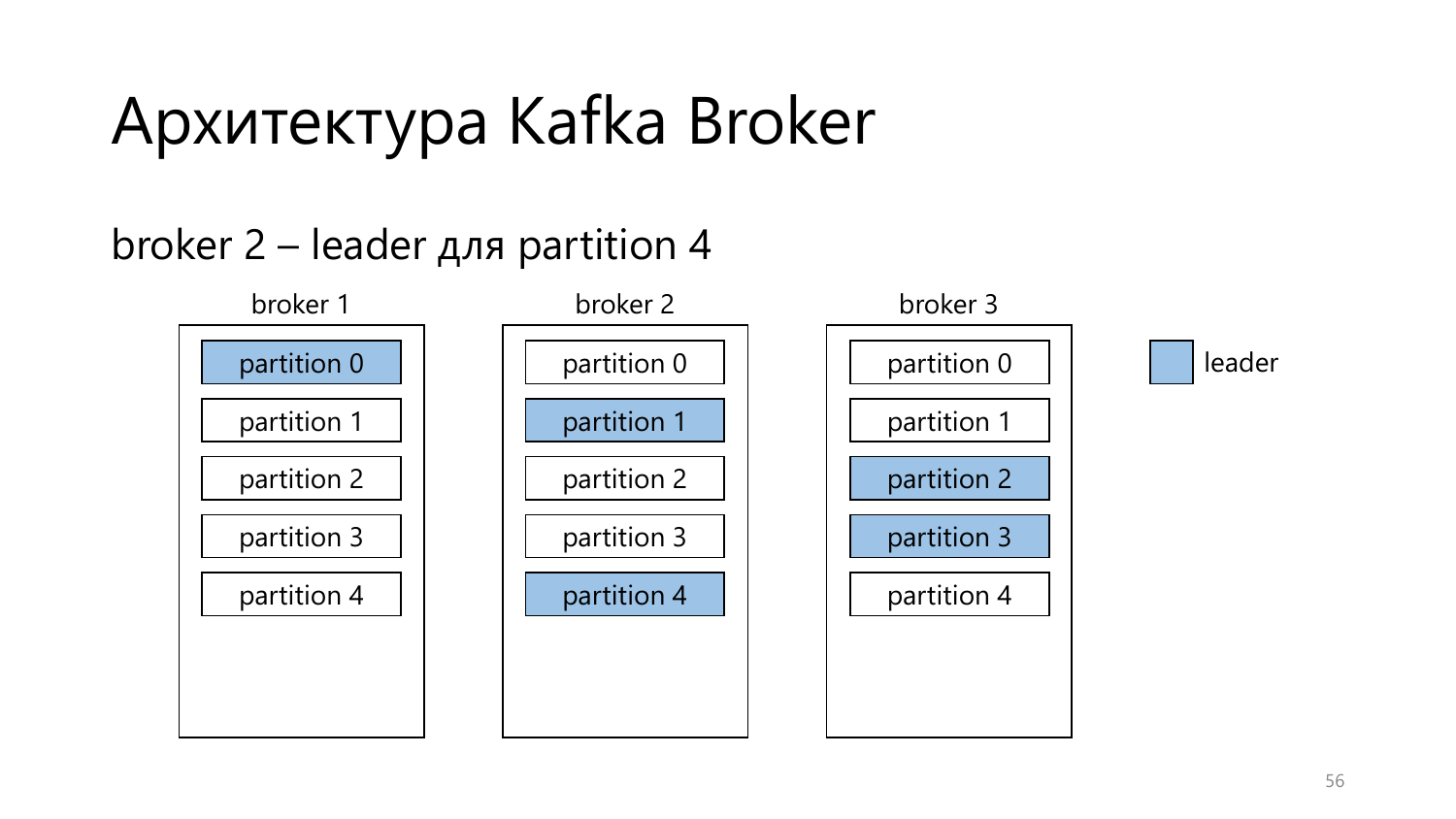#### Репликация с *лидера* на другие *брокеры* (*фолловеры*)

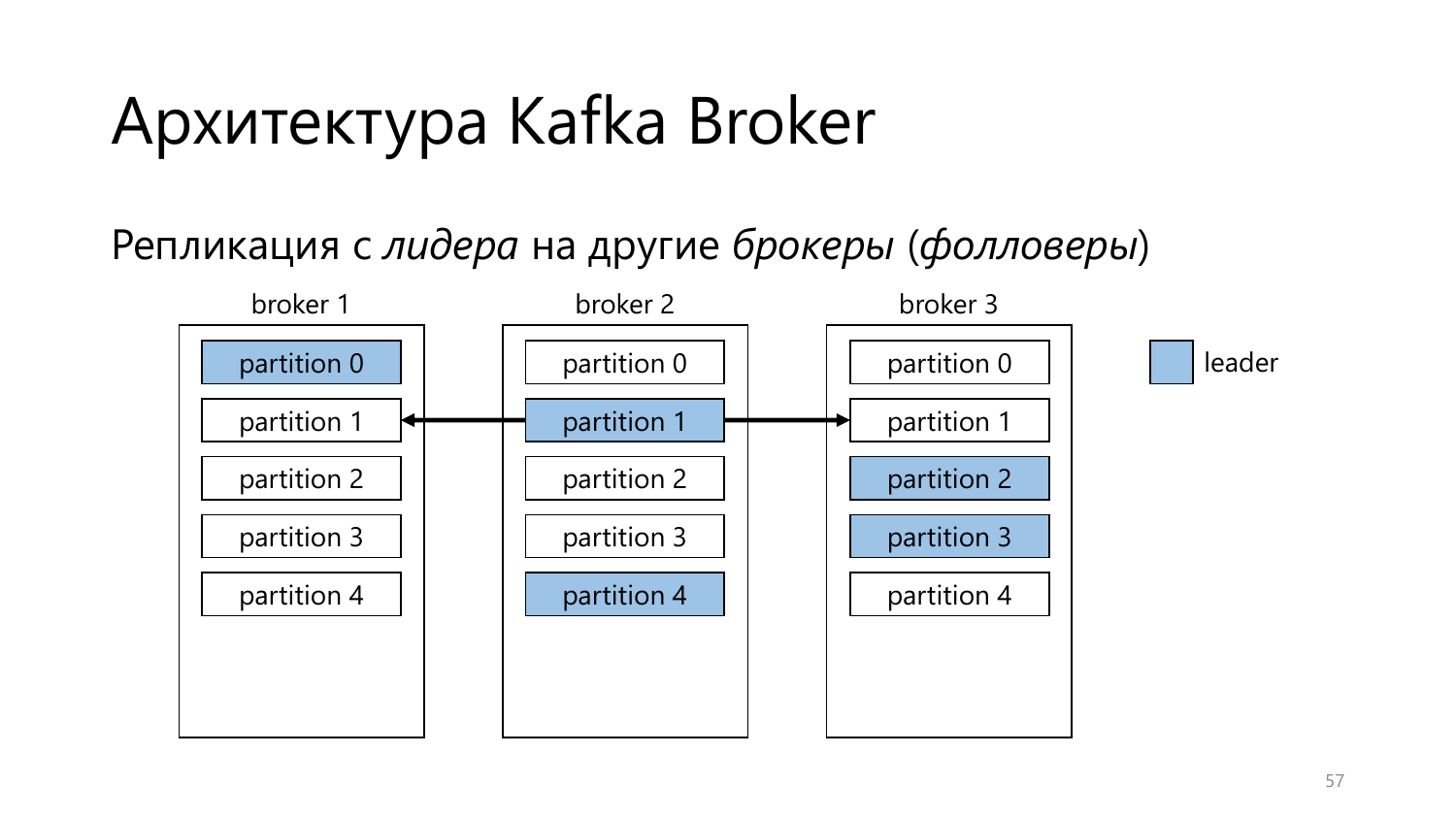ISR (in sync replica) – *реплика*, синхронизированная с *лидером*

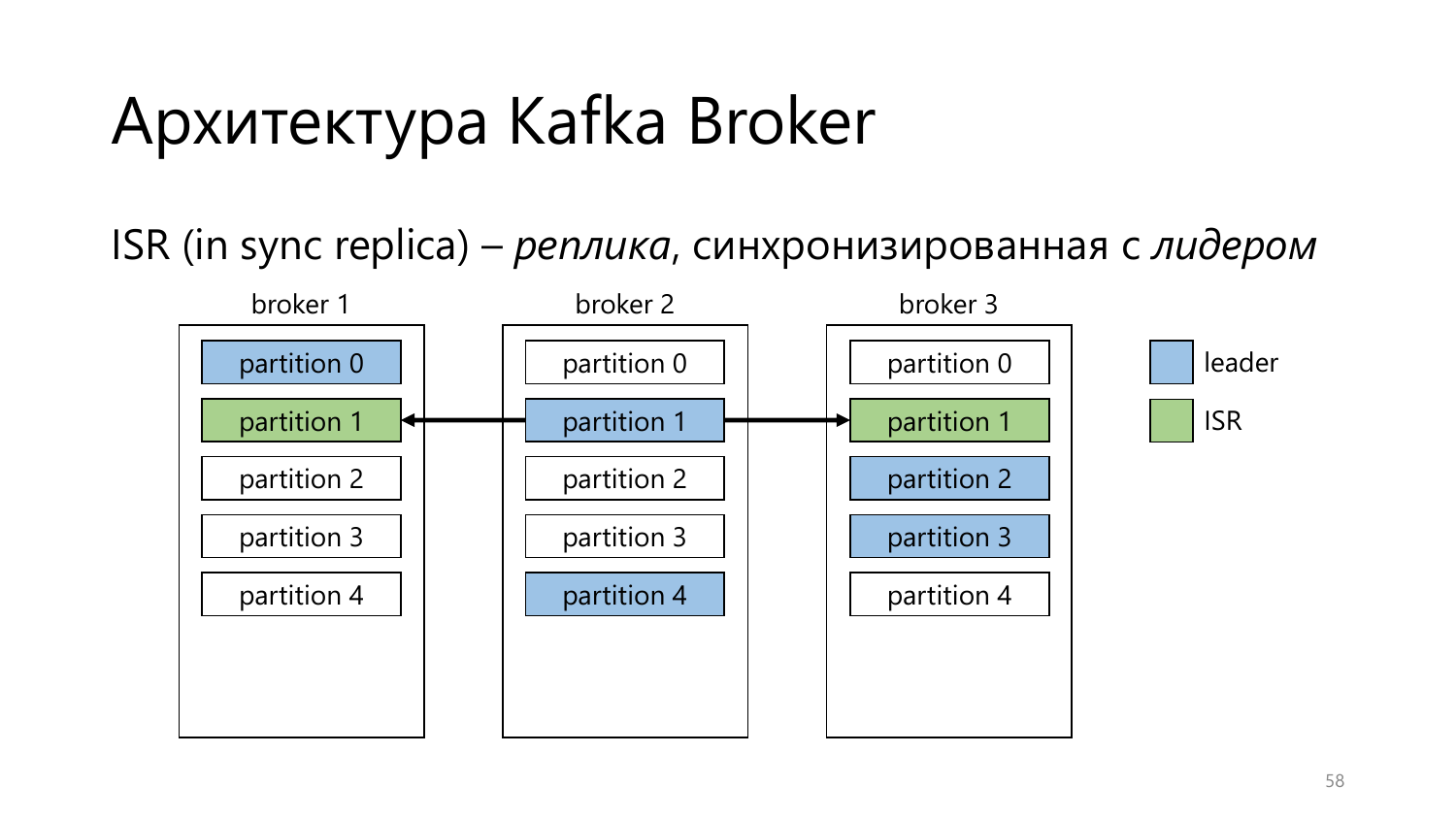#### Все реплики синхронизированы

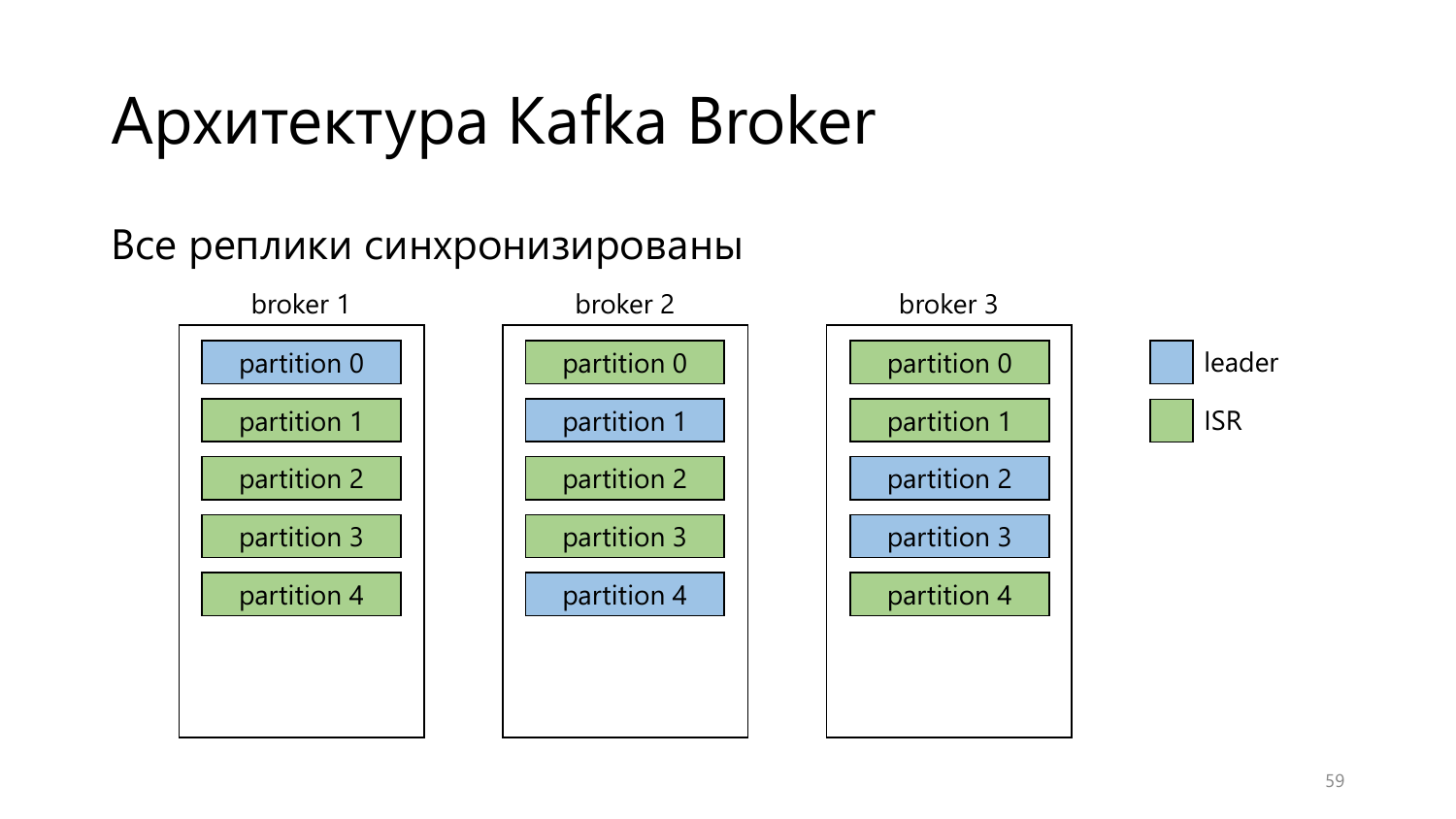#### Недоступность *лидера* у partition 2

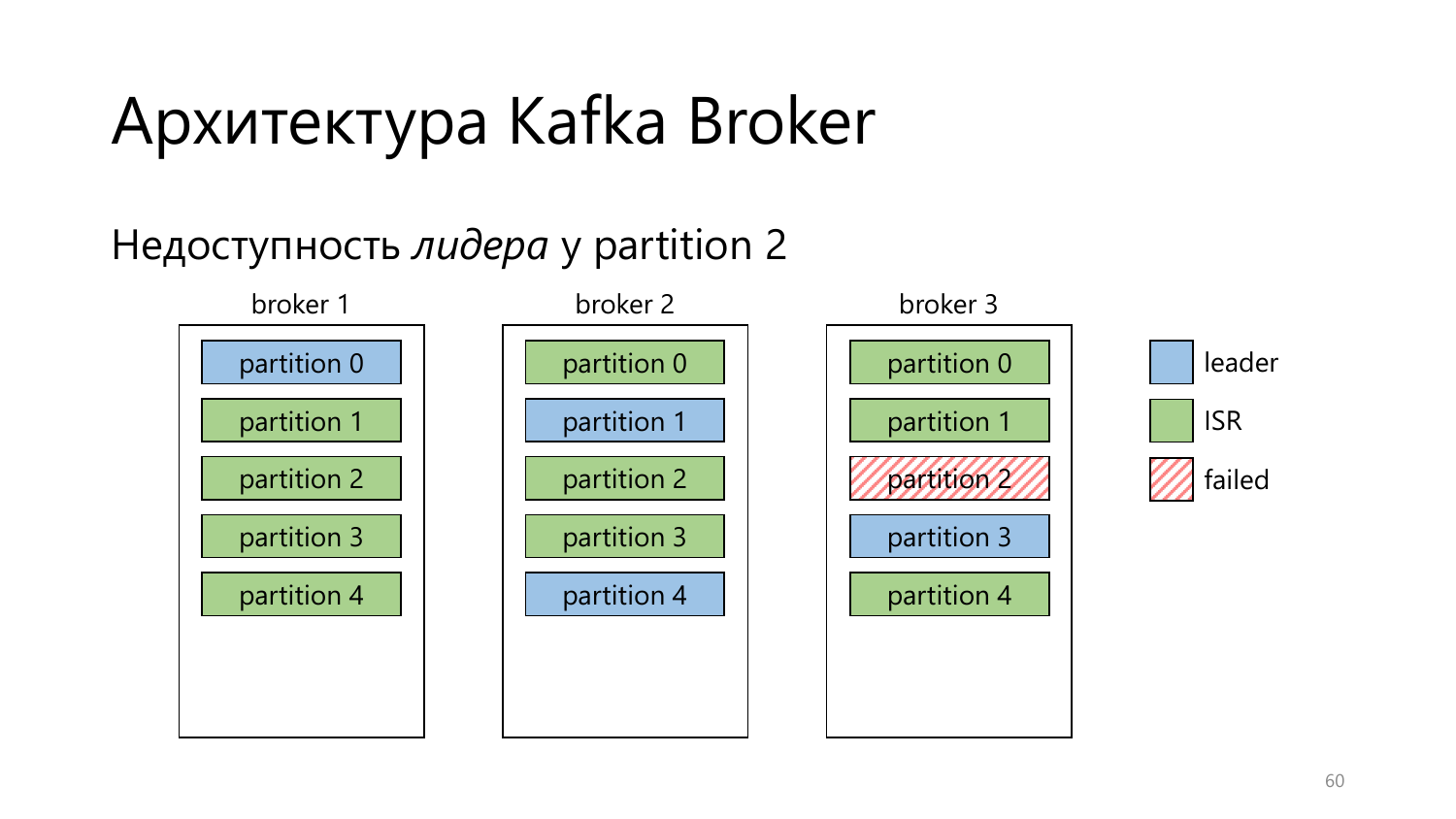#### Выбор нового *лидера* в случае недоступности

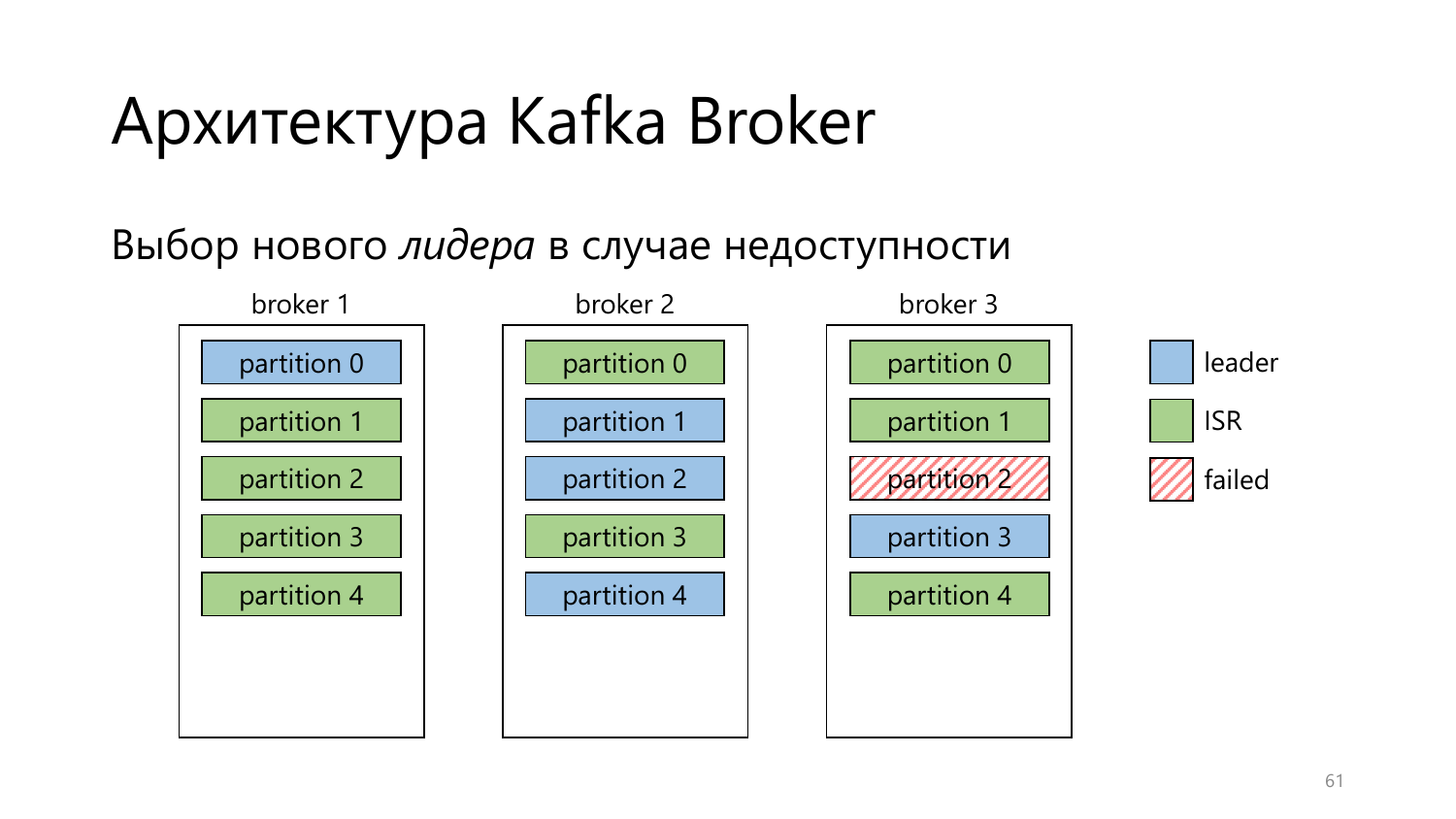#### Репликация с нового *лидера*

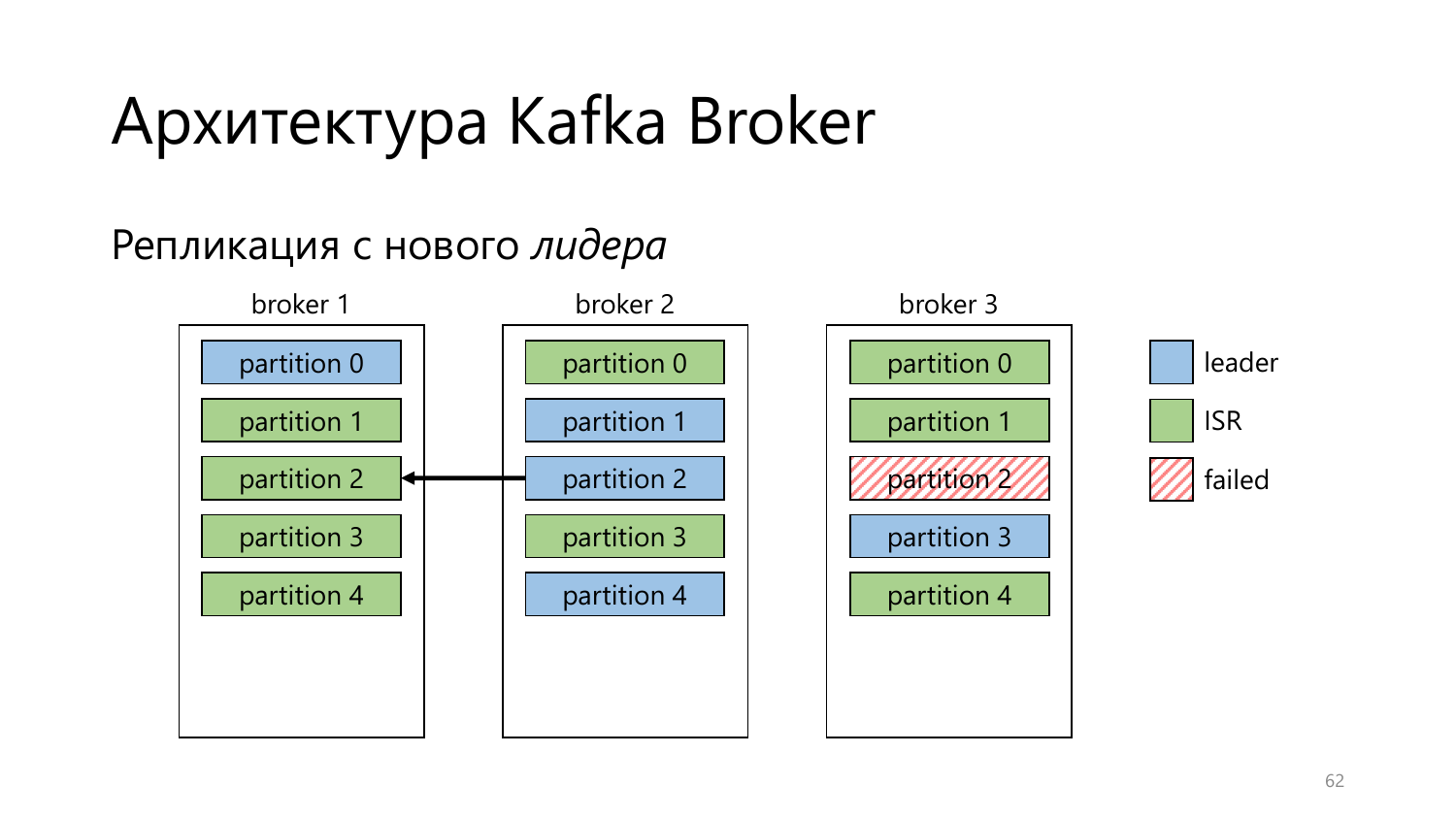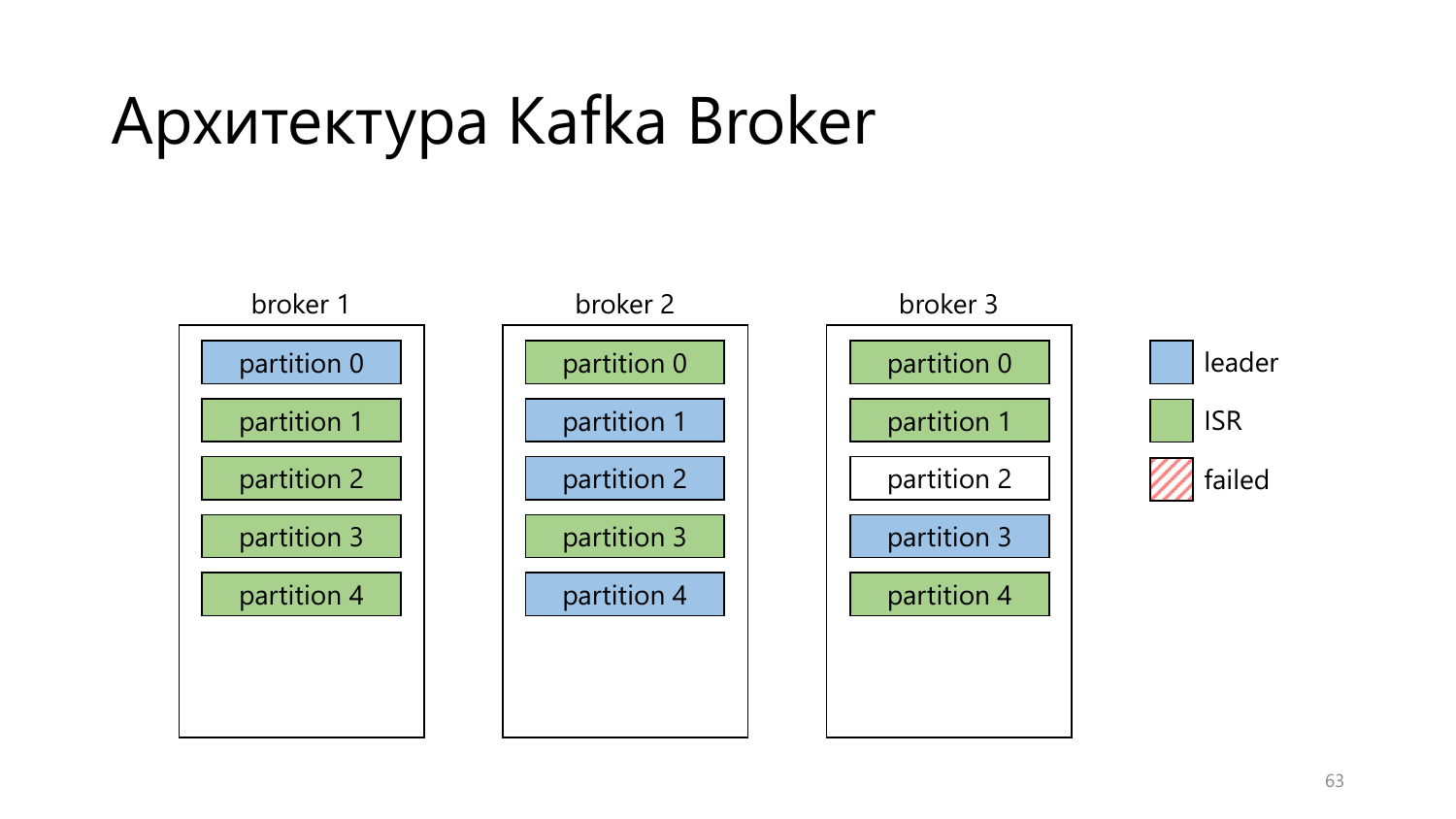#### Синхронизация реплики с *лидером* после восстановления

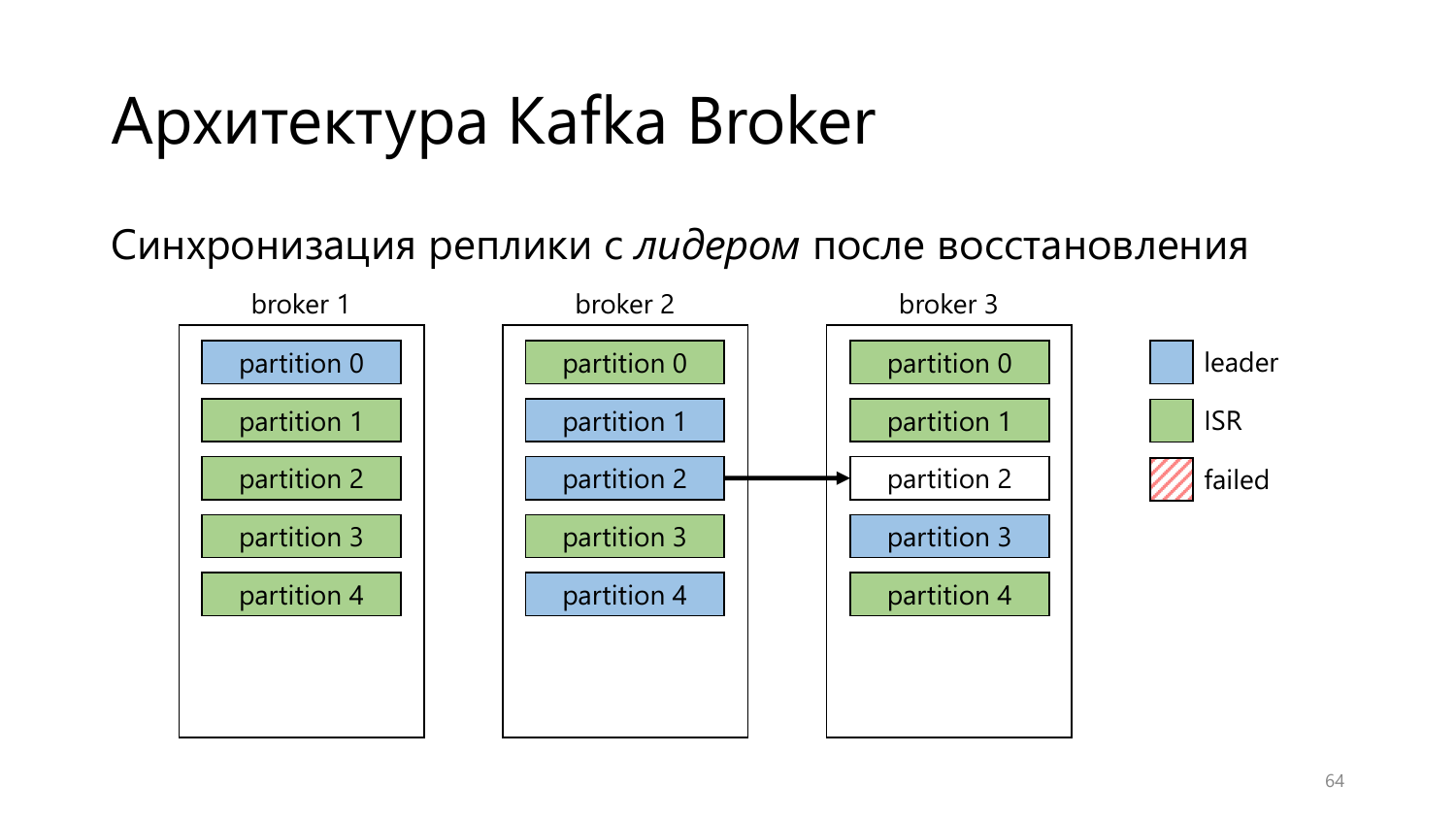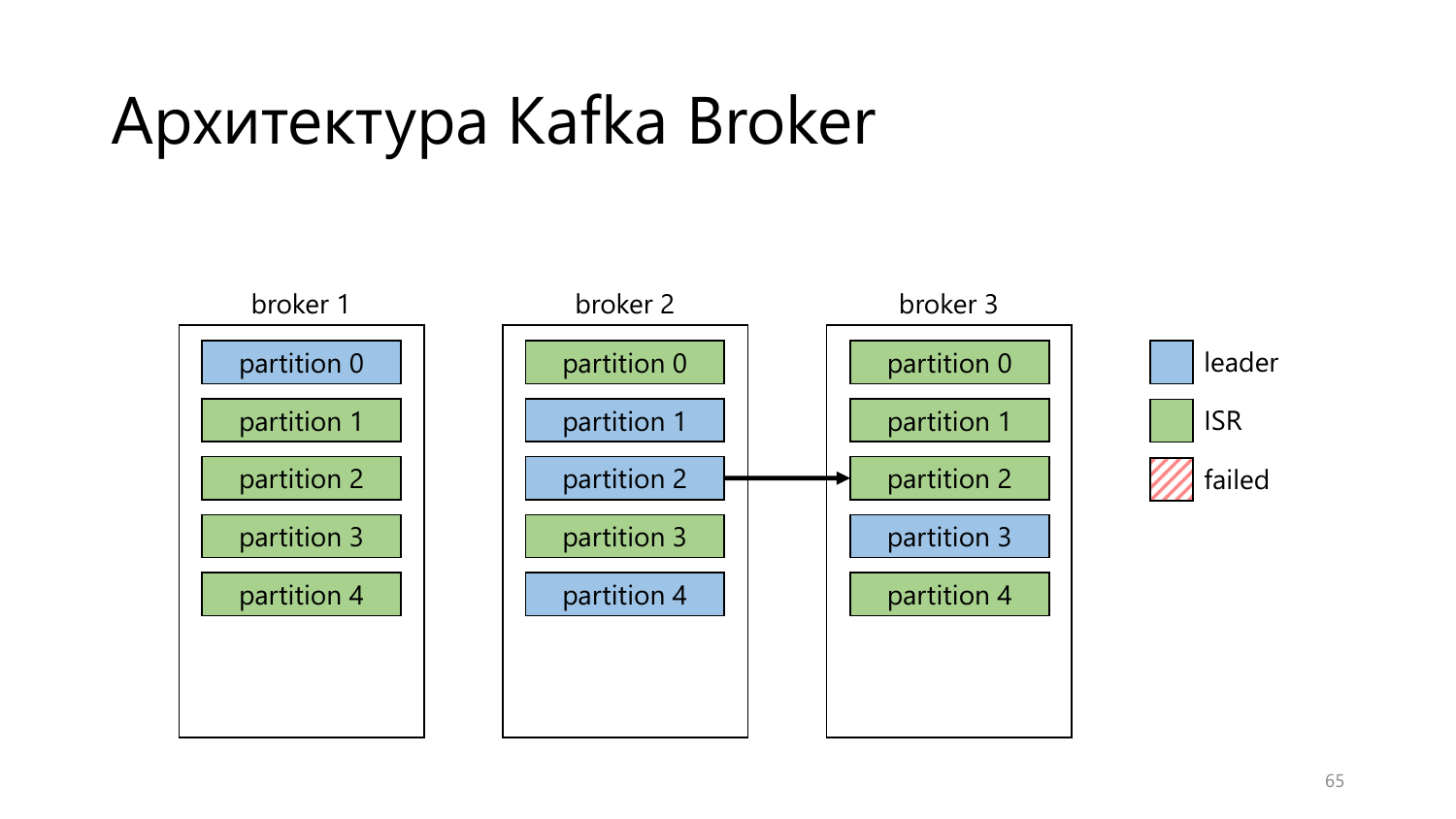#### Перебалансировка *лидеров*

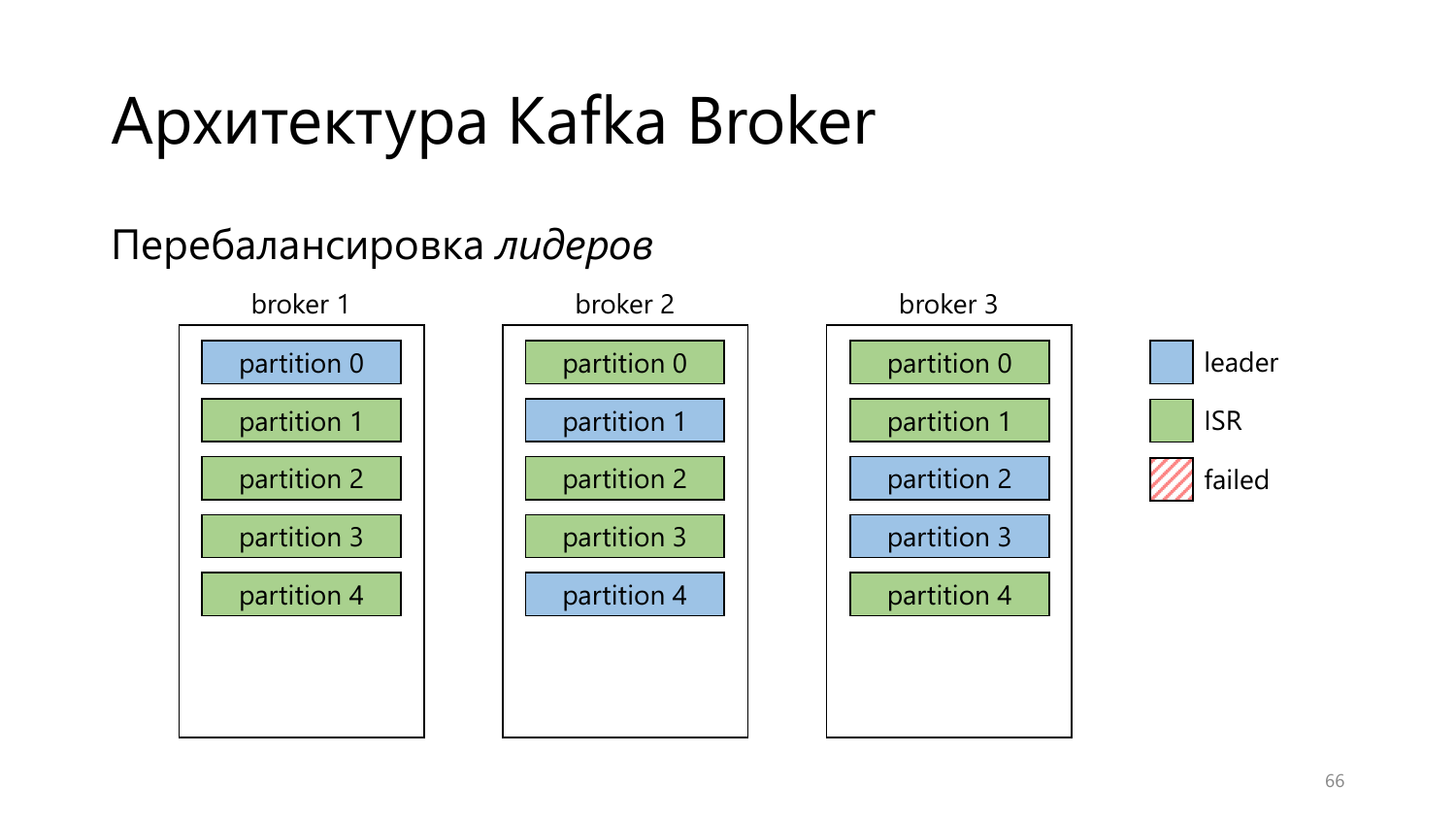Выводы

- У каждой партиции свой Лидер
- Сообщения пишутся в Лидера
- Данные реплицируются между брокерами
- Автоматический фейловер лидерства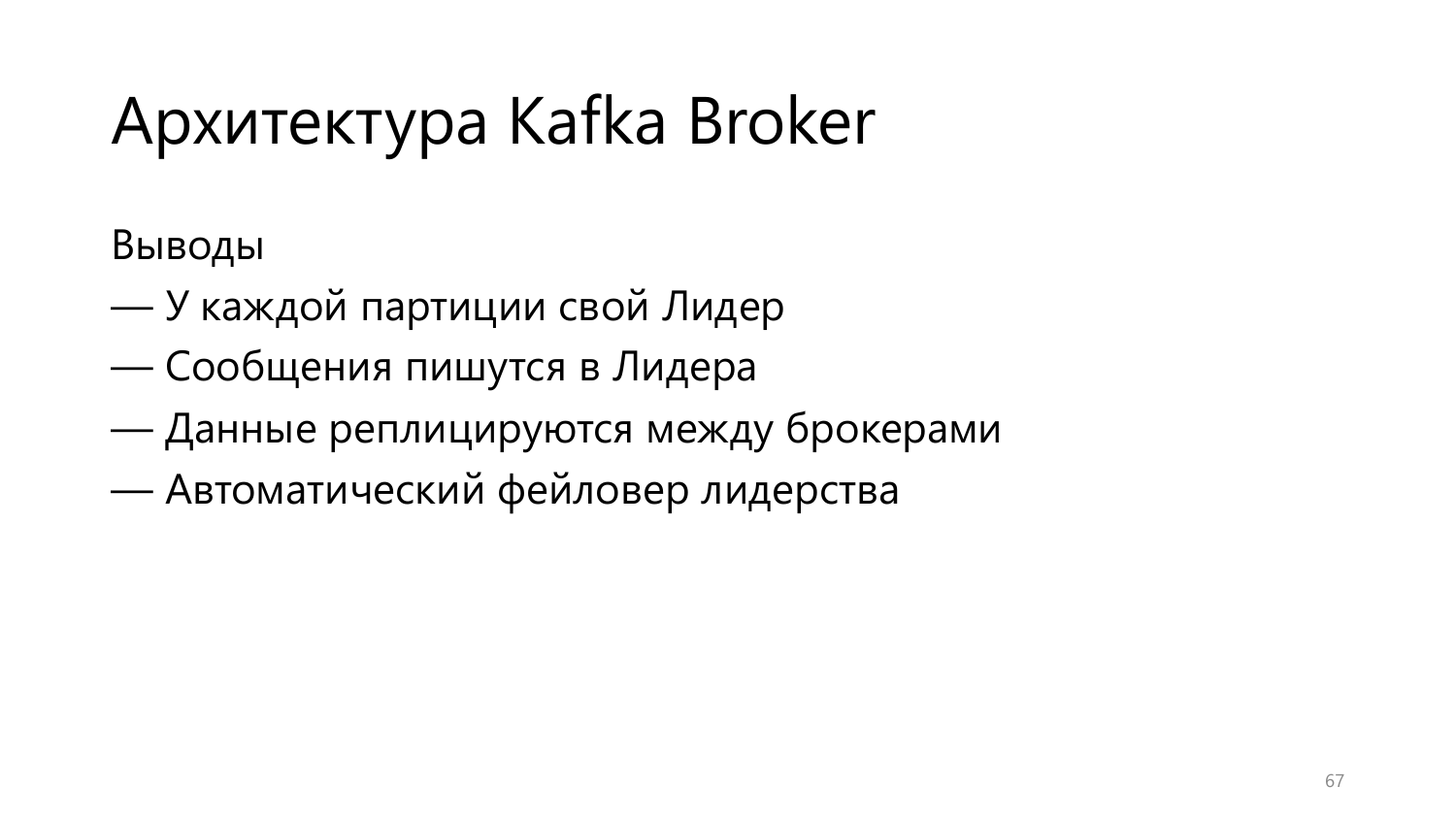### .NET Kafka Client

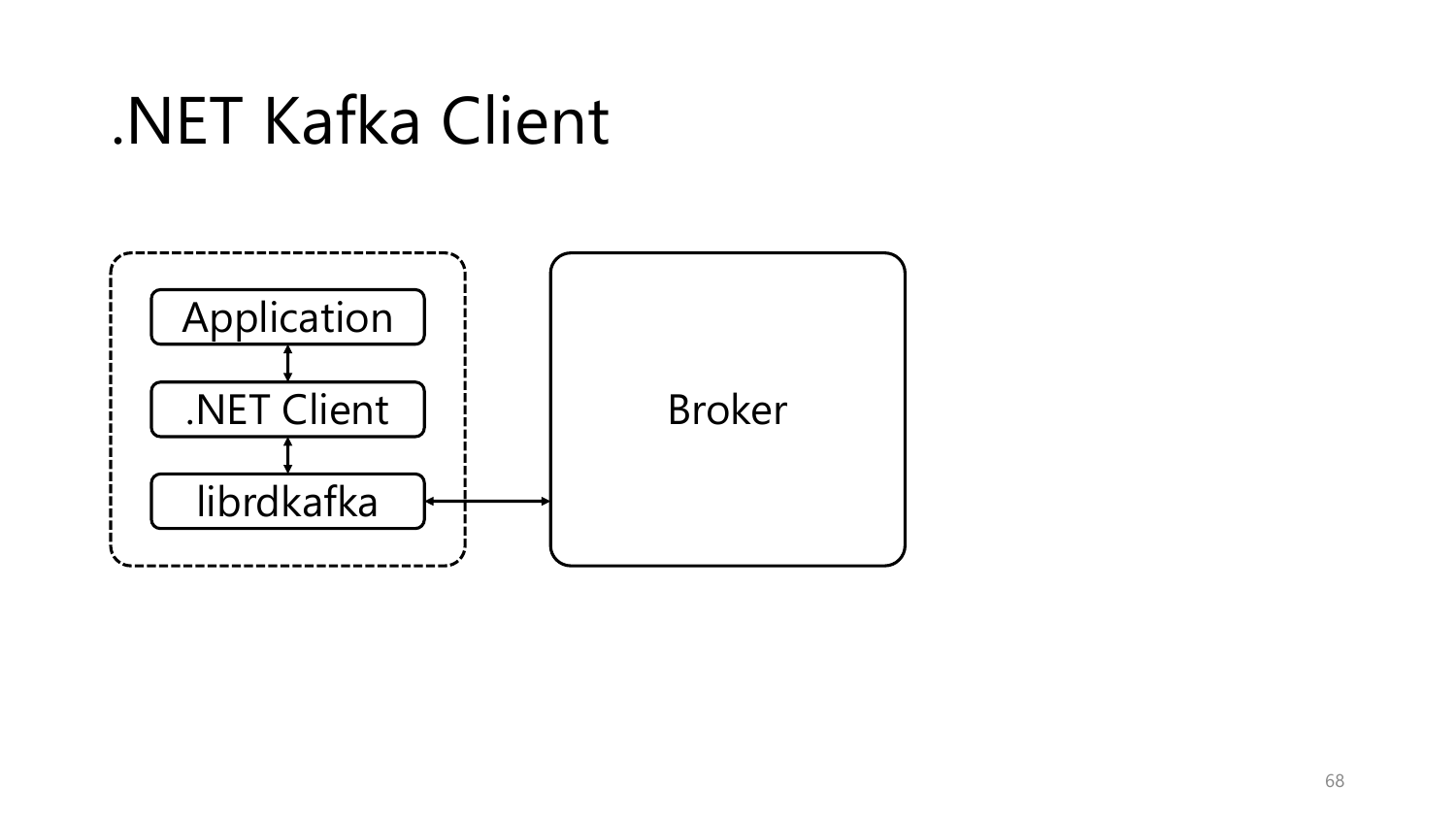### .NET Kafka Client

- Версия 1.8.2
- .NET Framework 4.5.1+
- .NET Core 1.0+
- .NET Standard 1.3+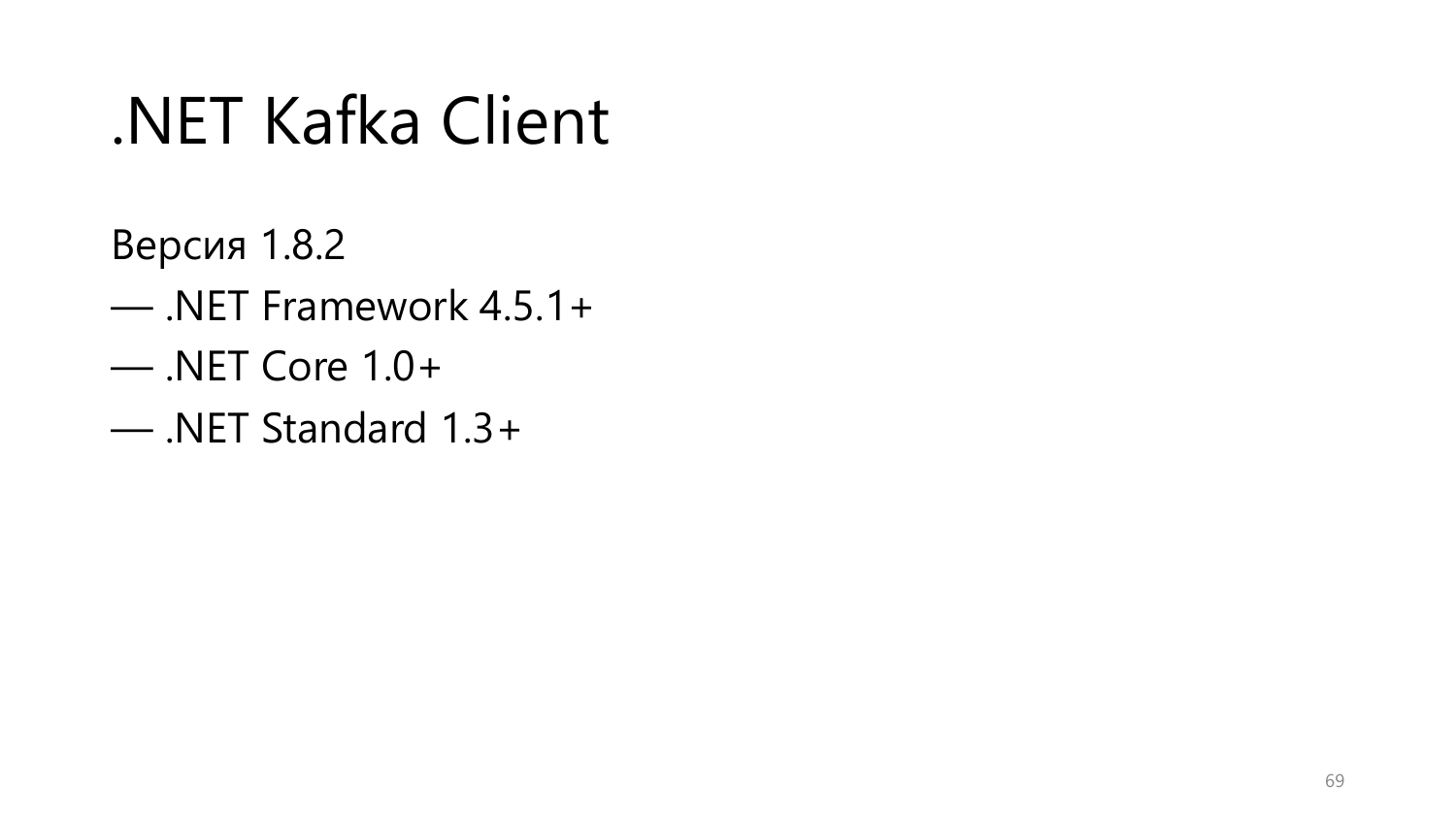### .NET Kafka Client

- Версия 1.8.2
- .NET Framework 4.5.1+
- .NET Core 1.0+
- .NET Standard 1.3+

Все примеры для доклада запускались на .NET 6.0 (Mac OS)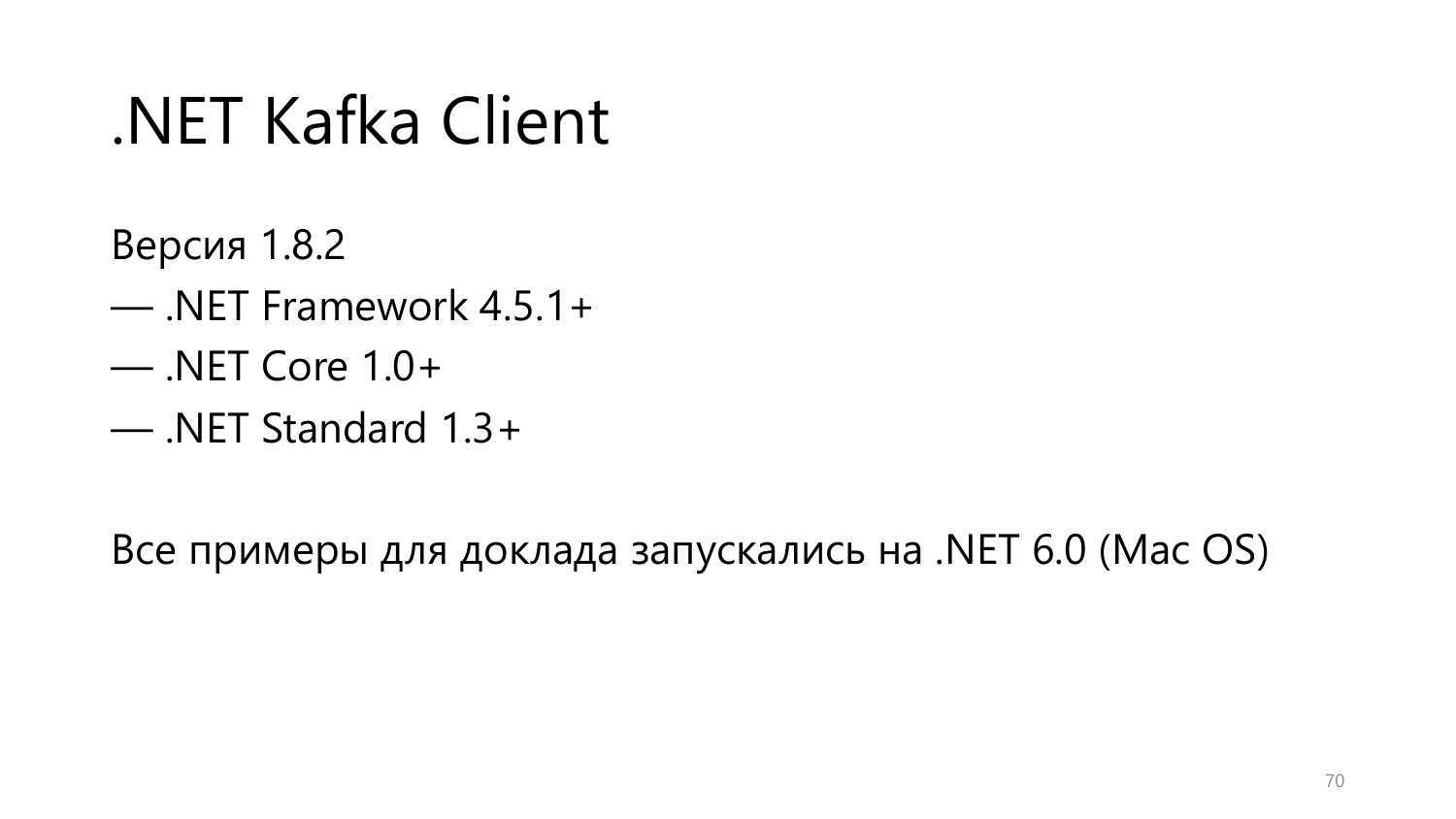### .NET Kafka Producer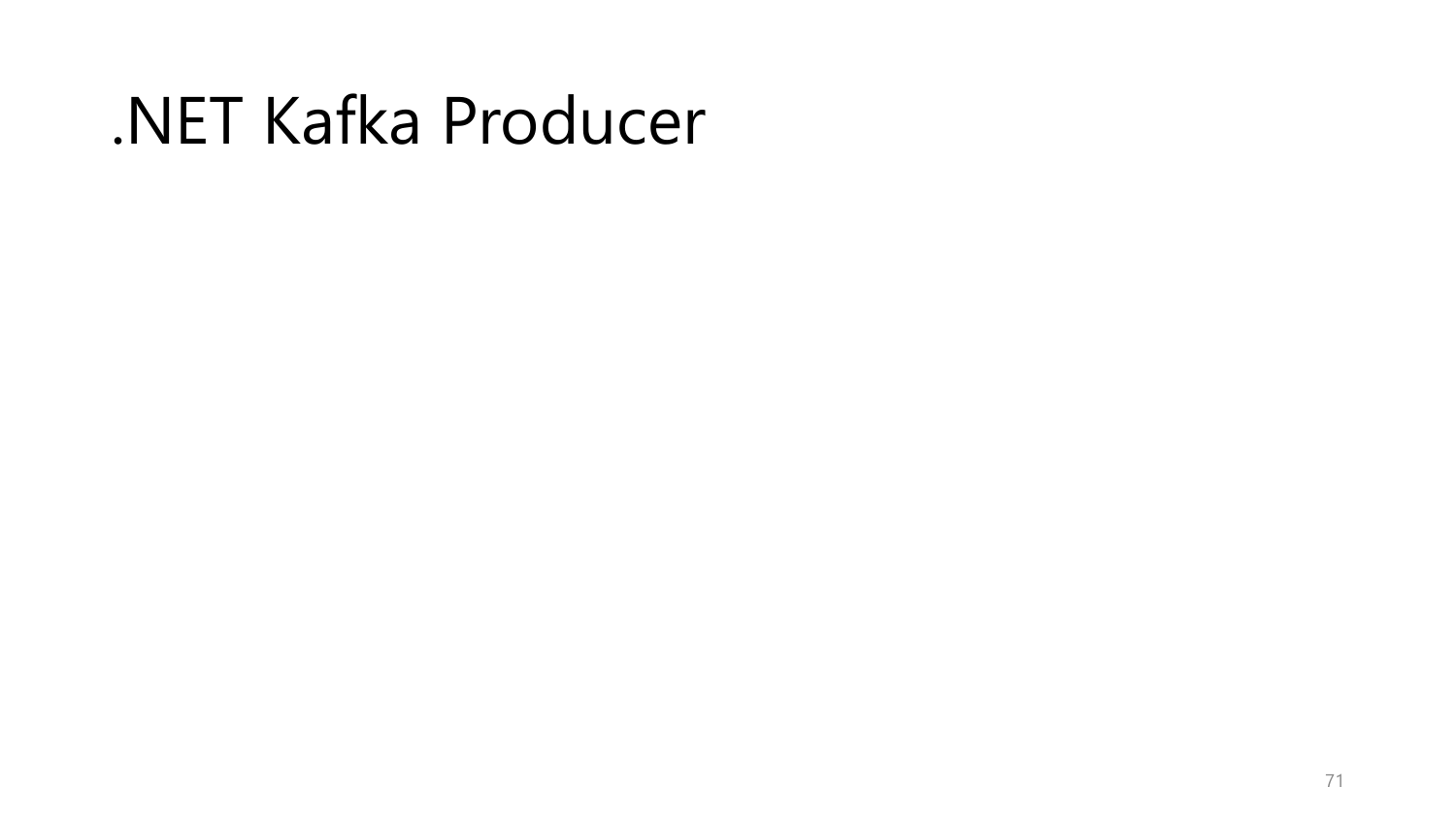### .NET Kafka Producer

```
new Message<TKey, TValue> {
   Key = key,Value = value
}
```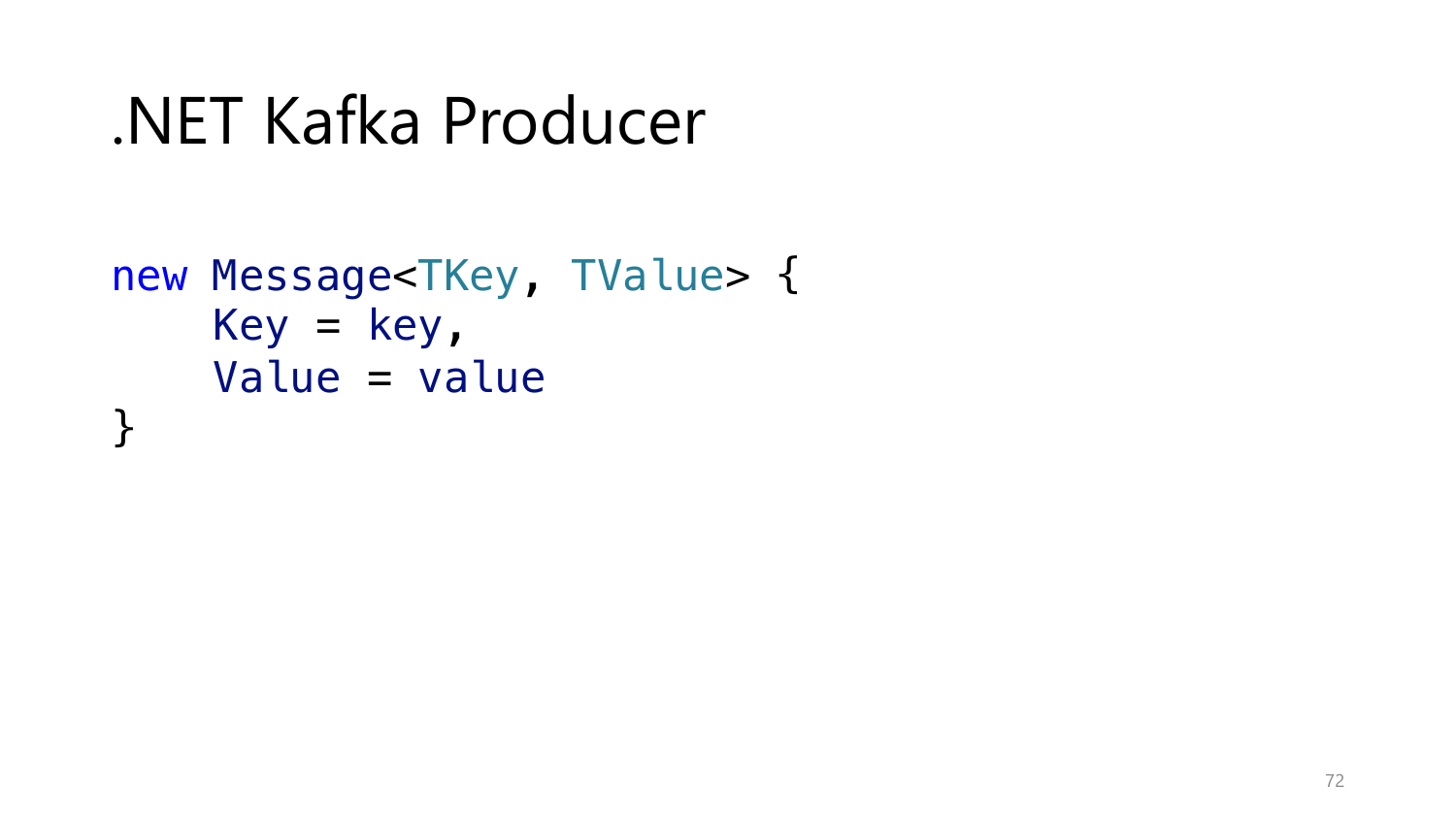```
new Message<TKey, TValue> {
    Key = key,
    Value = value
}
```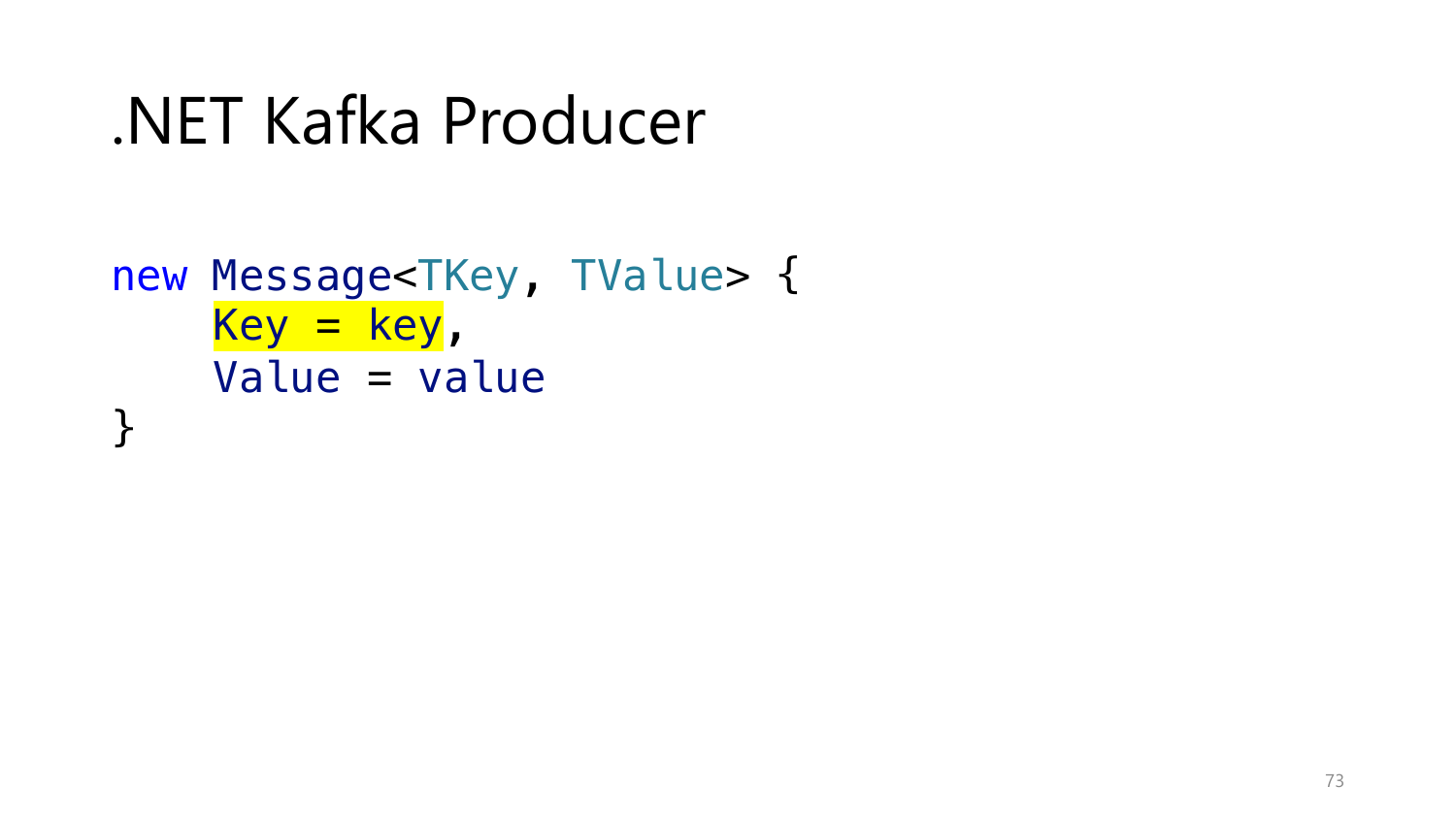```
new Message<TKey, TValue> {
   Key = key,Value = value
}
```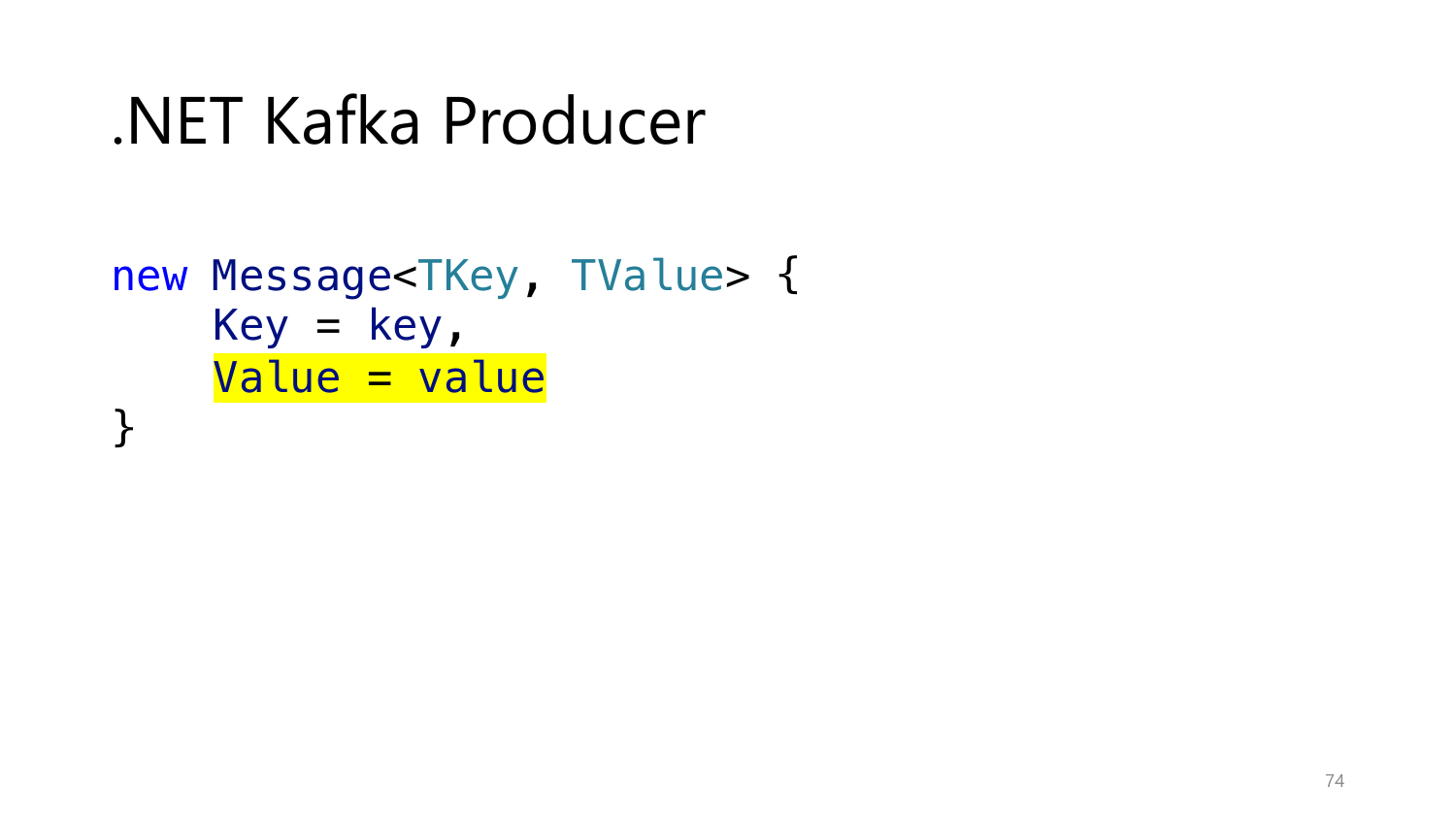```
new Message<Guid, TValue> {
    Key = <b>guide</b>,
    Value = value
}
```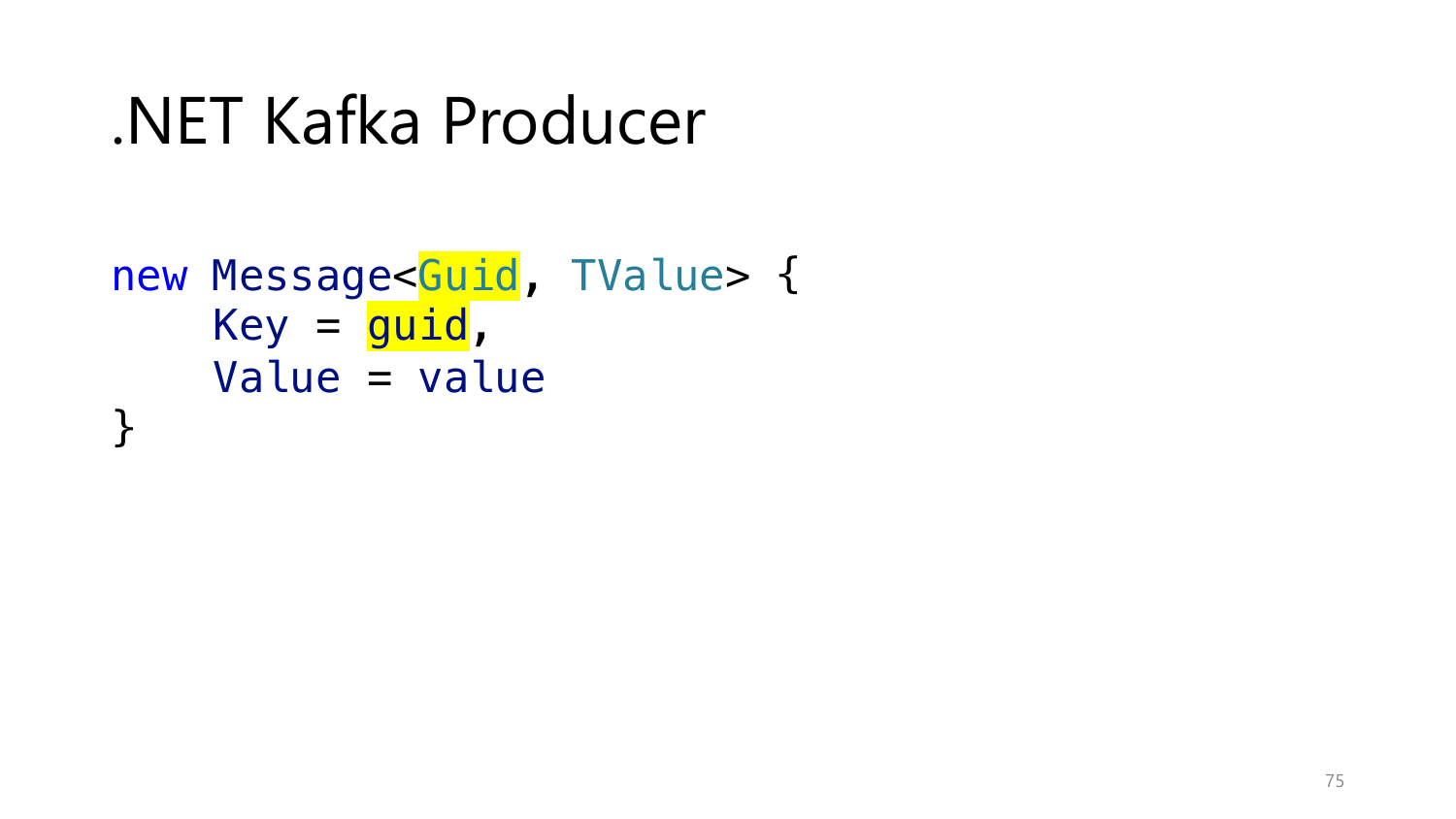```
.NET Kafka Producer
```

```
new Message<Null, TValue> {
    Value = value
}
```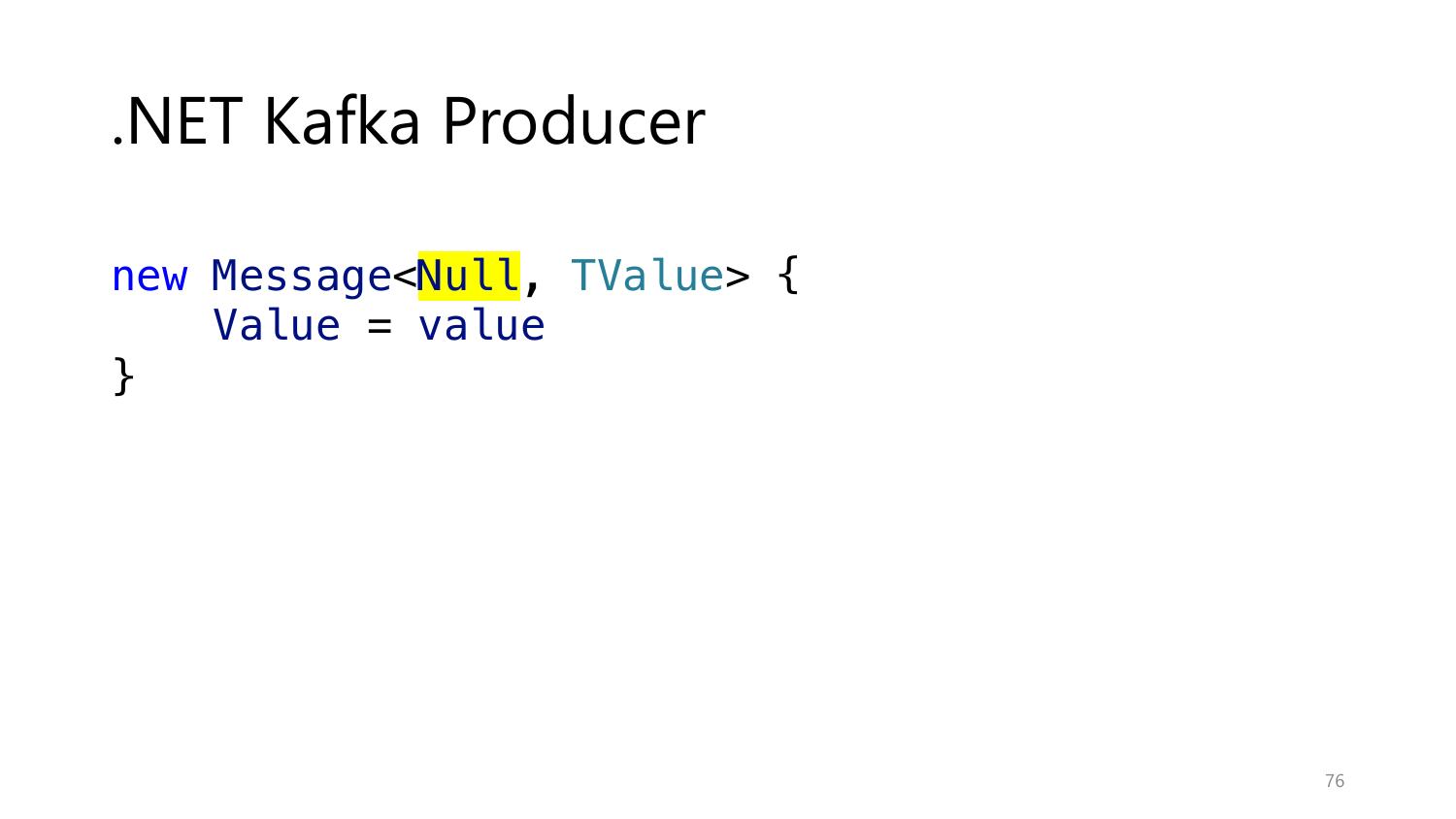.NET Kafka Producer

```
new Message<Null, TValue> {
    Value = value
}
```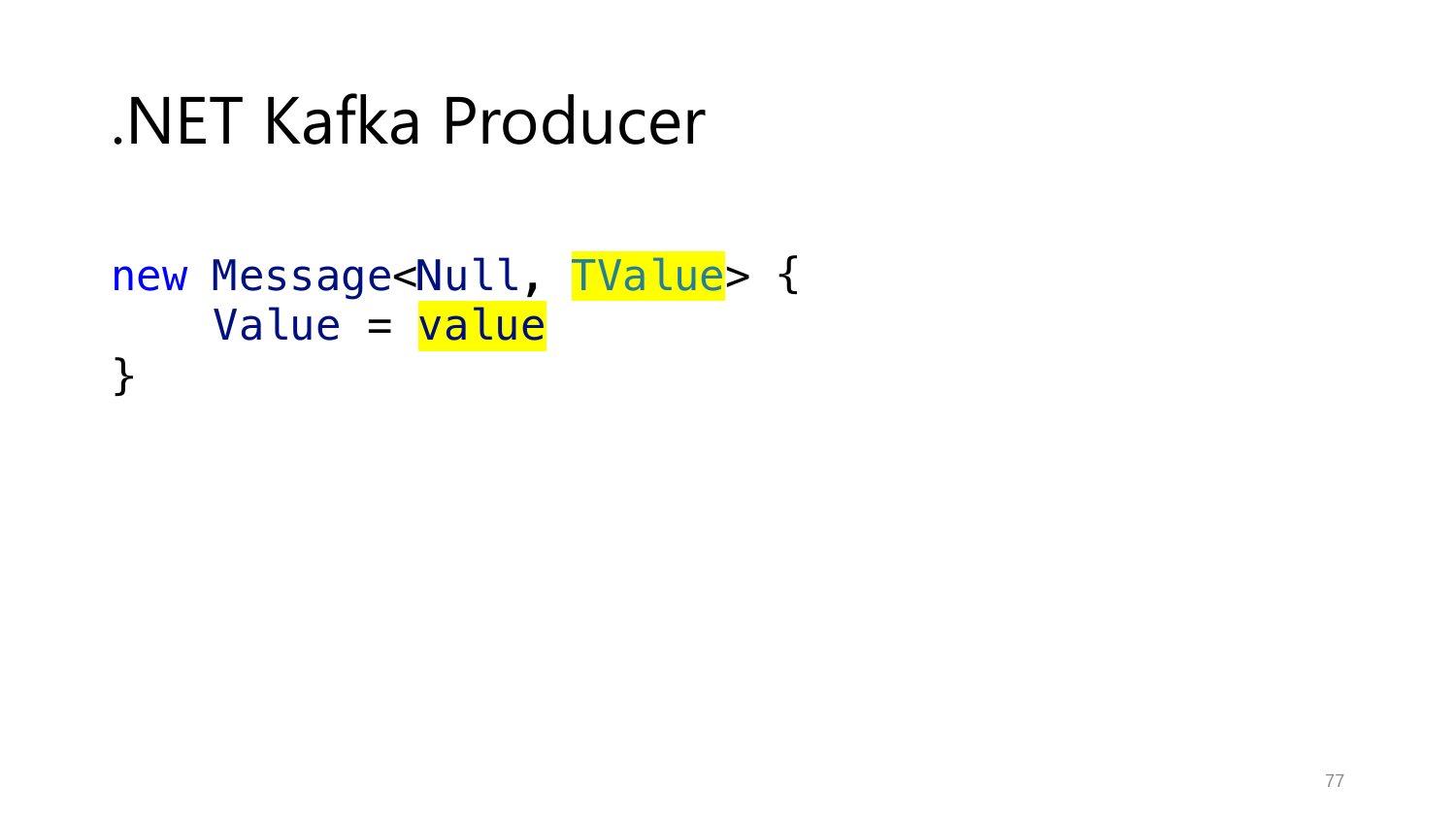```
.NET Kafka Producer
```

```
public enum Partitioner {
    Random
,
    Consistent
,
    ConsistentRandom
,
    Murmur2
,
    Murmur2Random
}
```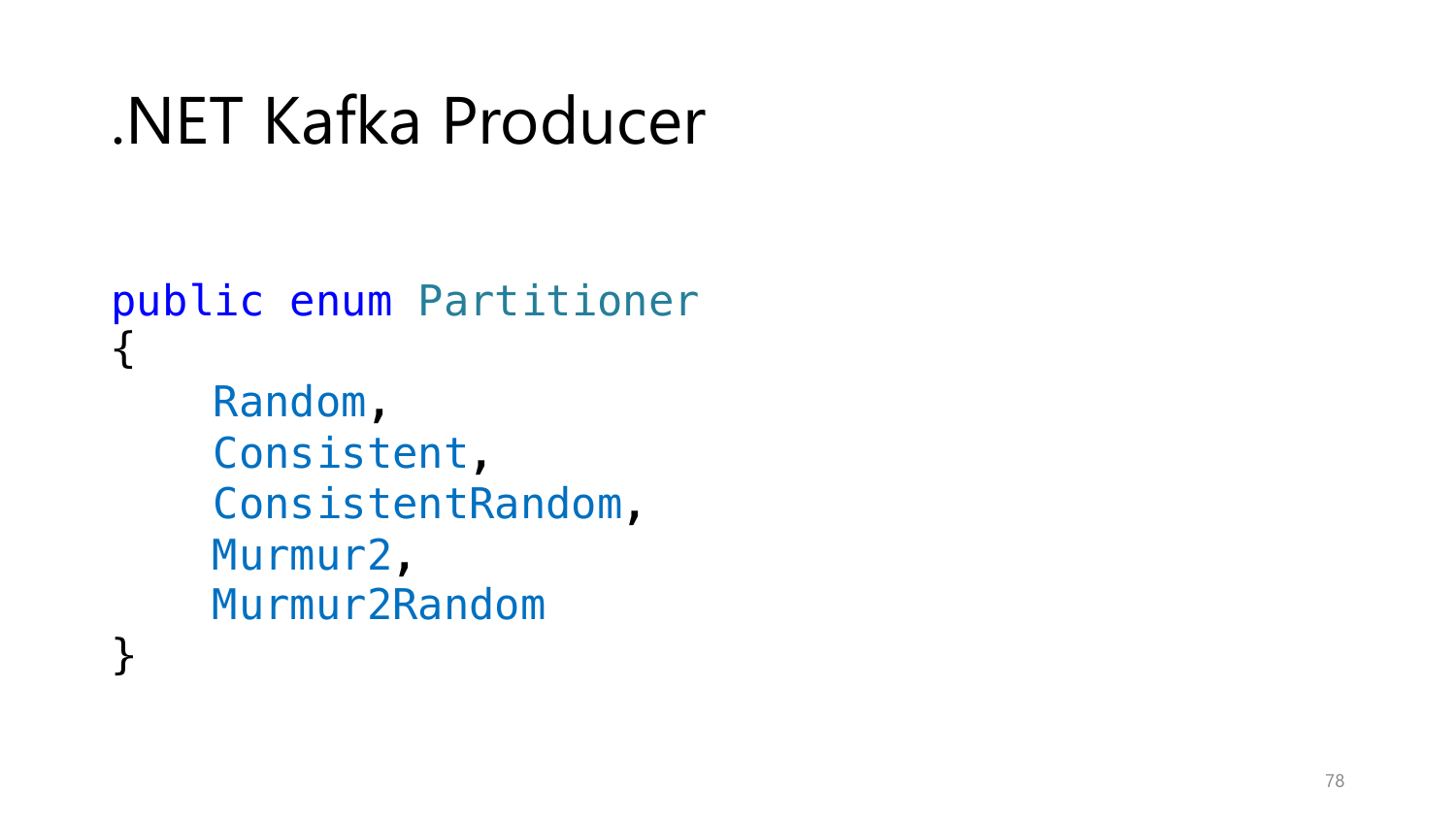```
.NET Kafka Producer
```

```
public enum Partitioner {
    Random
,
    Consistent
,
    ConsistentRandom
,
    Murmur2
,
    Murmur2Random
}
```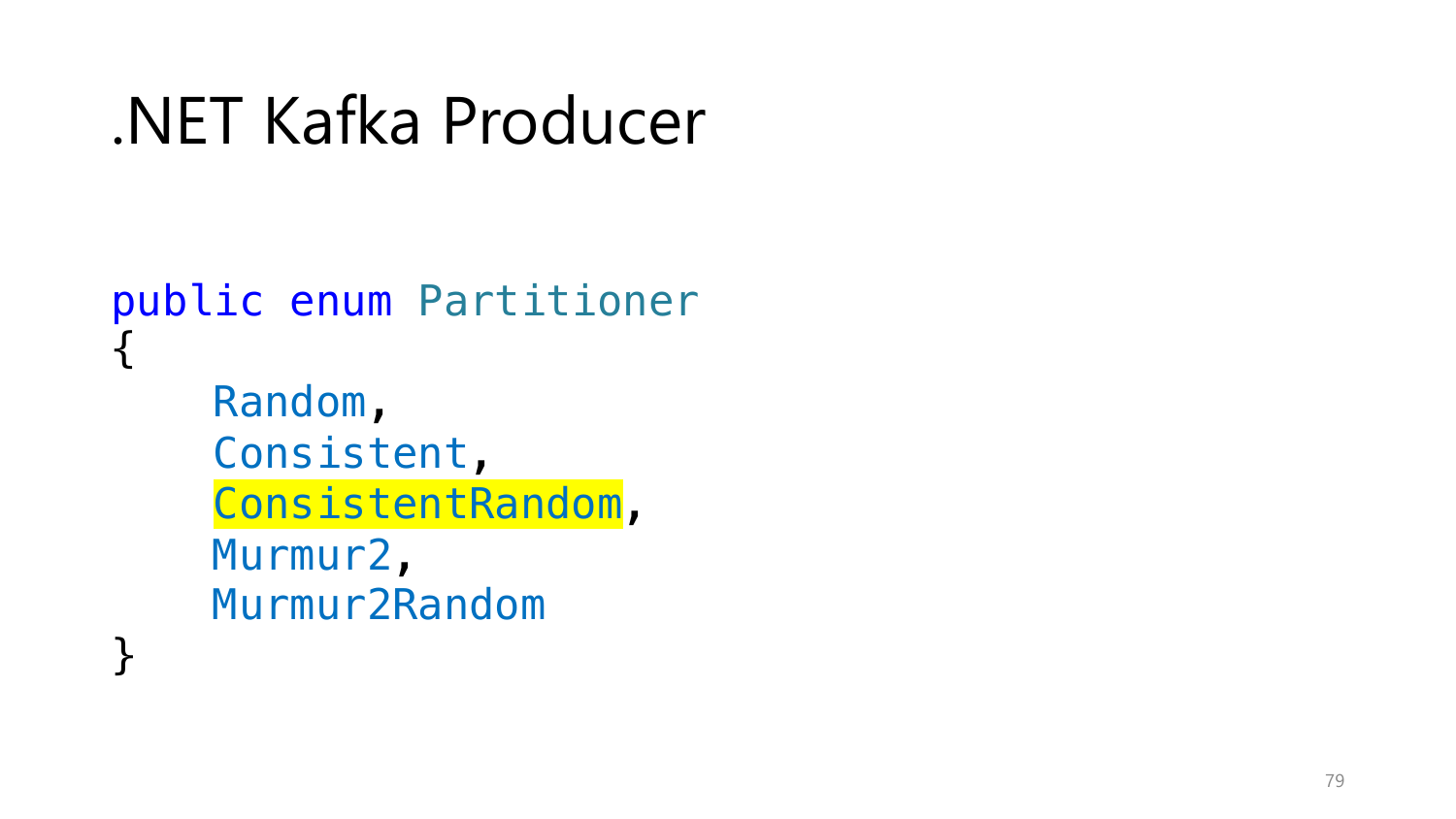```
NET Kafka Producer
```

```
public enum Partitioner
     Random,
                               CRC32(Message.Key) \rightarrow партиция
     Consistent,
     ConsistentRandom,
     Murmur2,
     Murmur<sub>2Random</sub>
```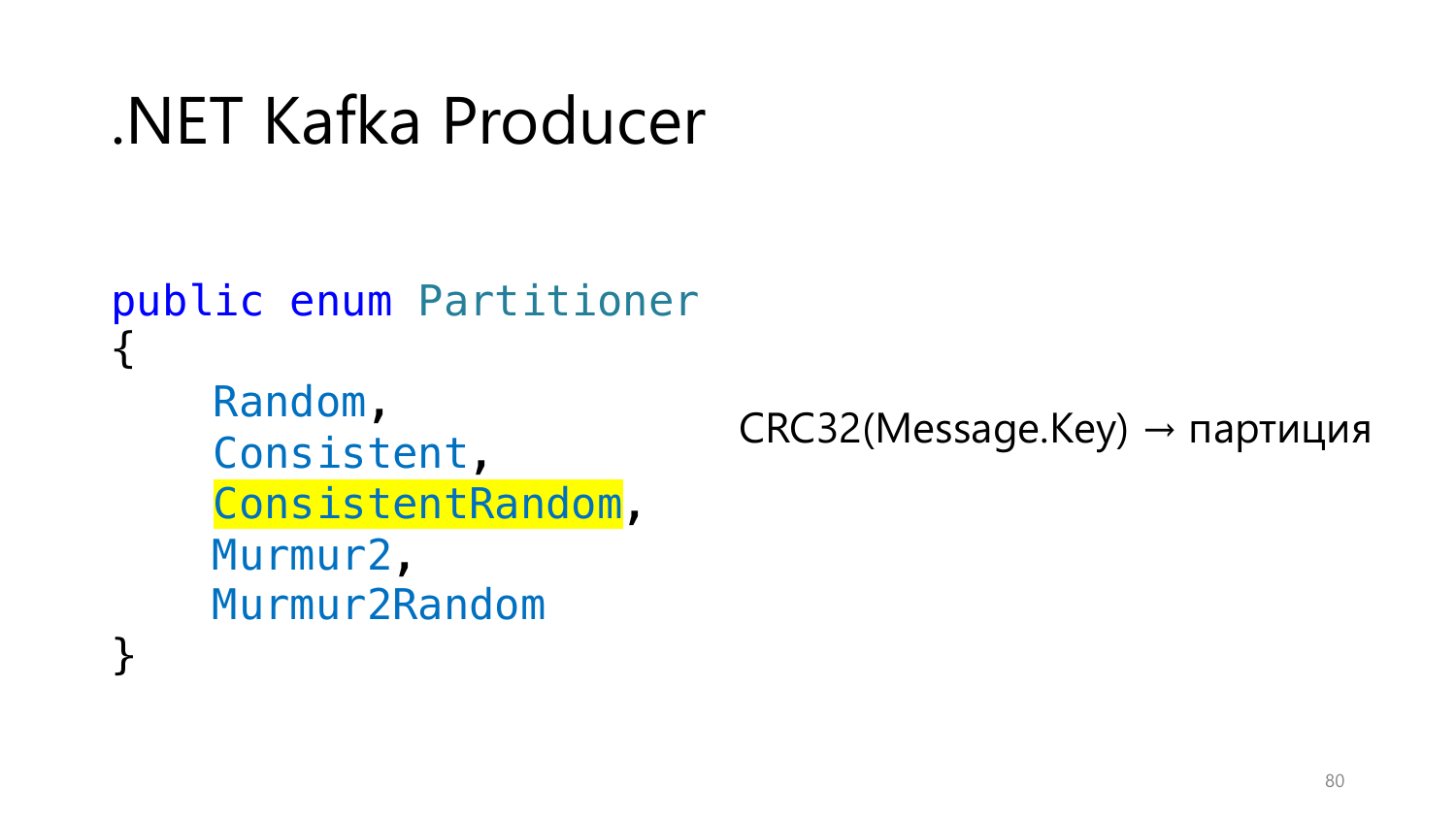```
NET Kafka Producer
```

```
public enum Partitioner
    Random,
    Consistent,
    ConsistentRandom,
    Murmur2,
    Murmur<sub>2Random</sub>
```
Все сообщения с  $Key == null$ распределяются по партициям равномерно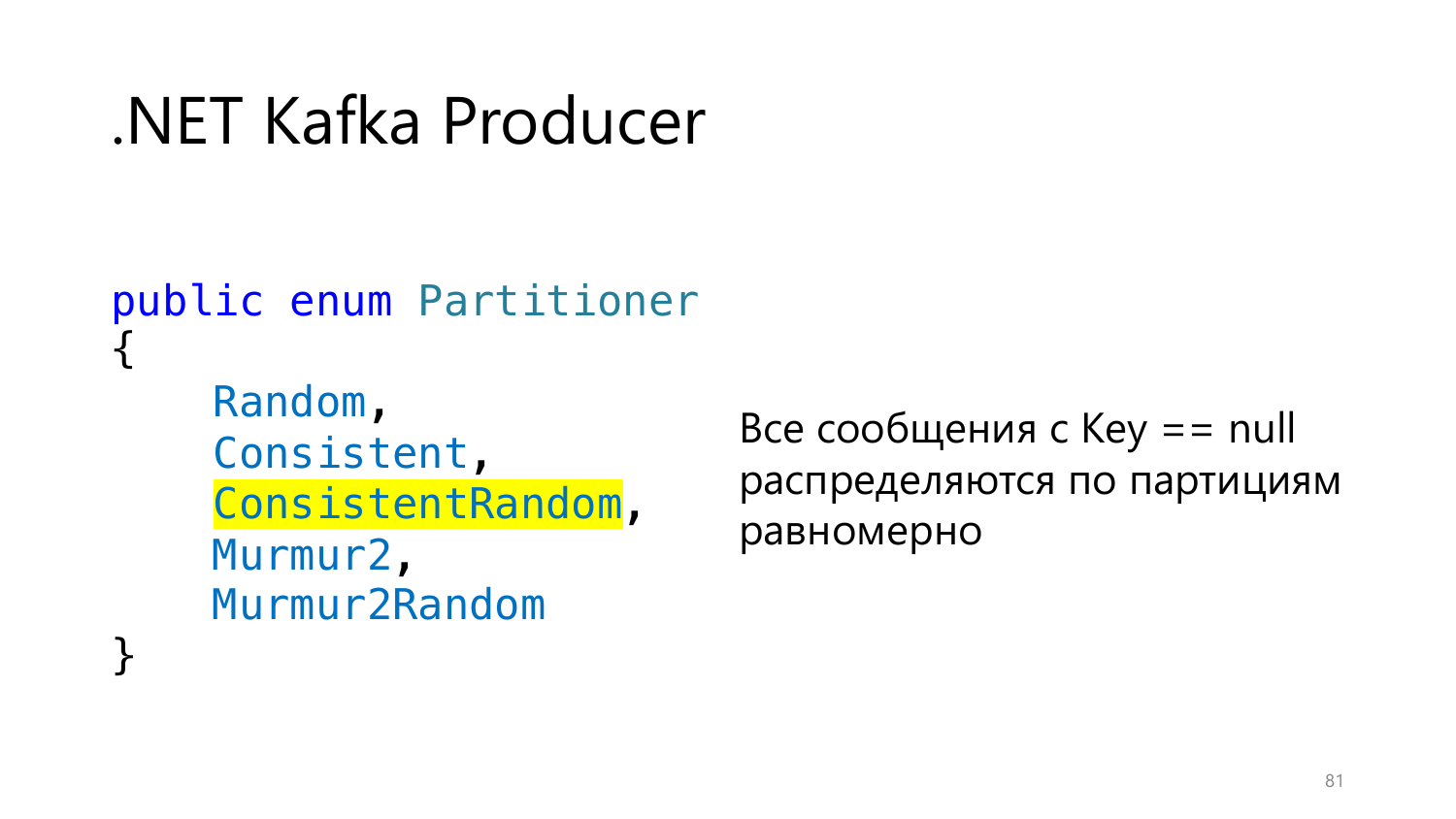```
.NET Kafka Producer
```

```
public enum Partitioner {
    Random
,
    Consistent
,
    ConsistentRandom
,
    Murmur2
,
    Murmur2Random
}
```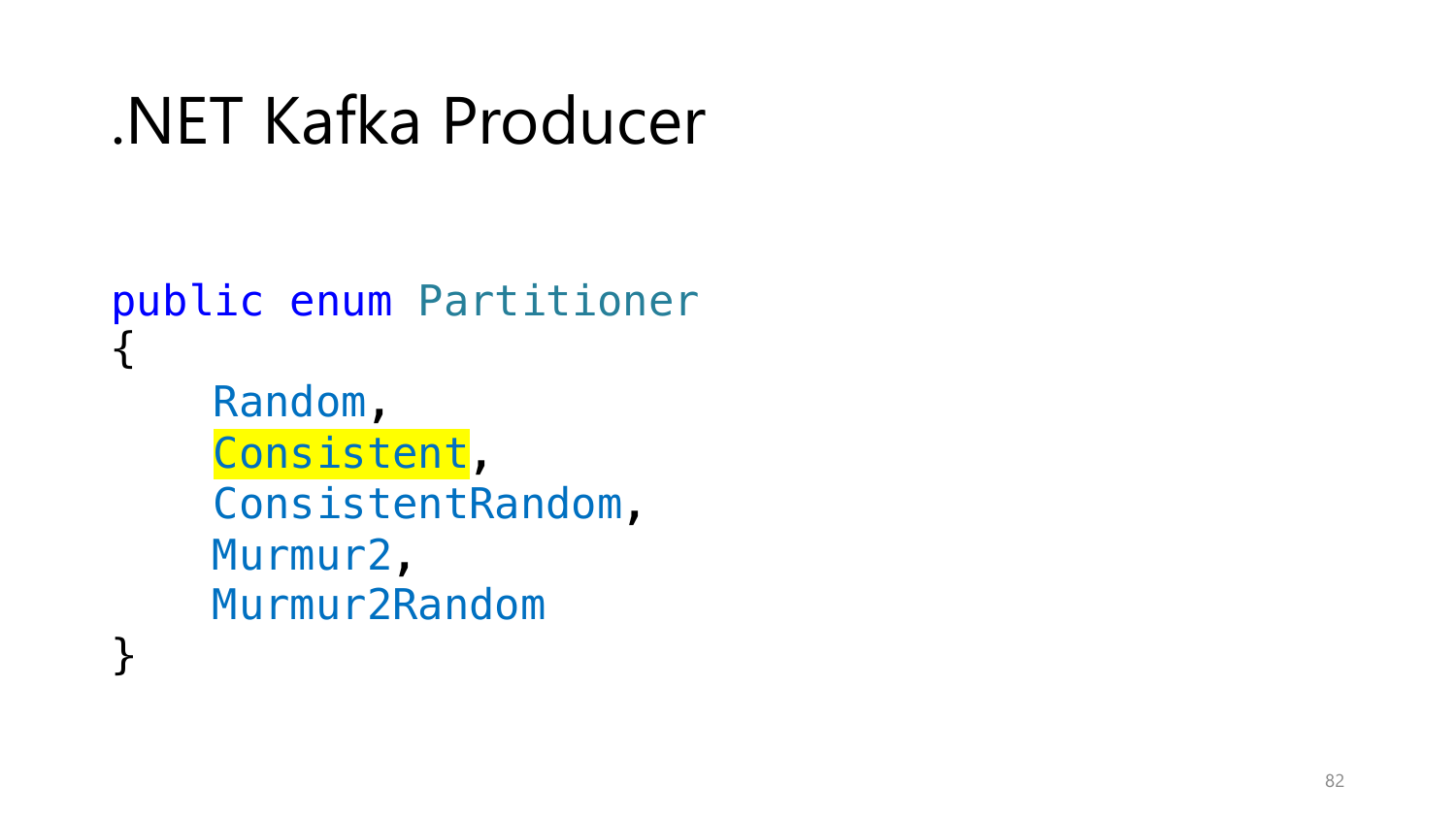```
NET Kafka Producer
```

```
public enum Partitioner
    Random,
    Consistent,
    ConsistentRandom,
    Murmur2,
    Murmur<sub>2Random</sub>
```
Все сообщения с  $Key == null$ попадут в одну партицию!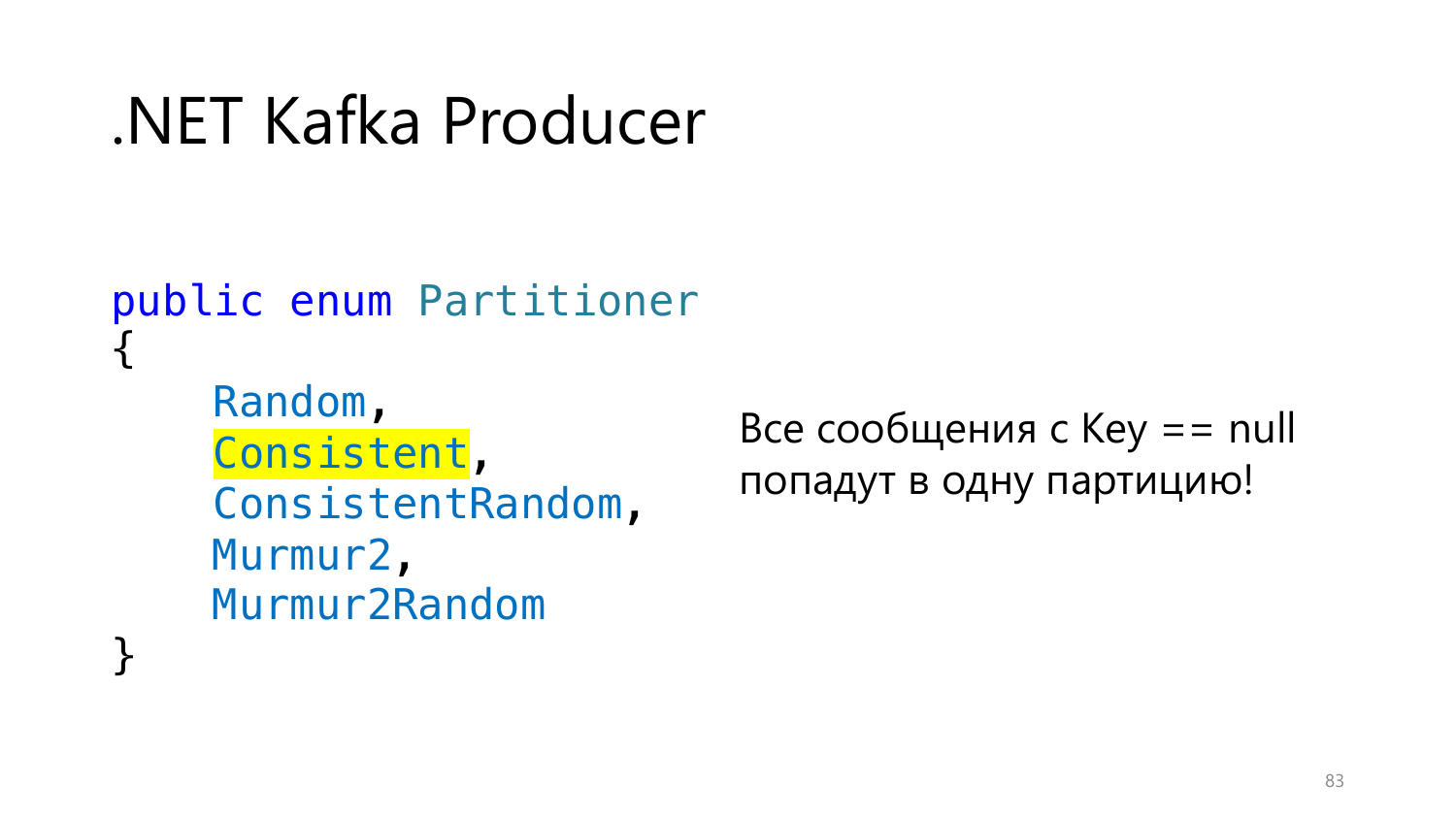```
.NET Kafka Producer
```

```
public enum Partitioner {
    Random
,
    Consistent
,
    ConsistentRandom
,
    Murmur2
,
    Murmur2Random
}
```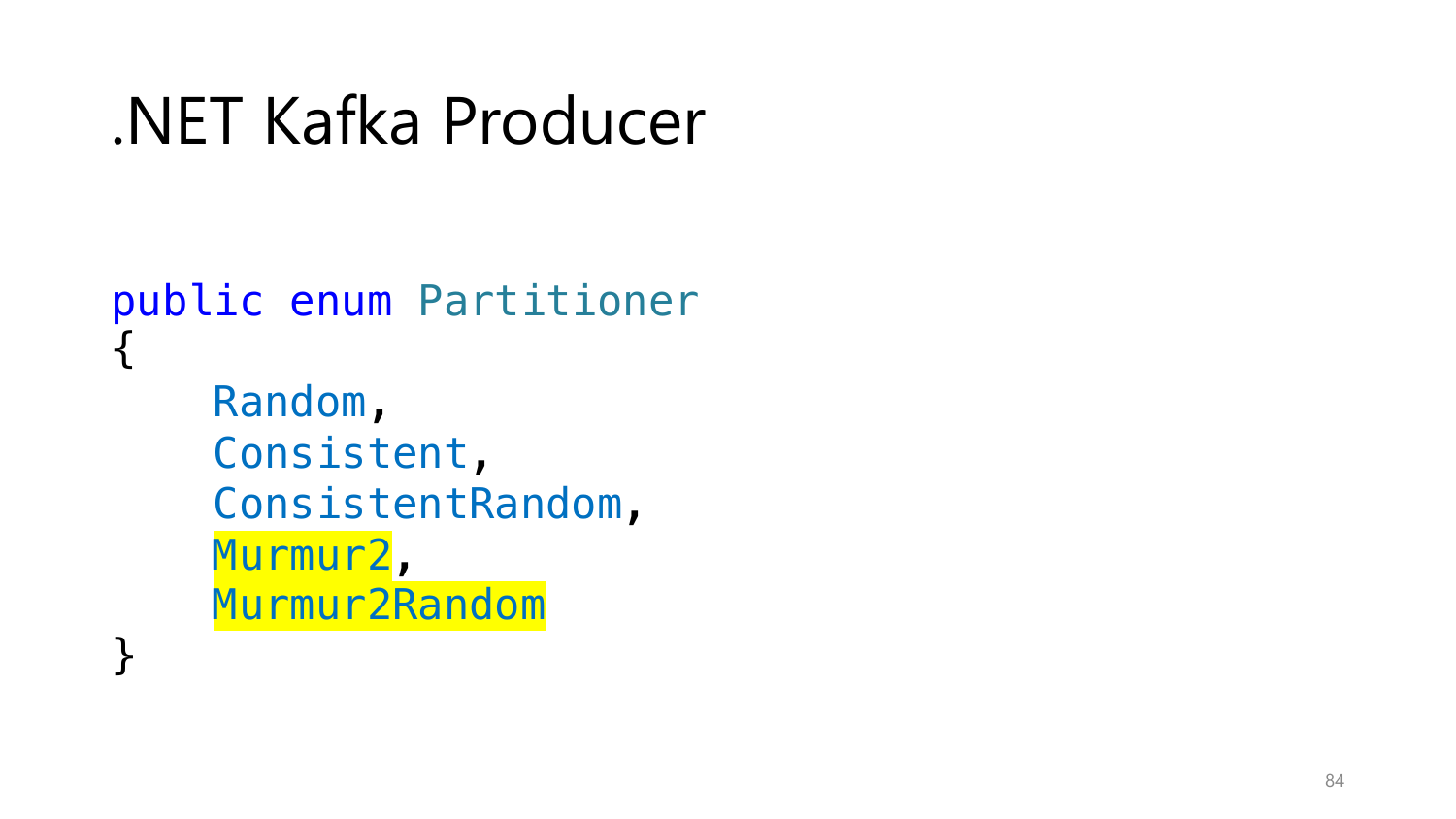```
NET Kafka Producer
```

```
public enum Partitioner
    Random,
    Consistent,
    ConsistentRandom,
    Murmur2,
    Murmur<sub>2Random</sub>
```
Алгоритм MurMur2 для совместимости с Java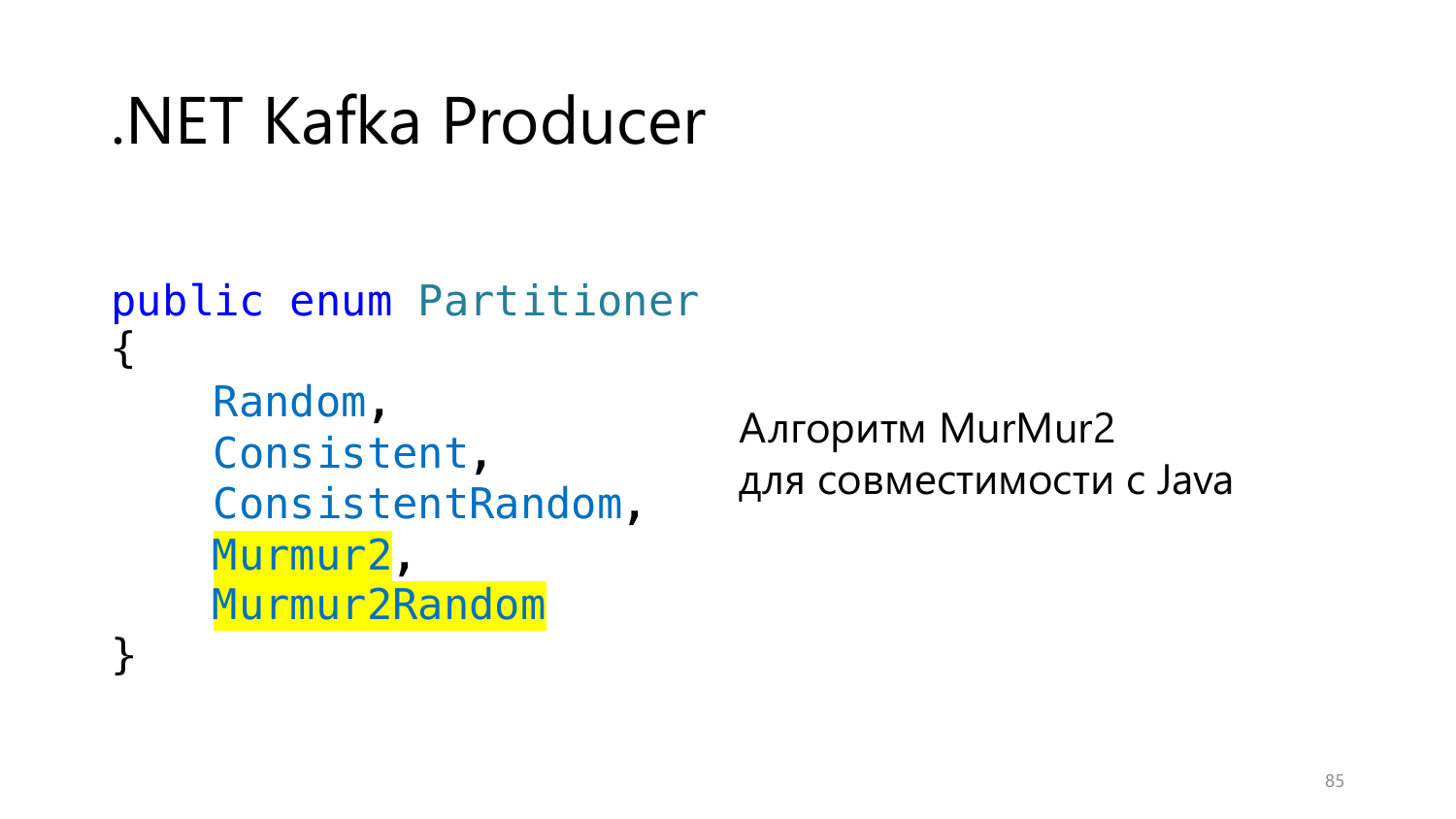```
.NET Kafka Producer
```

```
public enum Partitioner {
    Random
,
    Consistent
,
    ConsistentRandom
,
    Murmur2
,
    Murmur2Random
}
```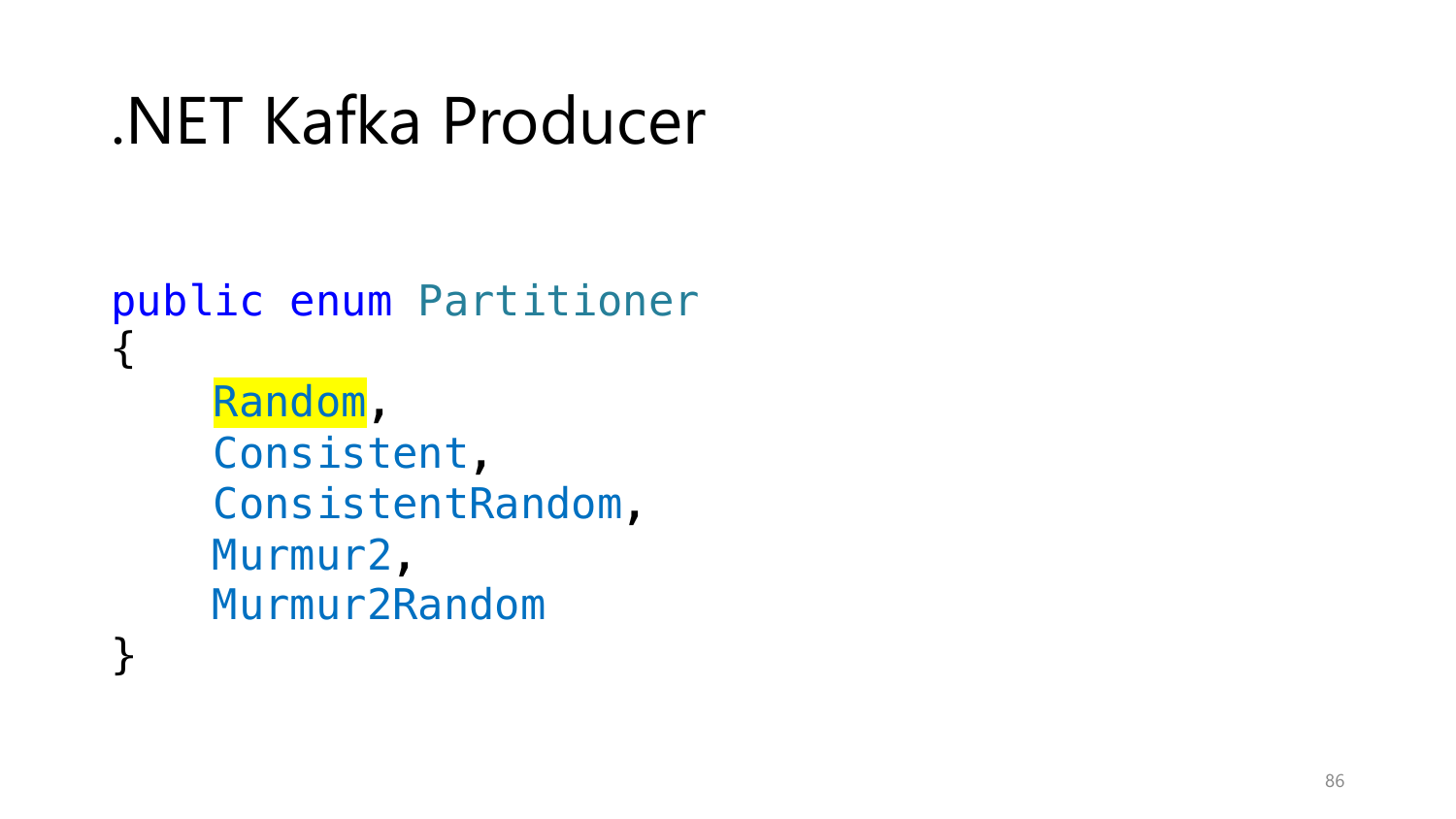```
.NET Kafka Producer
```

```
public enum Partitioner
{
    Random,
    Consistent,
    ConsistentRandom,
    Murmur2,
    Murmur2Random
}
```
Все сообщения равномерно распределяются по партициям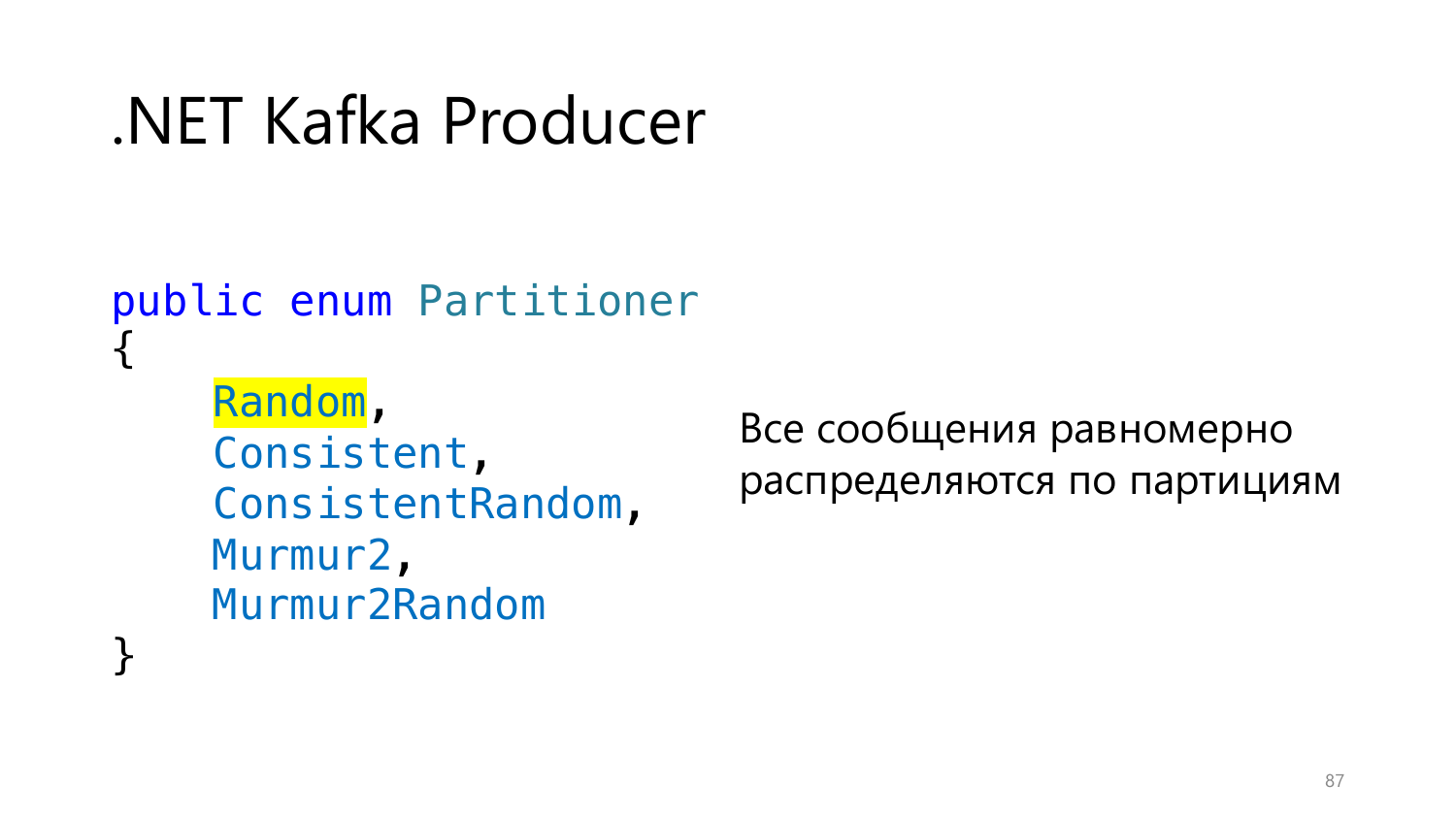```
// ...
await producer.ProduceAsync(
        topic,
        new Message<Null, string> {
            Value = value
        });
// ...
```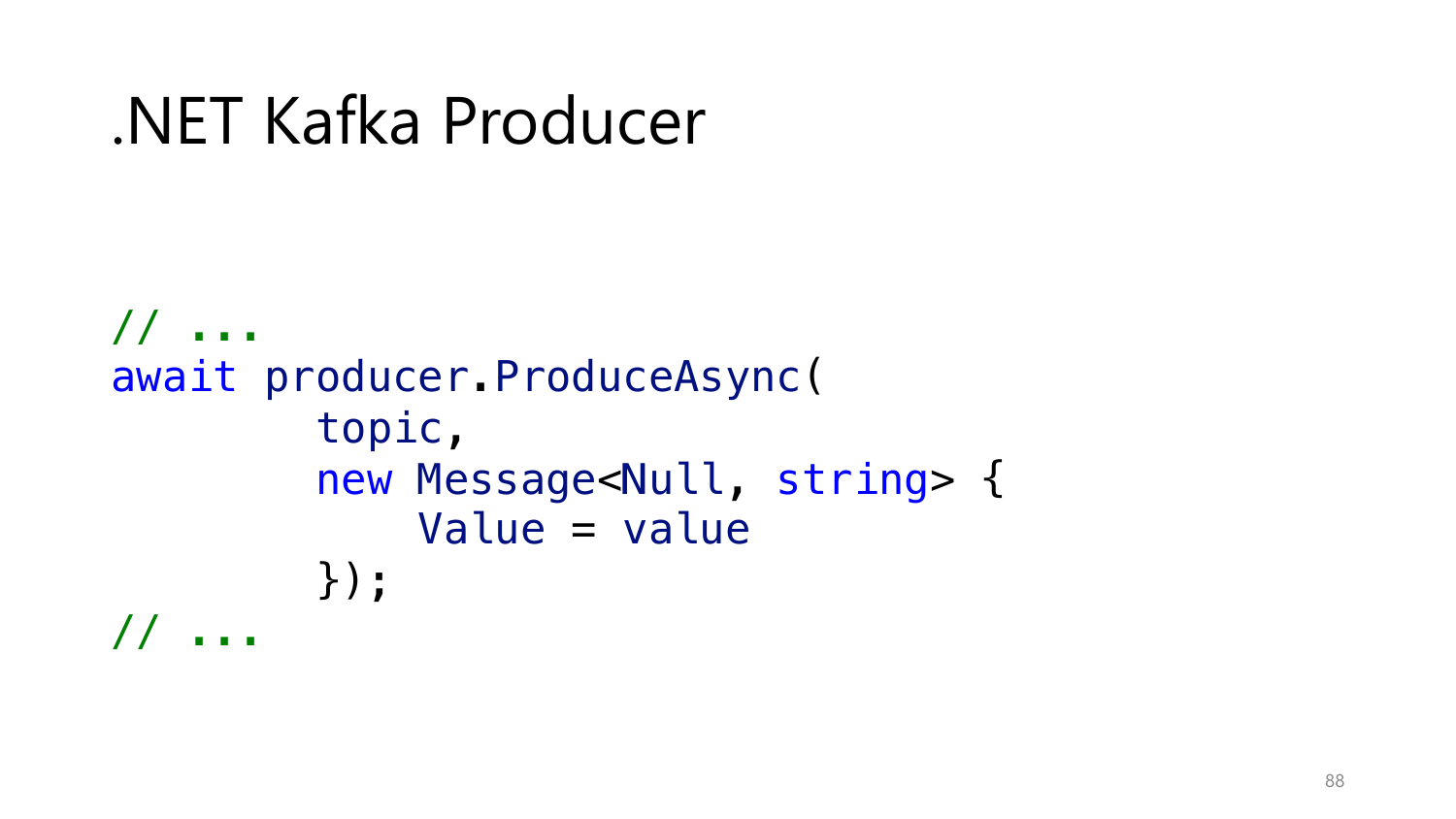```
.NET Kafka Producer
```

```
// ...
await producer.ProduceAsync(
        topic,
        new Message<Null, string> {
            Value = value
        });
// ...
```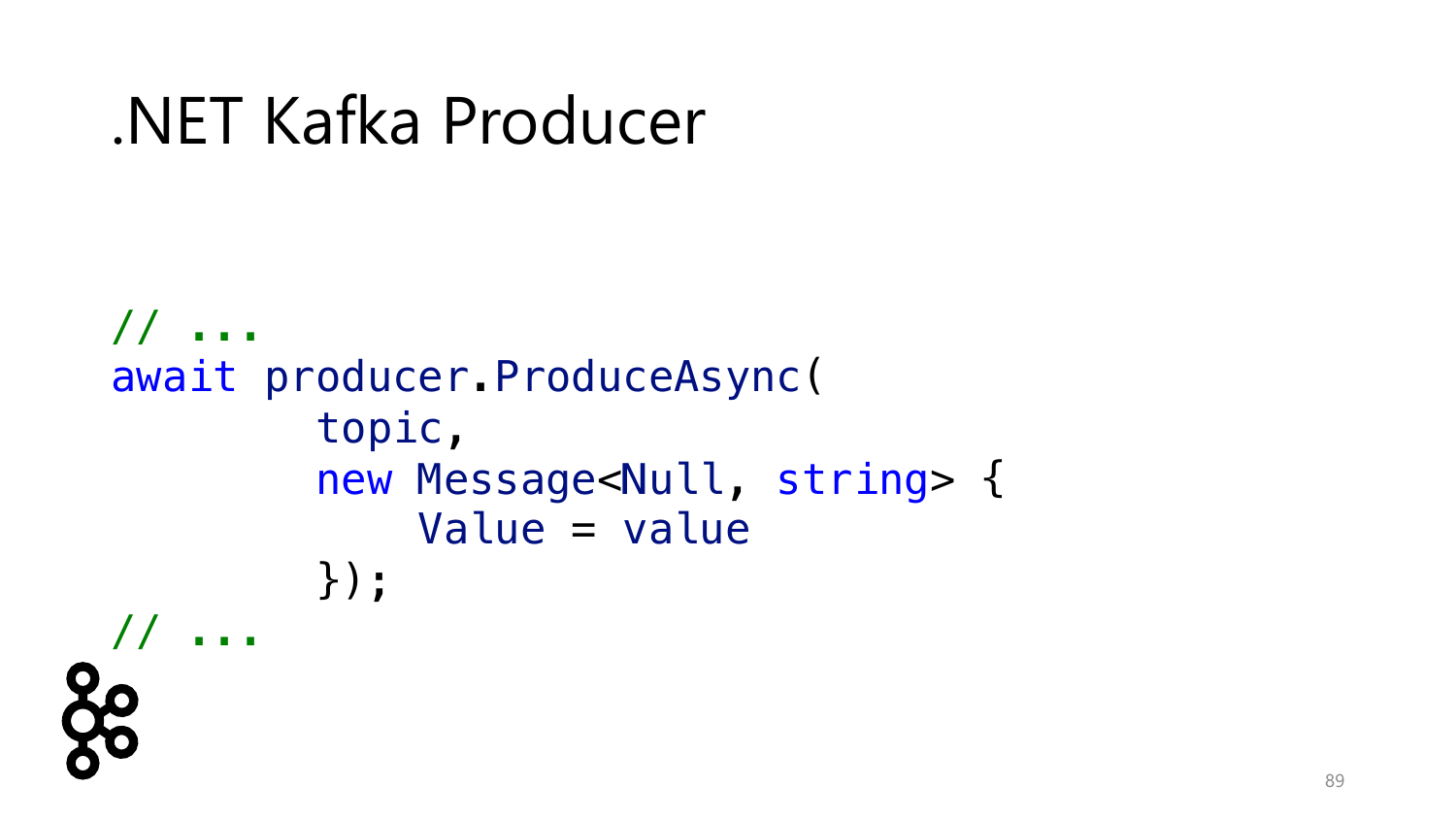```
// ...
var task = producer.ProduceAsync(
        topic,
        new Message<Null, string> {
            Value = value
        });
```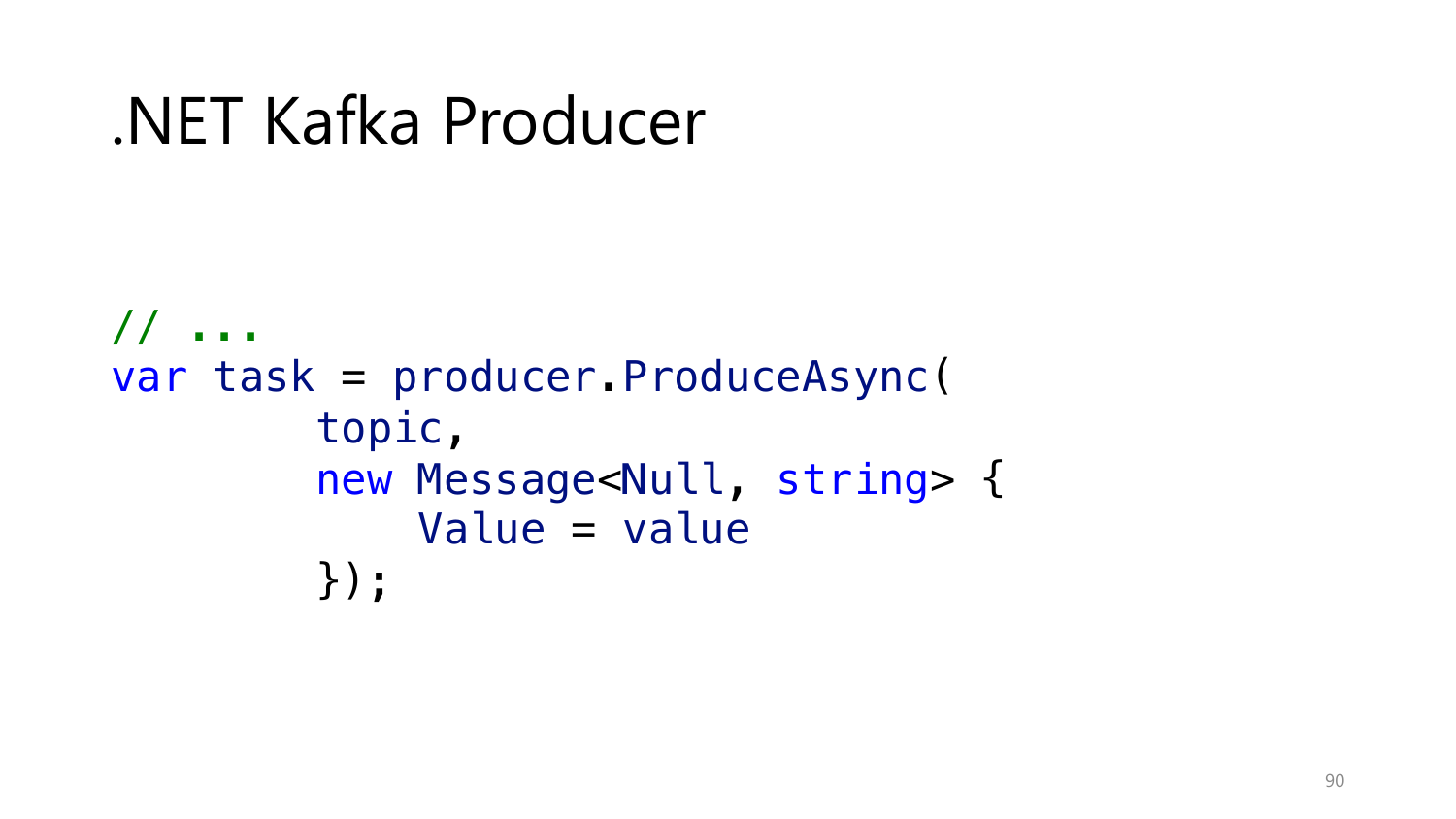```
.NET Kafka Producer
```

```
task.ContinueWith(task =>
{
    if (task.IsFaulted)
        Console.WriteLine("Failed");
    else
    {
        // ...
    }
});
```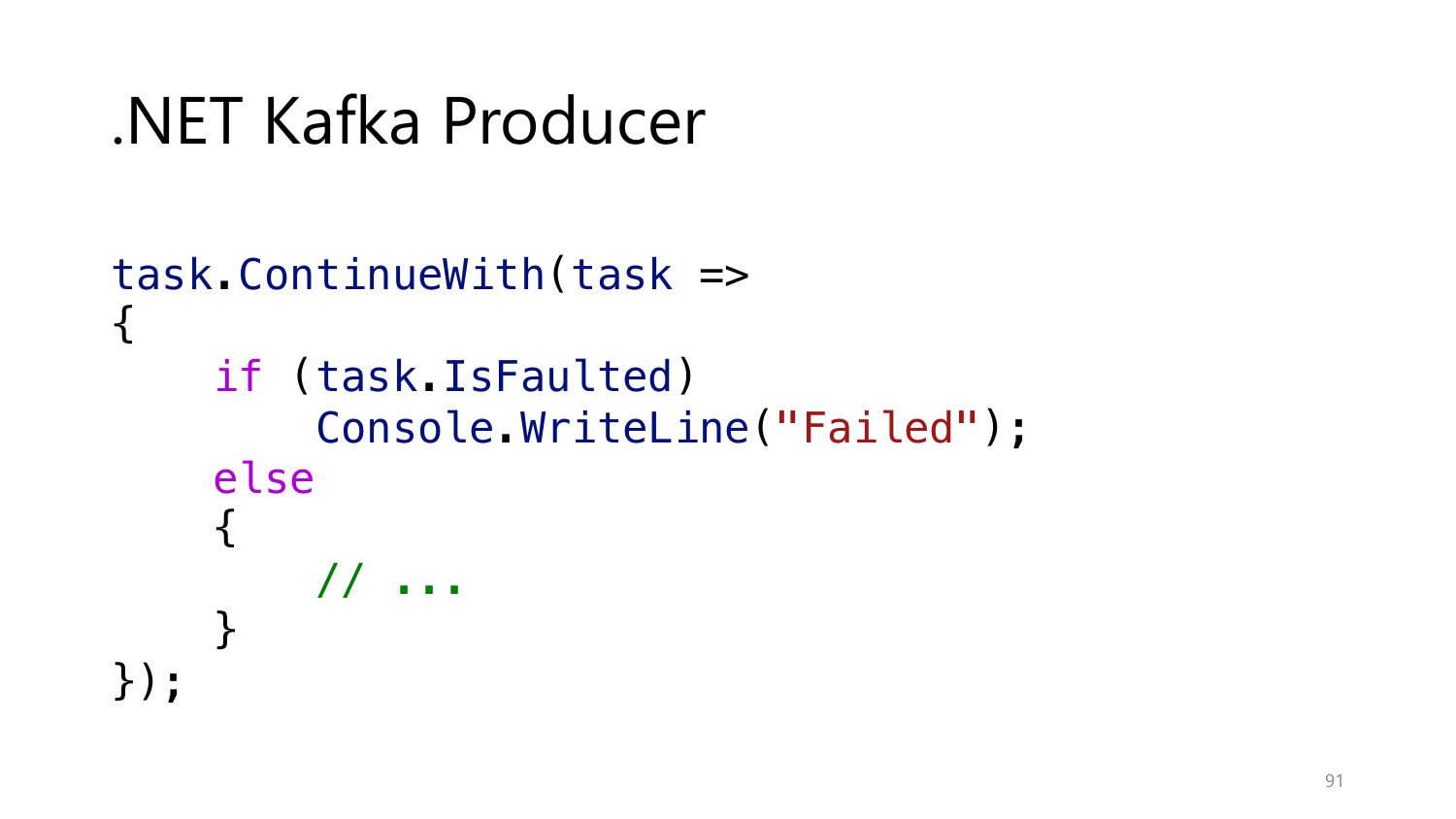```
// ...
producer.Produce(
    topic,
    new Message<Null, string> {
        Value = value
    },
    callback);
```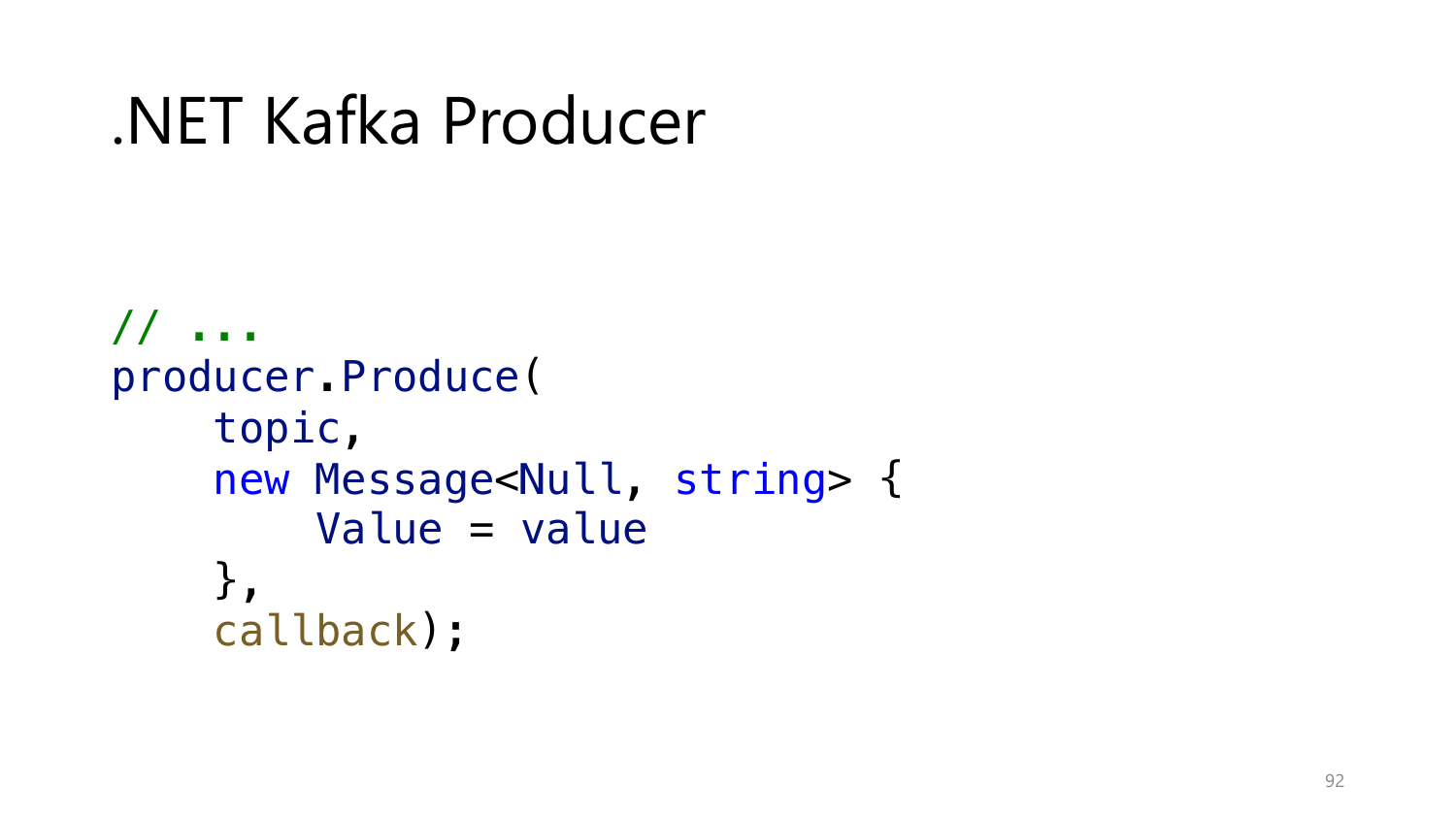```
// ...
producer.Produce(
    topic,
    new Message<Null, string> {
        Value = value
    },
    callback);
```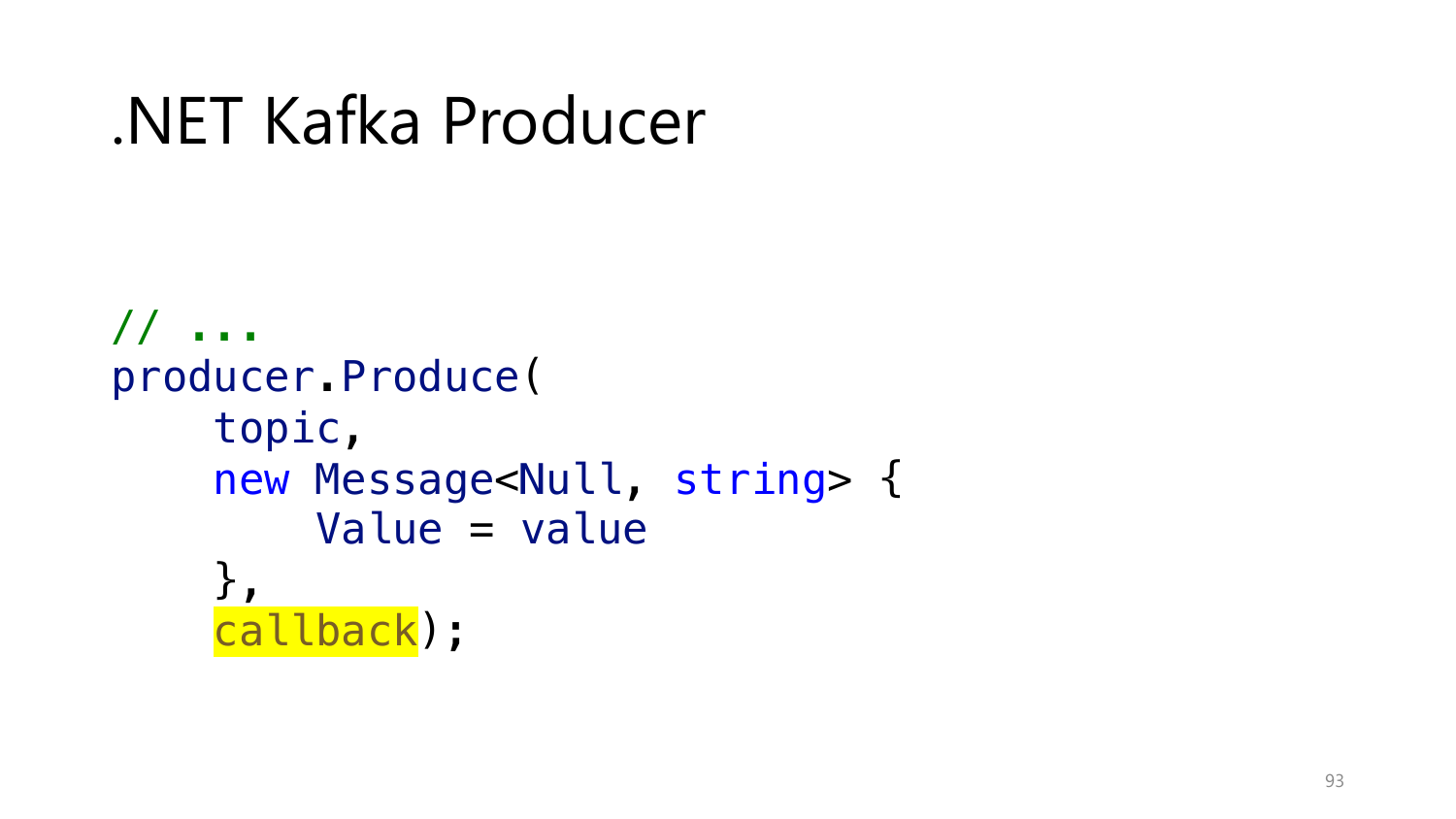```
.NET Kafka Producer
```

```
private static void callback(
             DeliveryReport<Null, string> result)
{
    if (result.Error.IsError)
        Console.WriteLine("Failed");
    else
    {
        // ...
    }<br>}
}
```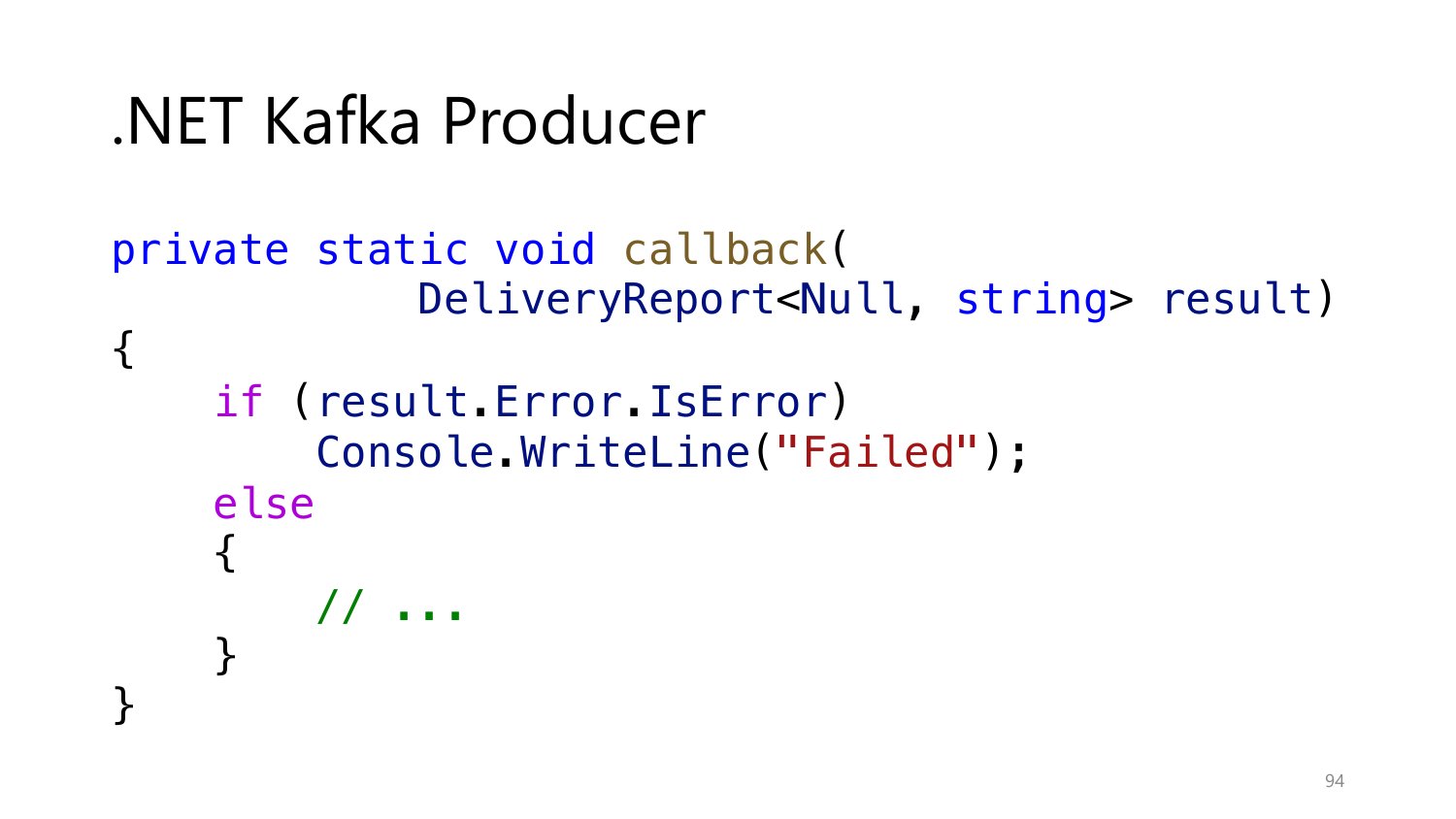ProduceAsync vs Produce

88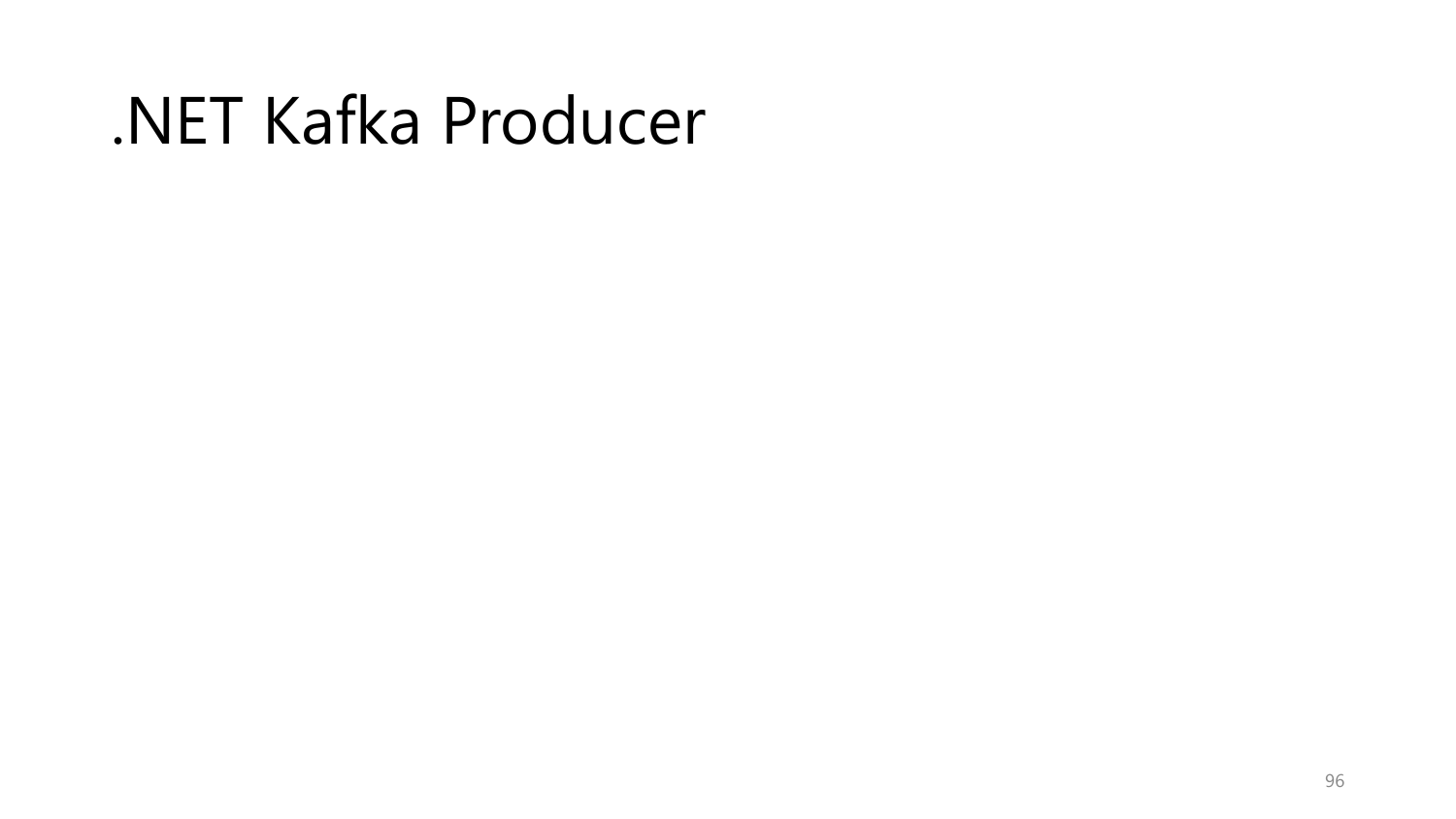```
NET Kafka Producer
```

```
public enum Acks : int
\{None = \theta,
    Leader = 1,
    All = -1\}
```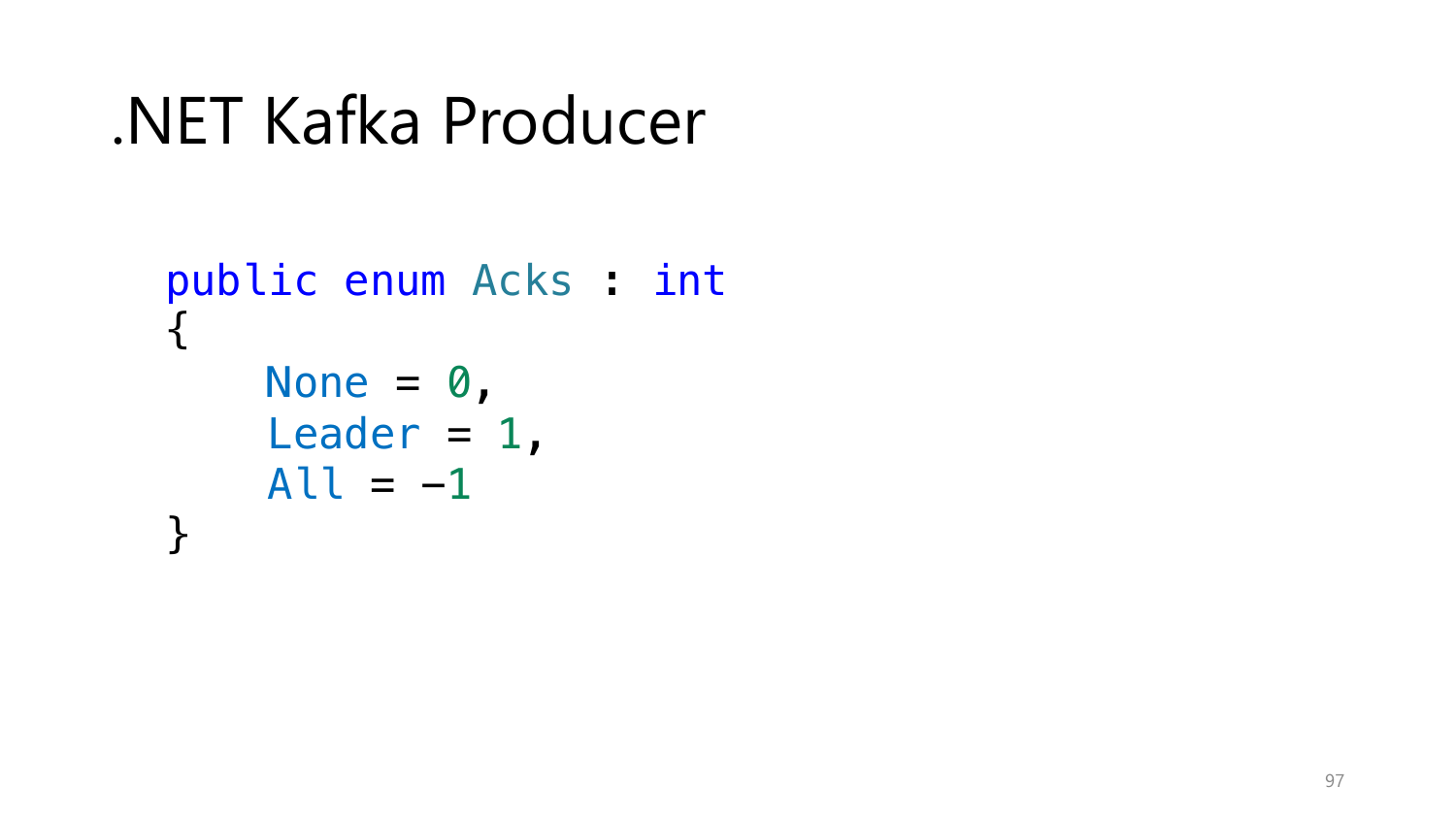```
NET Kafka Producer
```

```
public enum Acks : int
\left\{ \right.None = 0,
     Leader = 1,
     All = -1\}
```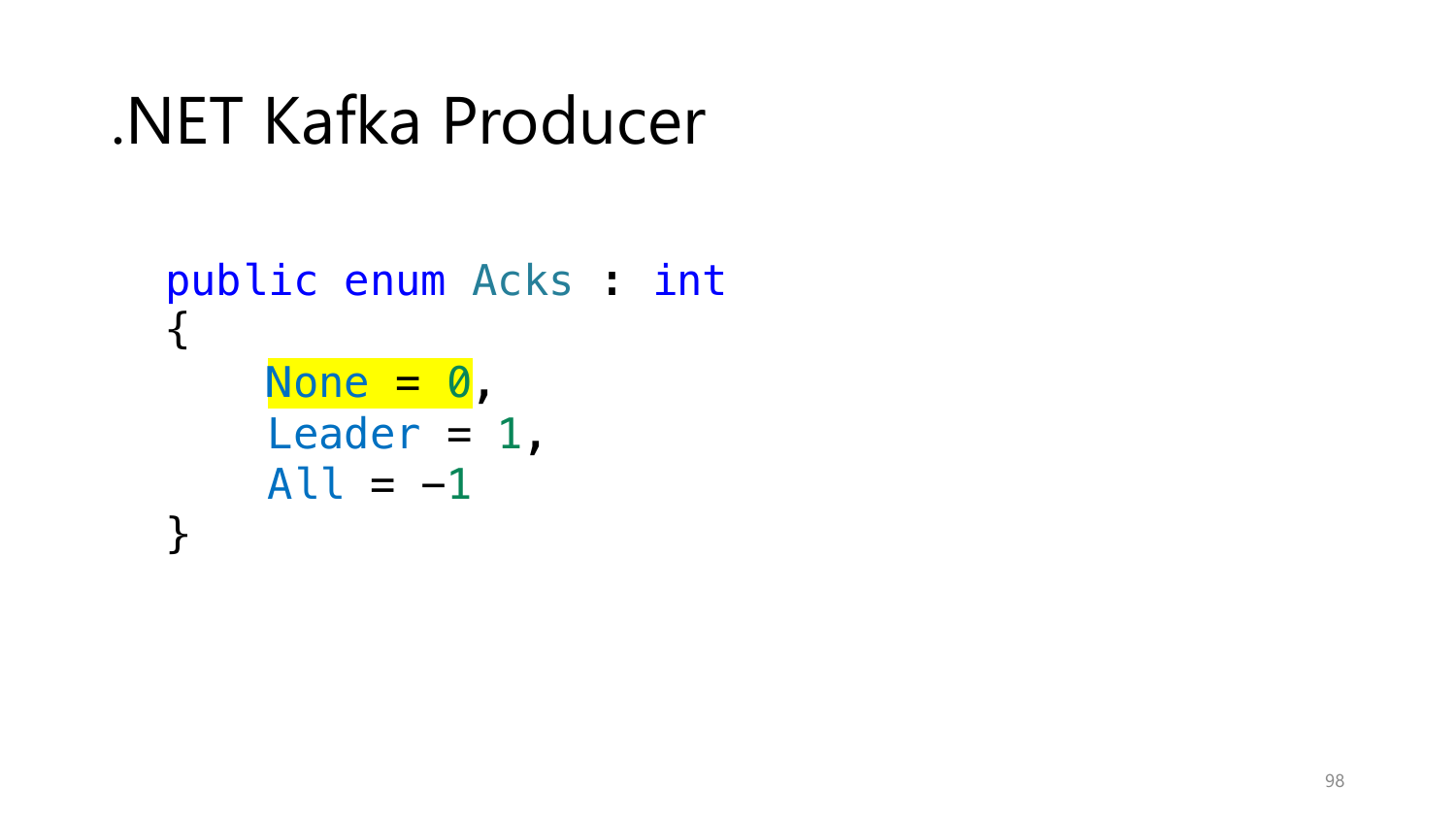```
NET Kafka Producer
```

```
public enum Acks : int
\left\{ \right.None = \theta,
     Leader = 1,
     All = -1\}
```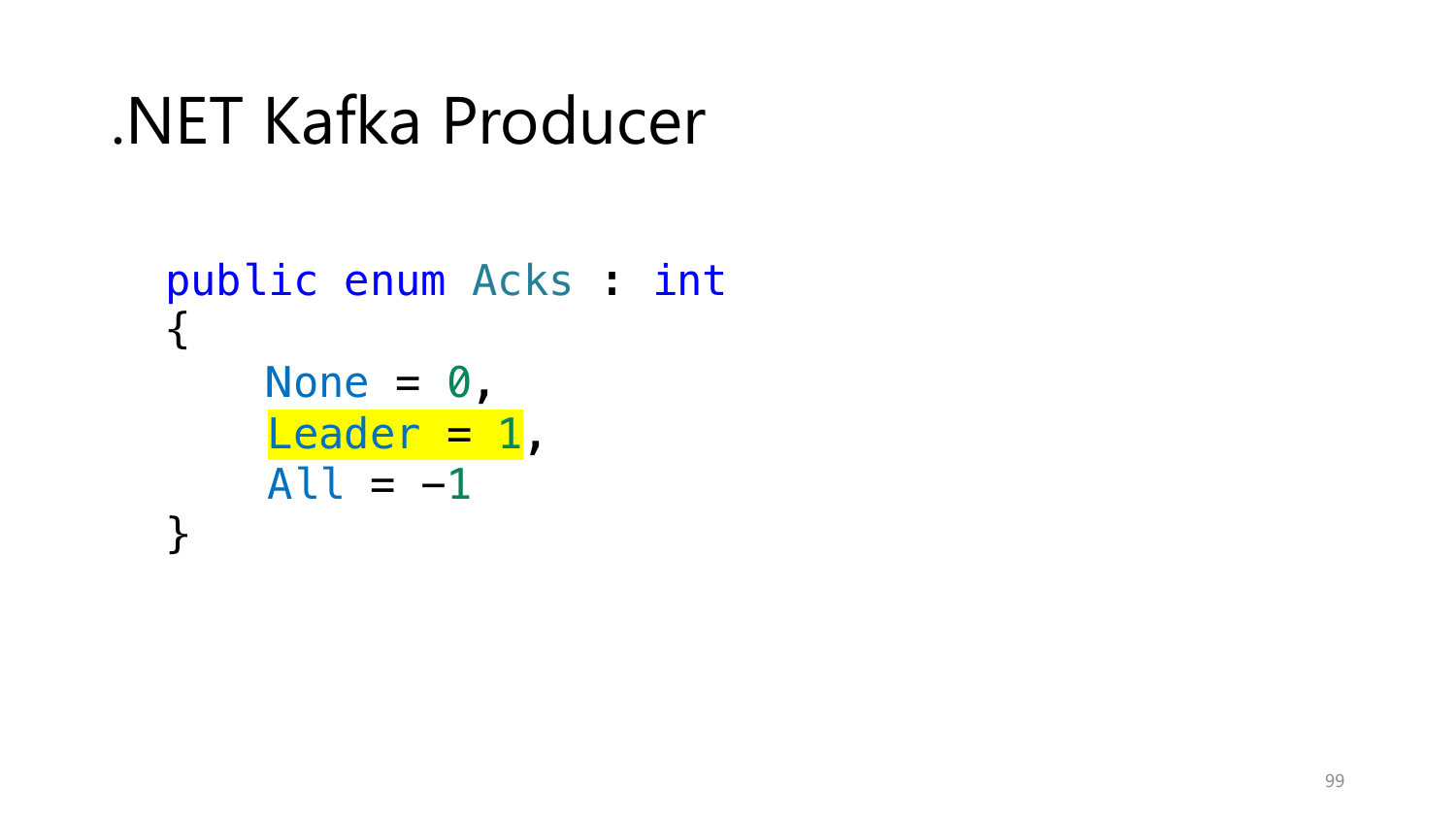```
NET Kafka Producer
```

```
public enum Acks : int
\left\{ \right.None = \theta,
      Leader = 1,
      \overline{A}U = -1\}
```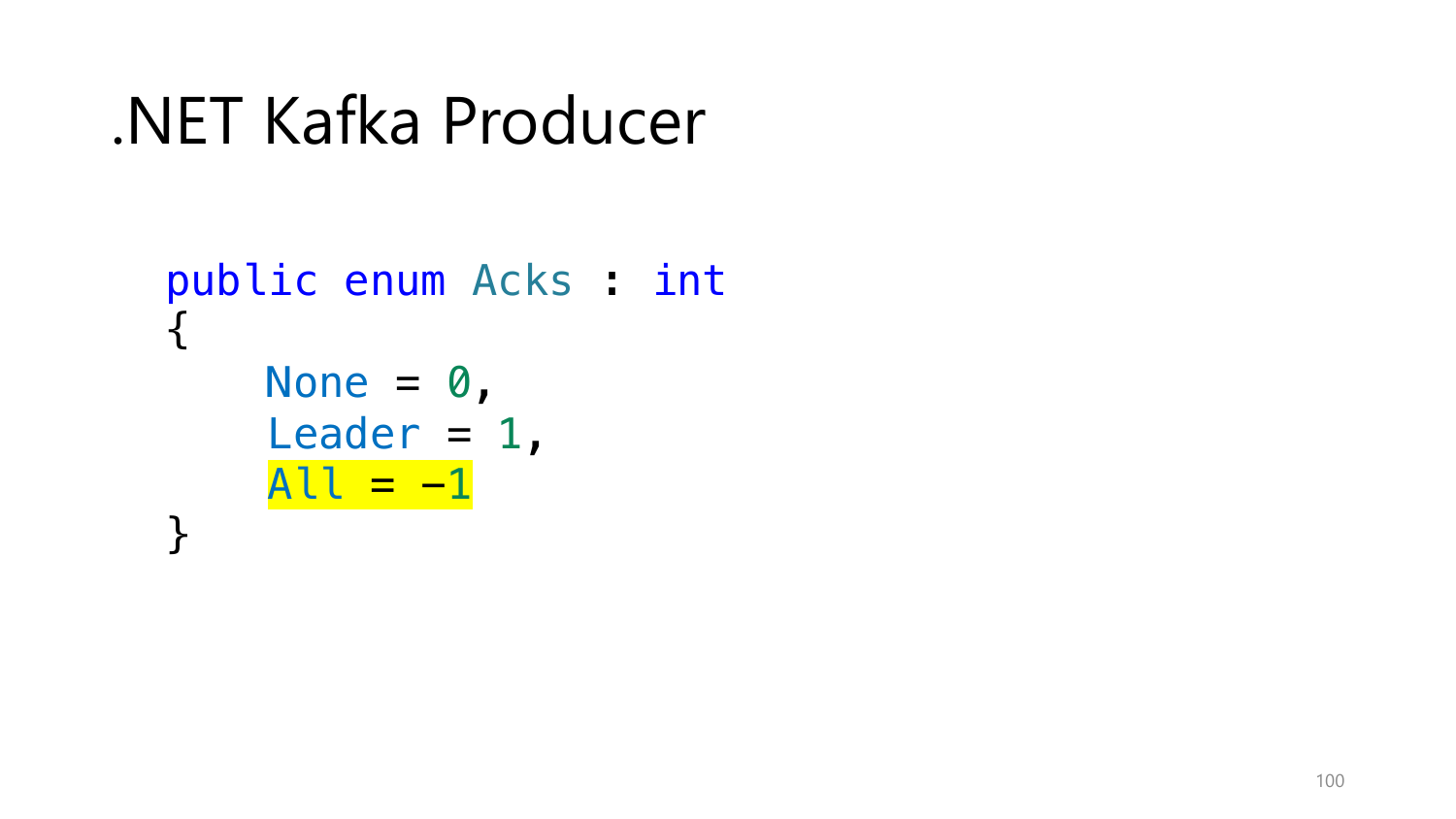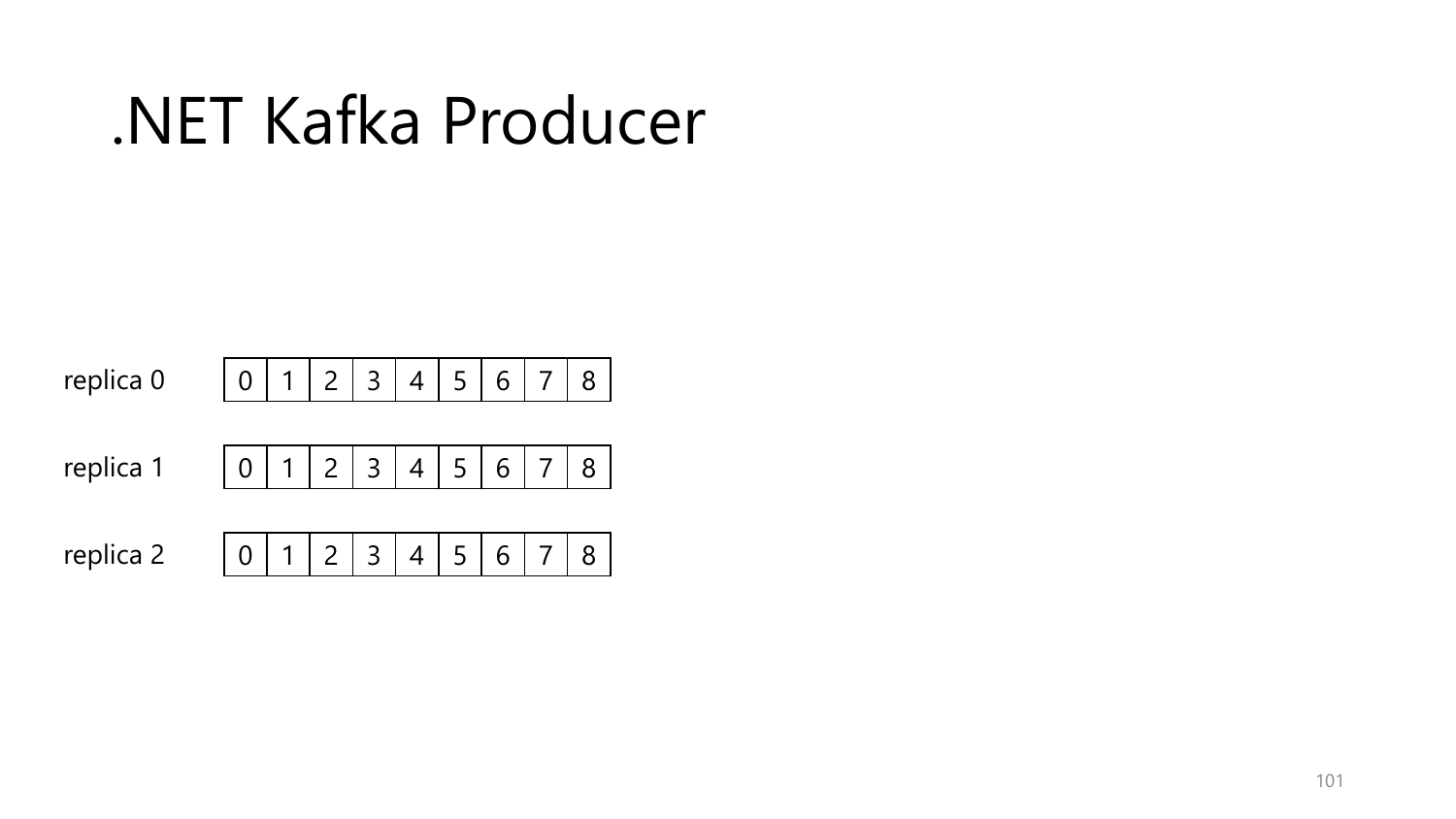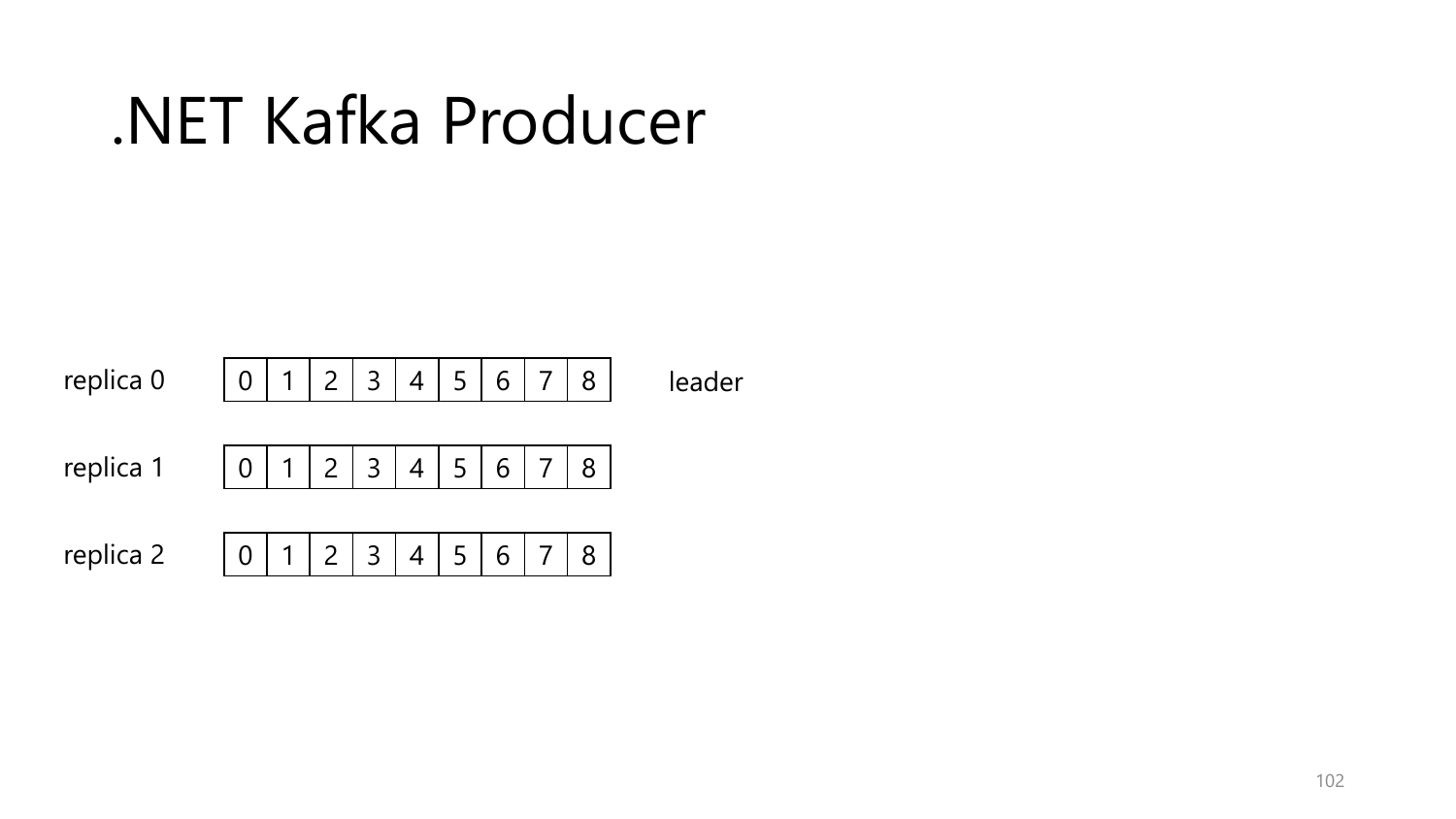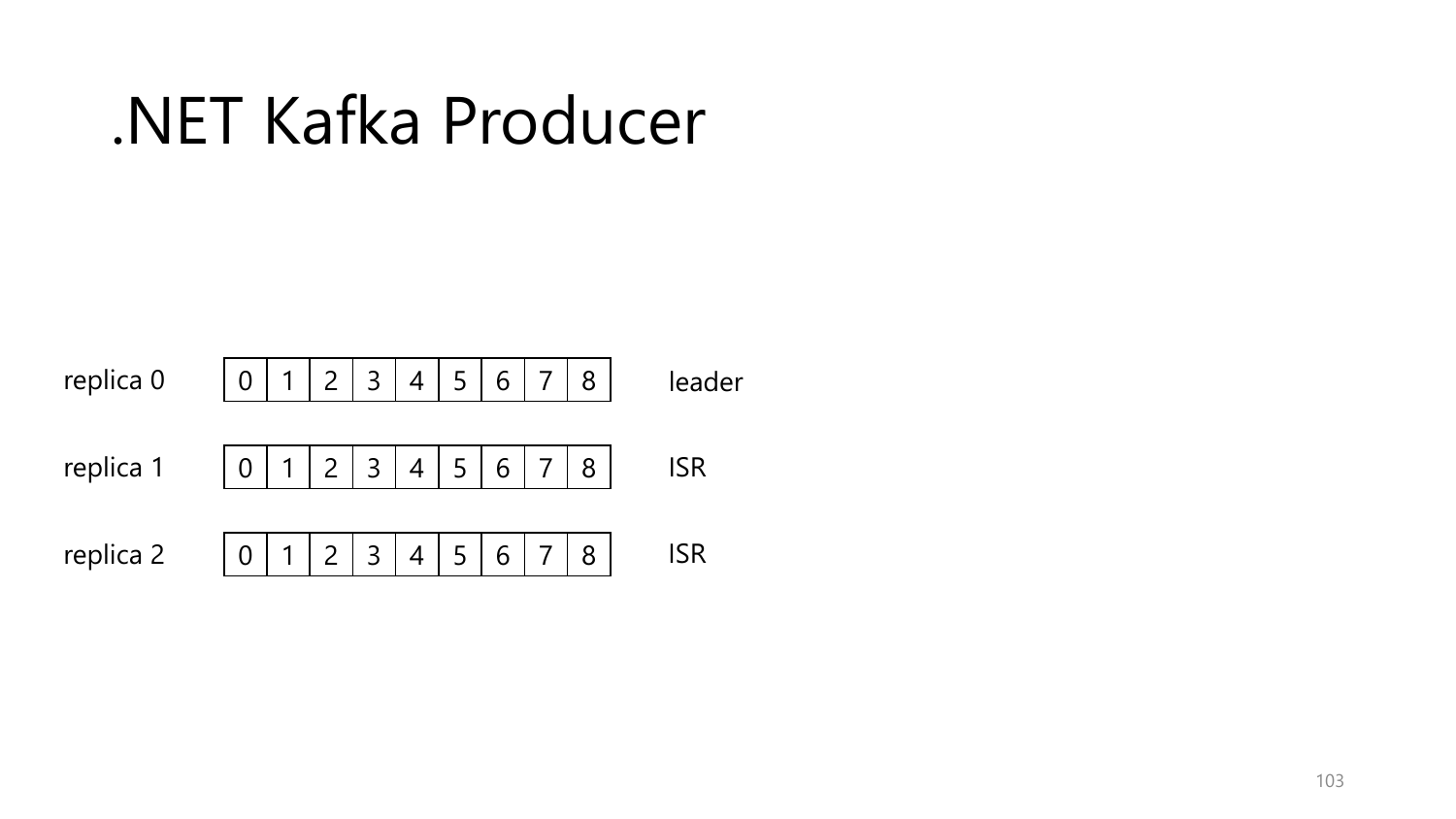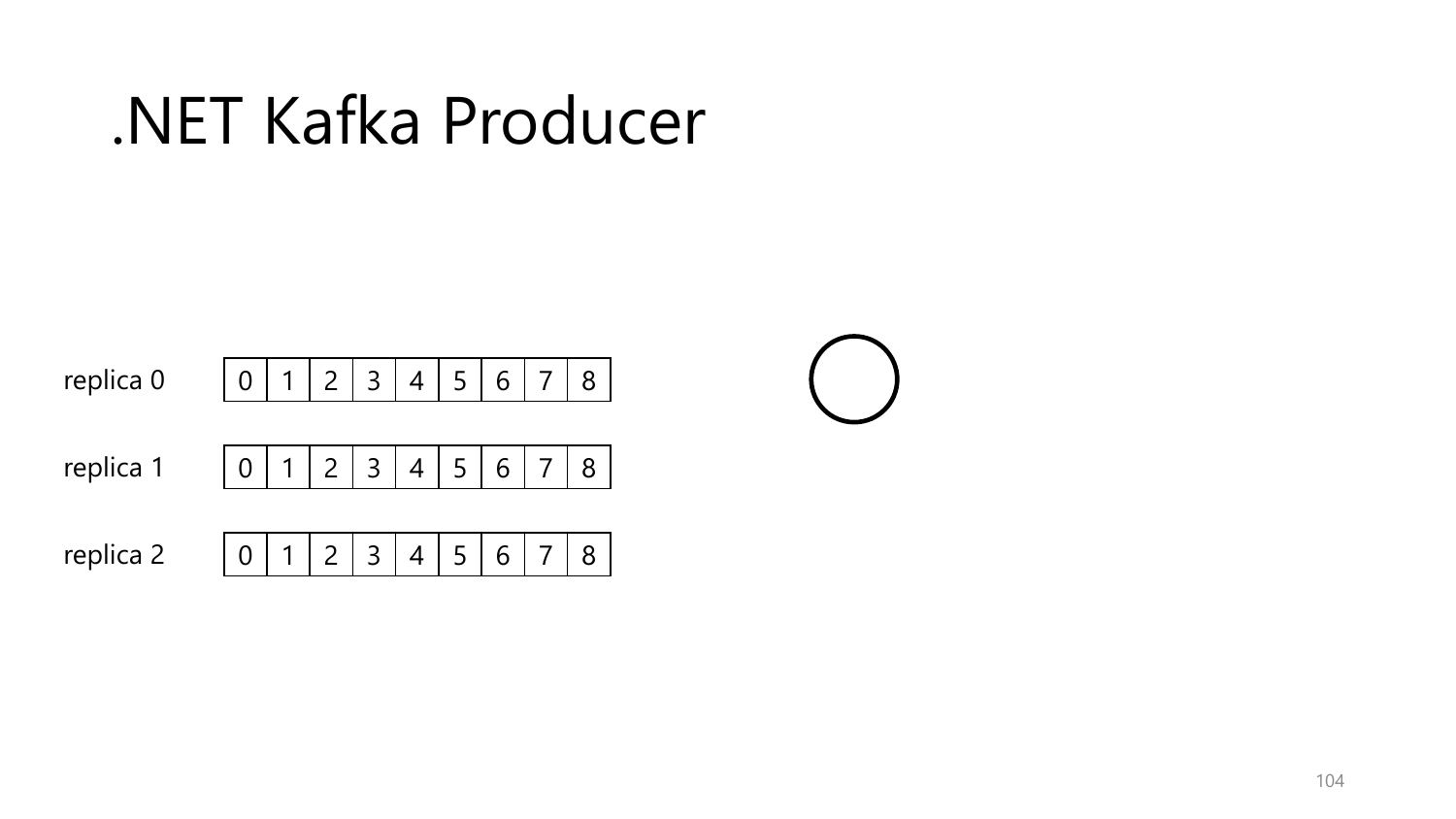

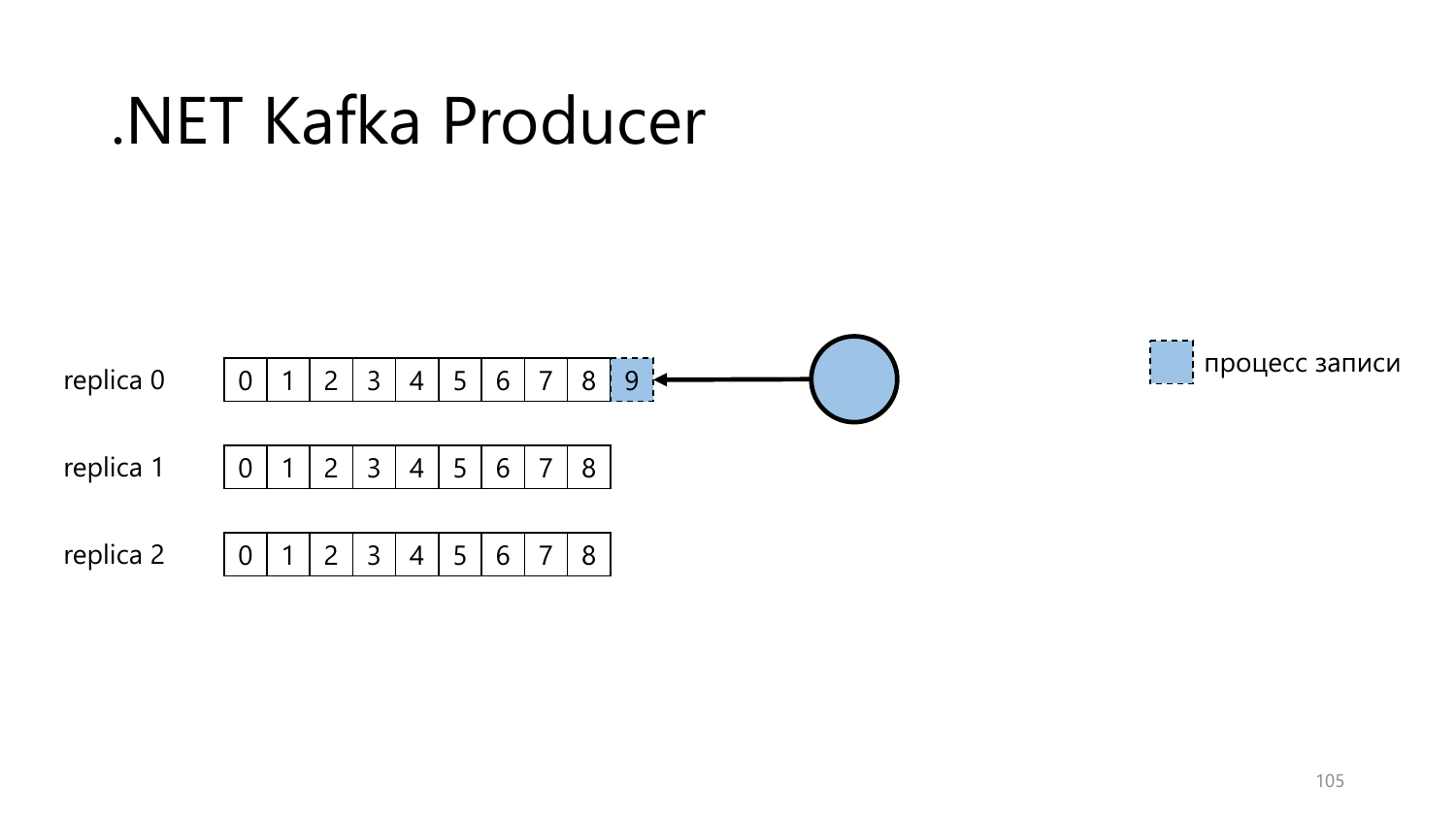.NET Kafka Producer







Acks = **None**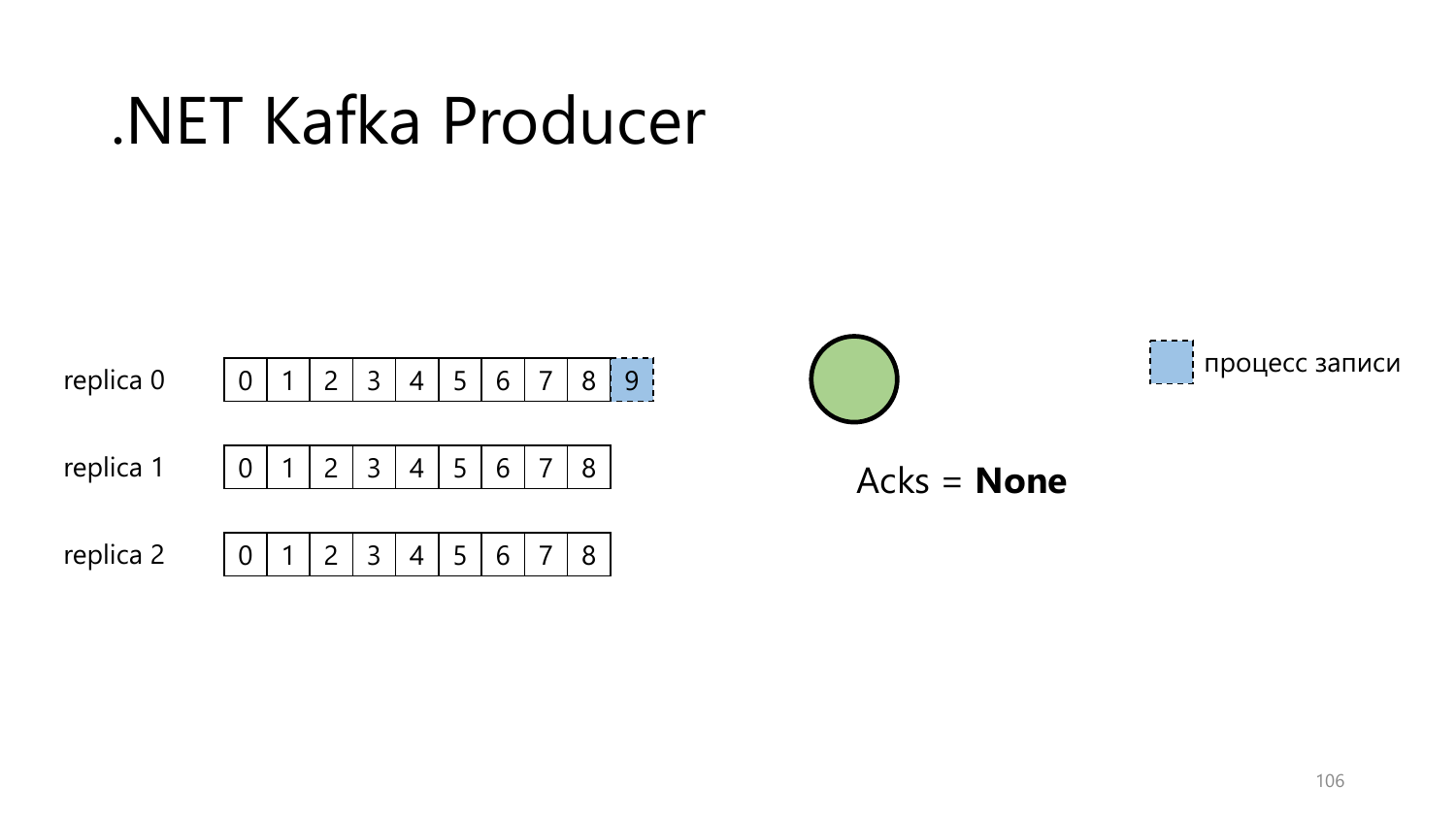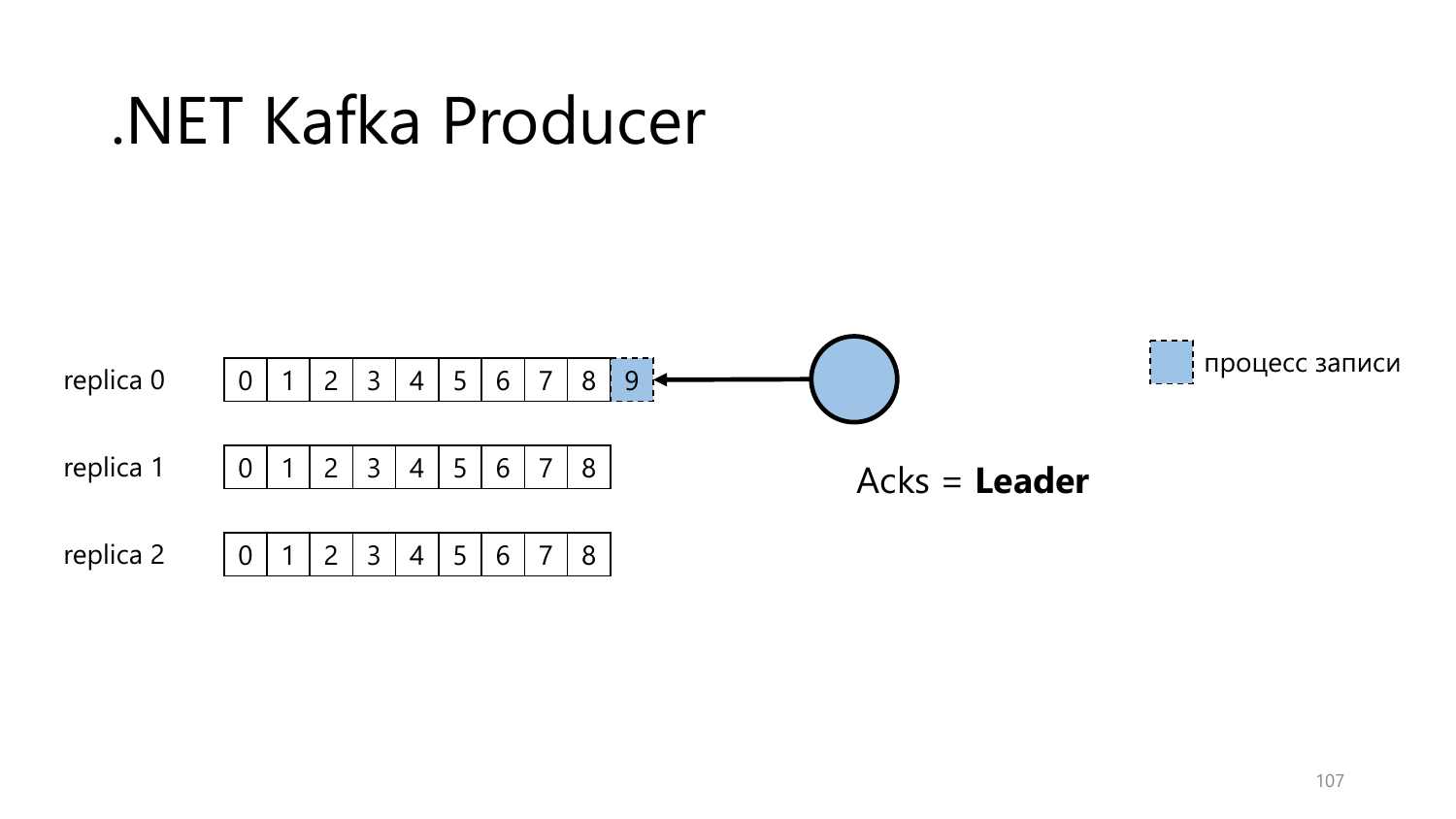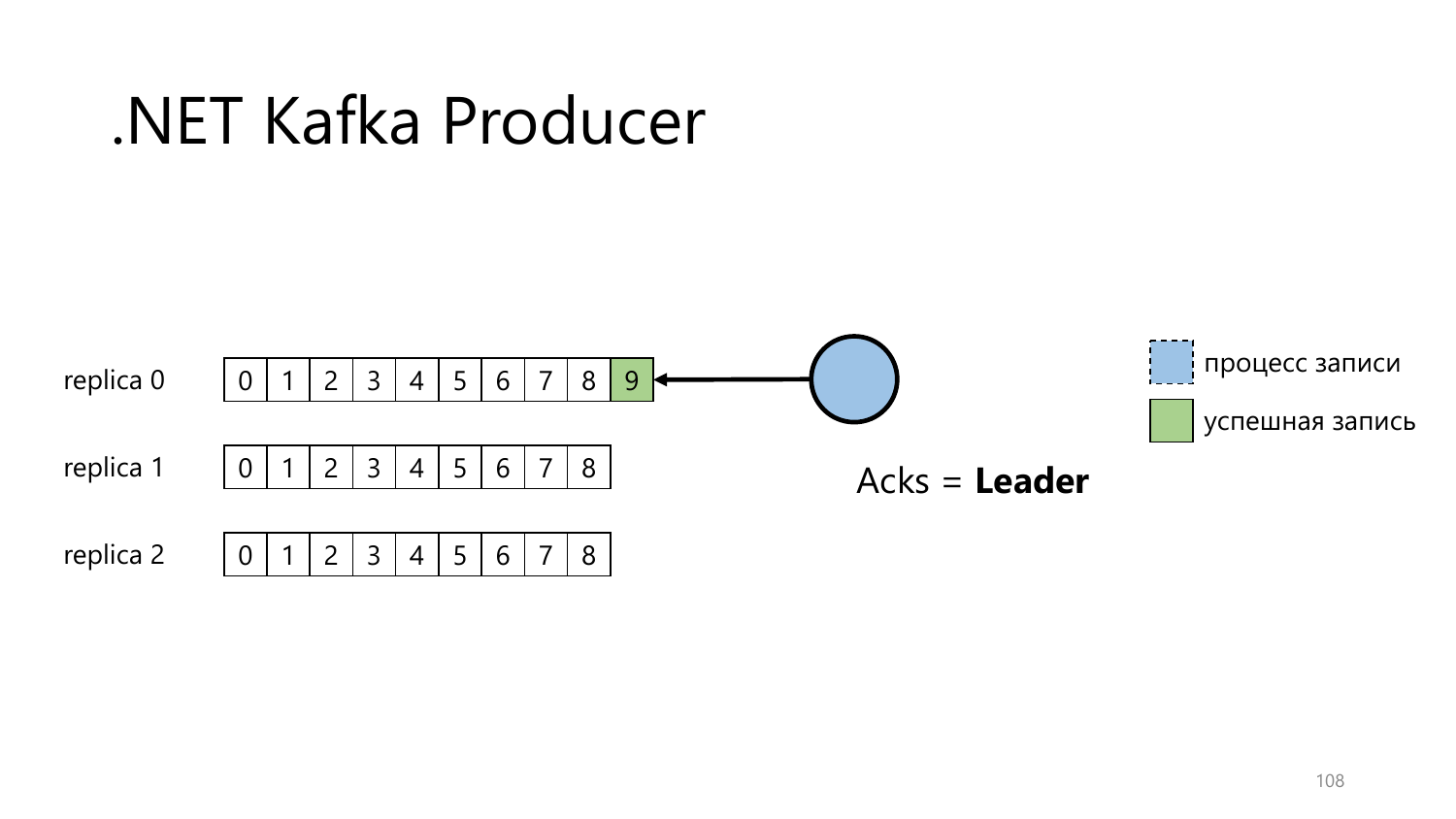.NET Kafka Producer



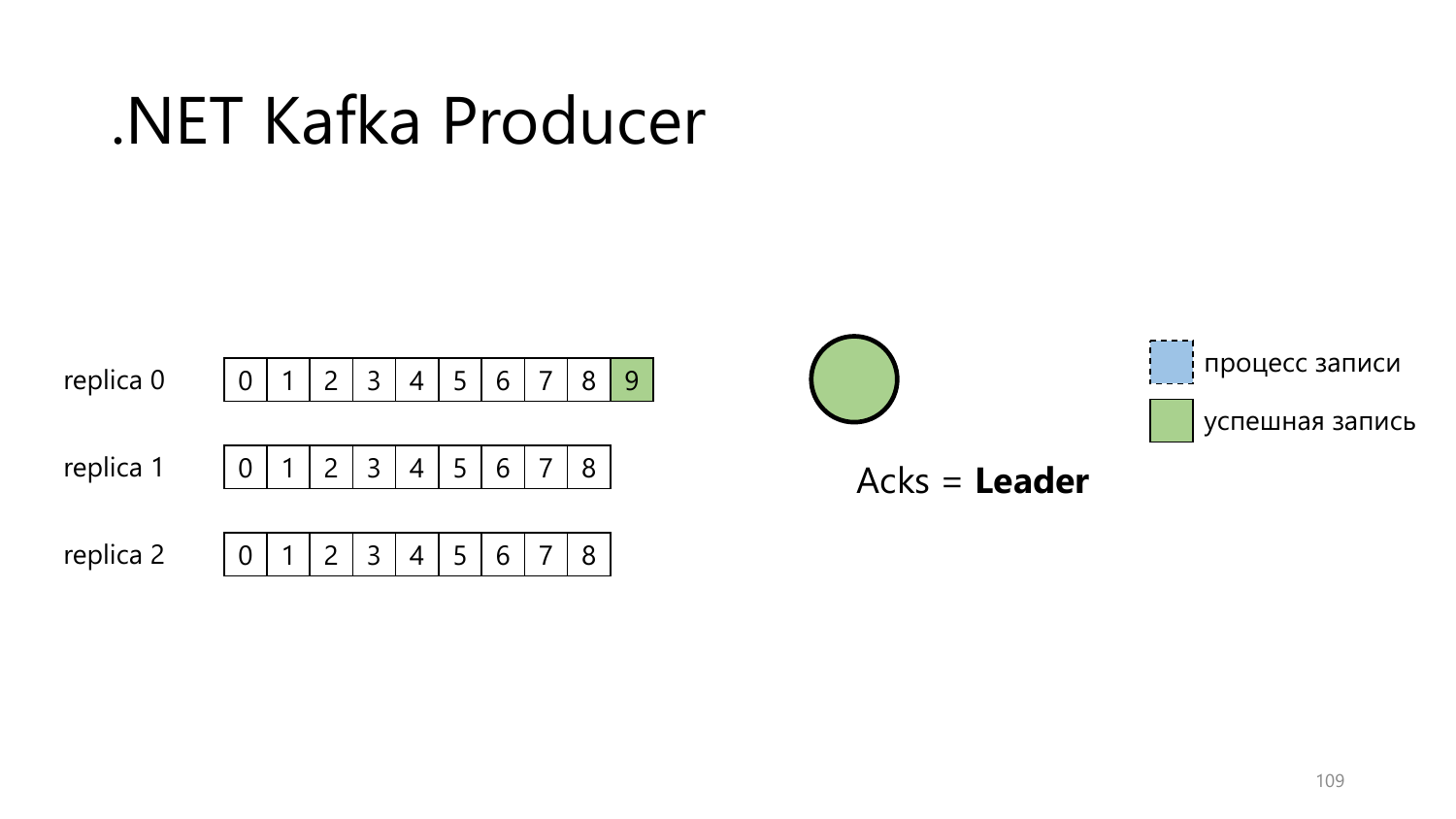

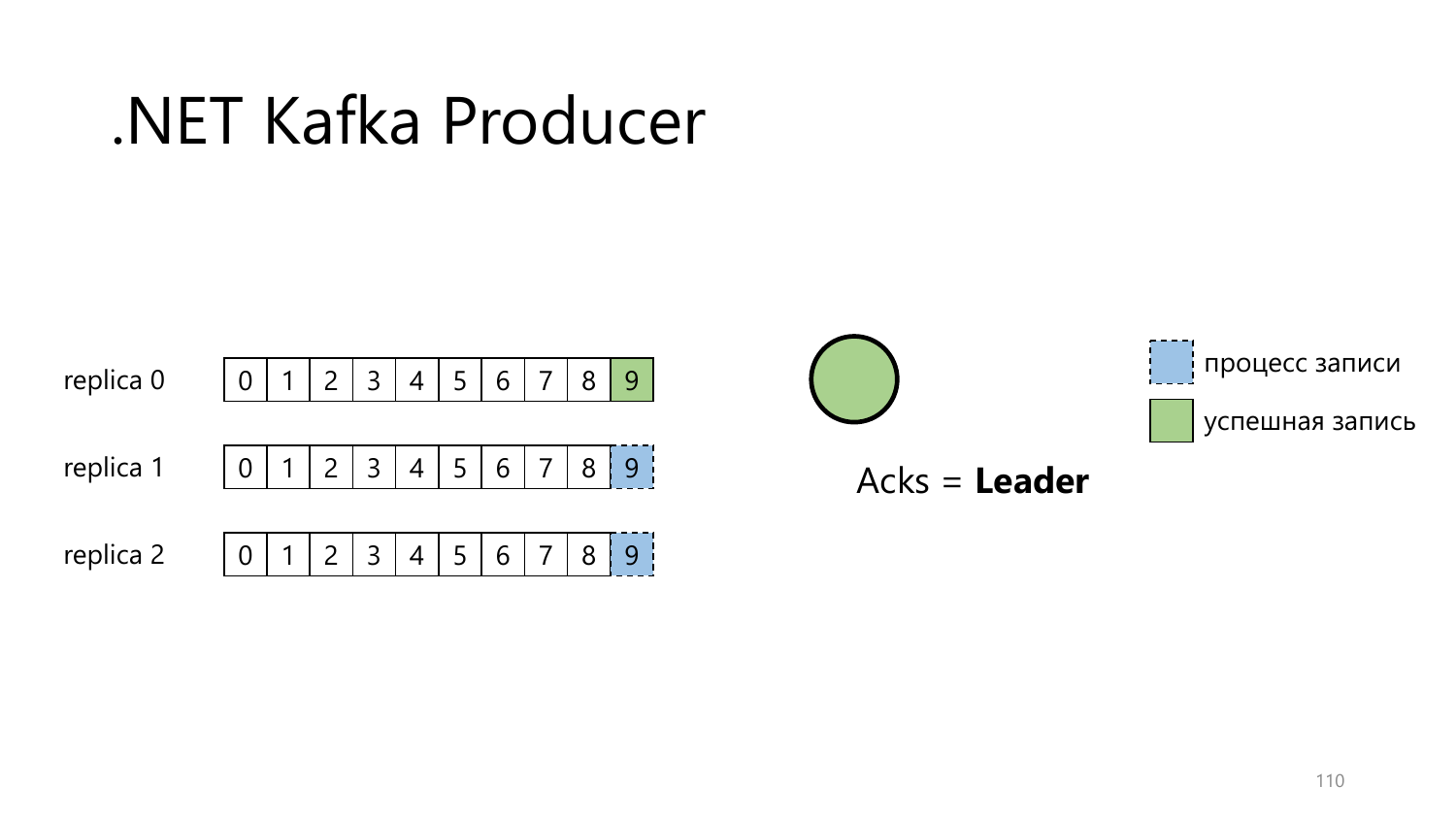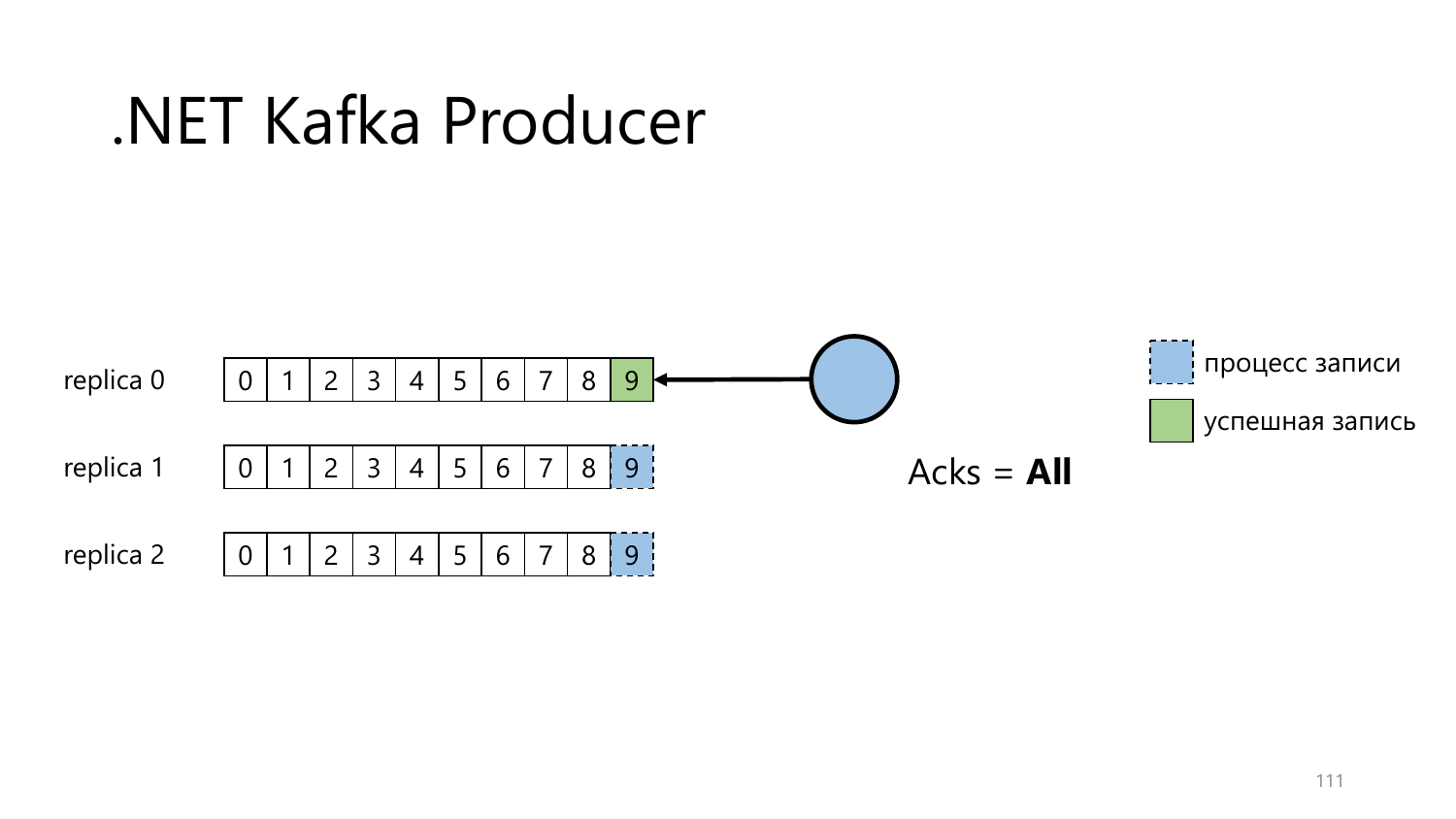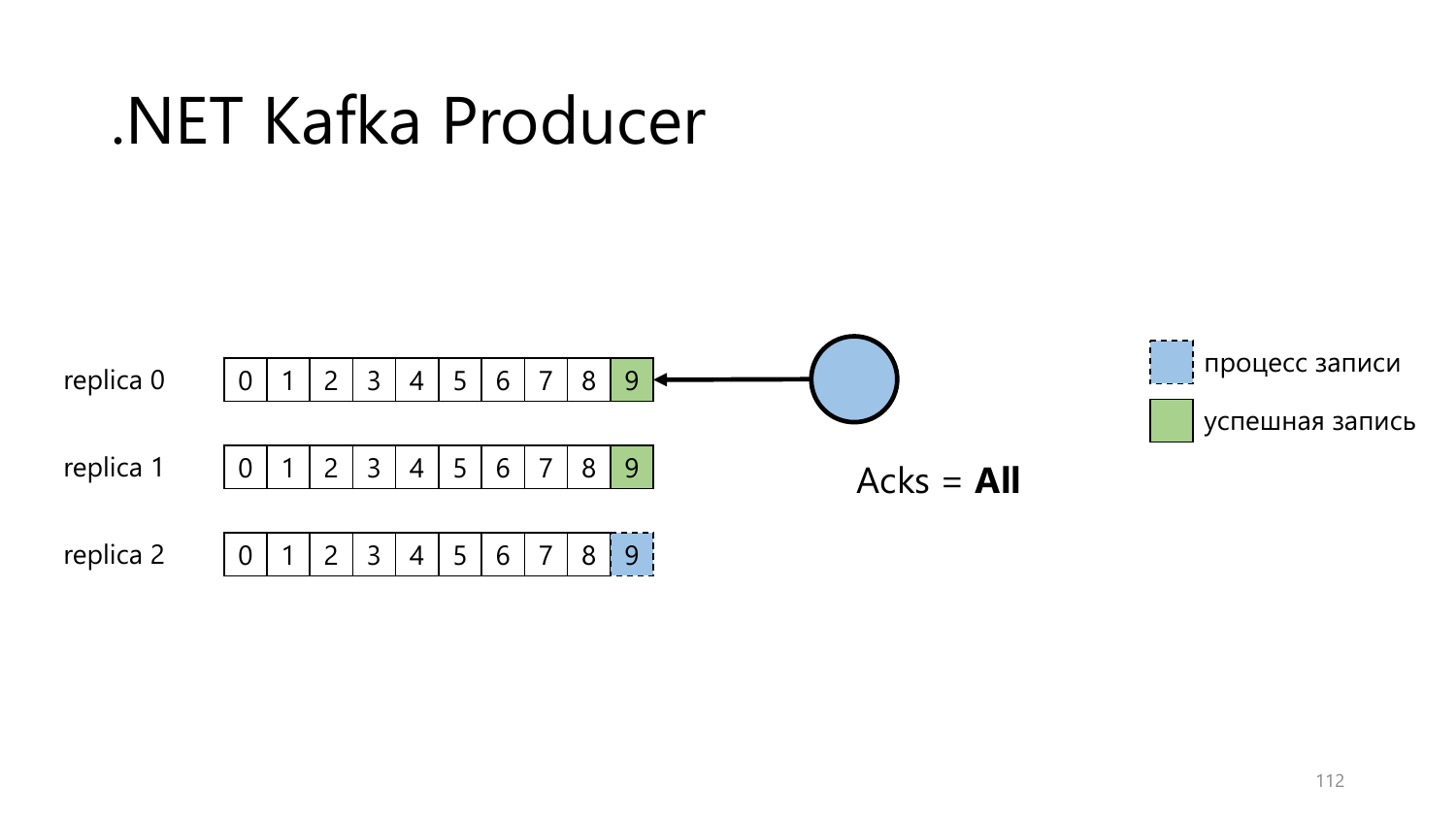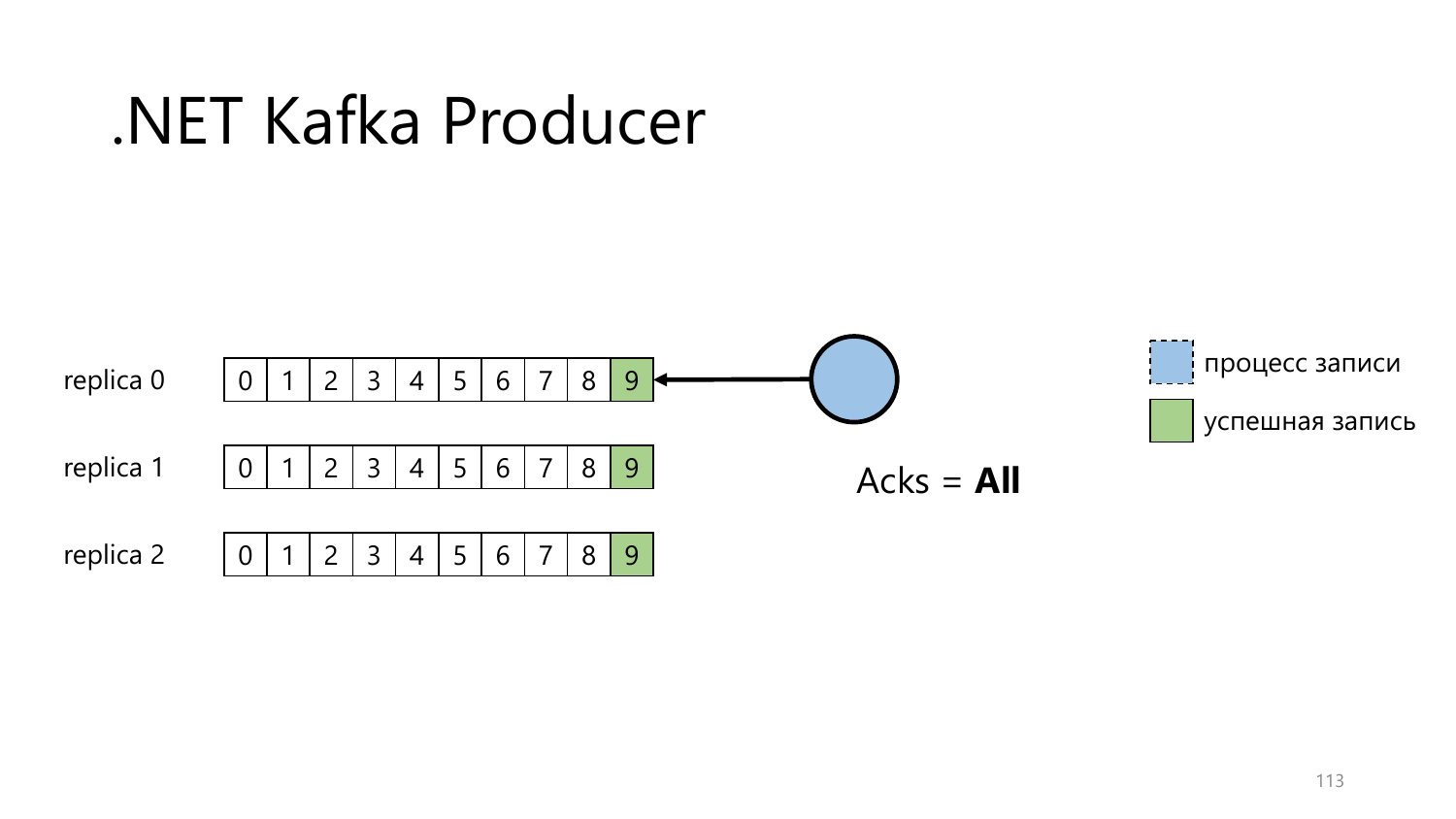

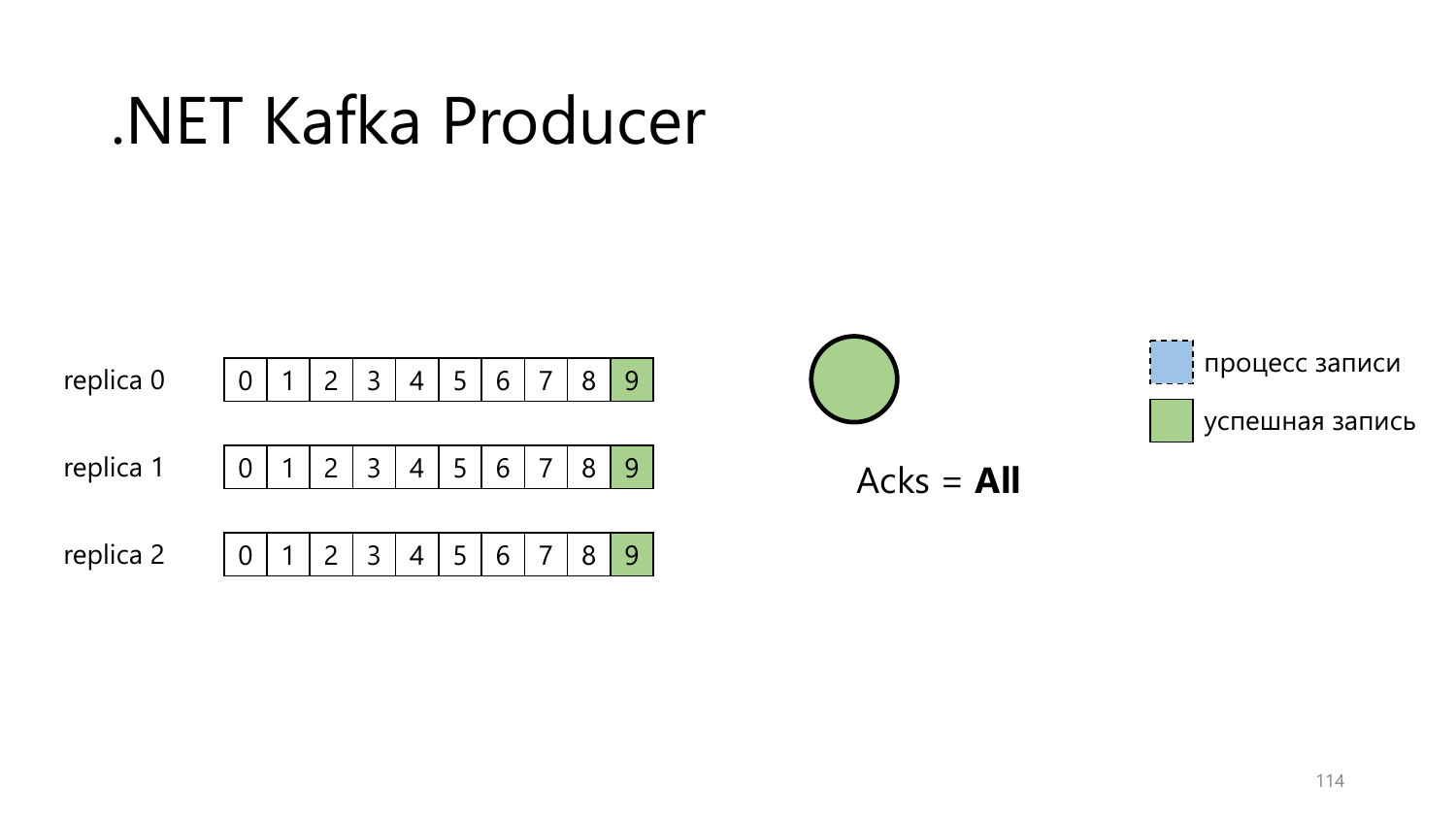



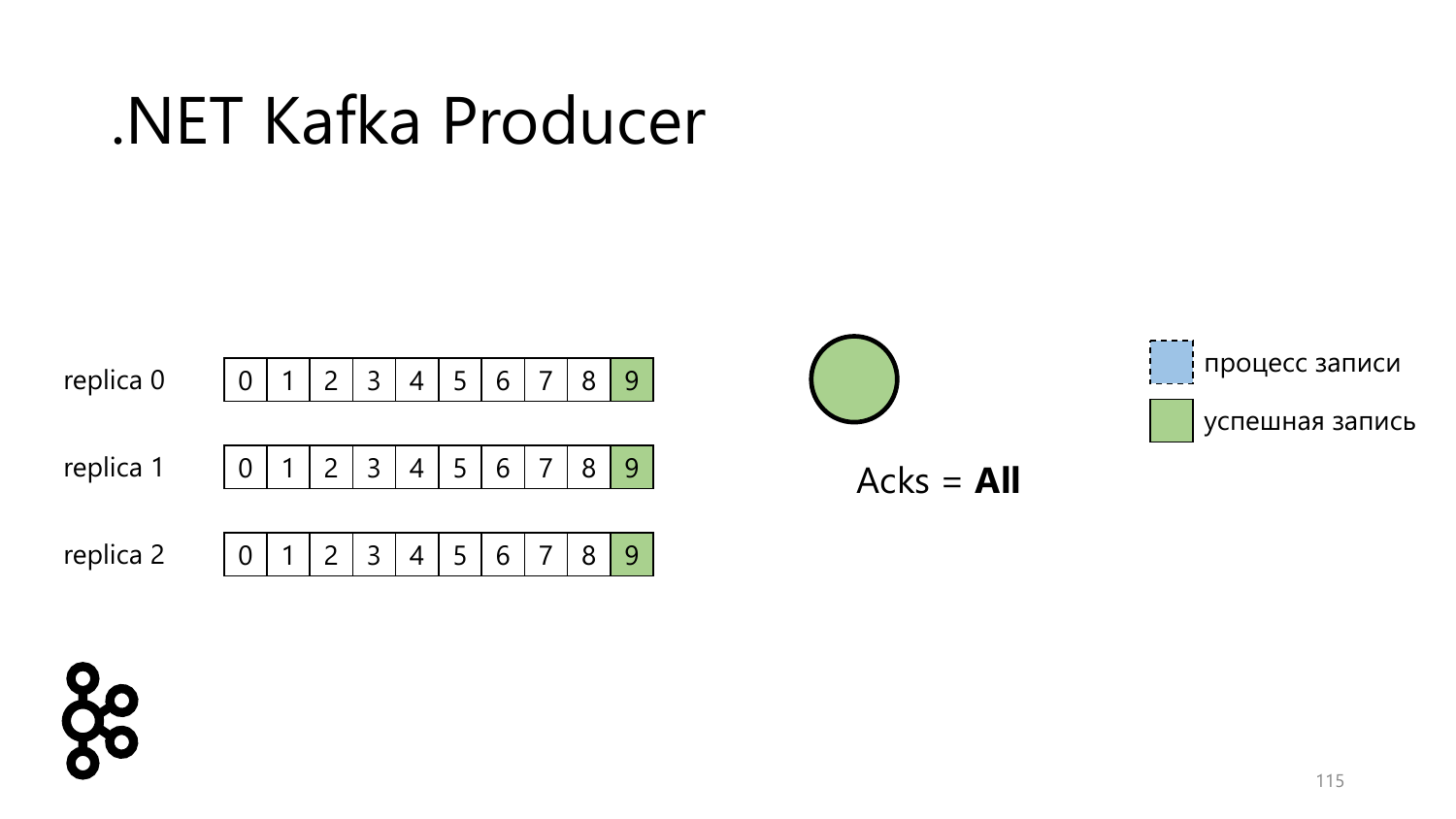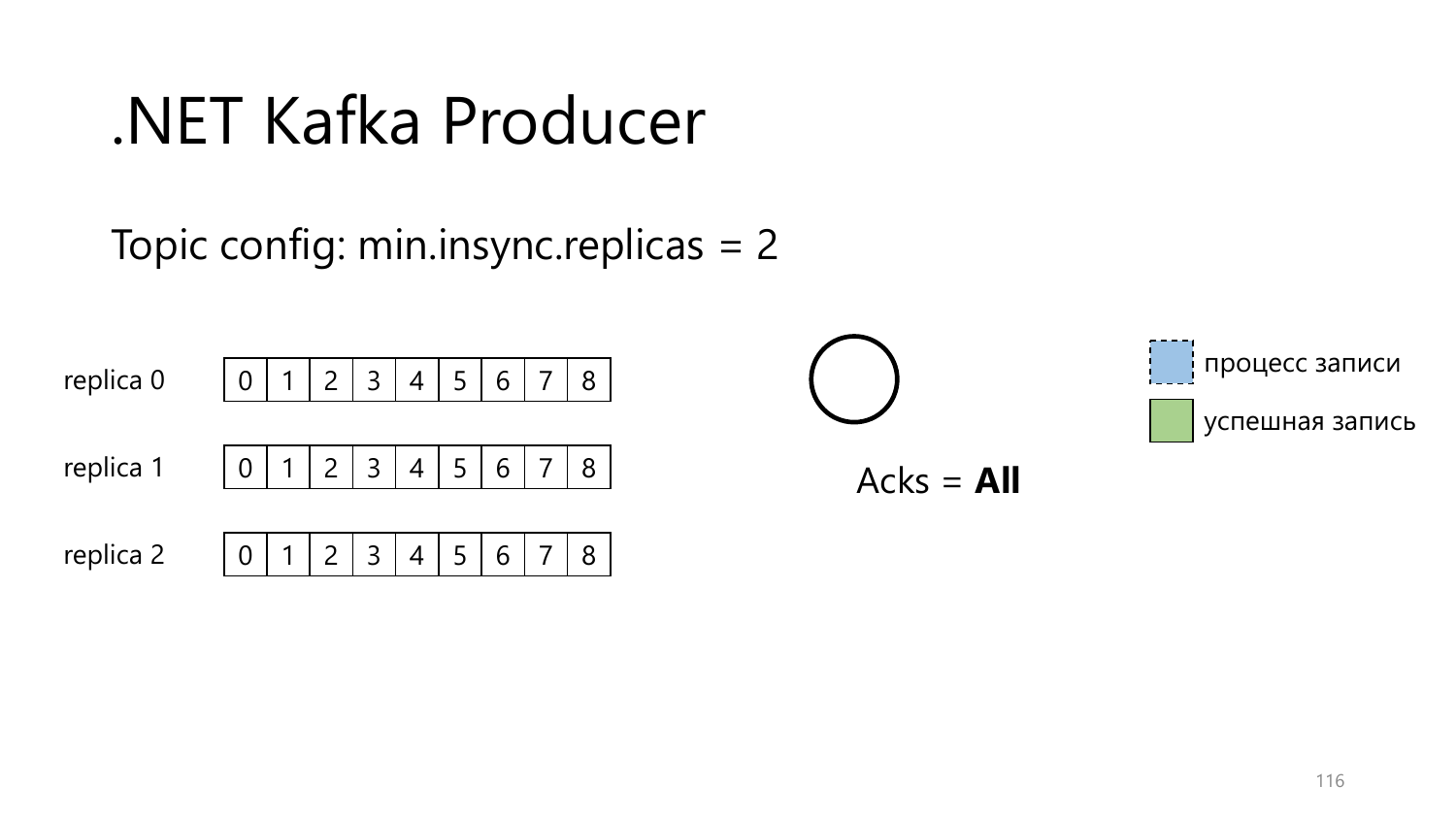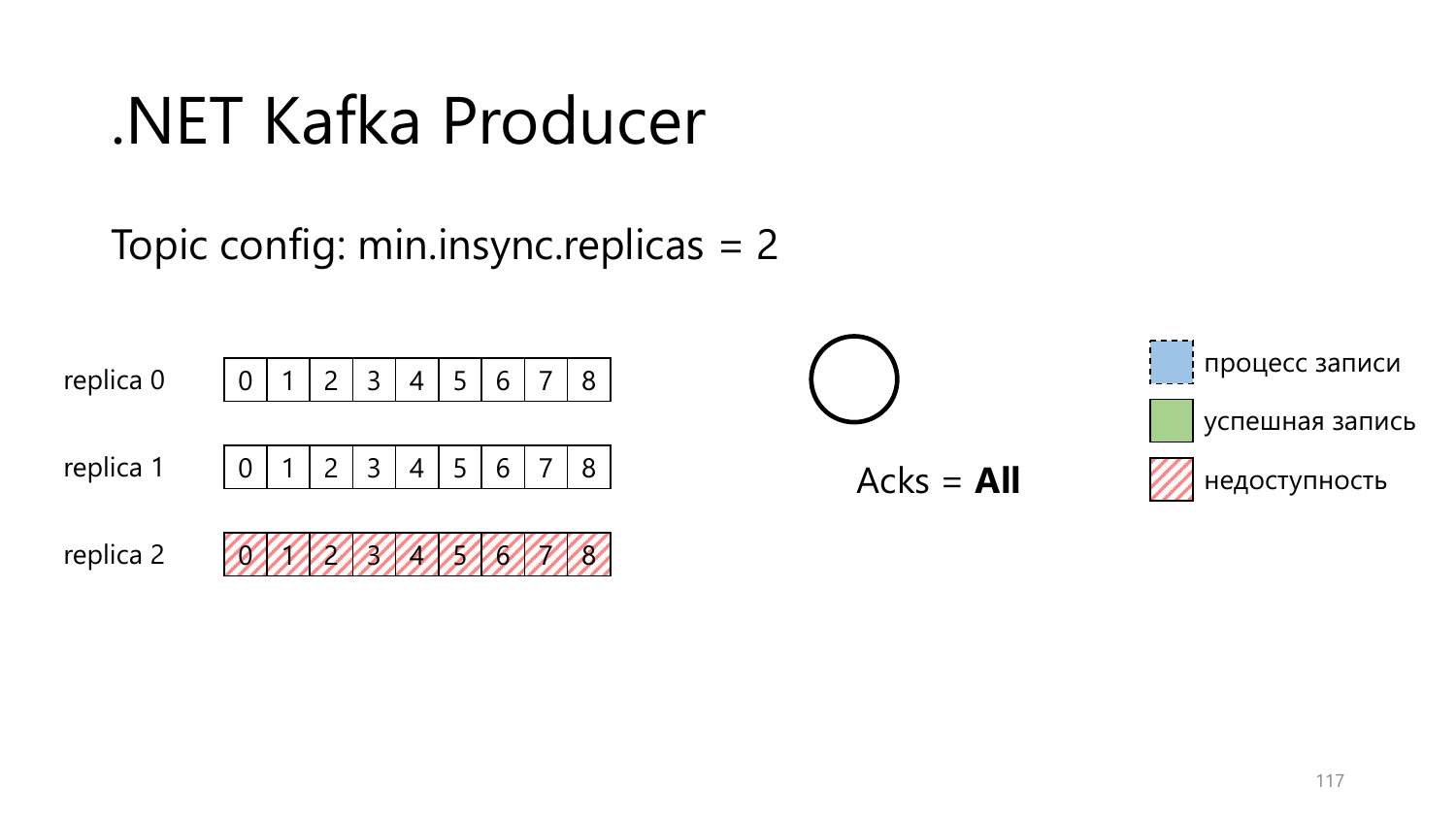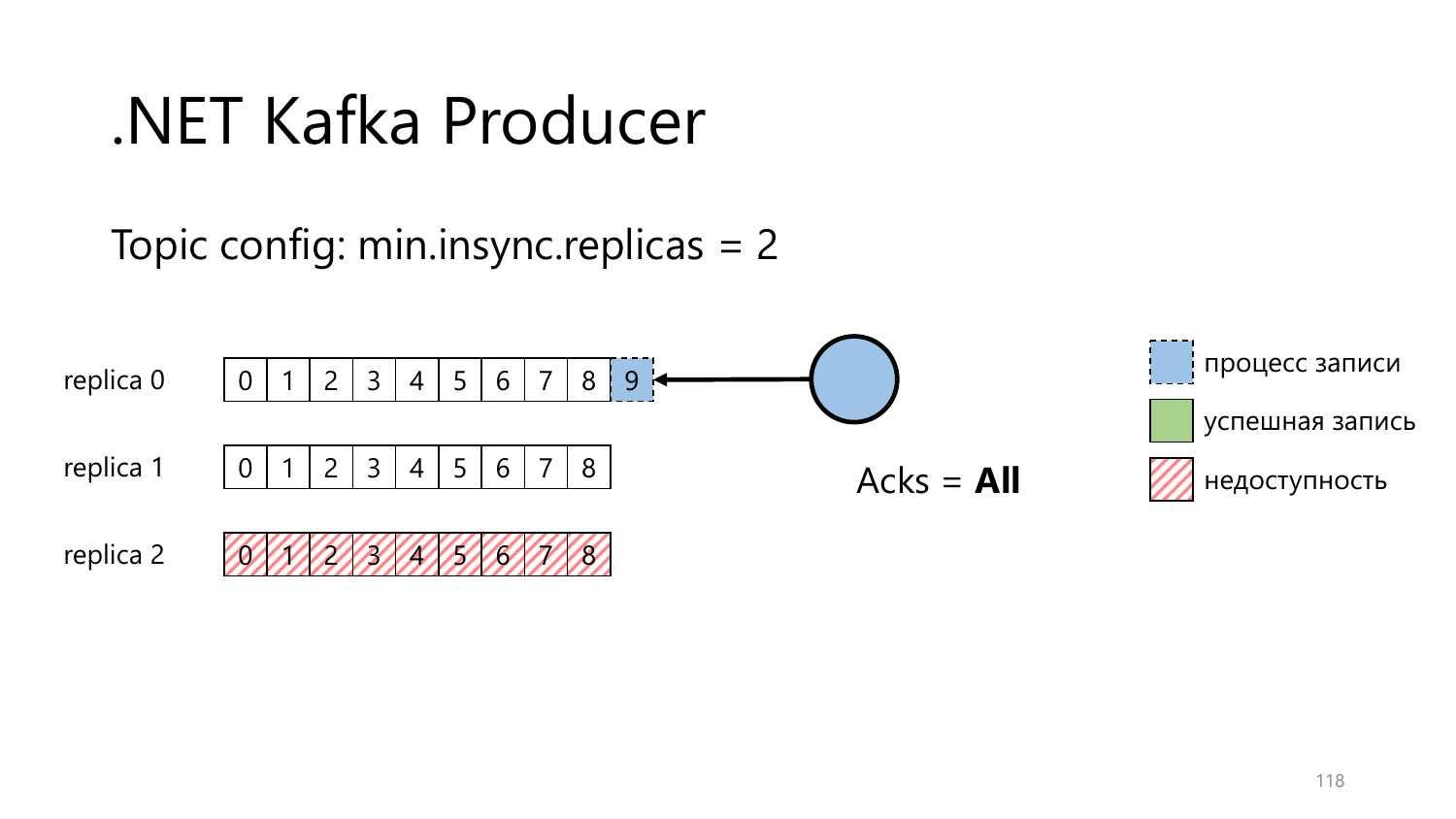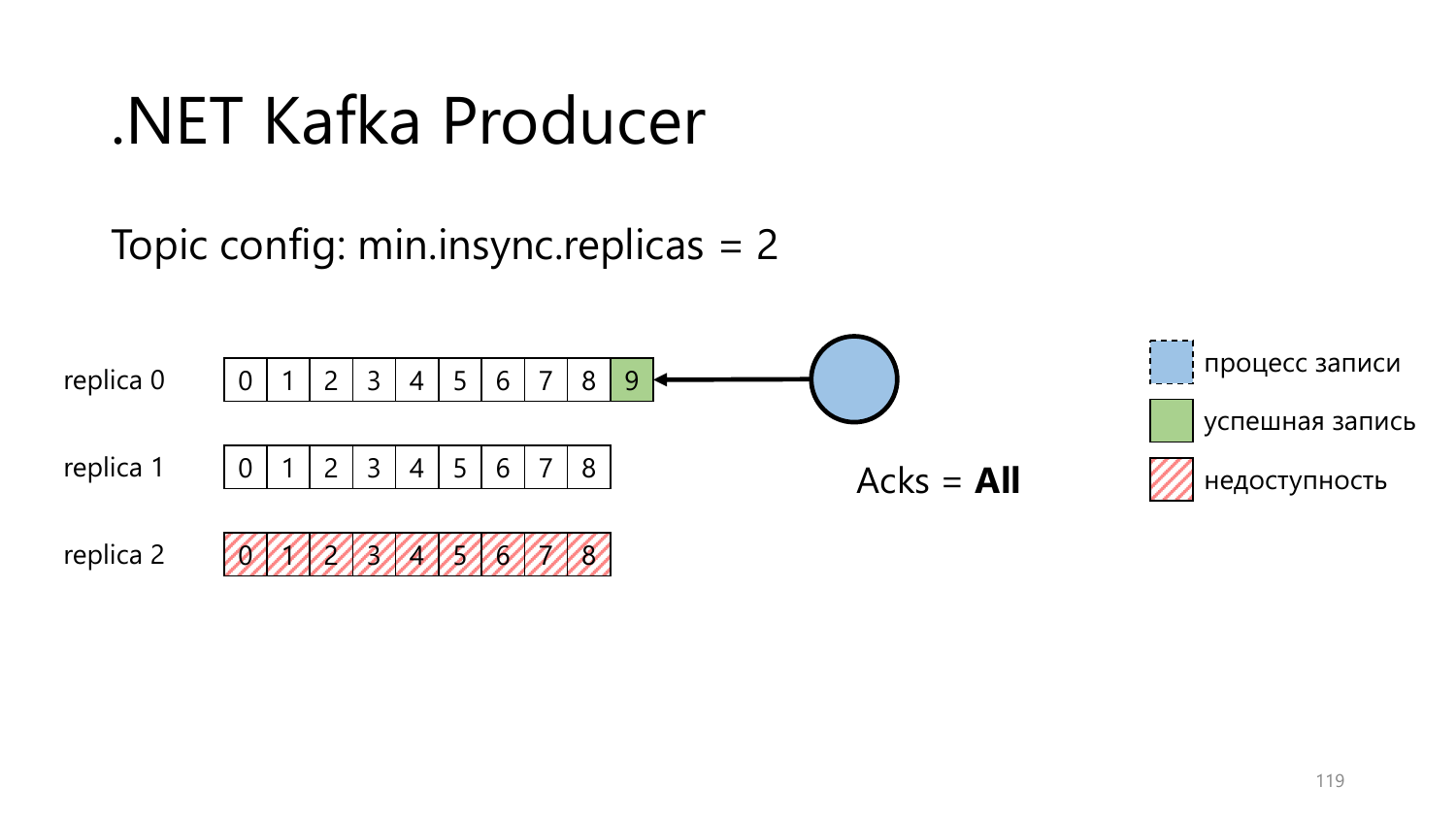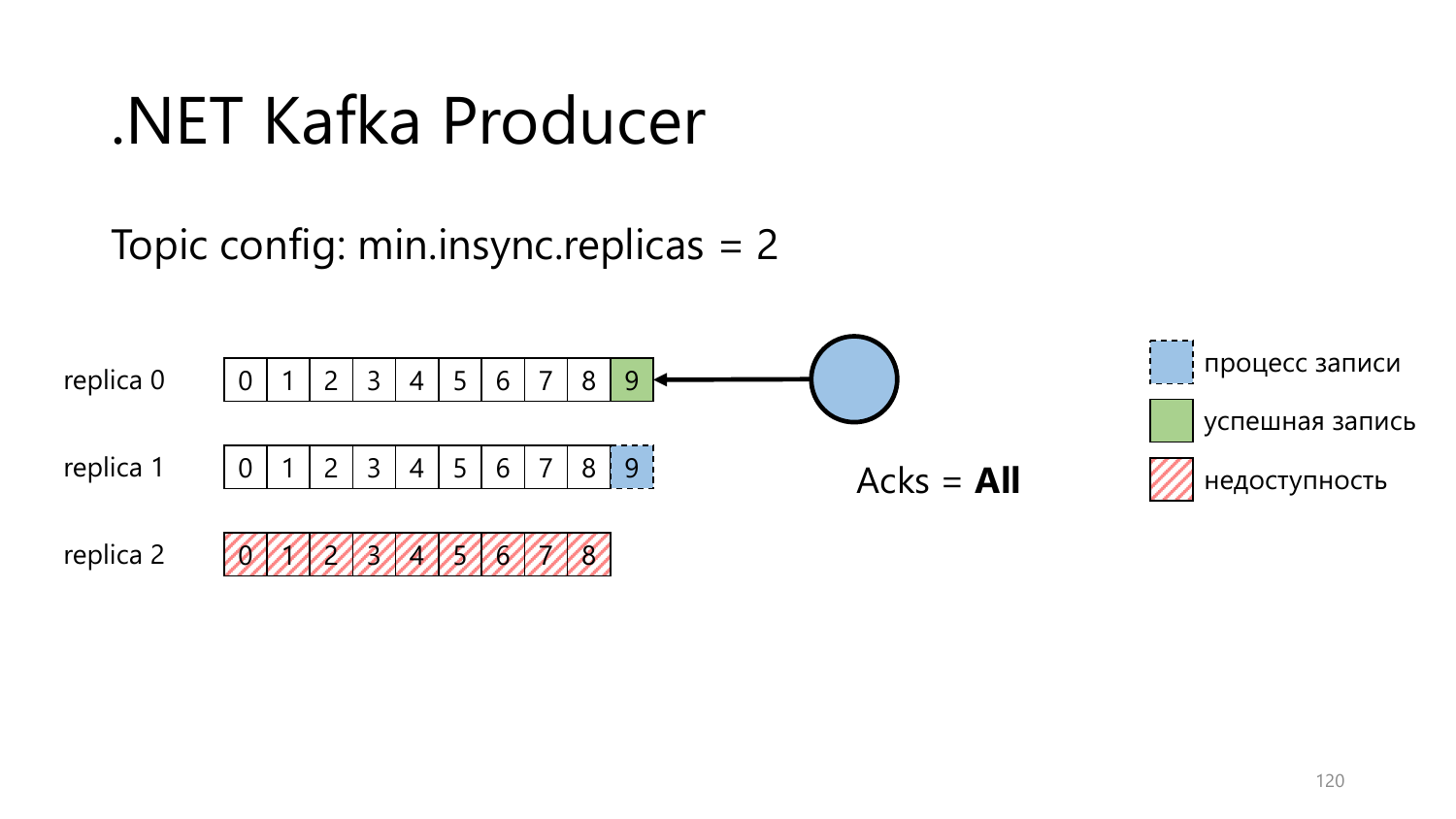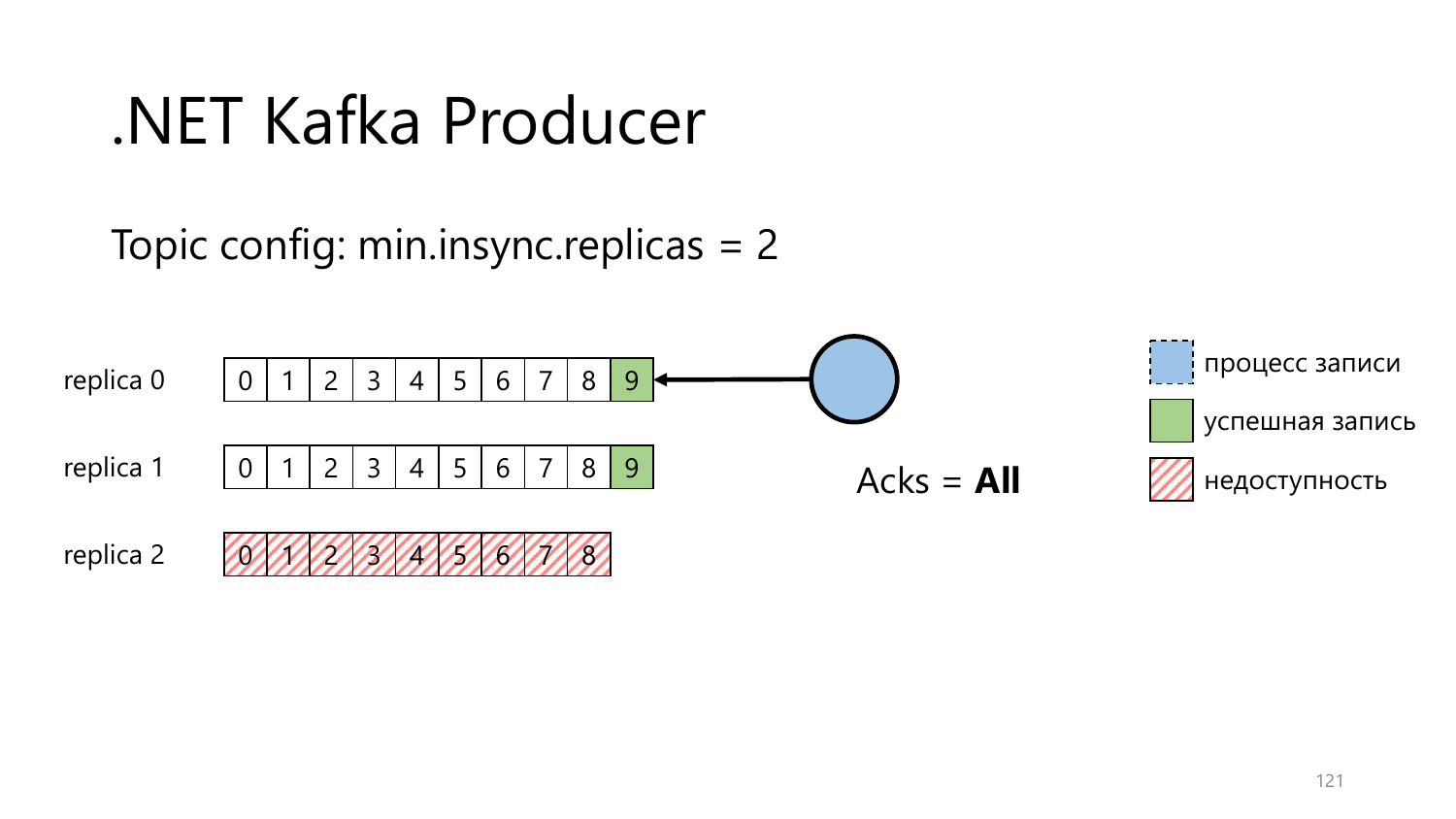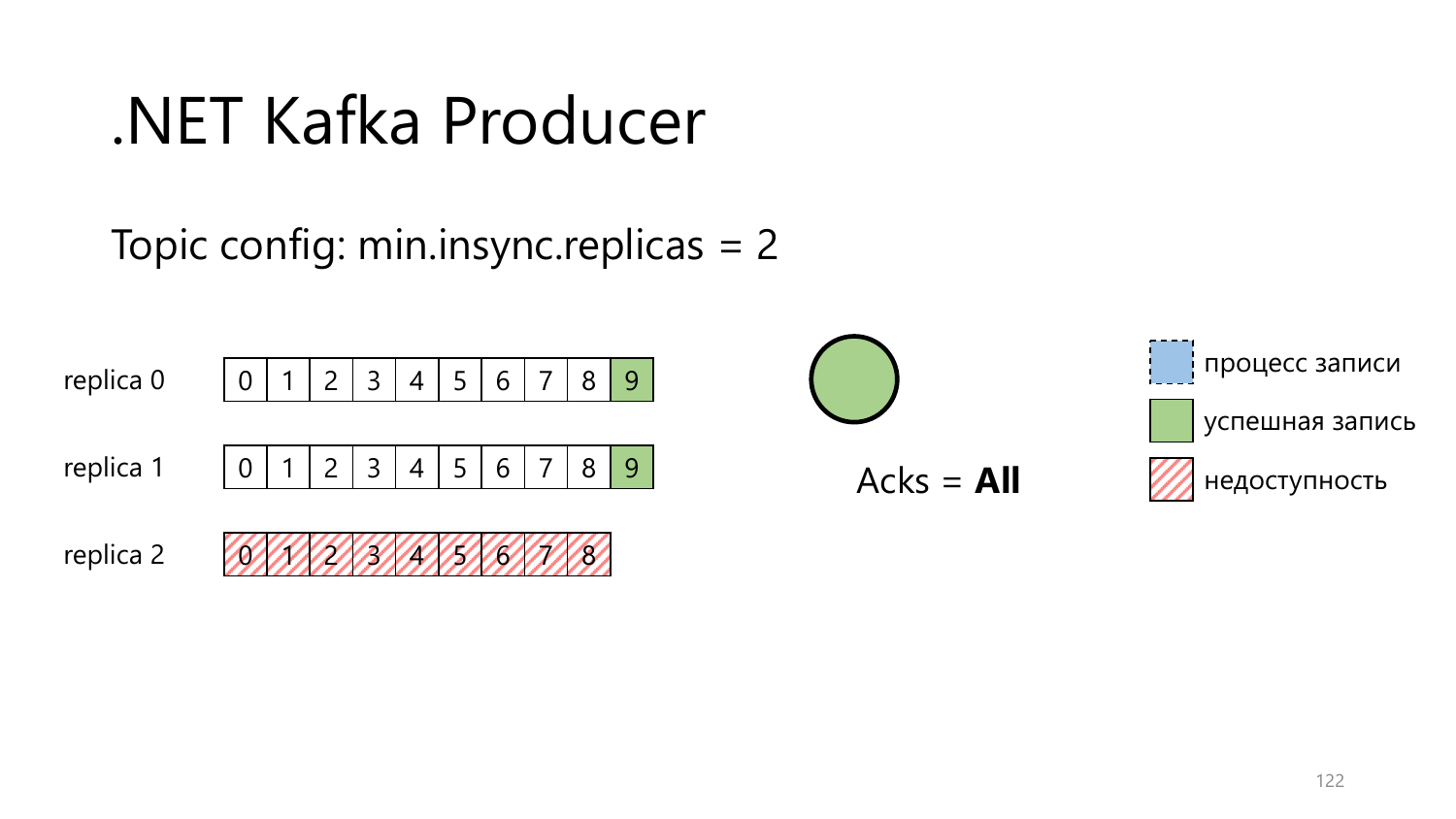88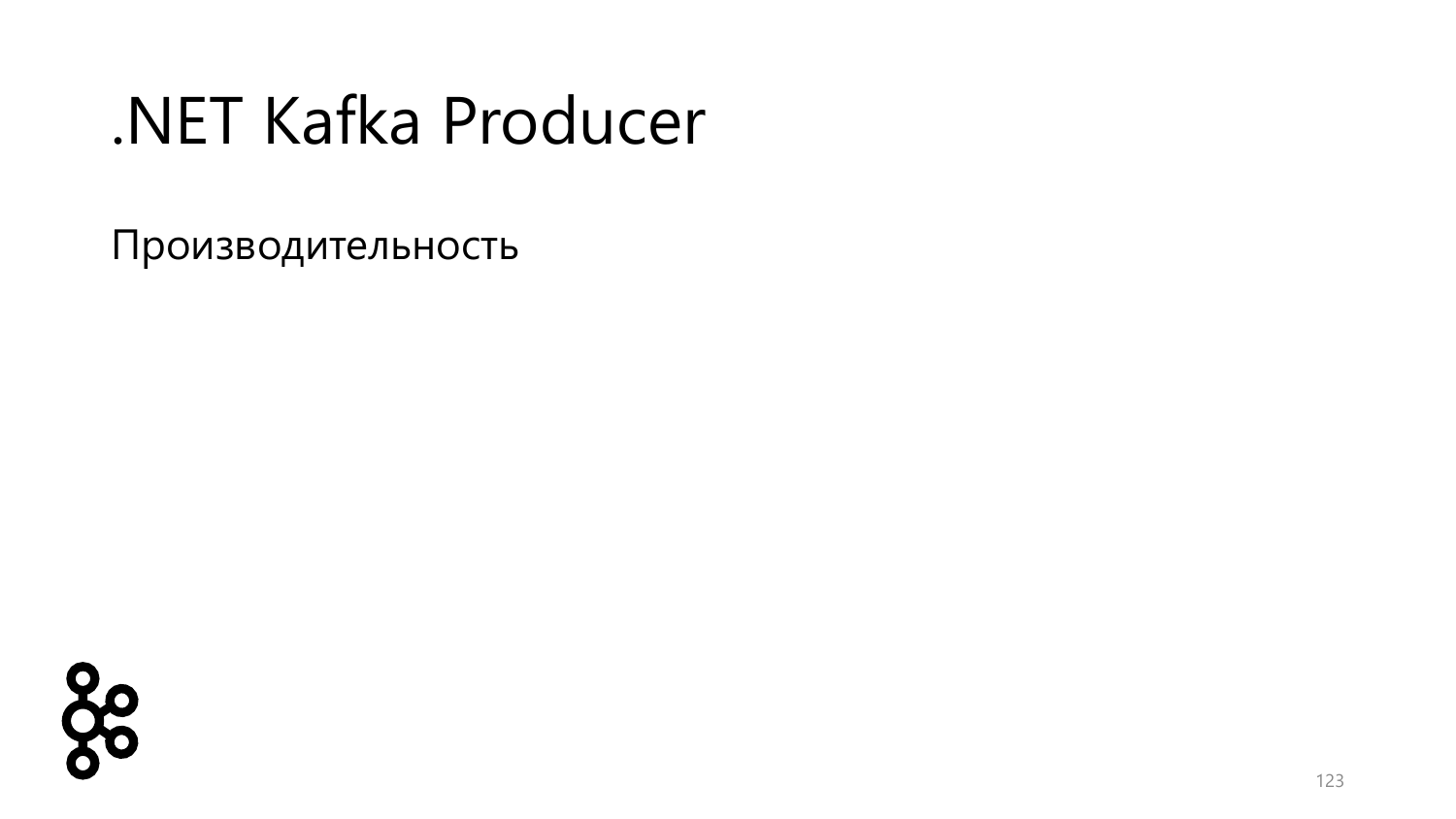- Низкая задержка
- Высокая пропускная способность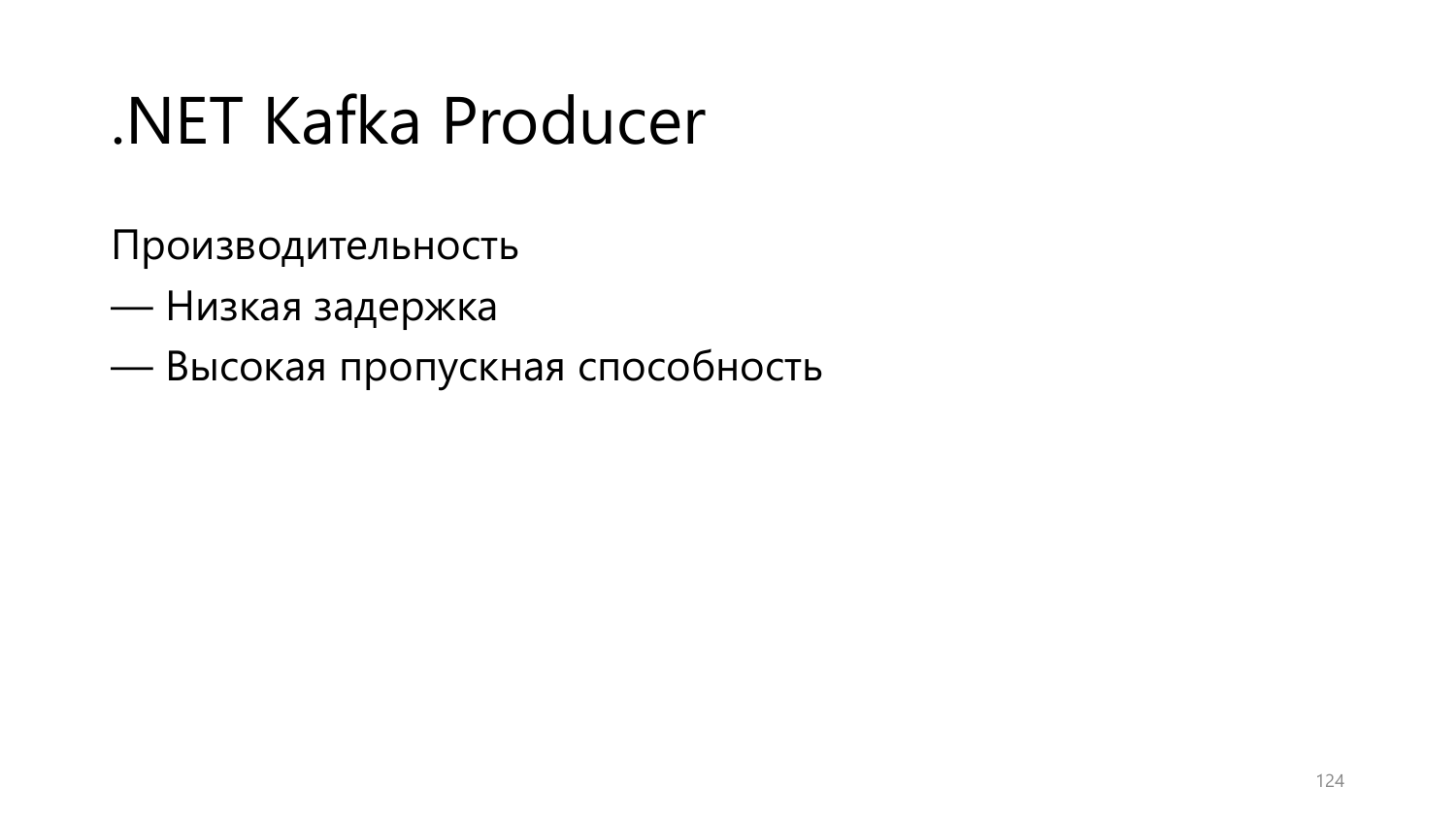- Низкая задержка
- Высокая пропускная способность

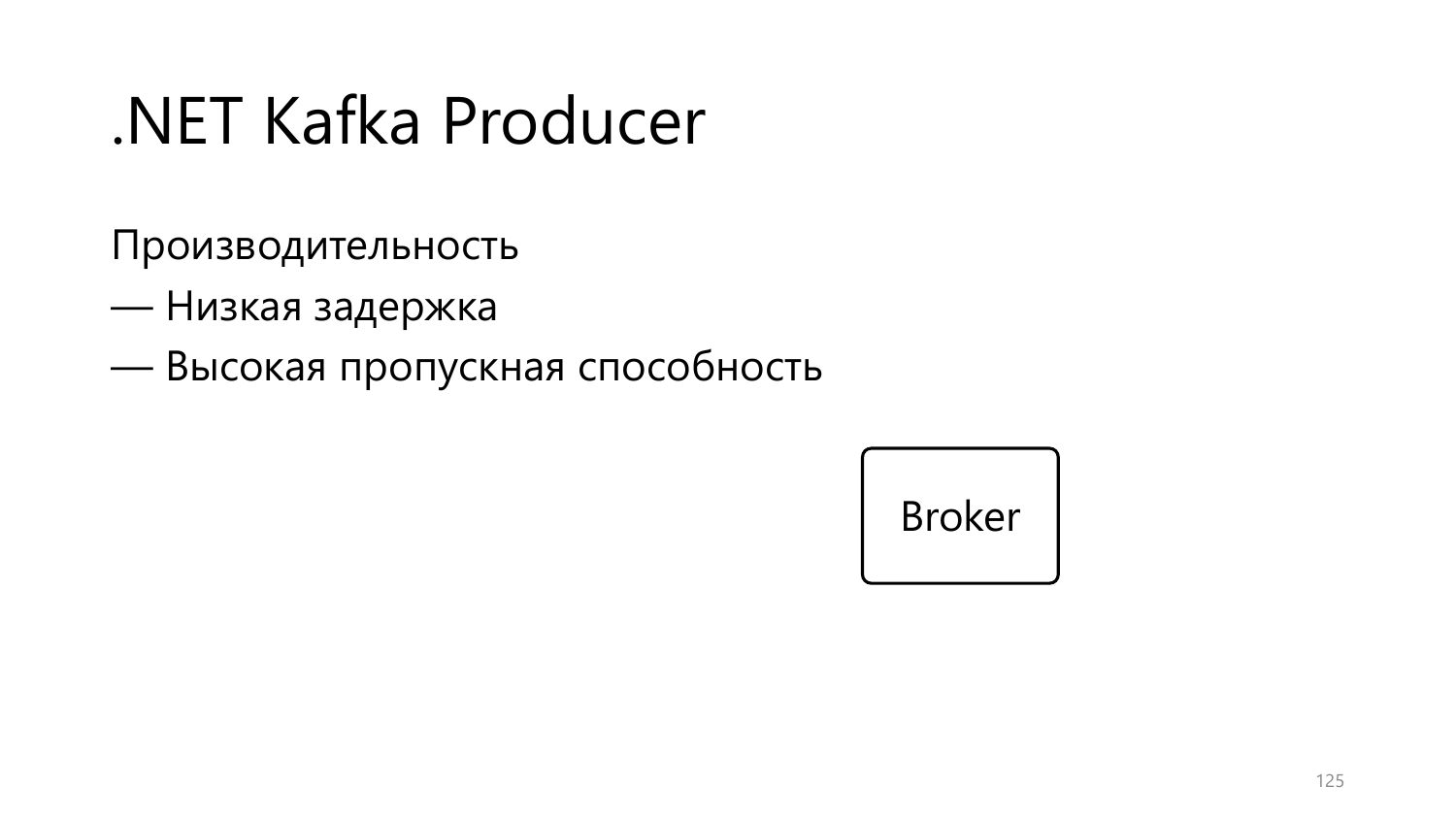- Низкая задержка
- Высокая пропускная способность



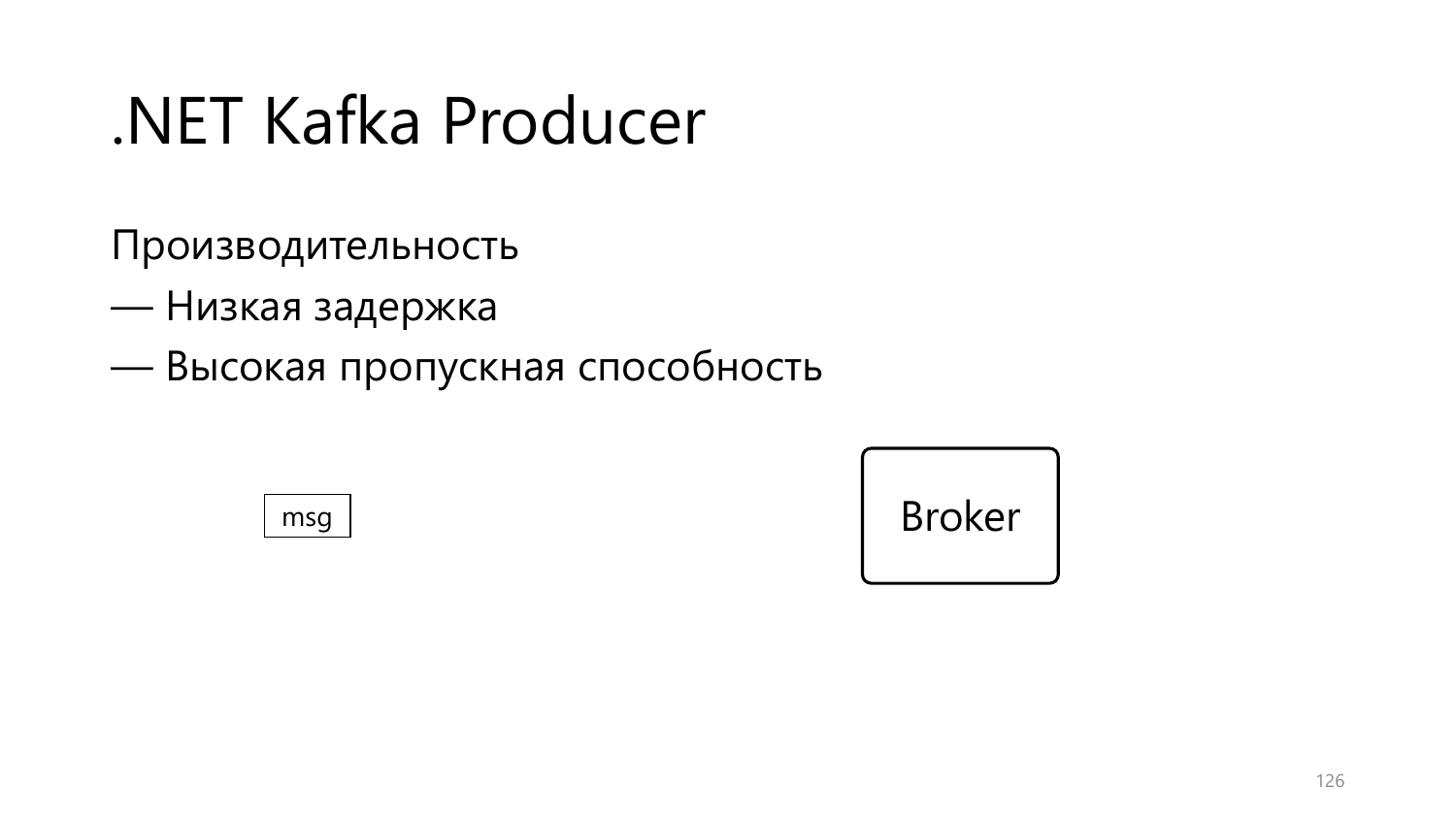- Низкая задержка
- Высокая пропускная способность



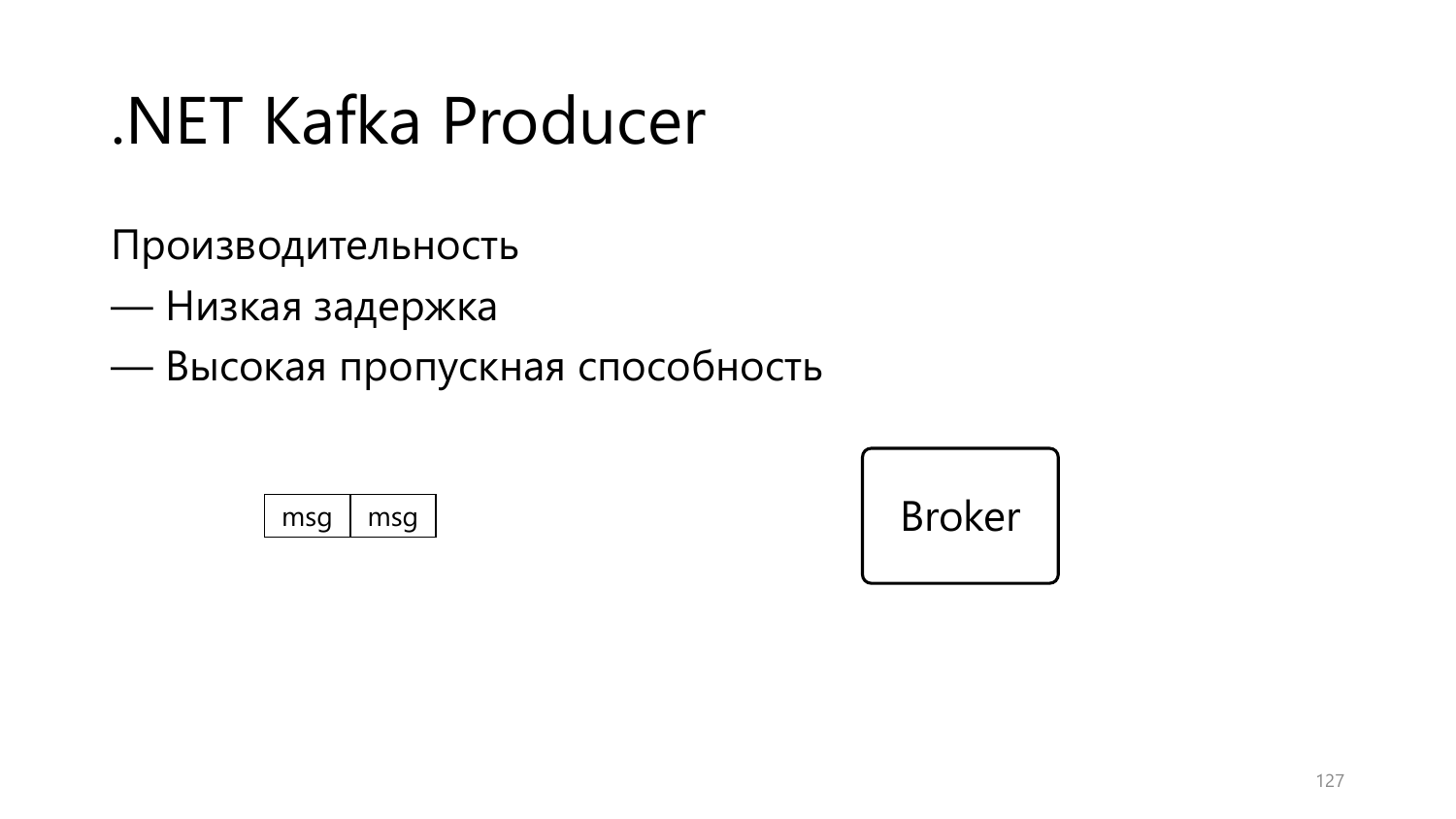- Низкая задержка
- Высокая пропускная способность

| msa | msa | าсศ |
|-----|-----|-----|
|-----|-----|-----|

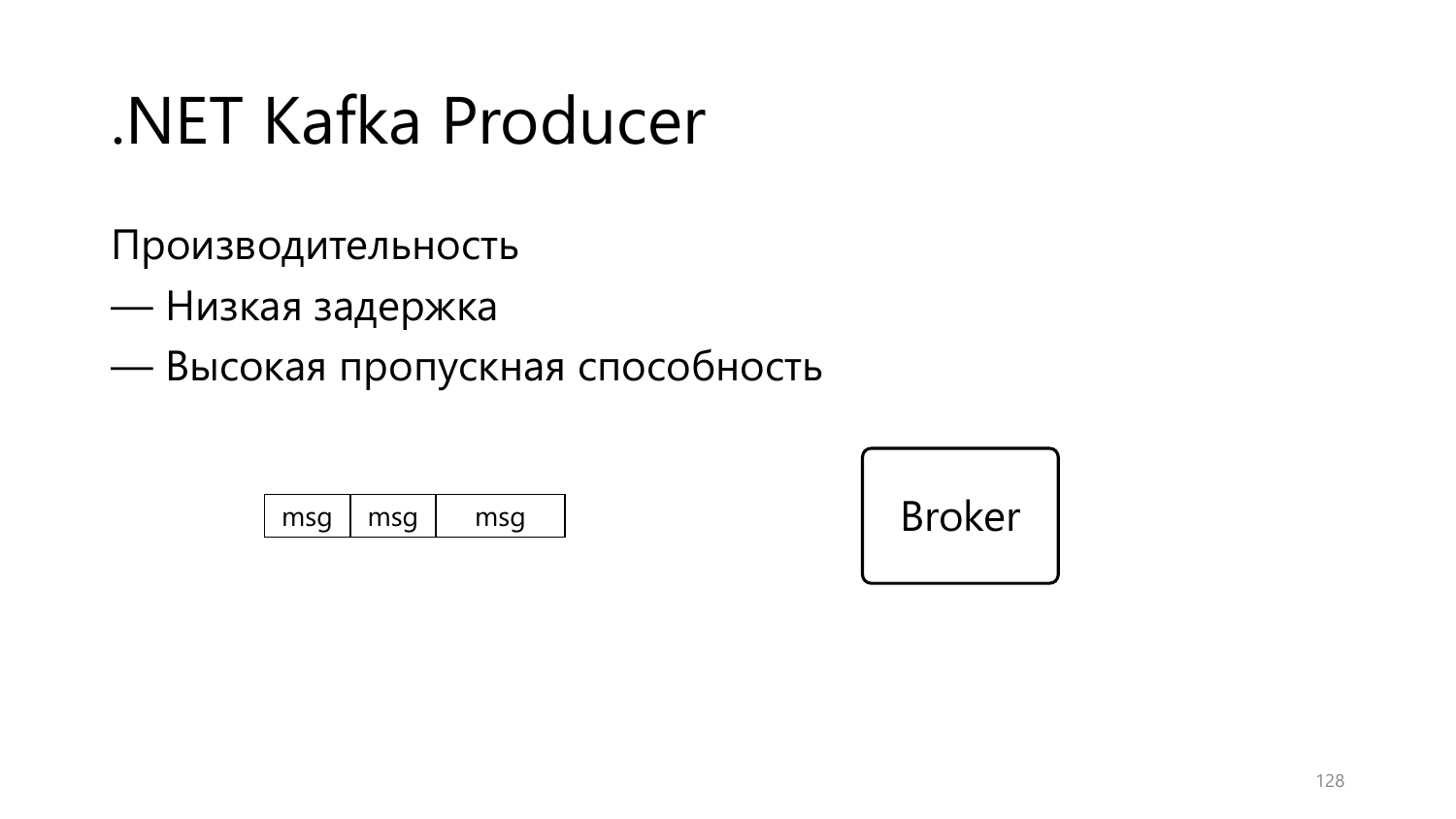- Низкая задержка
- Высокая пропускная способность

| mcn<br>mcn | mcn | mc <sub>2</sub> |
|------------|-----|-----------------|
|------------|-----|-----------------|

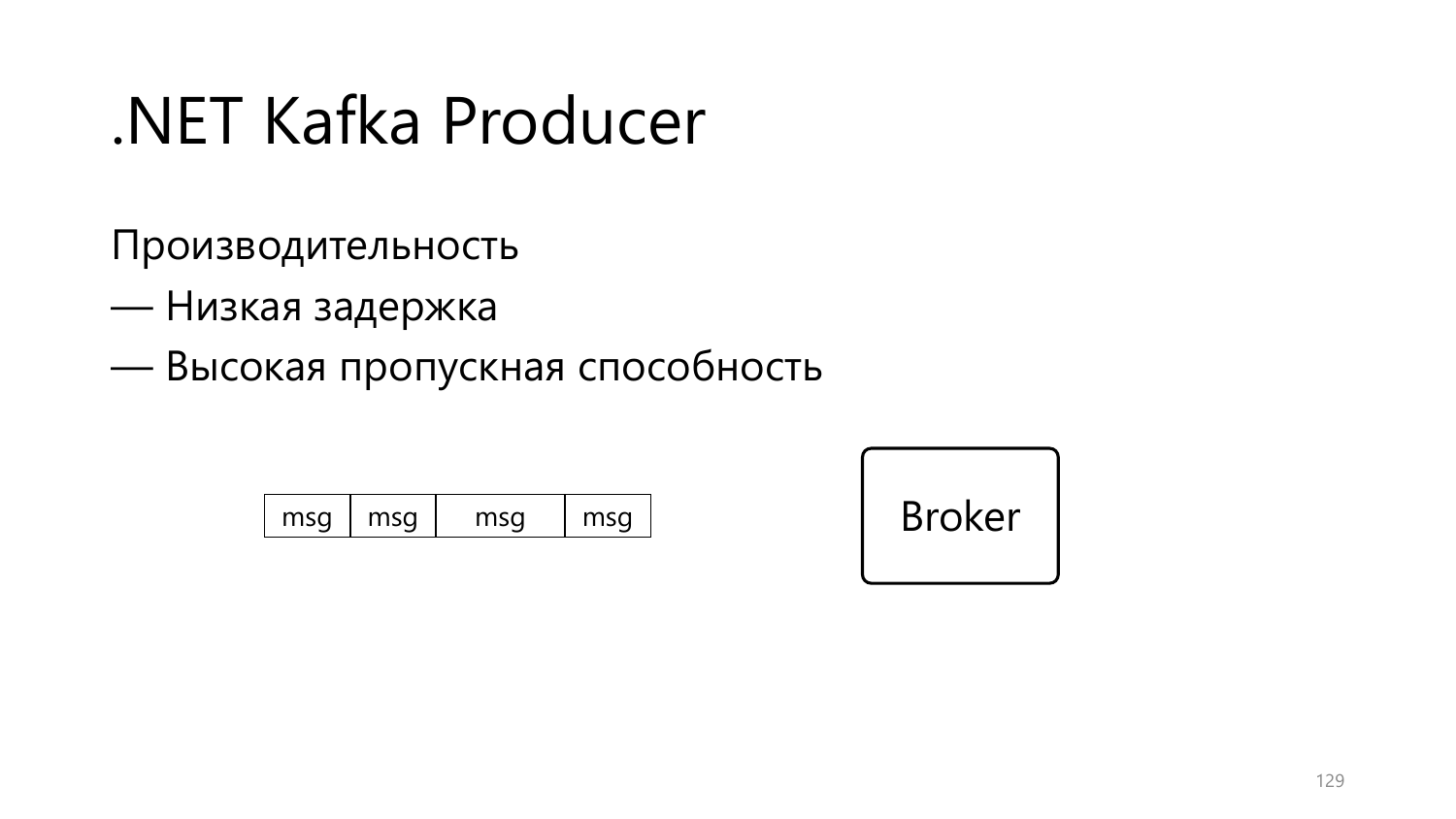- Низкая задержка
- Высокая пропускная способность

| mc <sub>0</sub><br>max <sub>c</sub><br>۔ | max <sub>0</sub> | mcn | max <sub>c</sub> |
|------------------------------------------|------------------|-----|------------------|
|------------------------------------------|------------------|-----|------------------|

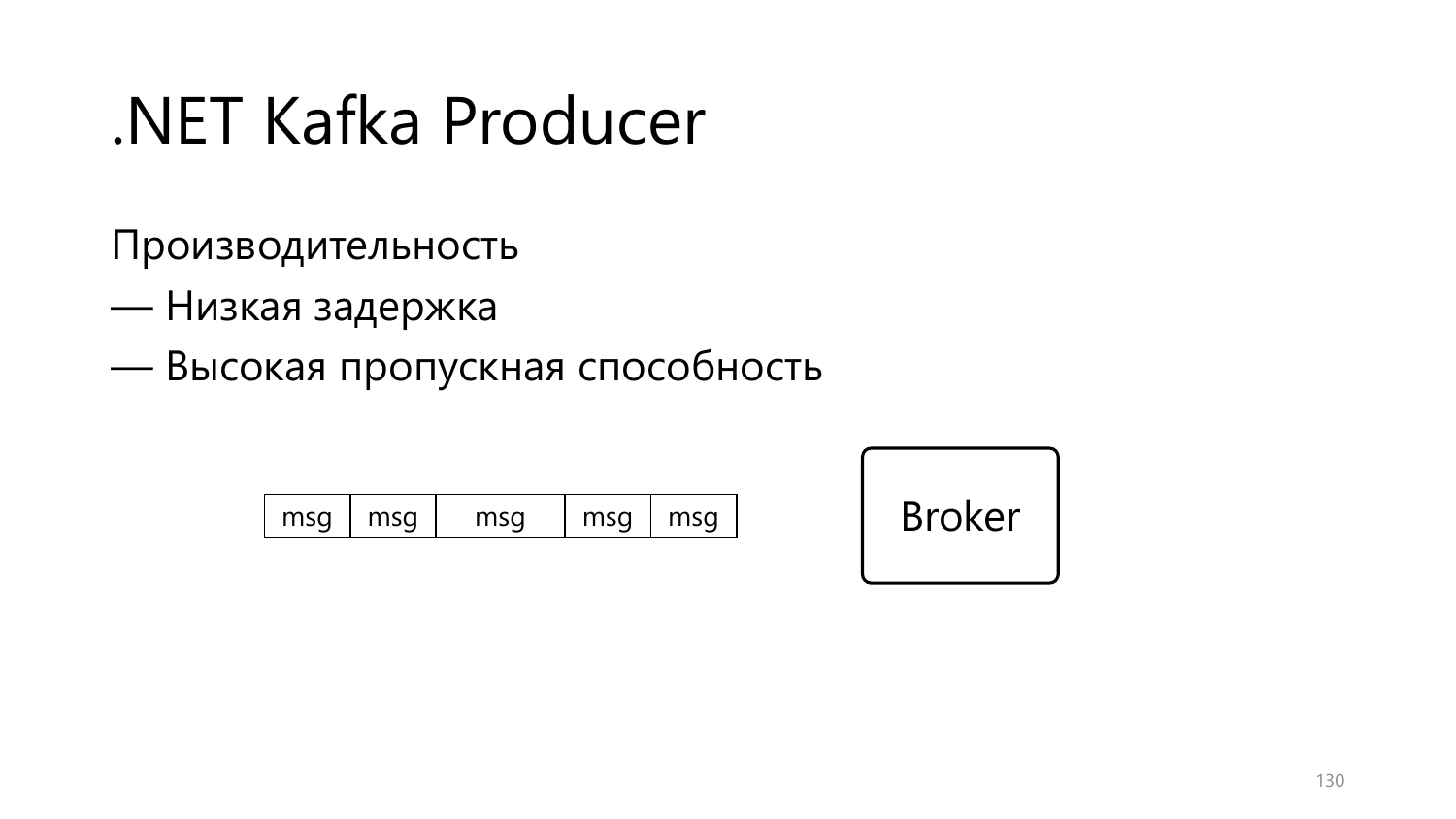- Низкая задержка
- Высокая пропускная способность

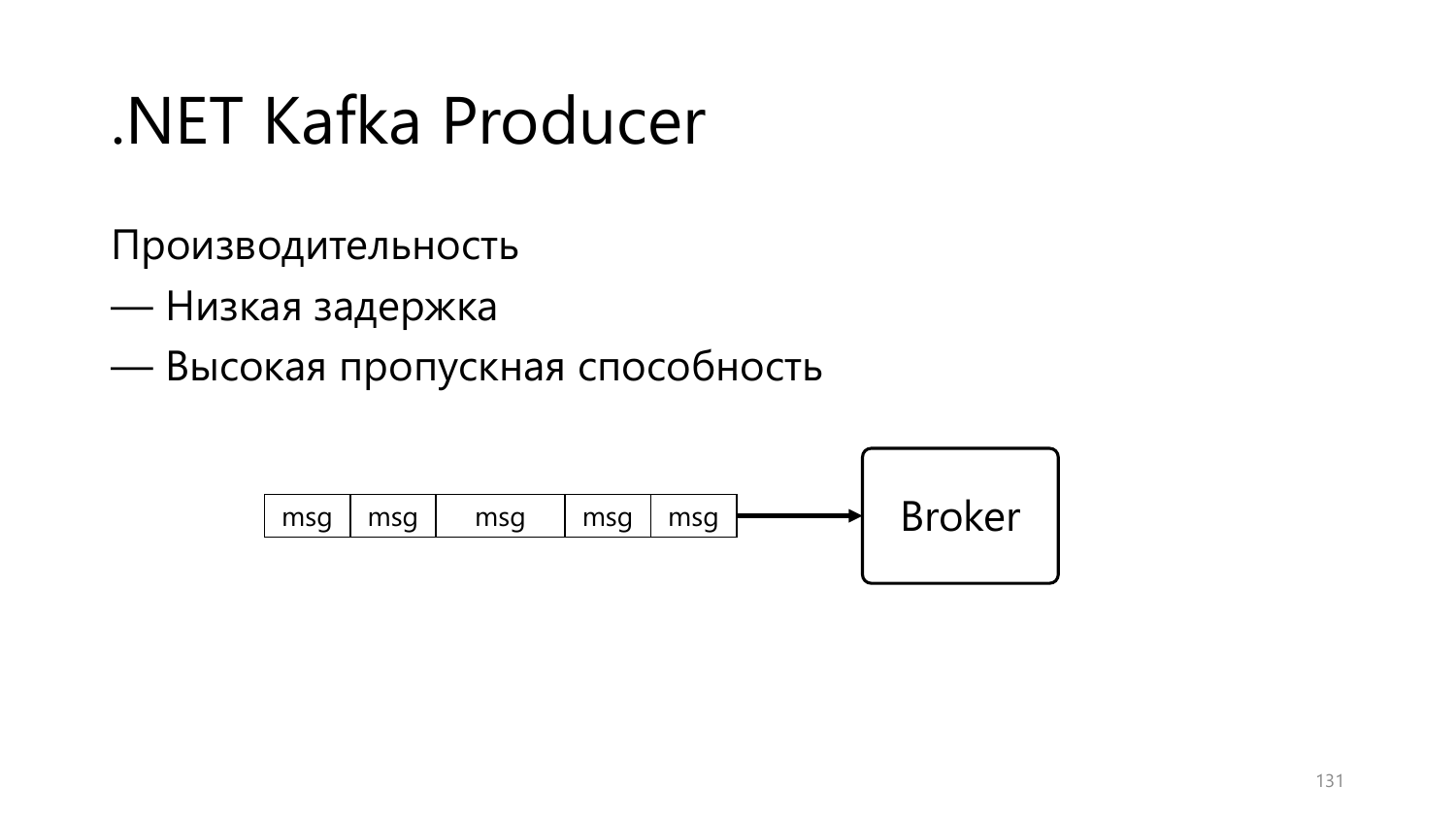Производительность

- Низкая задержка
- Высокая пропускная способность



BatchSize = 1000000 BatchNumMessages = 10000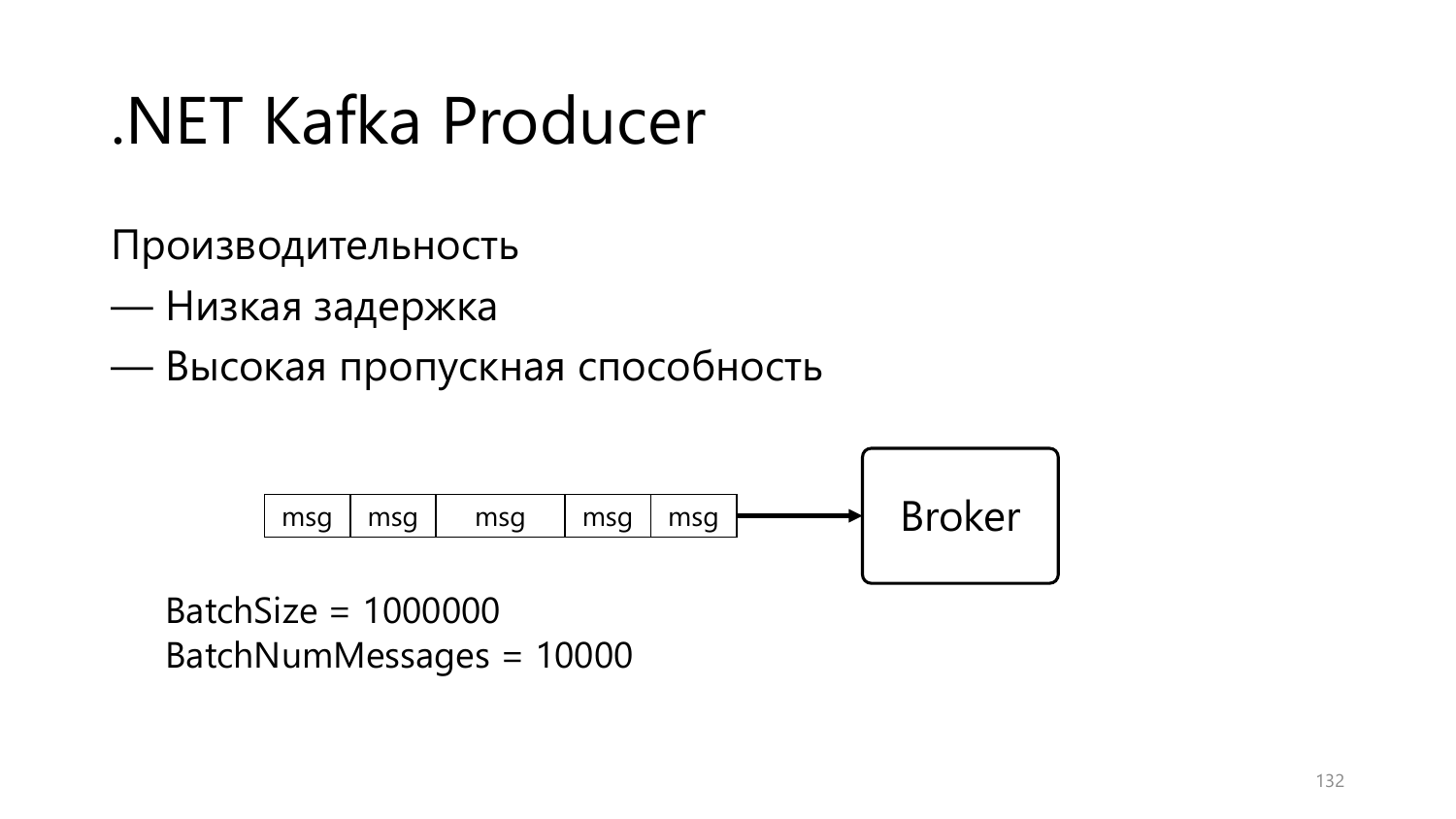Производительность

- Низкая задержка
- Высокая пропускная способность



BatchSize = 1000000 BatchNumMessages = 10000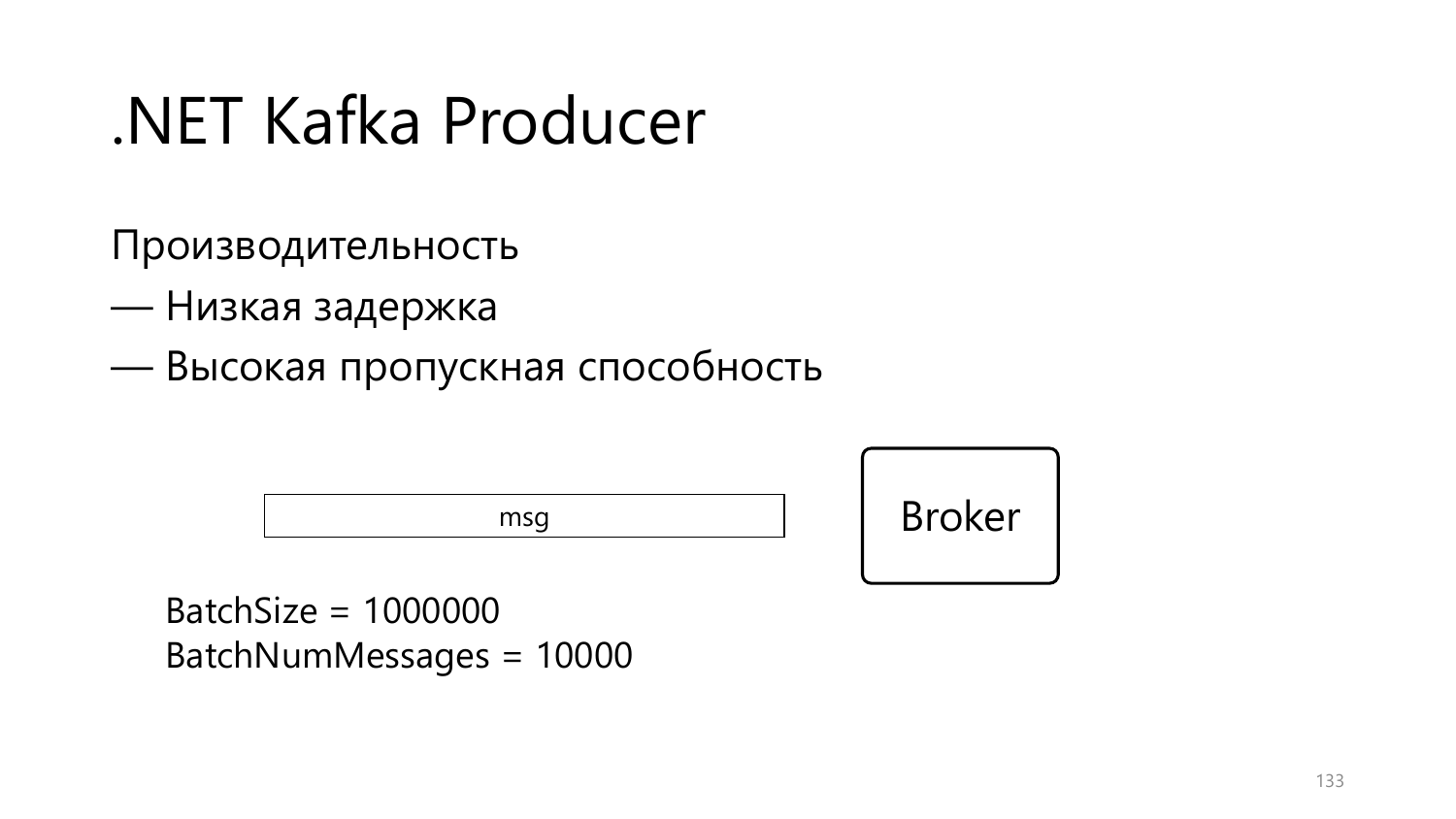Производительность

- Низкая задержка
- Высокая пропускная способность



BatchSize = 1000000 BatchNumMessages = 10000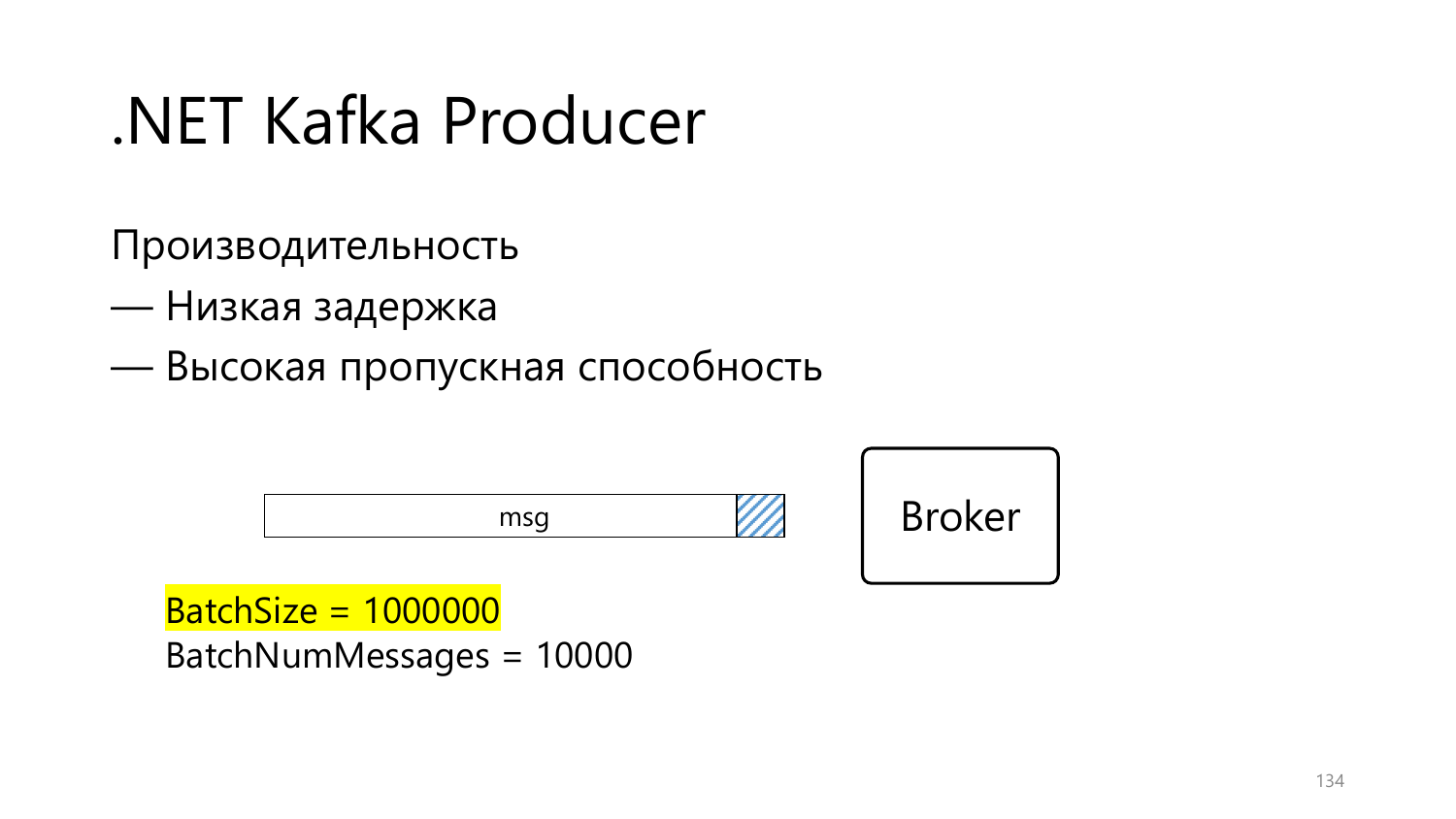Производительность

- Низкая задержка
- Высокая пропускная способность



BatchNumMessages = 10000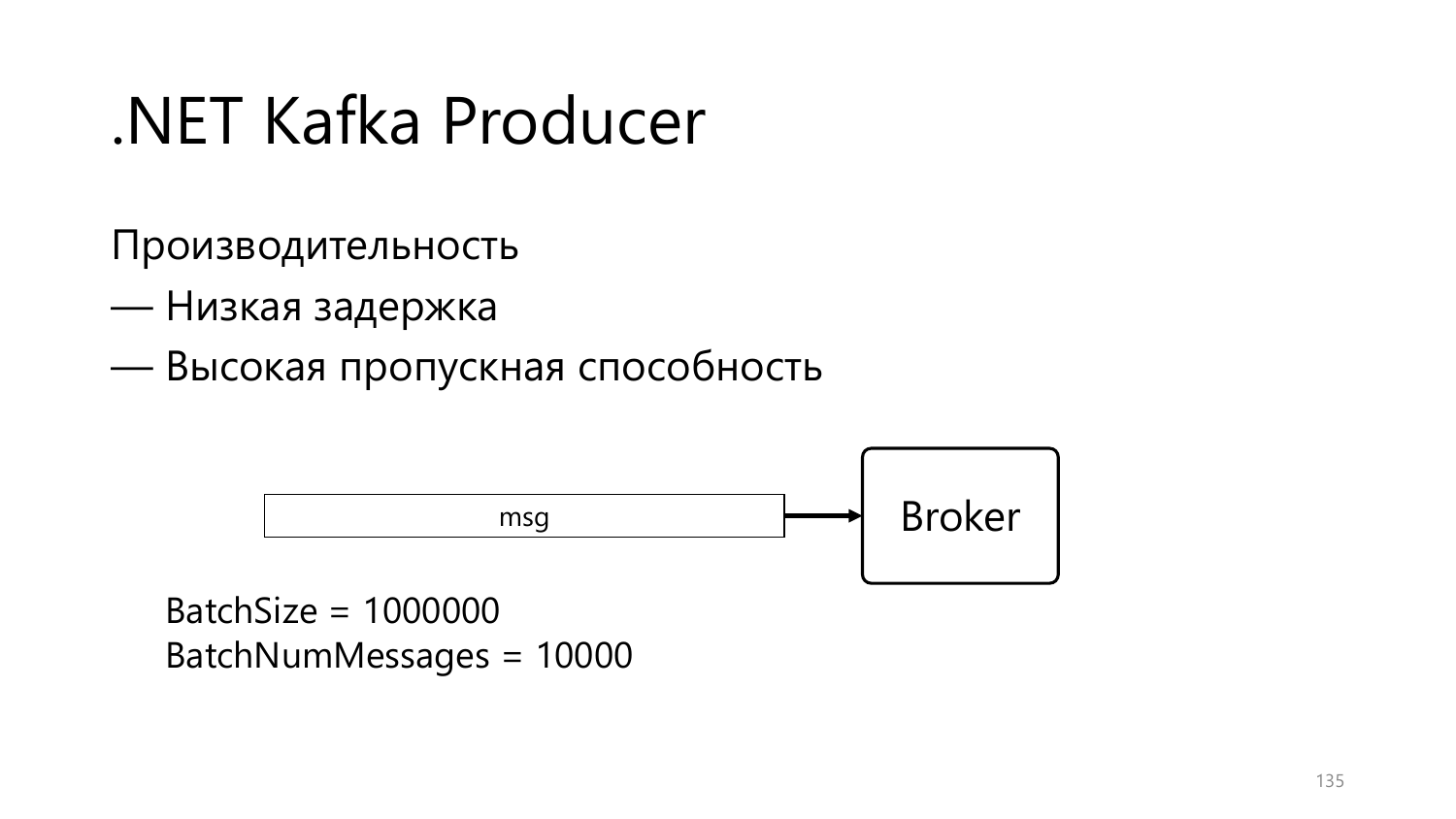- Производительность
- Низкая задержка
- Высокая пропускная способность

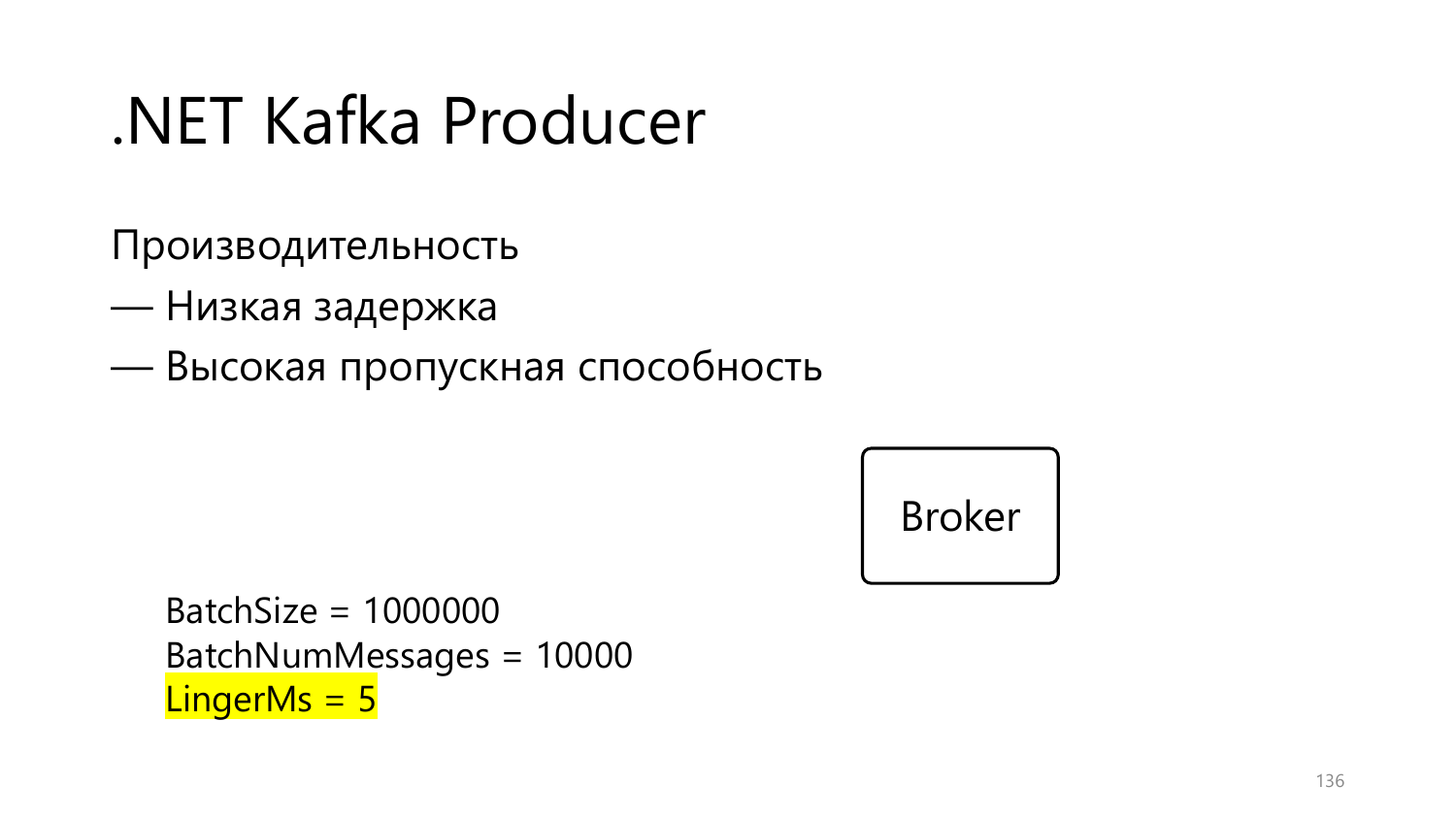Производительность

- Низкая задержка
- Высокая пропускная способность

msg

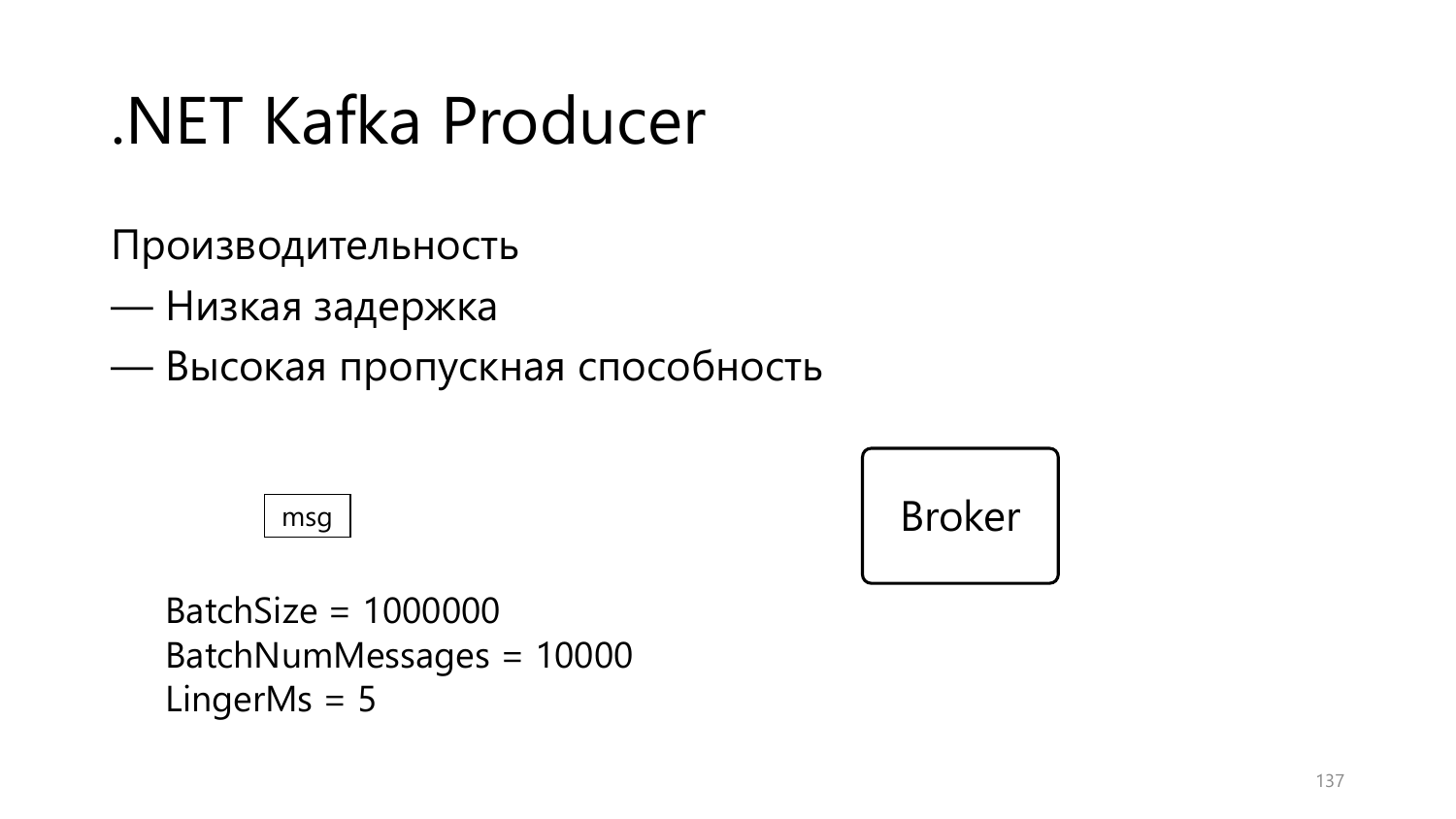Производительность

- Низкая задержка
- Высокая пропускная способность

$$
\boxed{\mathsf{msg} \mid \mathsf{msg}}
$$

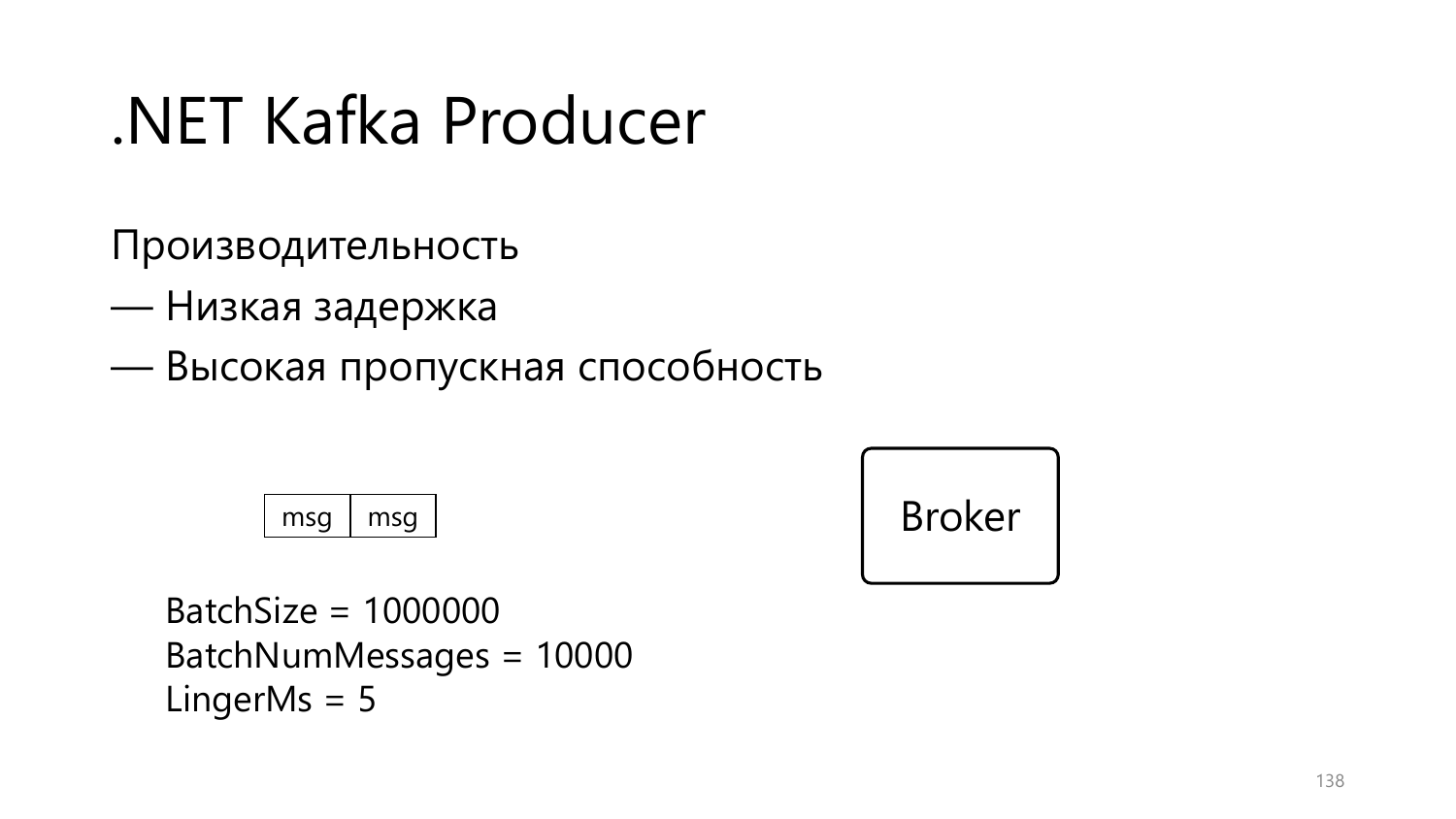Производительность

- Низкая задержка
- Высокая пропускная способность



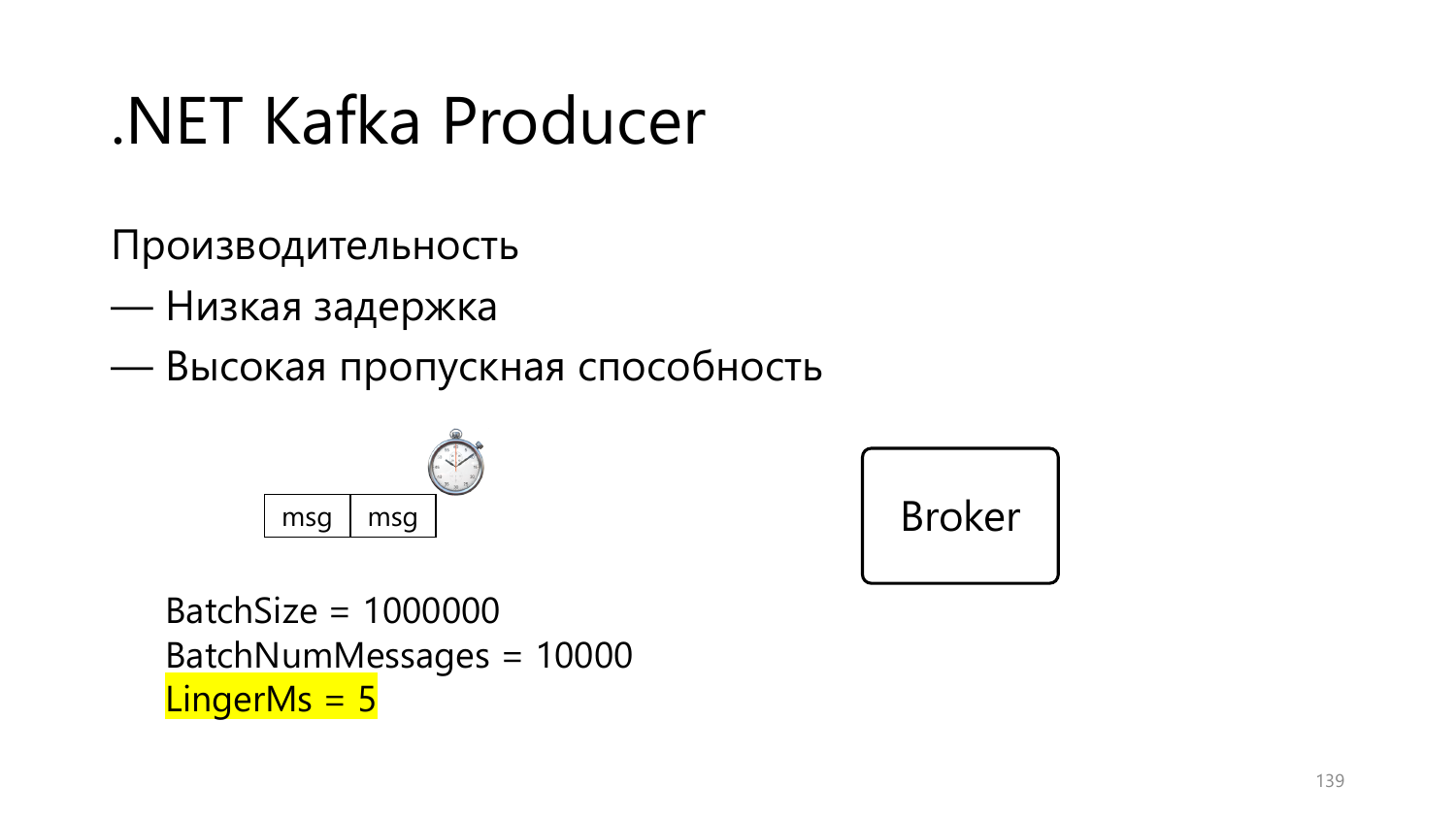- Низкая задержка
- Высокая пропускная способность

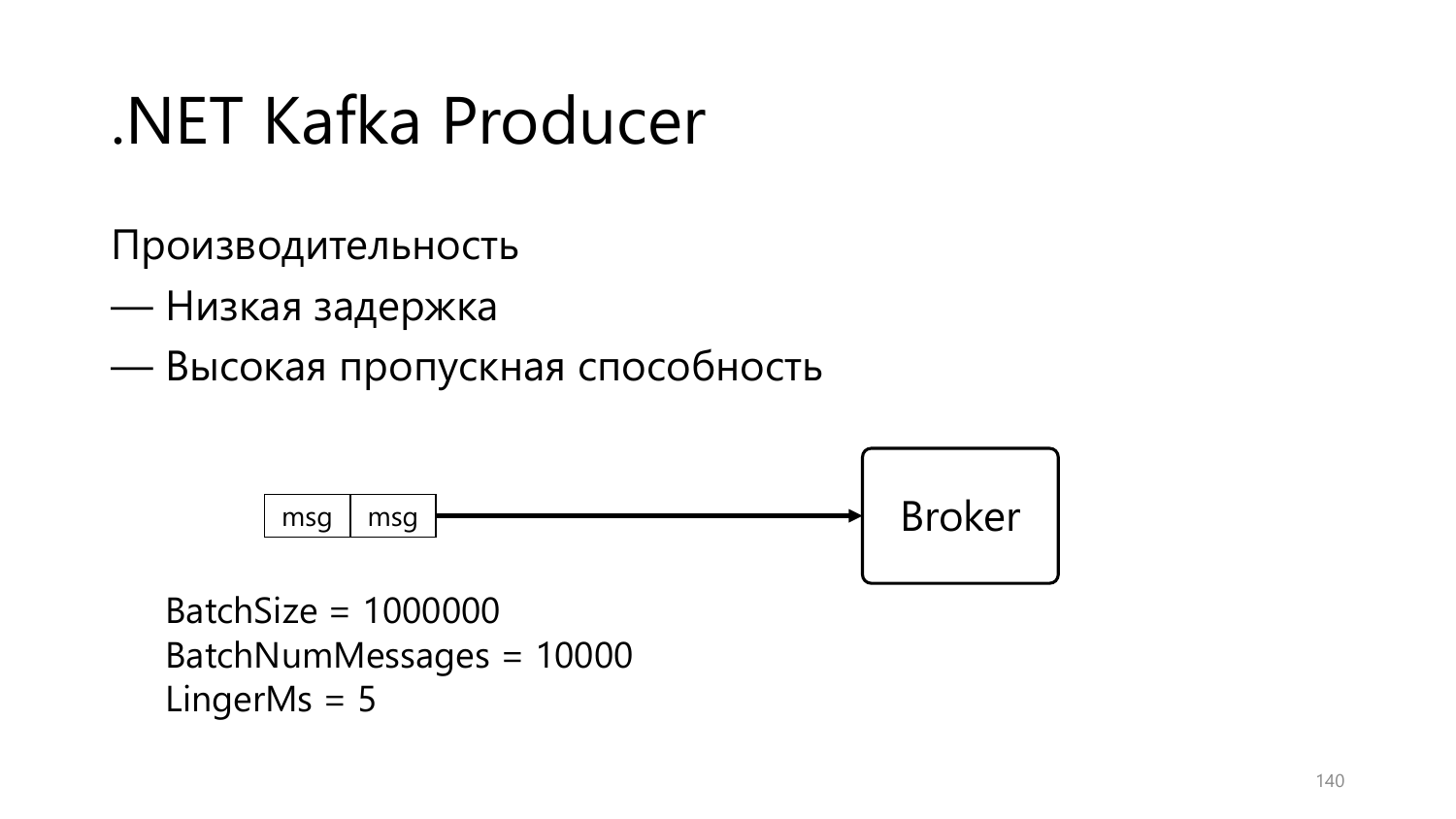- Низкая задержка
- Высокая пропускная способность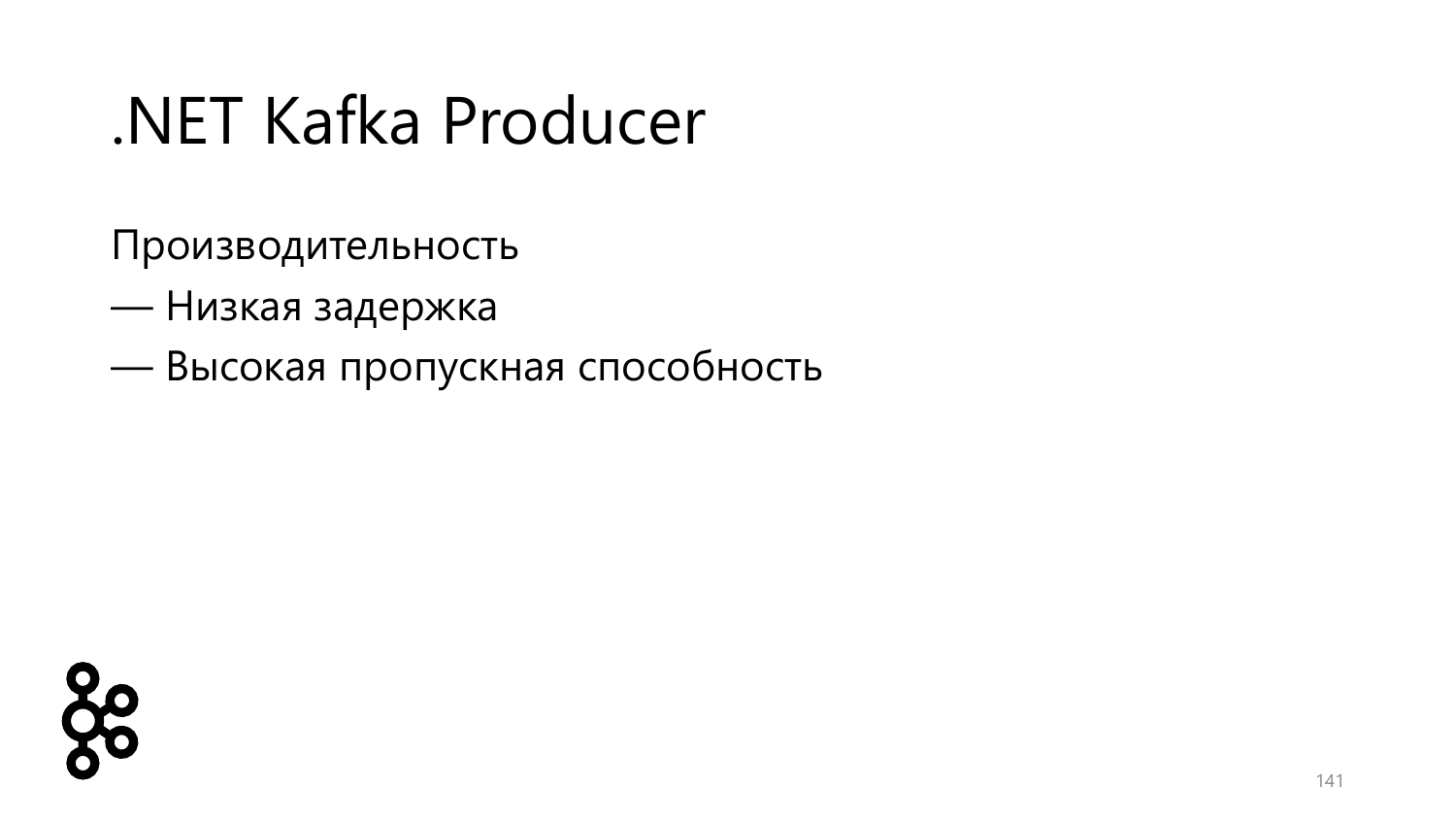```
.NET Kafka Producer
```

```
public enum CompressionType
{
    None,
    Gzip,
    Snappy,
    Lz4,
    Zstd
}
```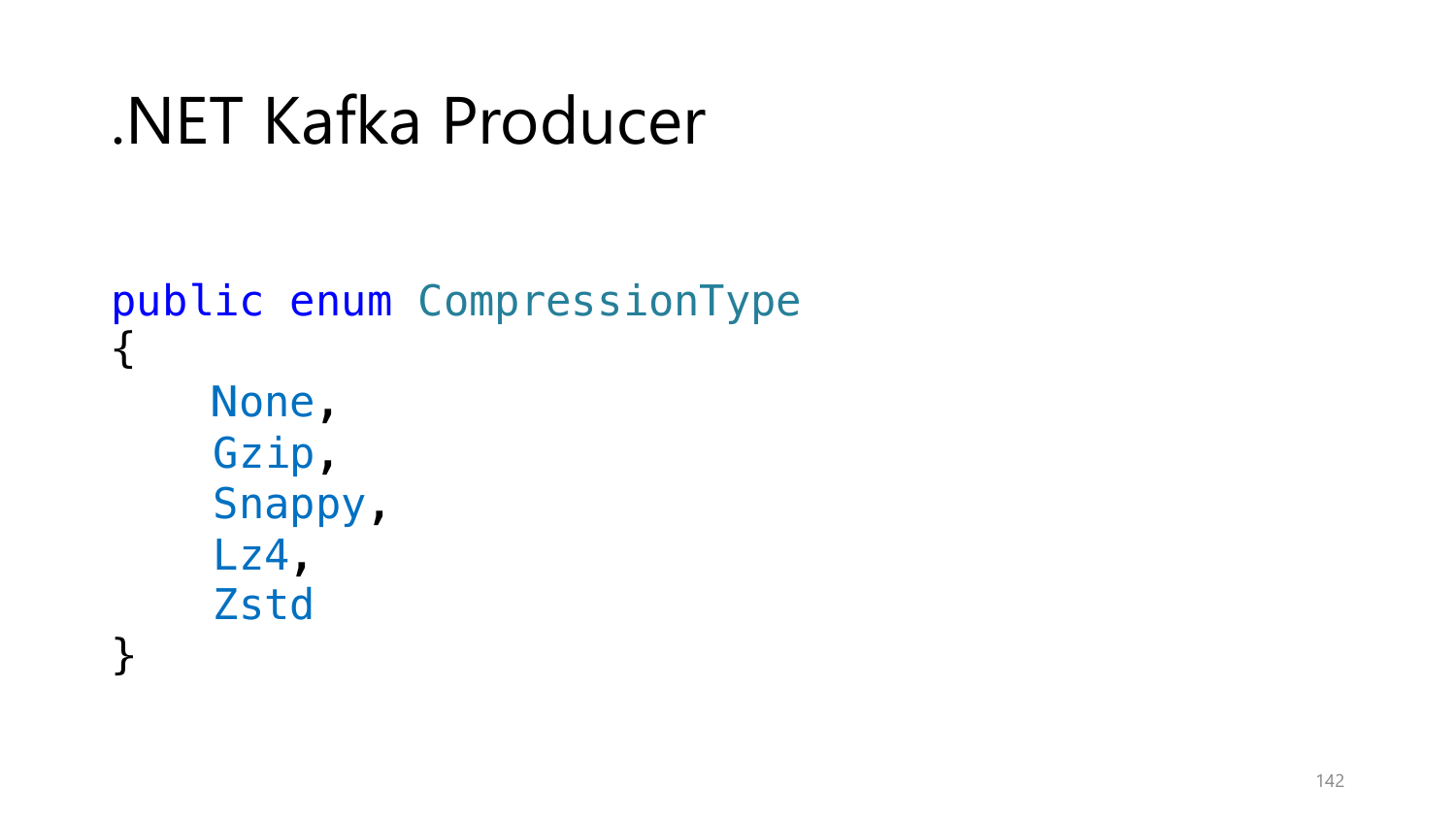```
.NET Kafka Producer
```

```
public enum CompressionType
\mathcal{A}% _{l}(a)=\mathcal{A}_{l}(a)=\mathcal{A}_{l}(a)None,
        Gzip,
        Snappy,
         Lz4,
        Zstd
}<br>}
```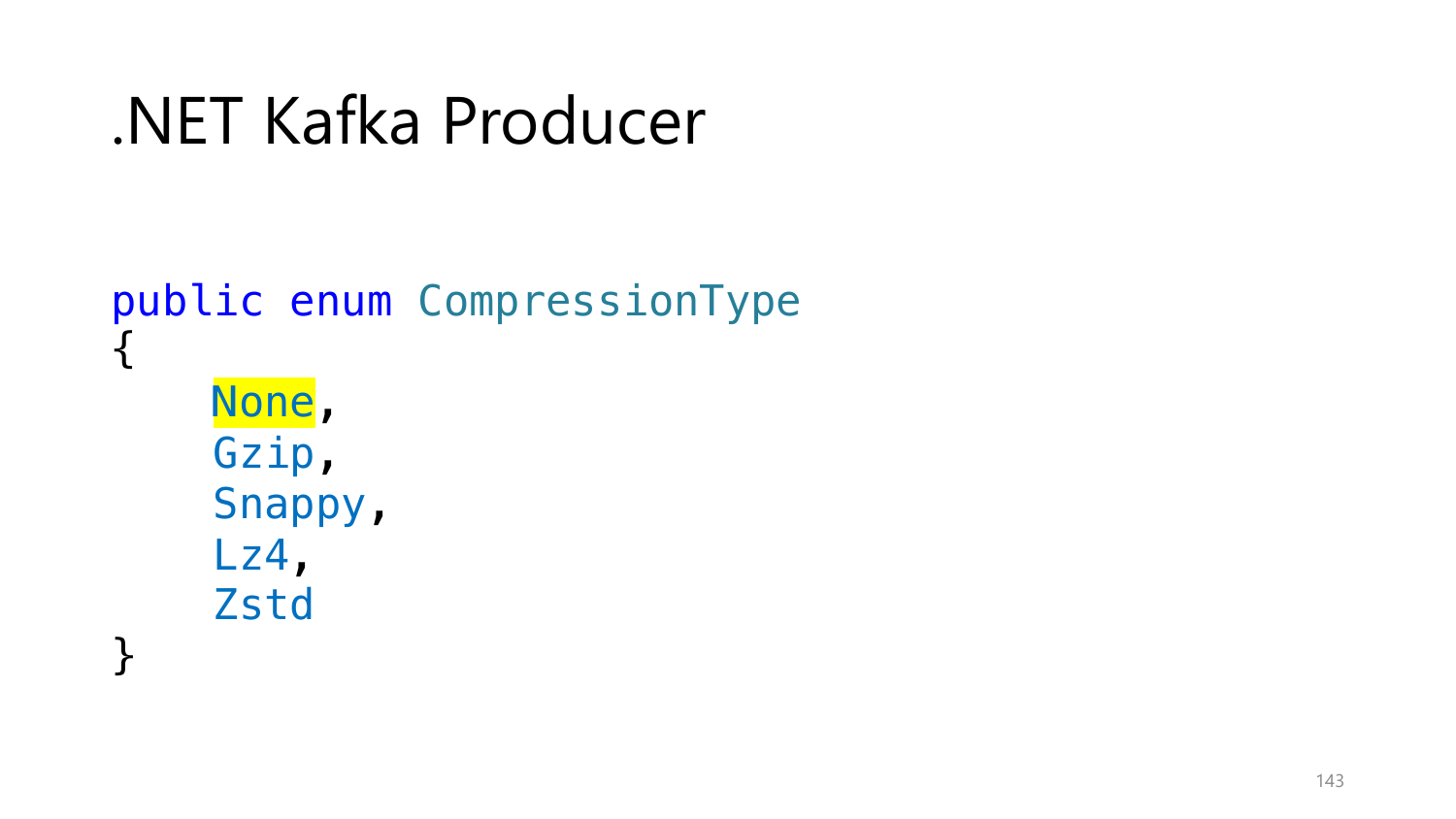Выводы

- Producer выбирает партицию для сообщения
- Producer определяет уровень гарантии доставки
- В Producer можно тюнить производительность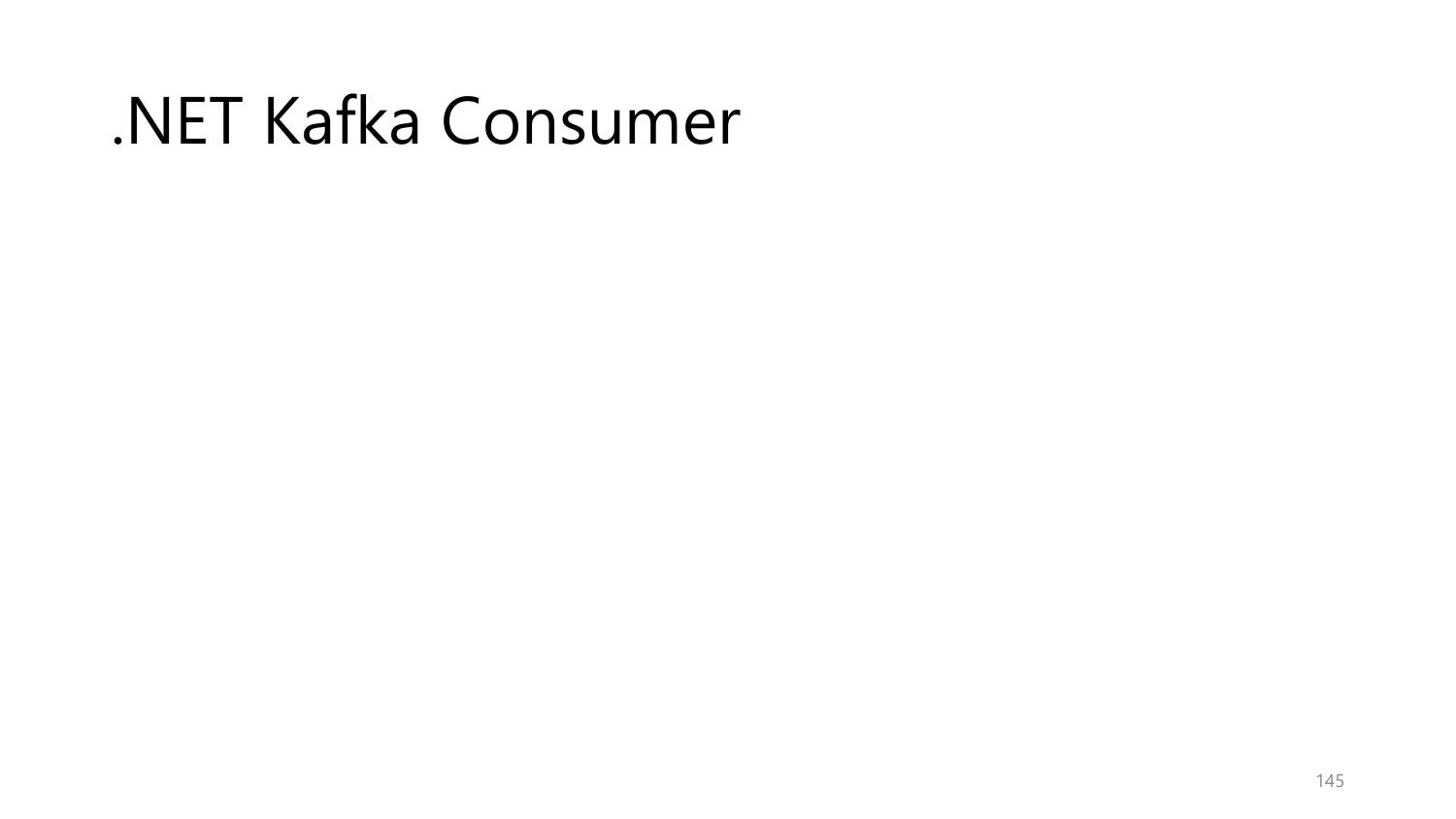#### var consumer = new ConsumerBuilder<string, string>(config) .Build();

consumer.Subscribe("dotnext");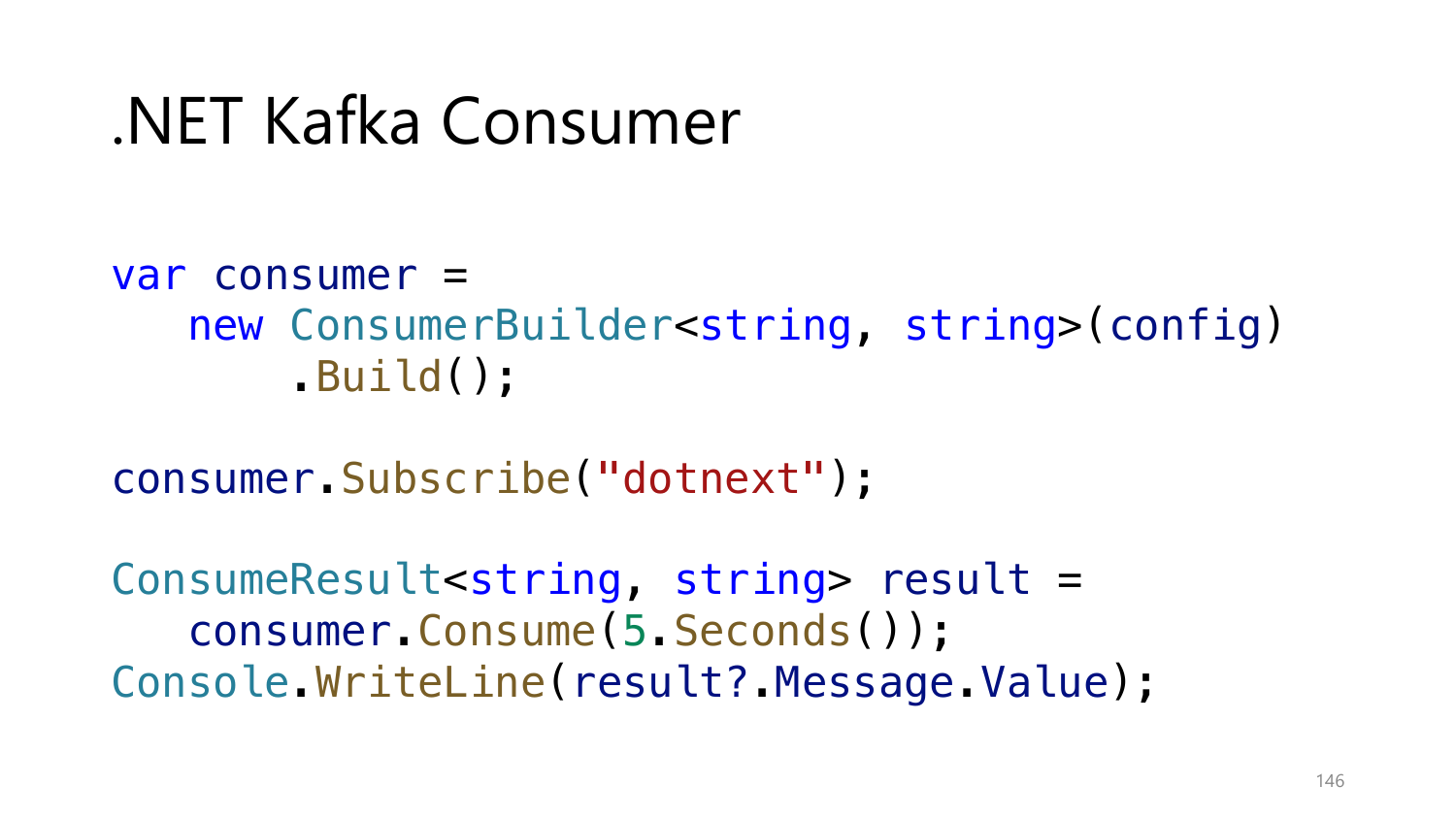#### var consumer = new ConsumerBuilder<string, string>(config) .Build();

consumer.Subscribe("dotnext");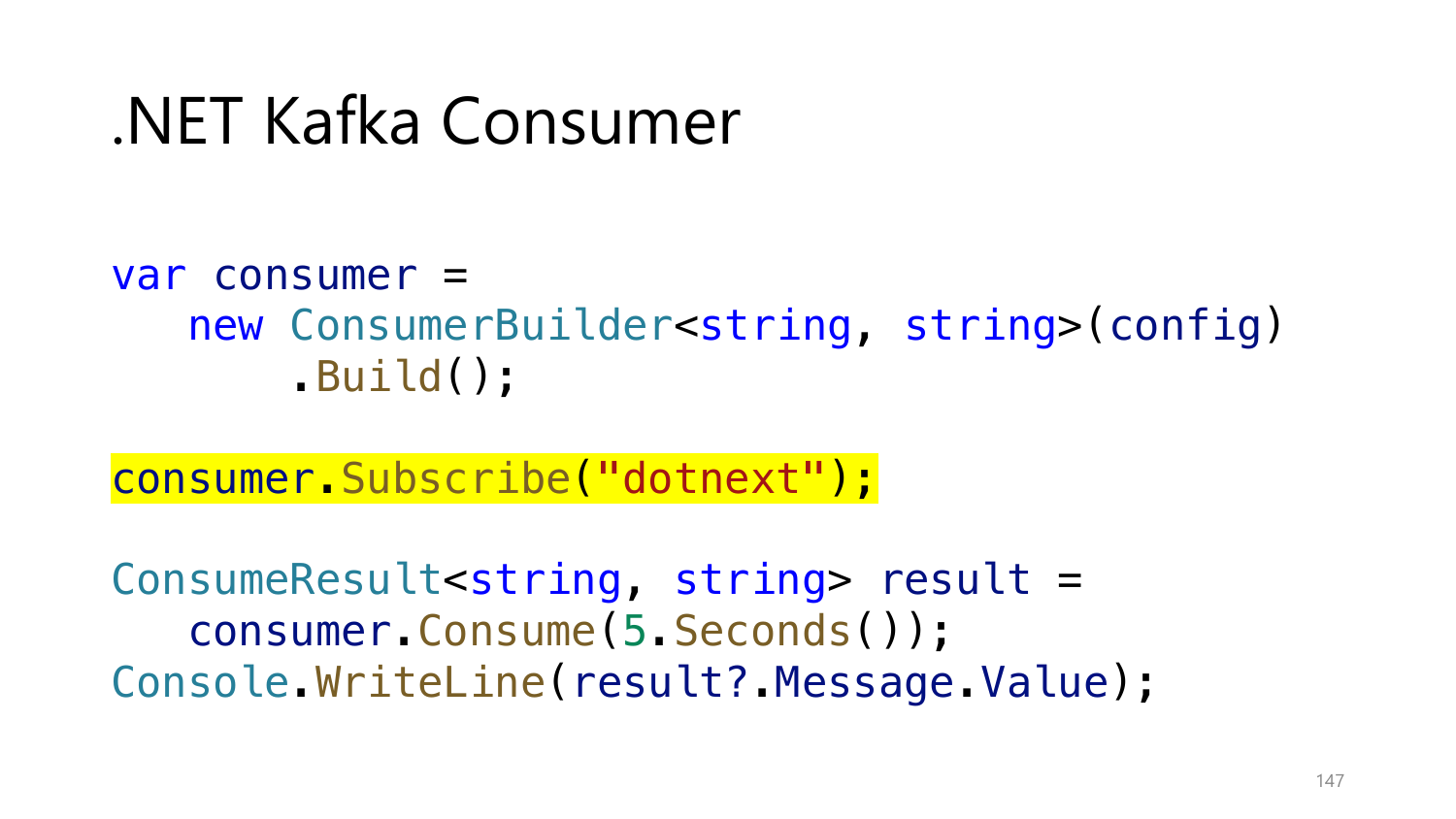#### var consumer = new ConsumerBuilder<string, string>(config) .Build();

consumer.Subscribe("dotnext");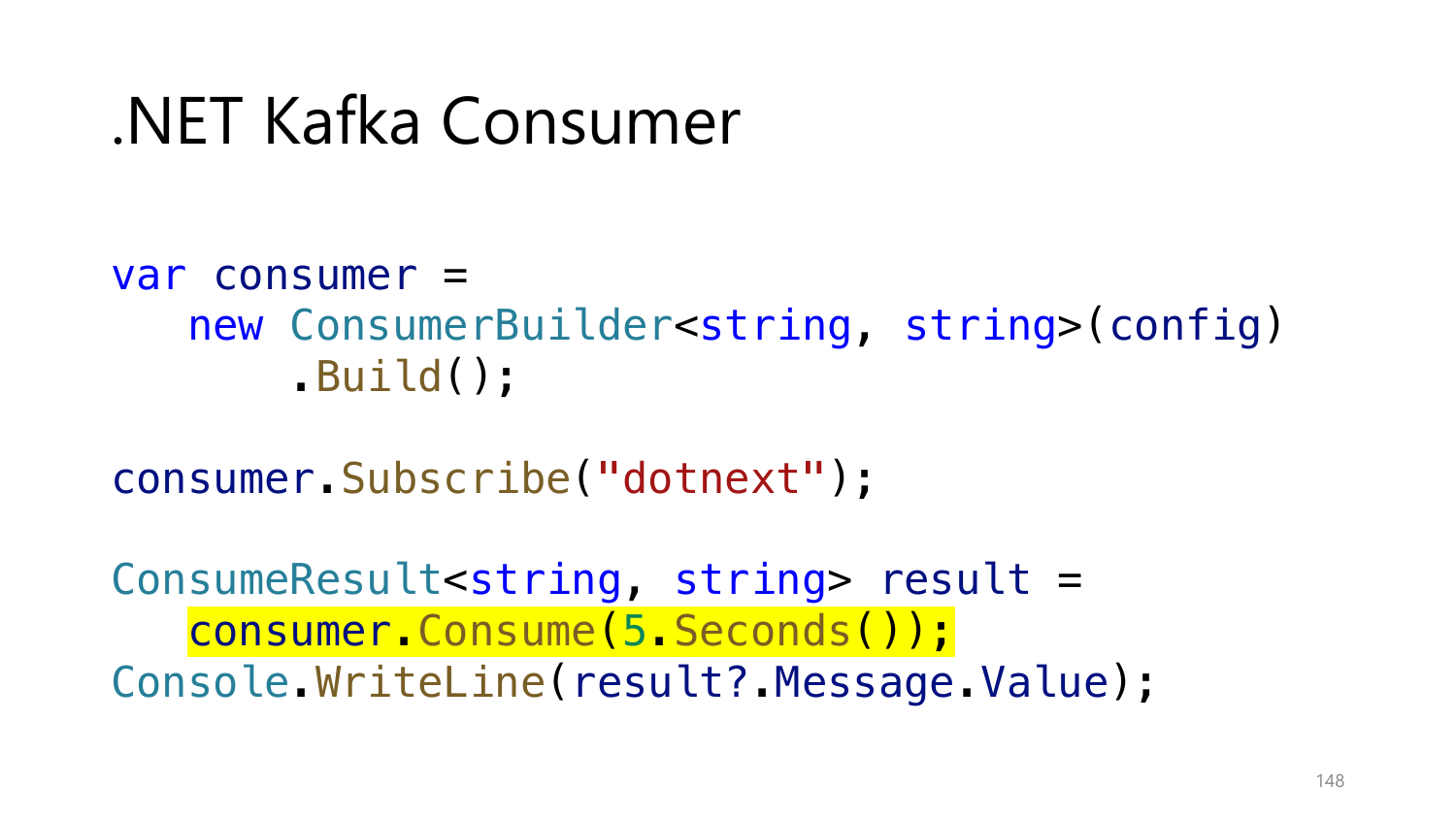#### var consumer = new ConsumerBuilder<string, string>(config) .Build();

consumer.Subscribe("dotnext");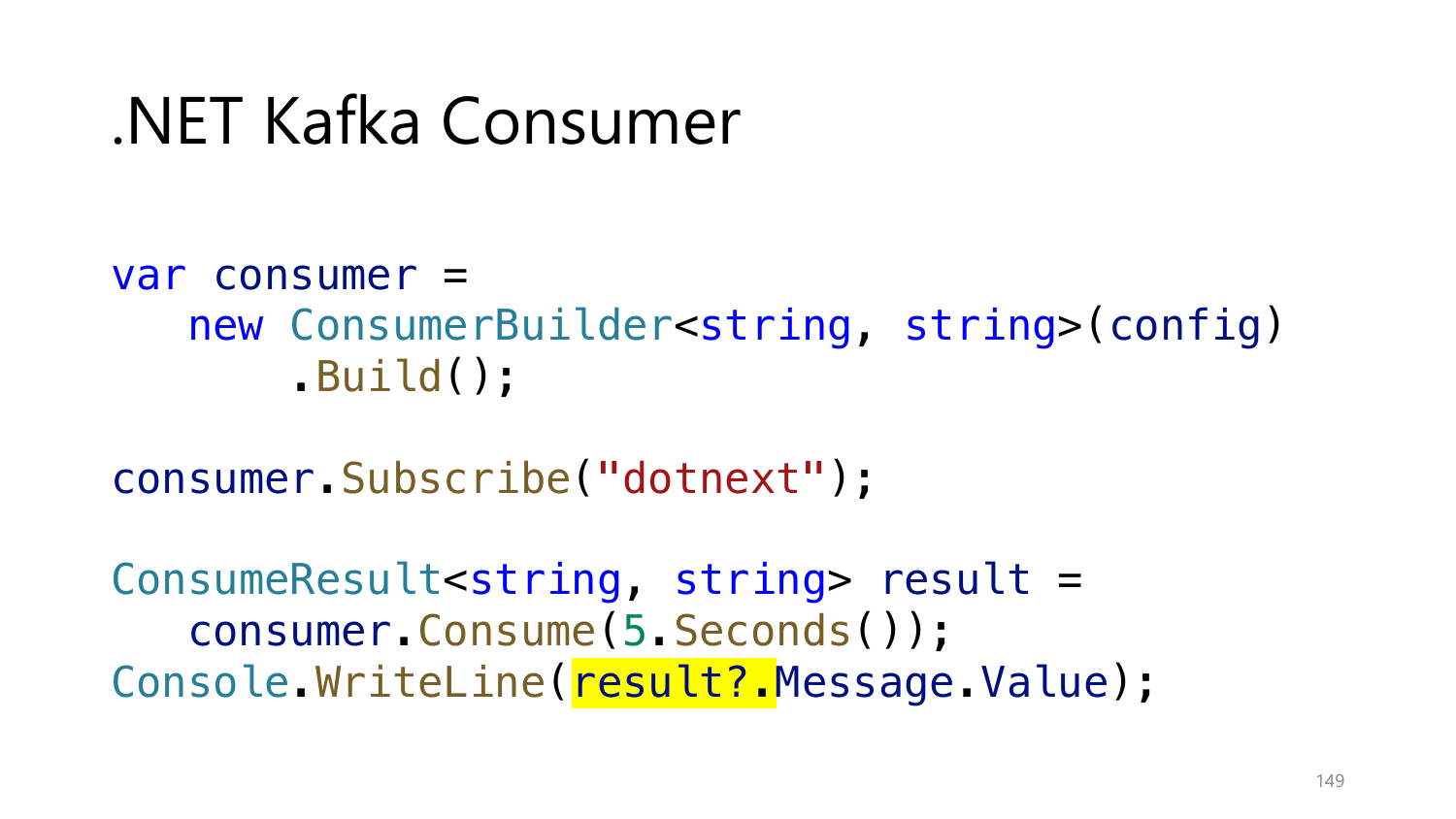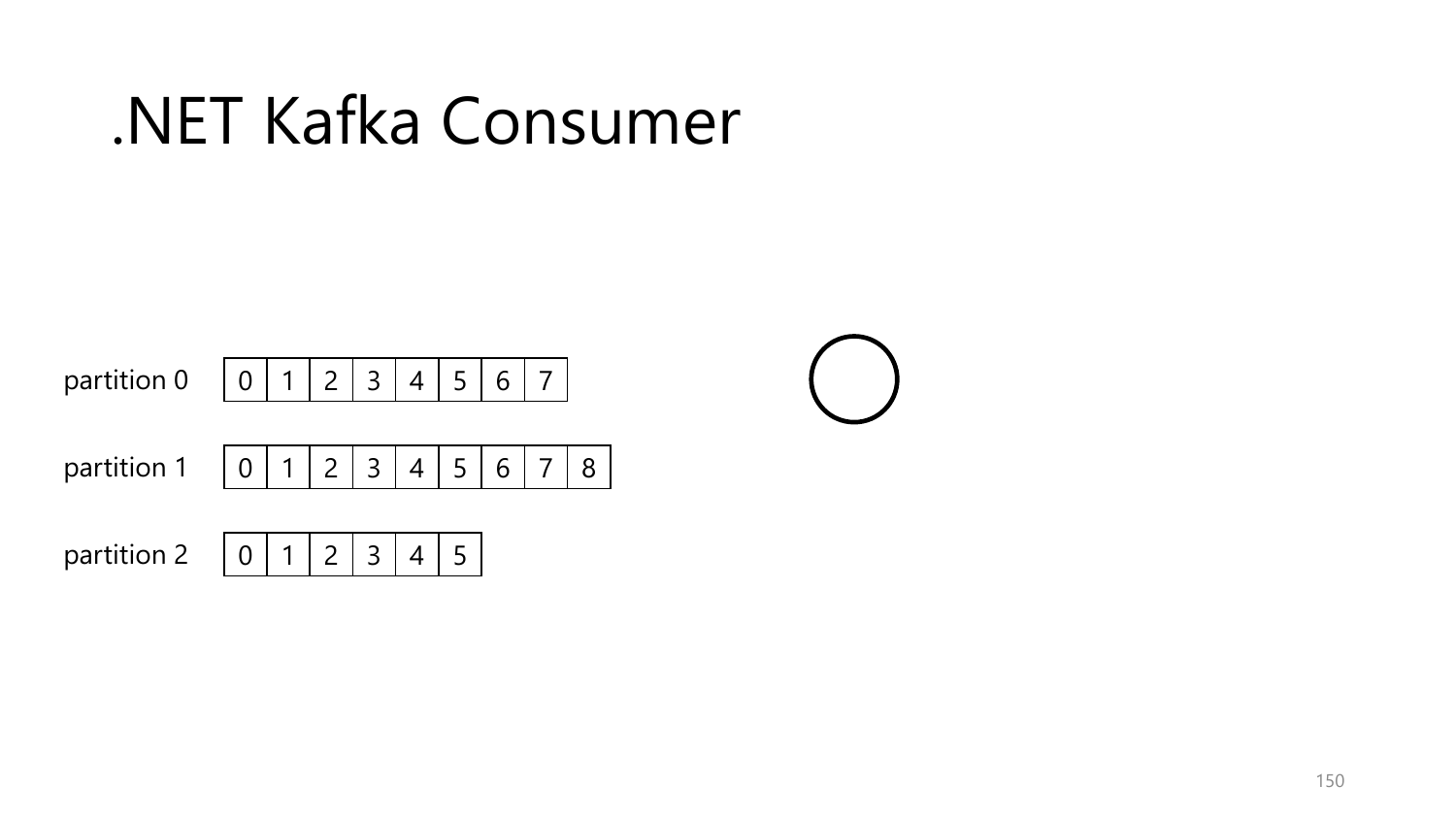

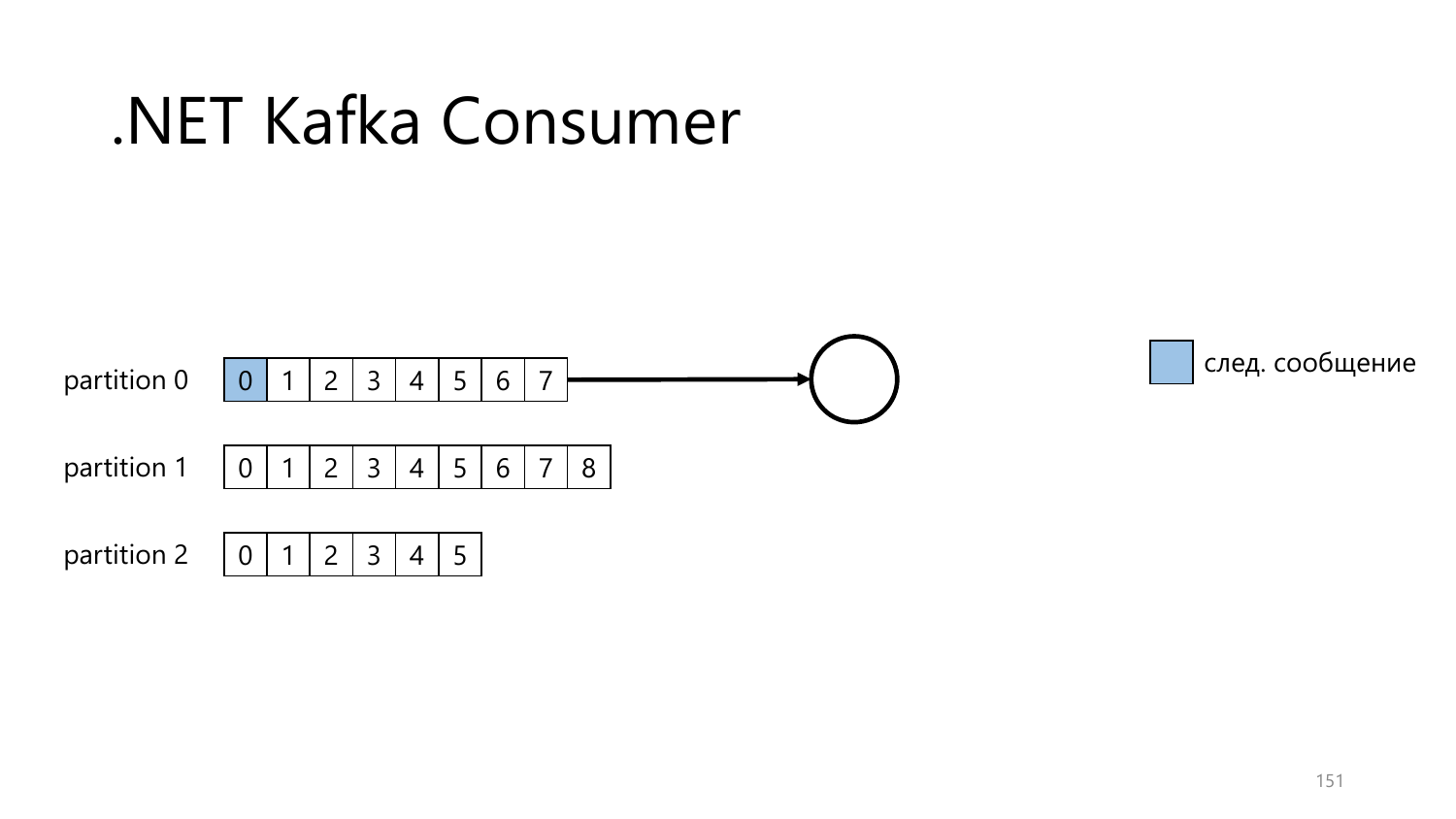

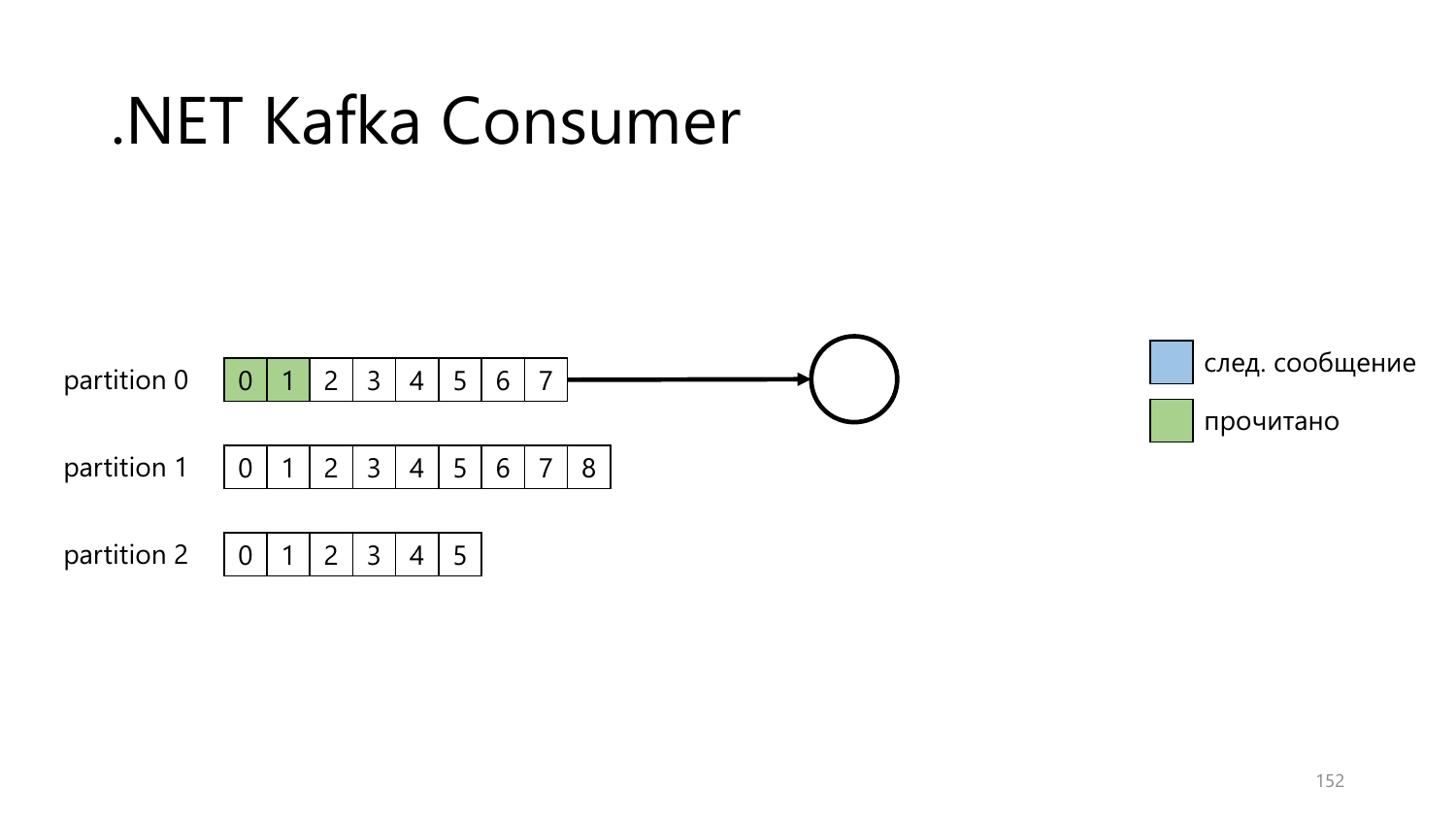

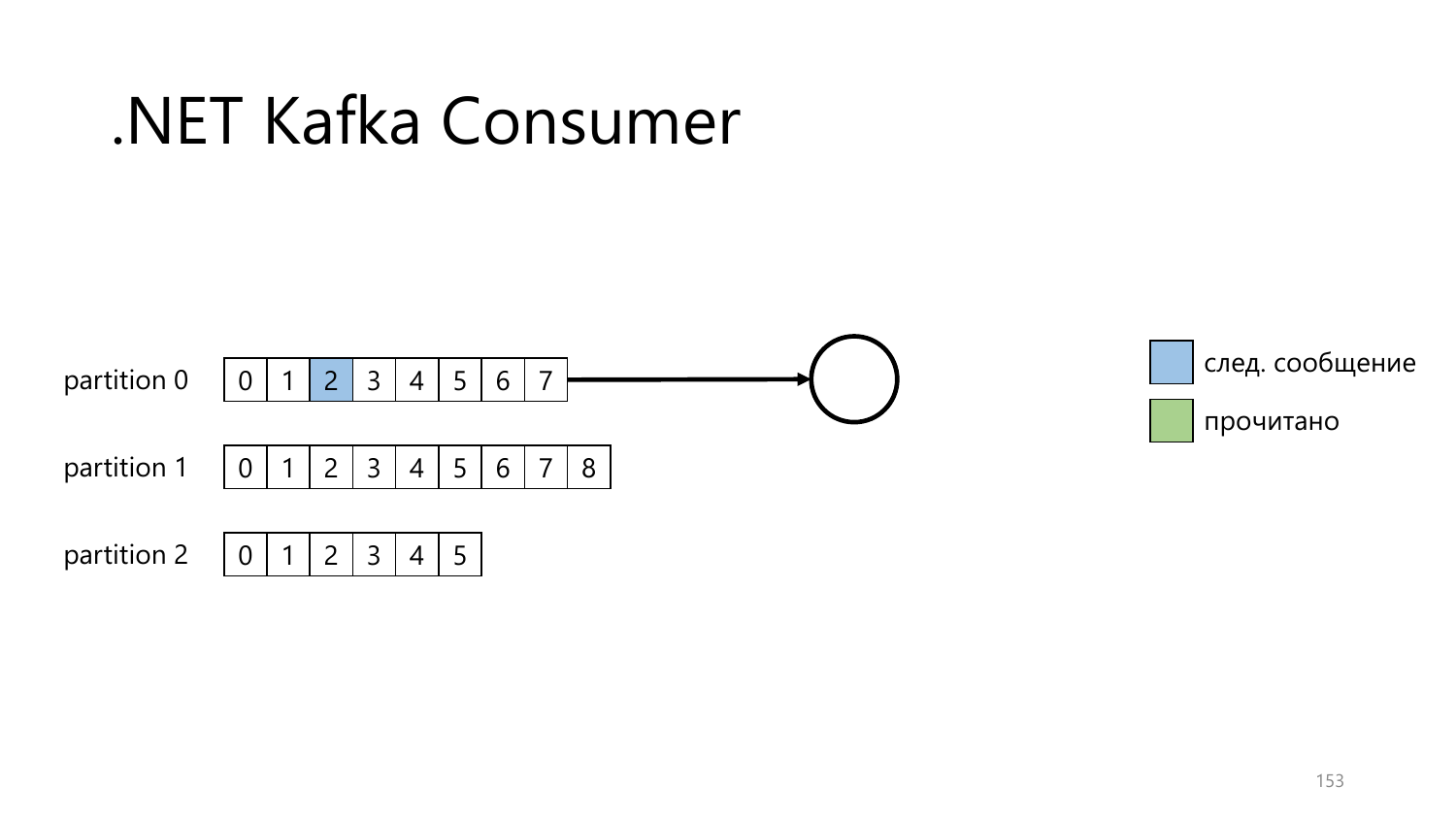

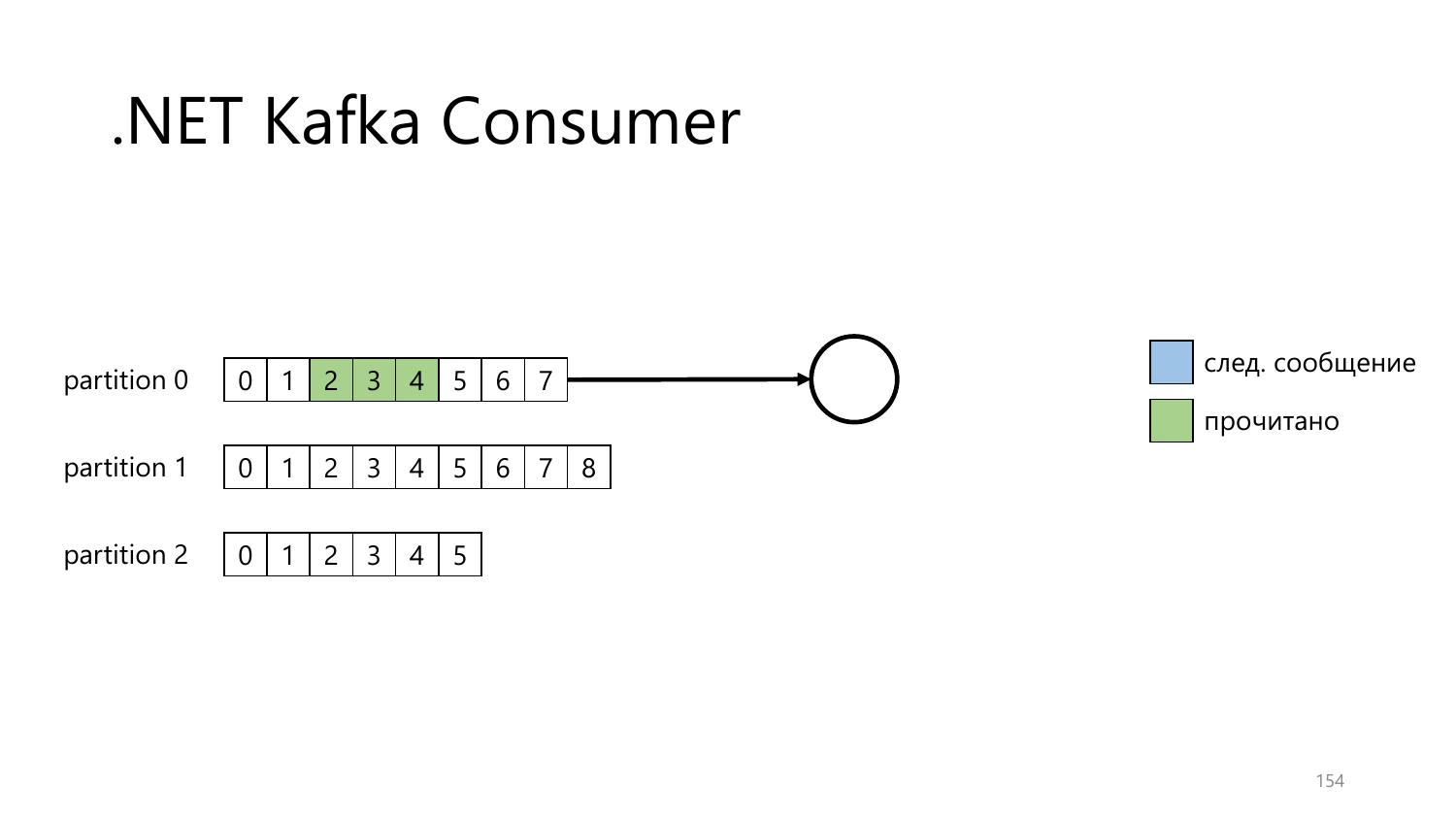

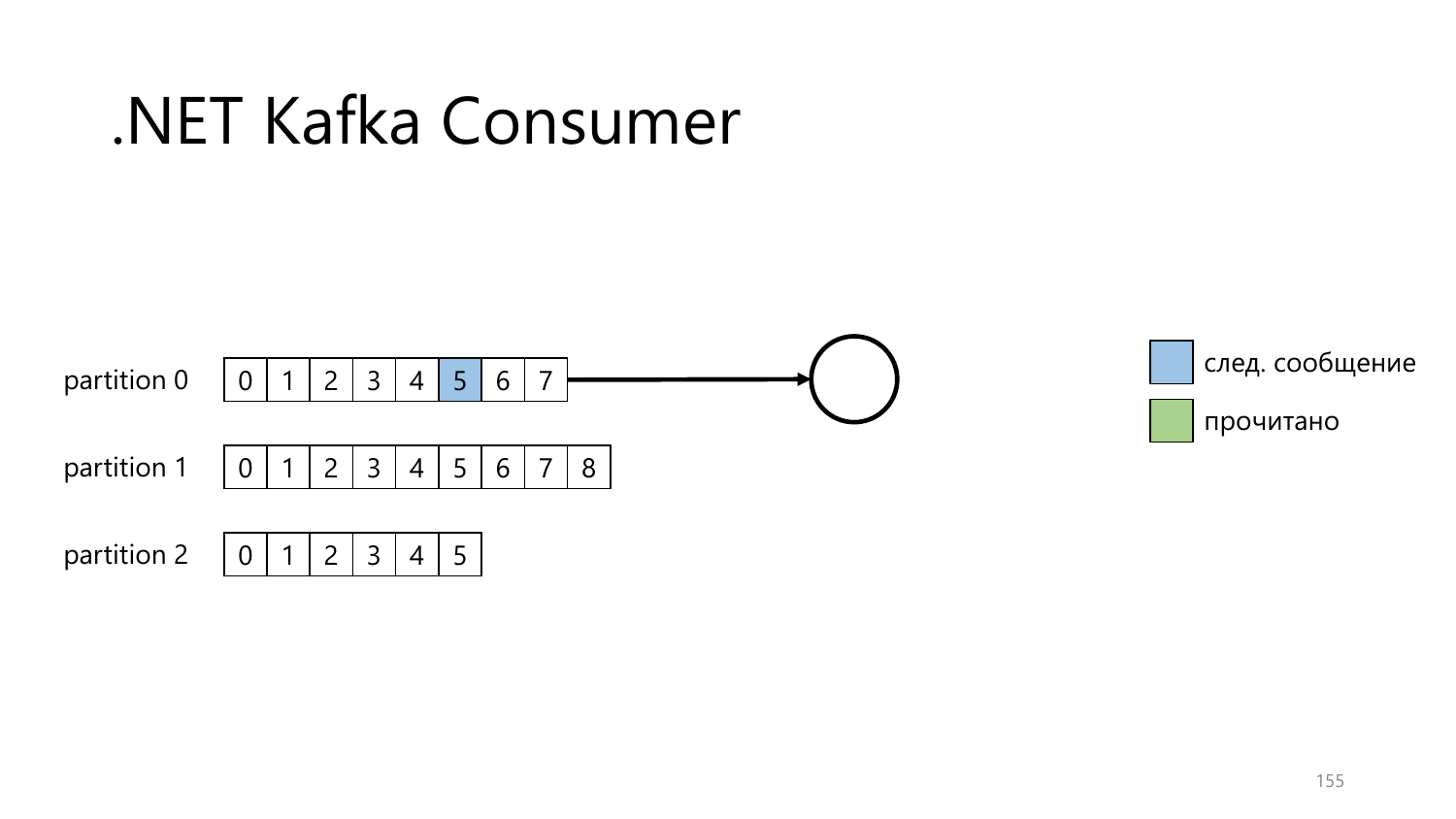

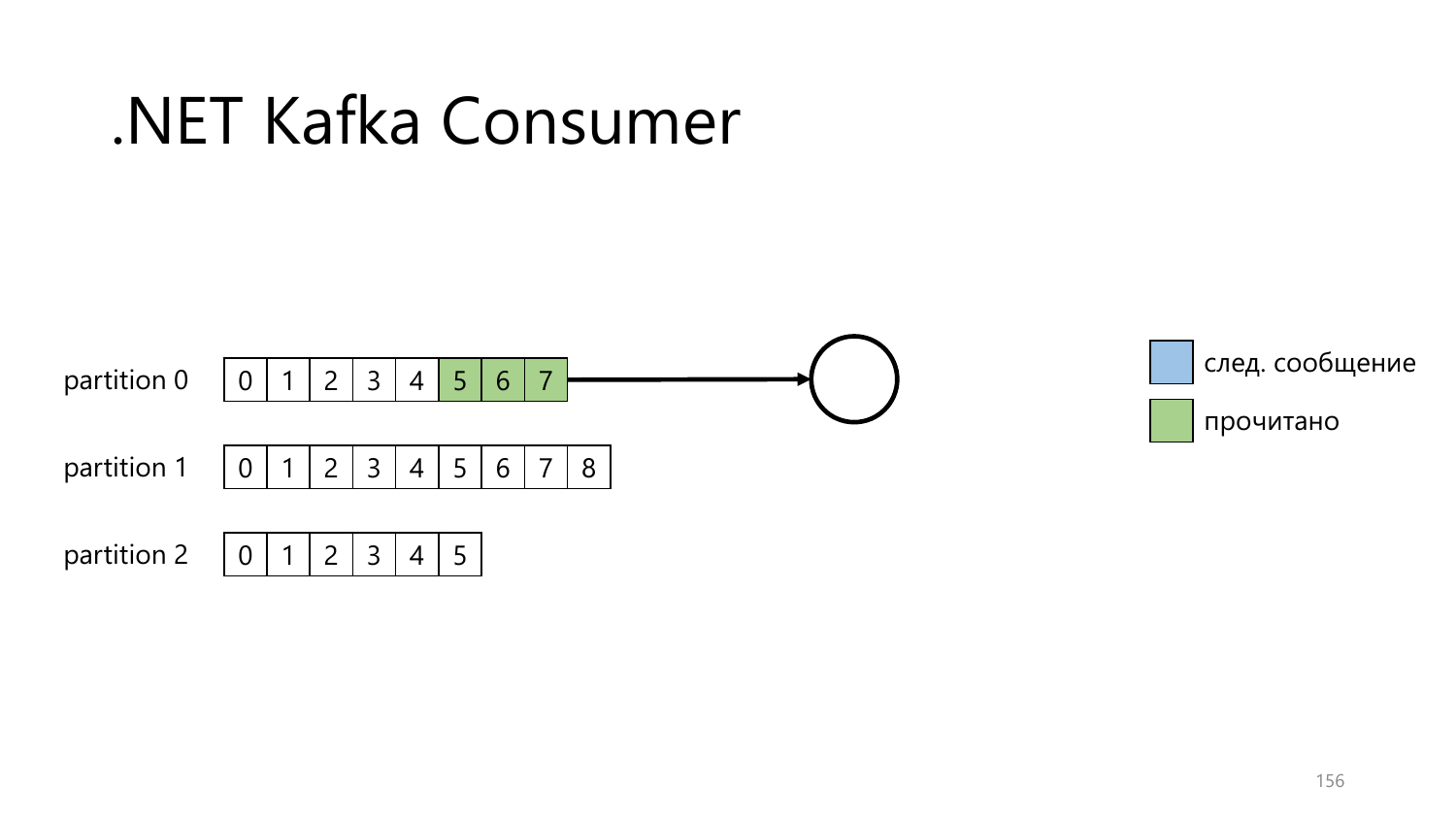



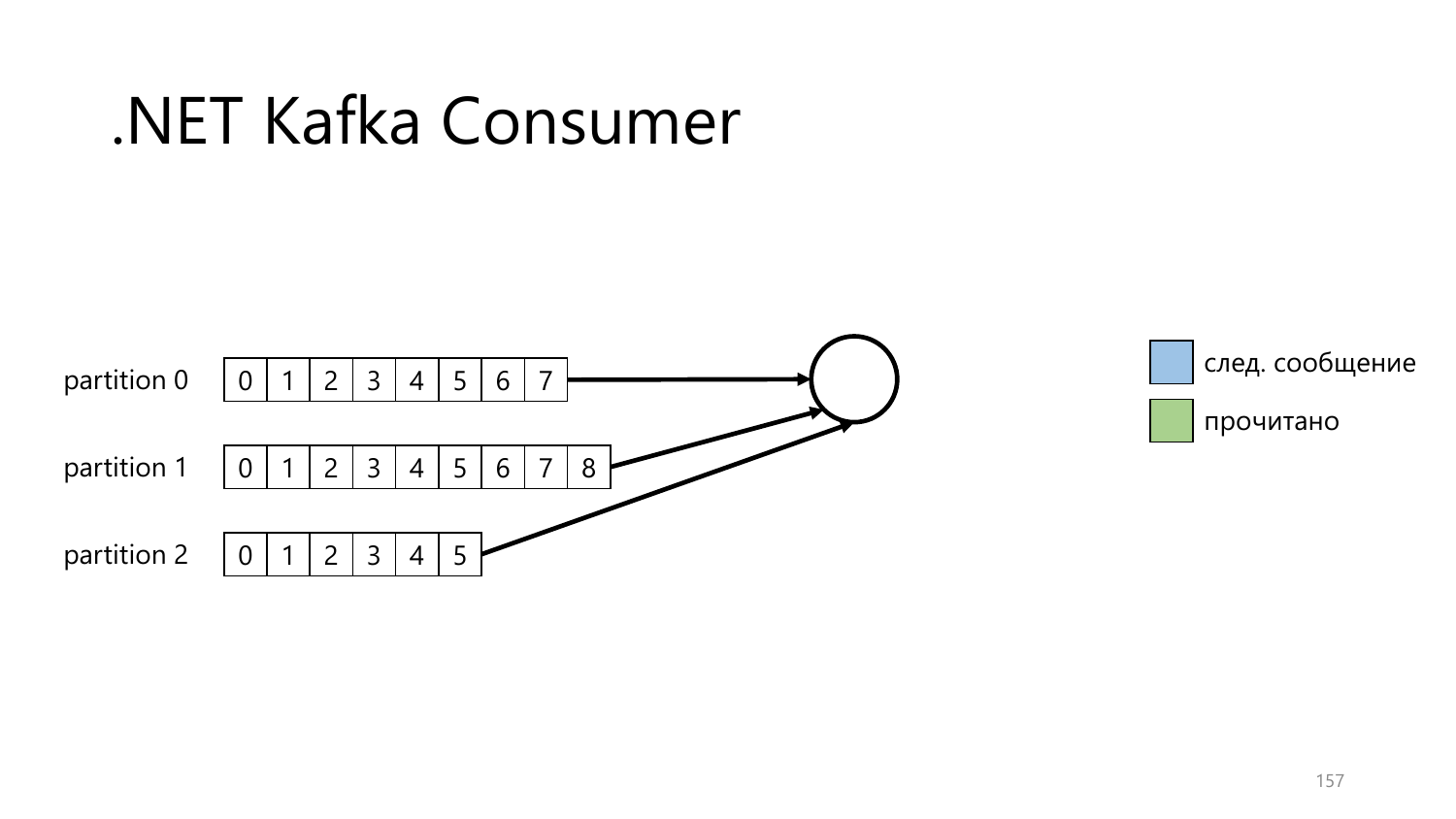



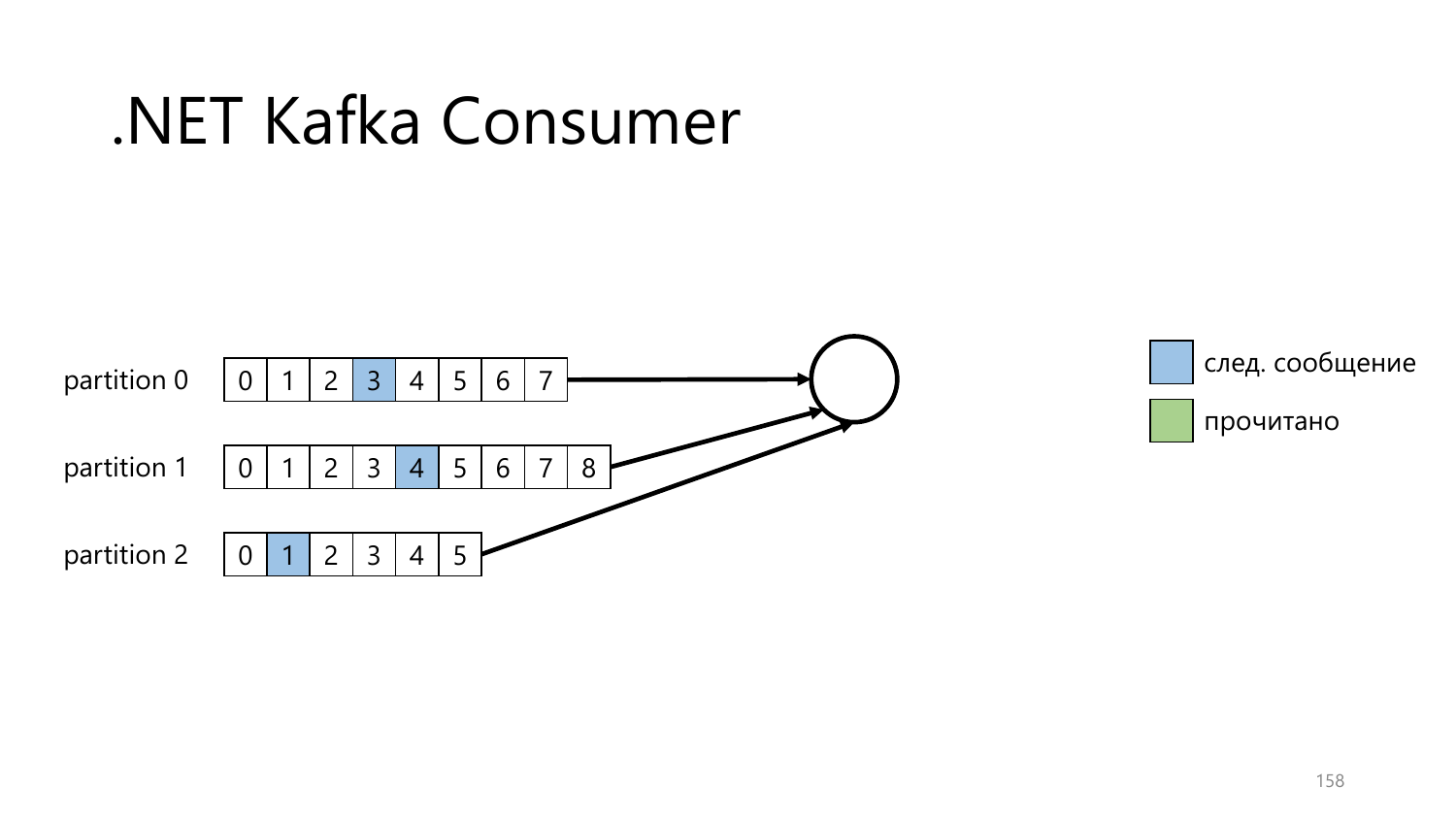



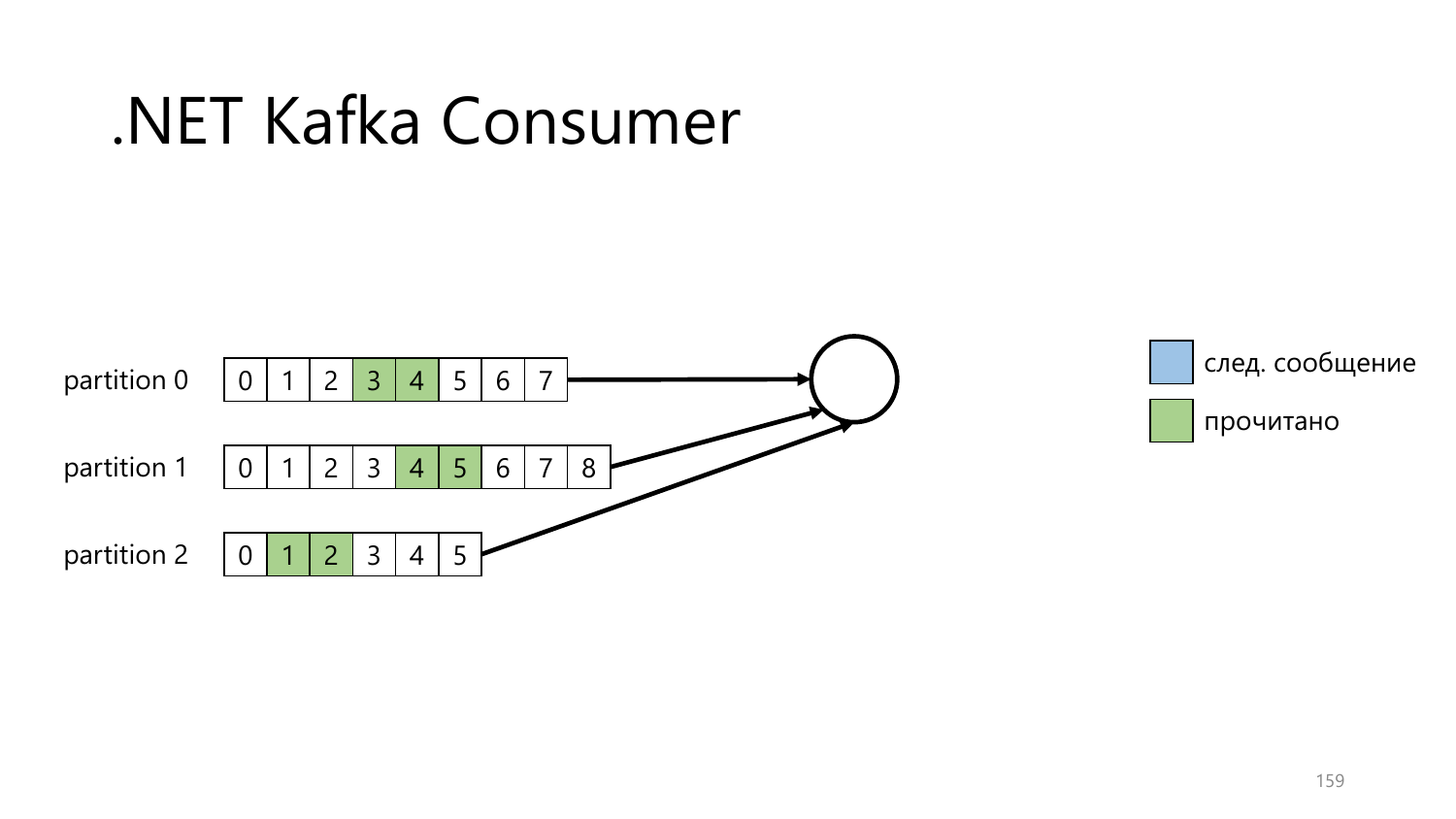



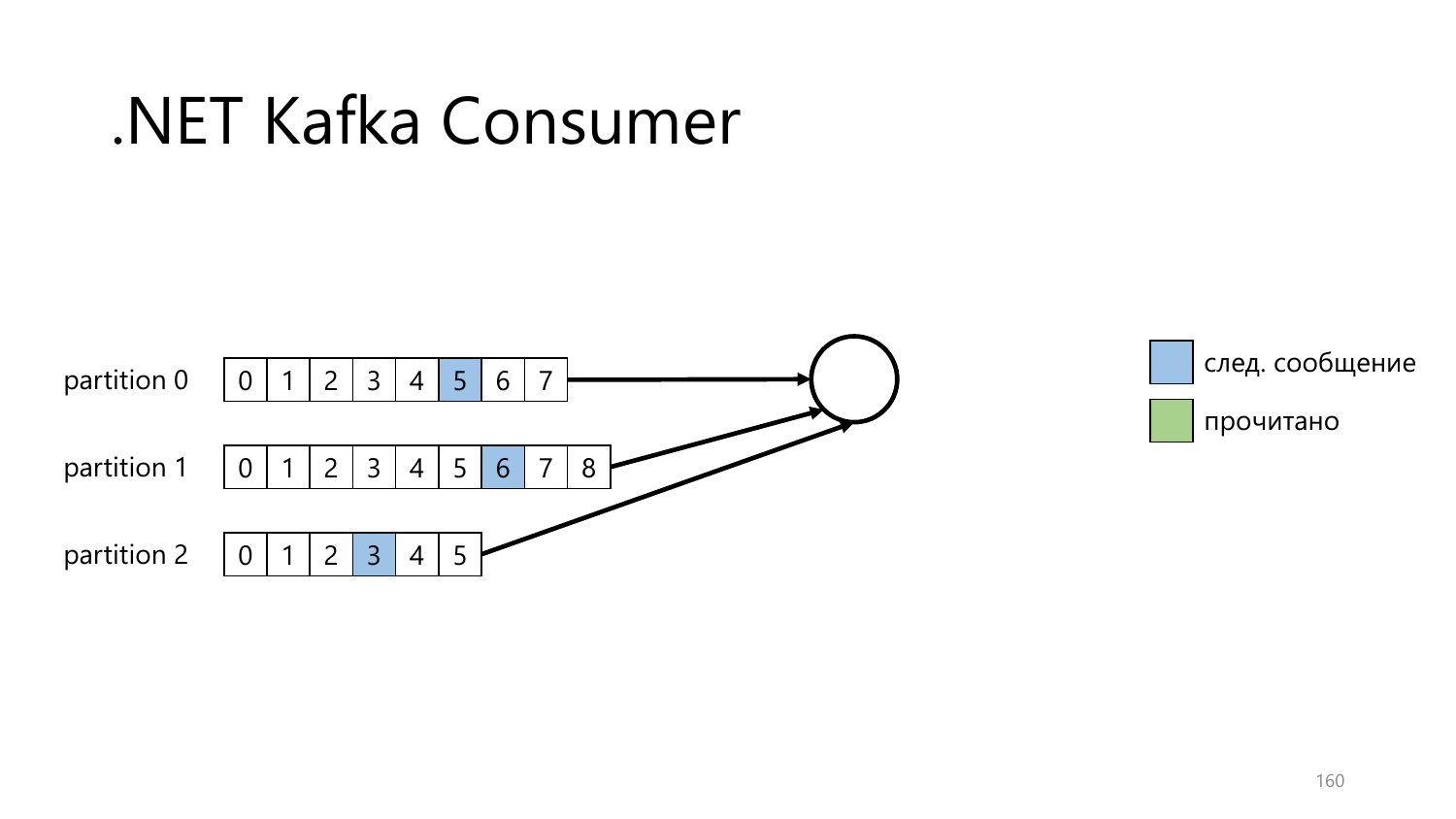



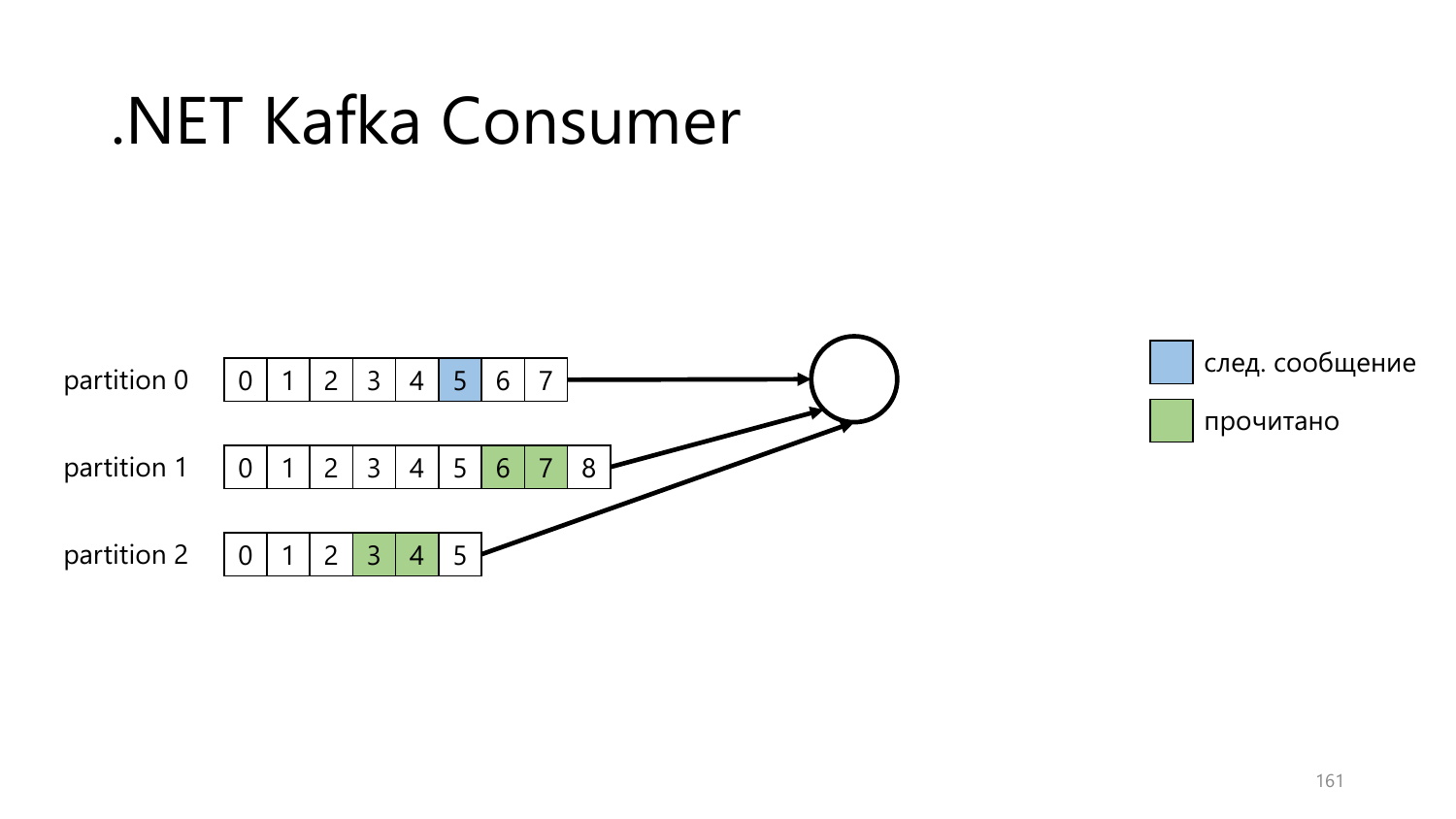



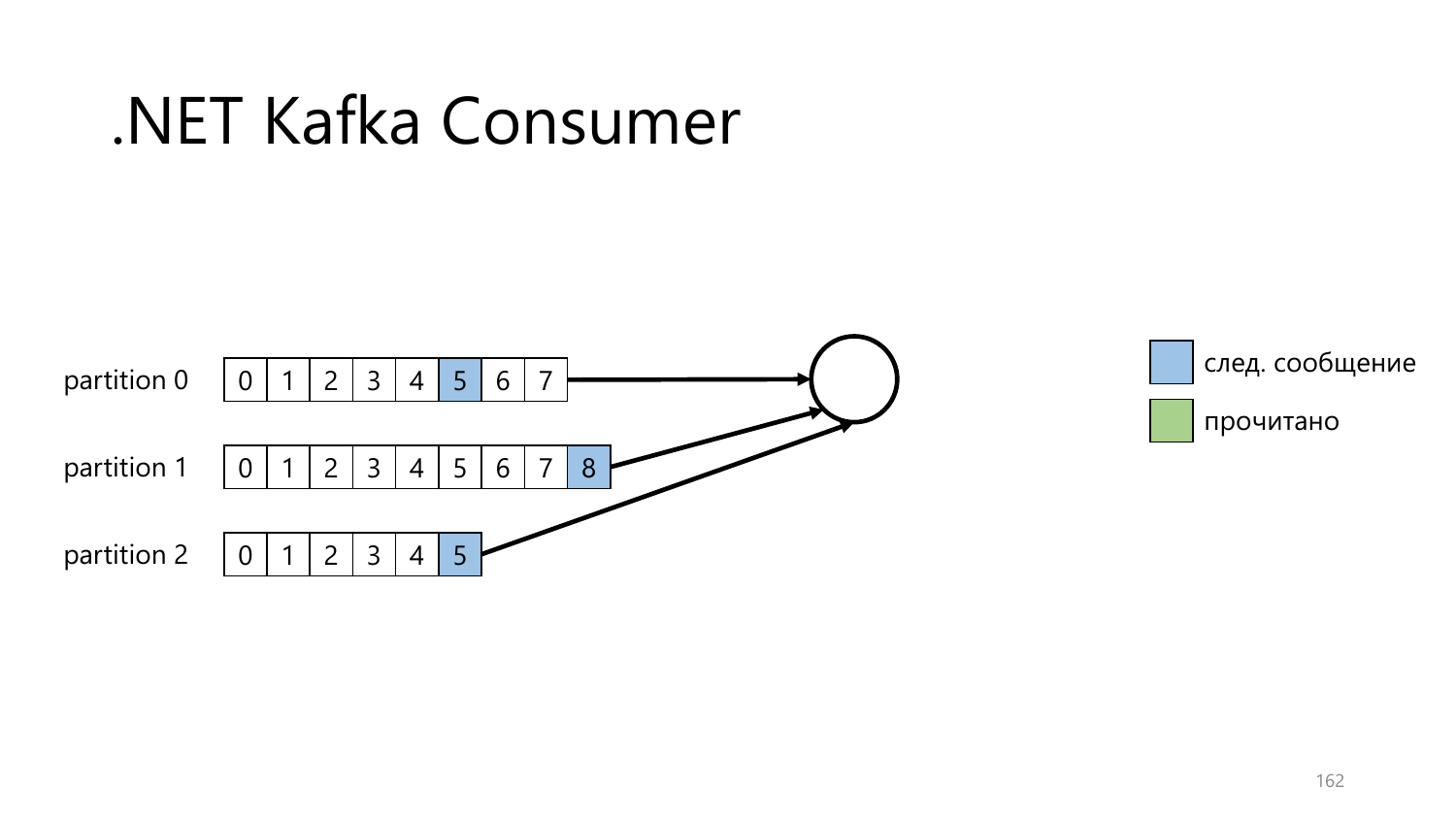



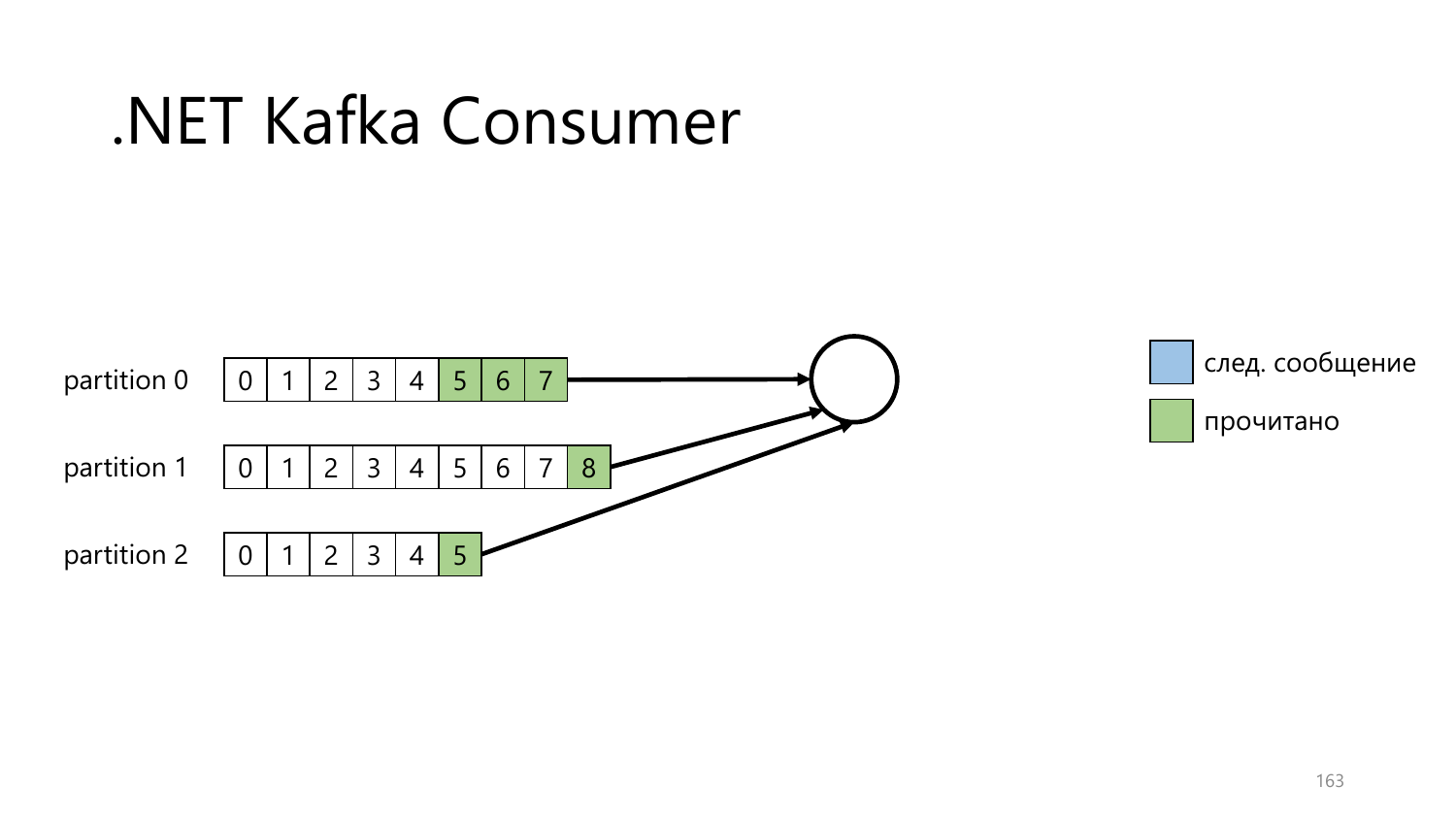



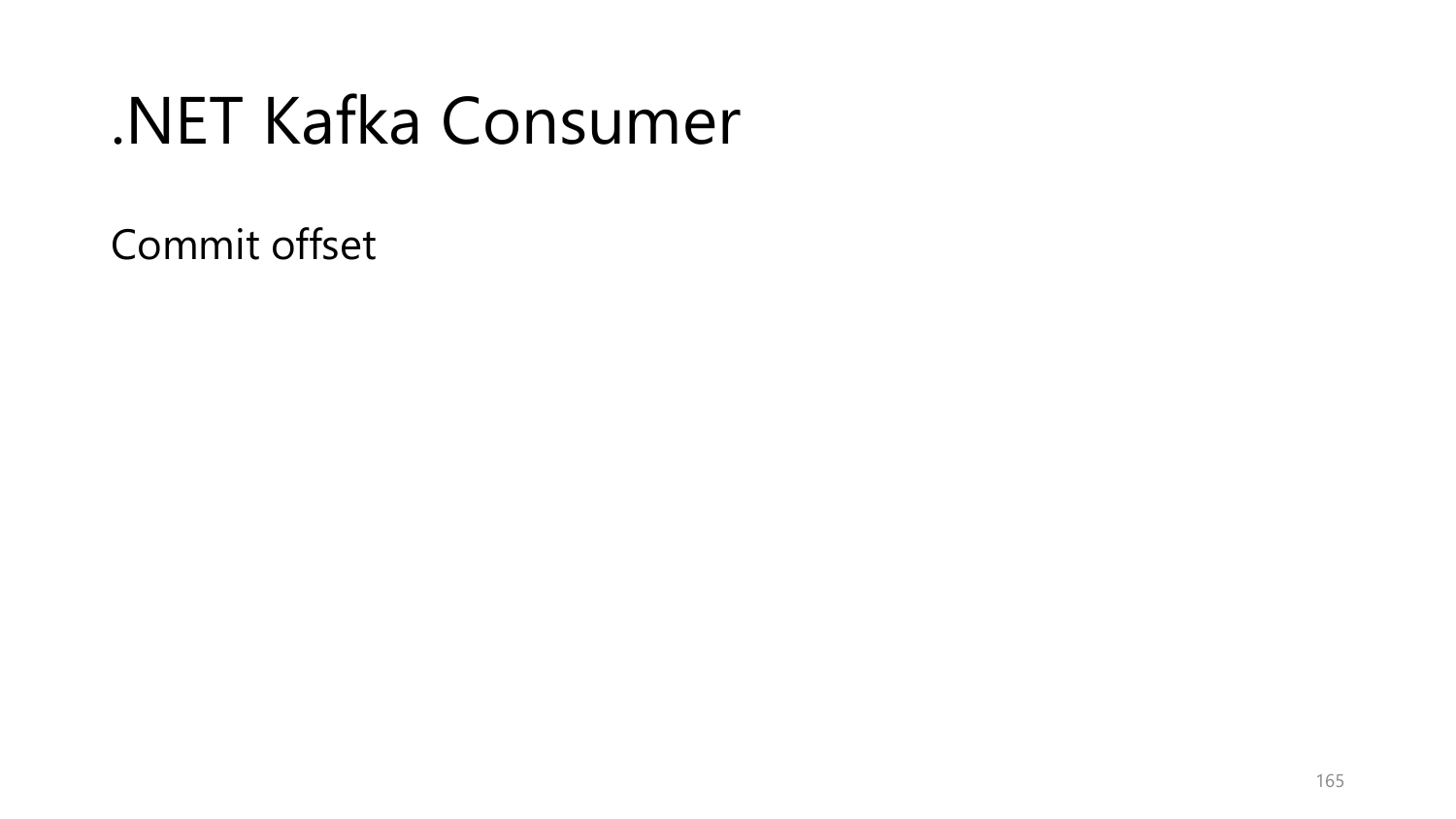

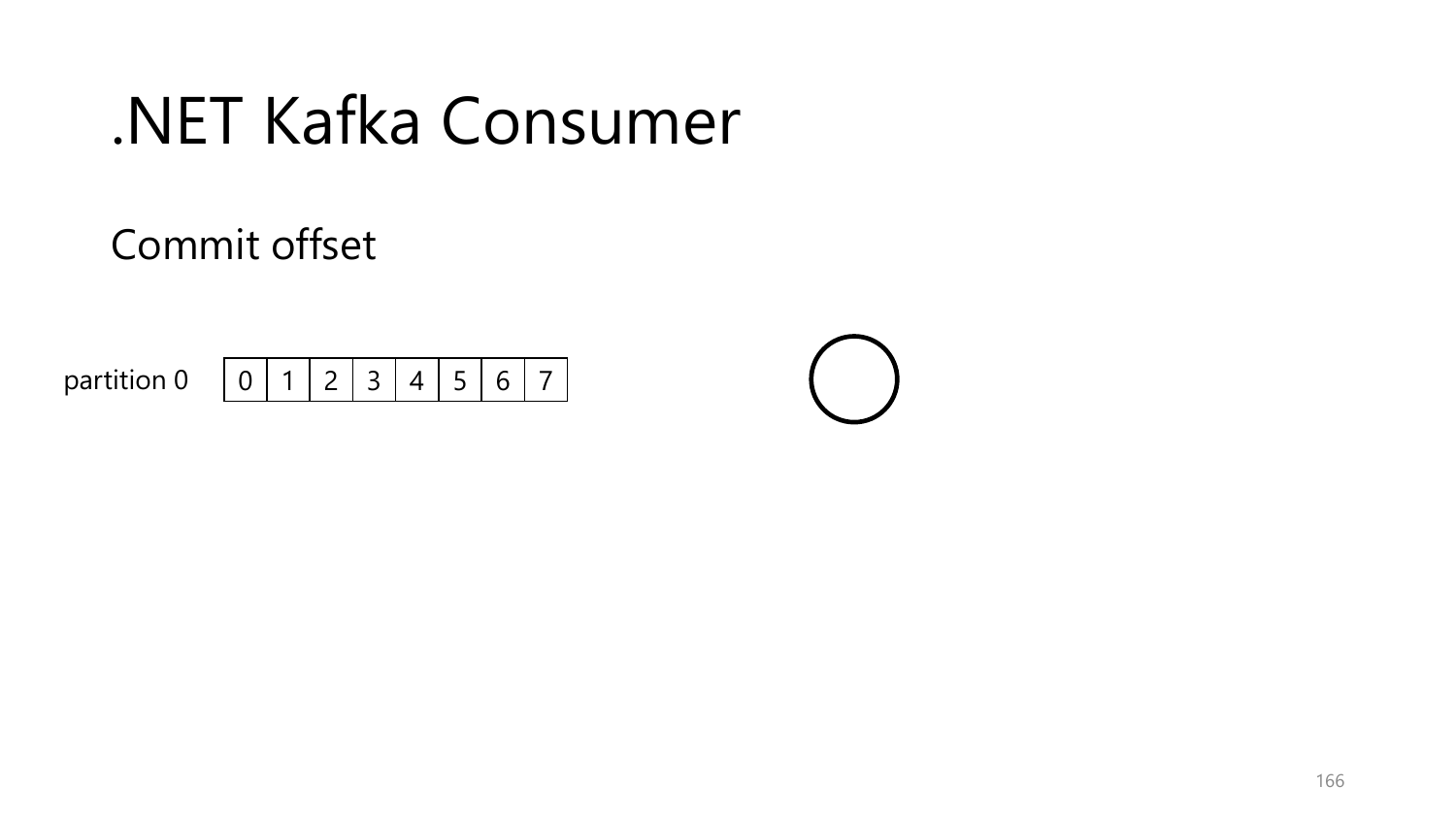

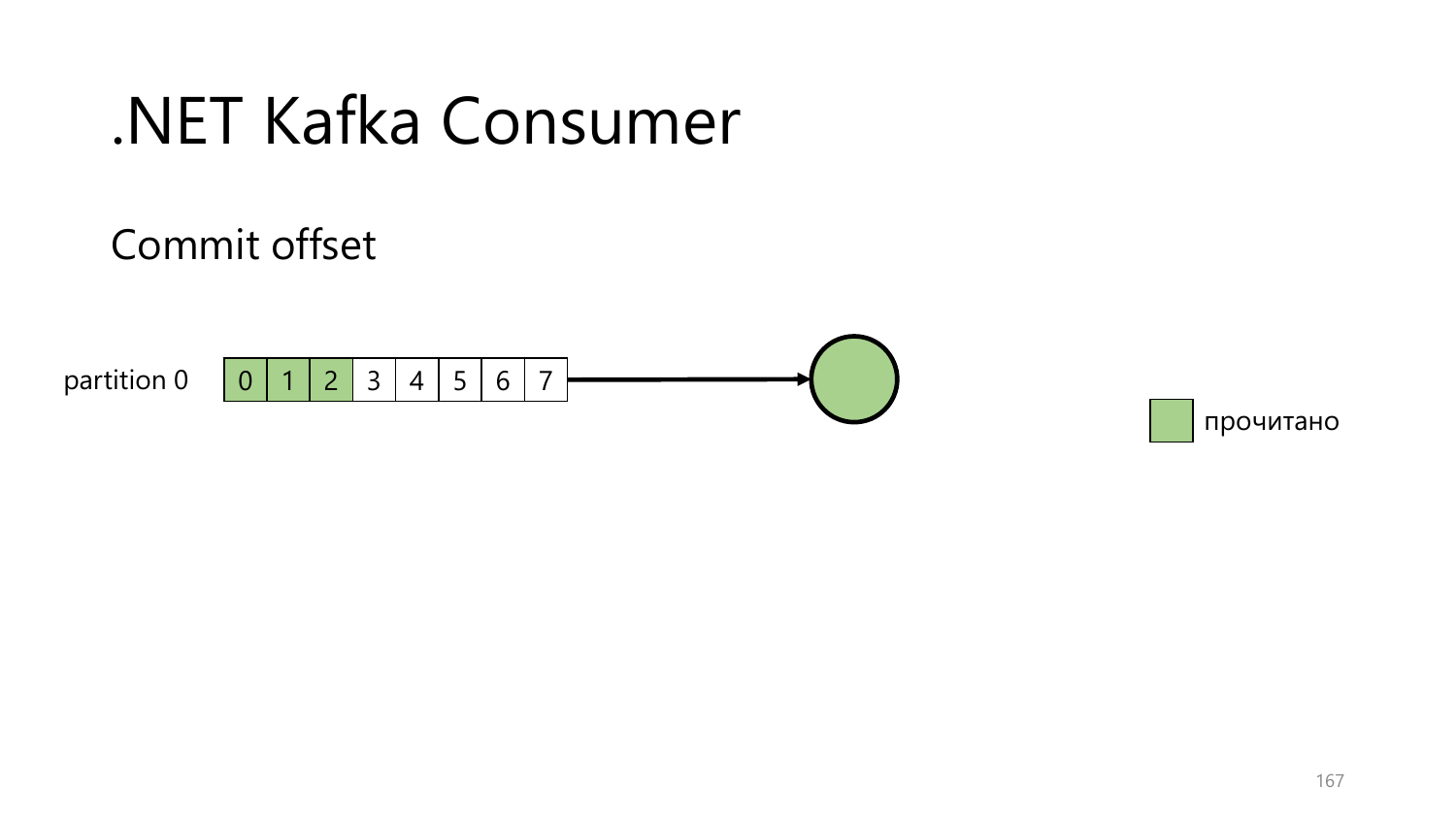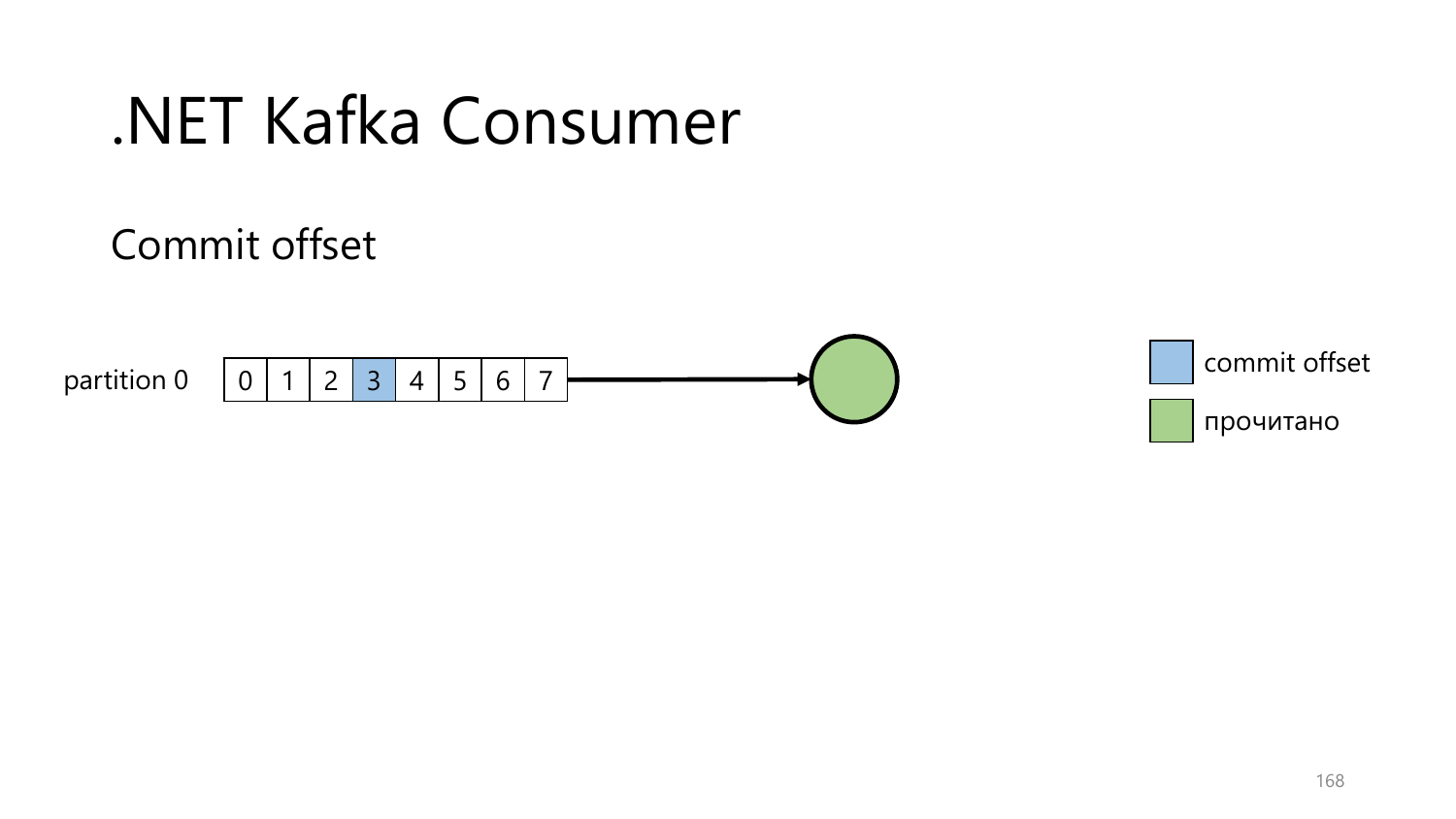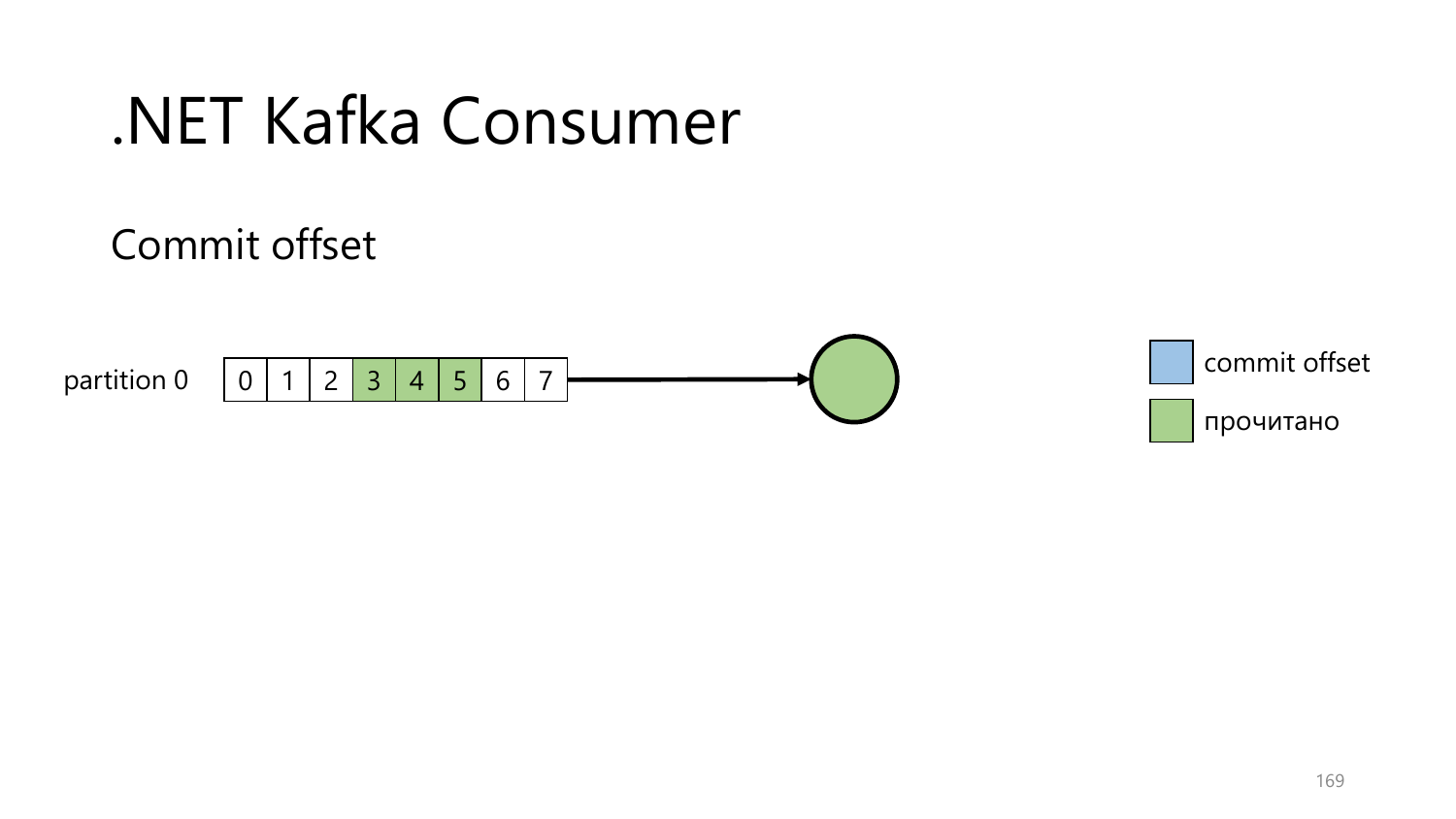



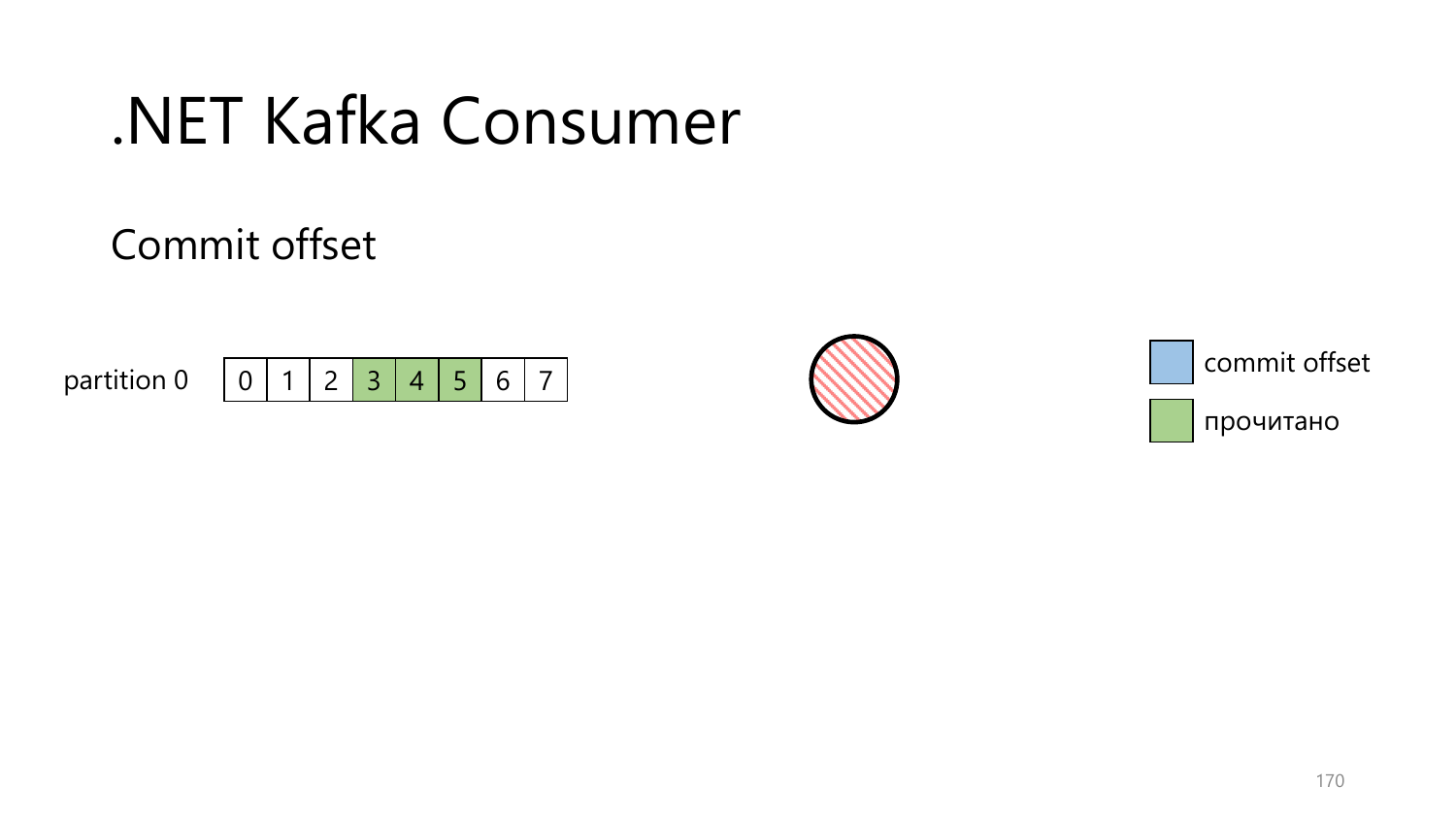#### Commit offset









не закоммичено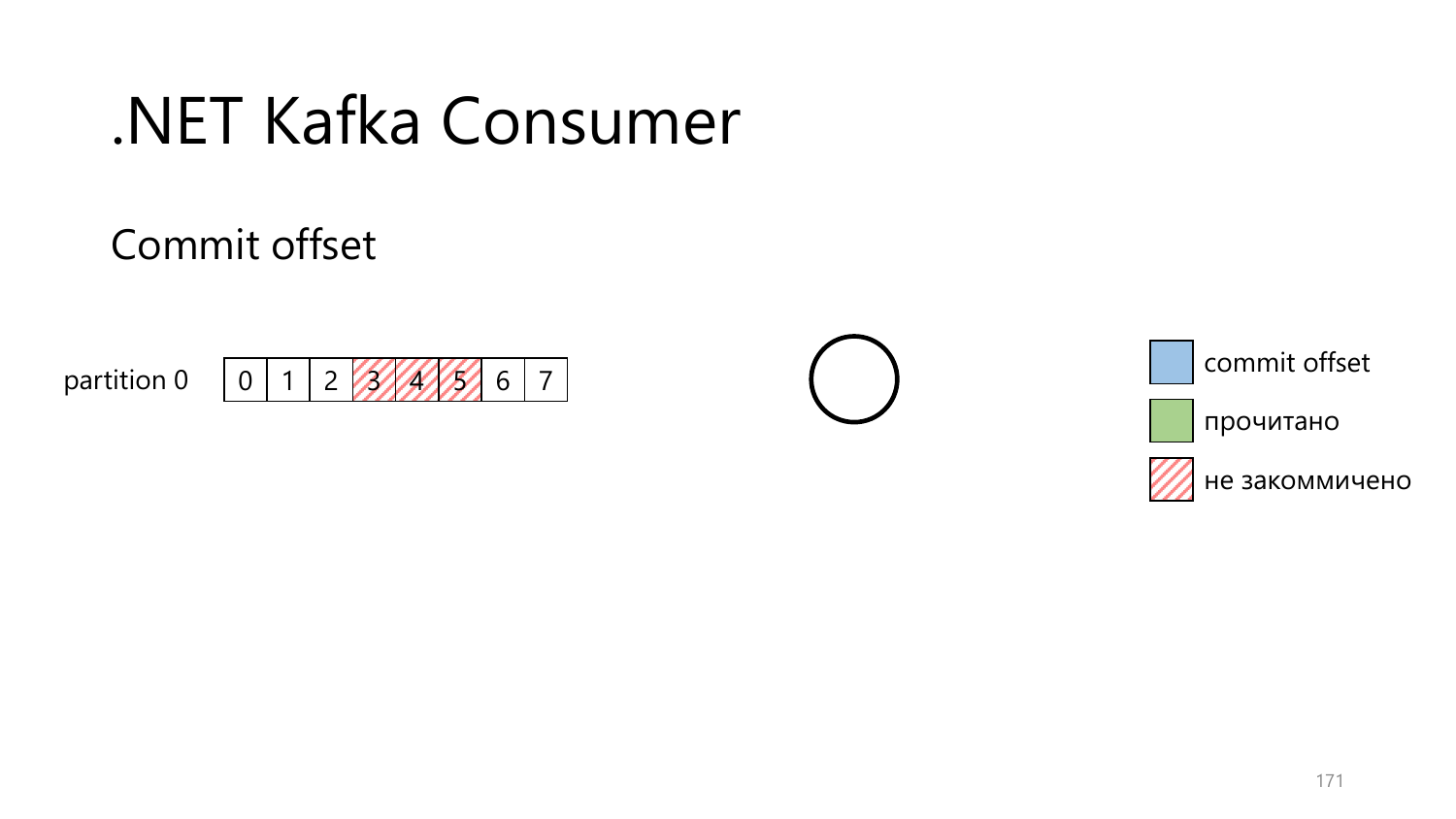

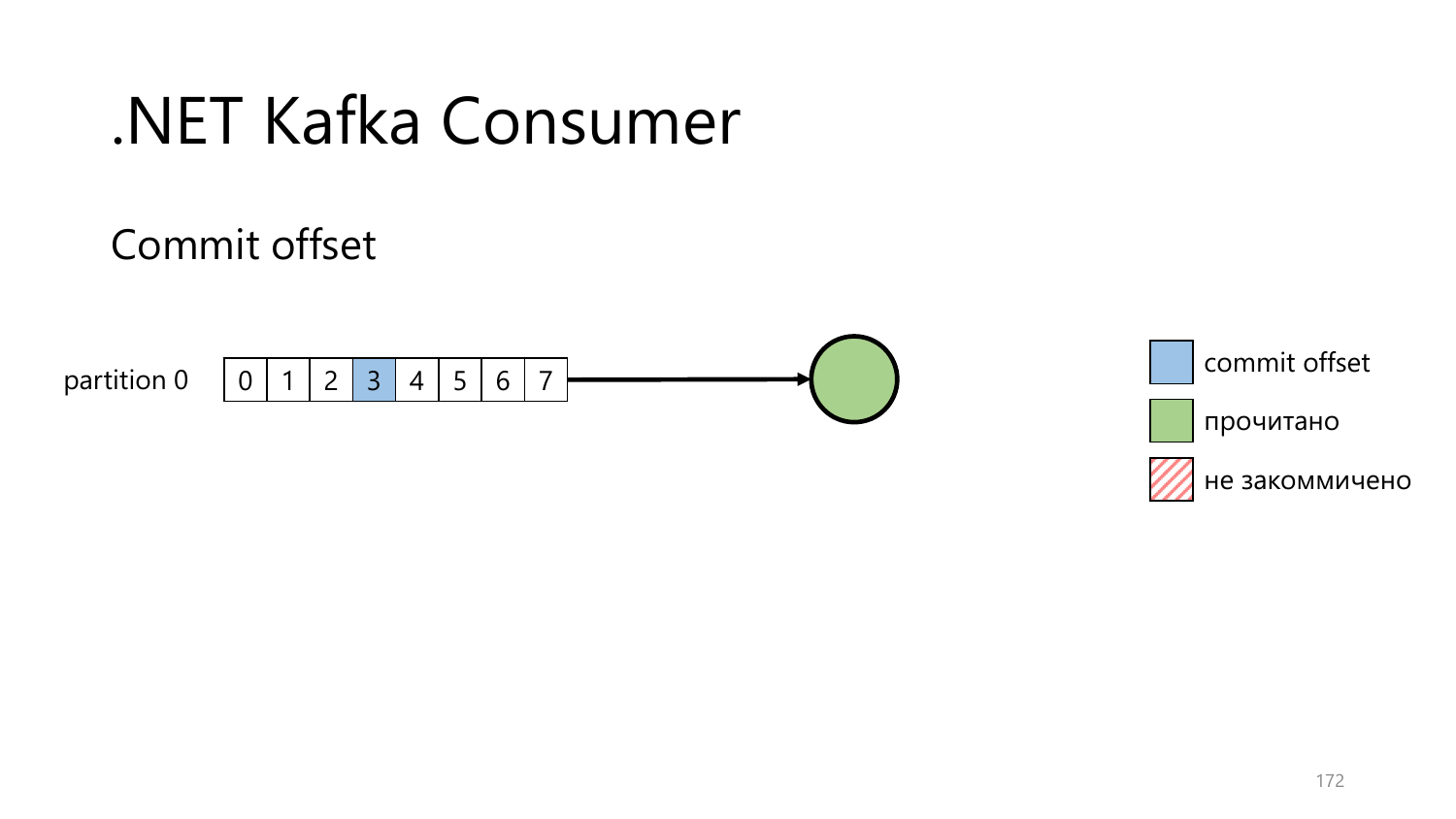

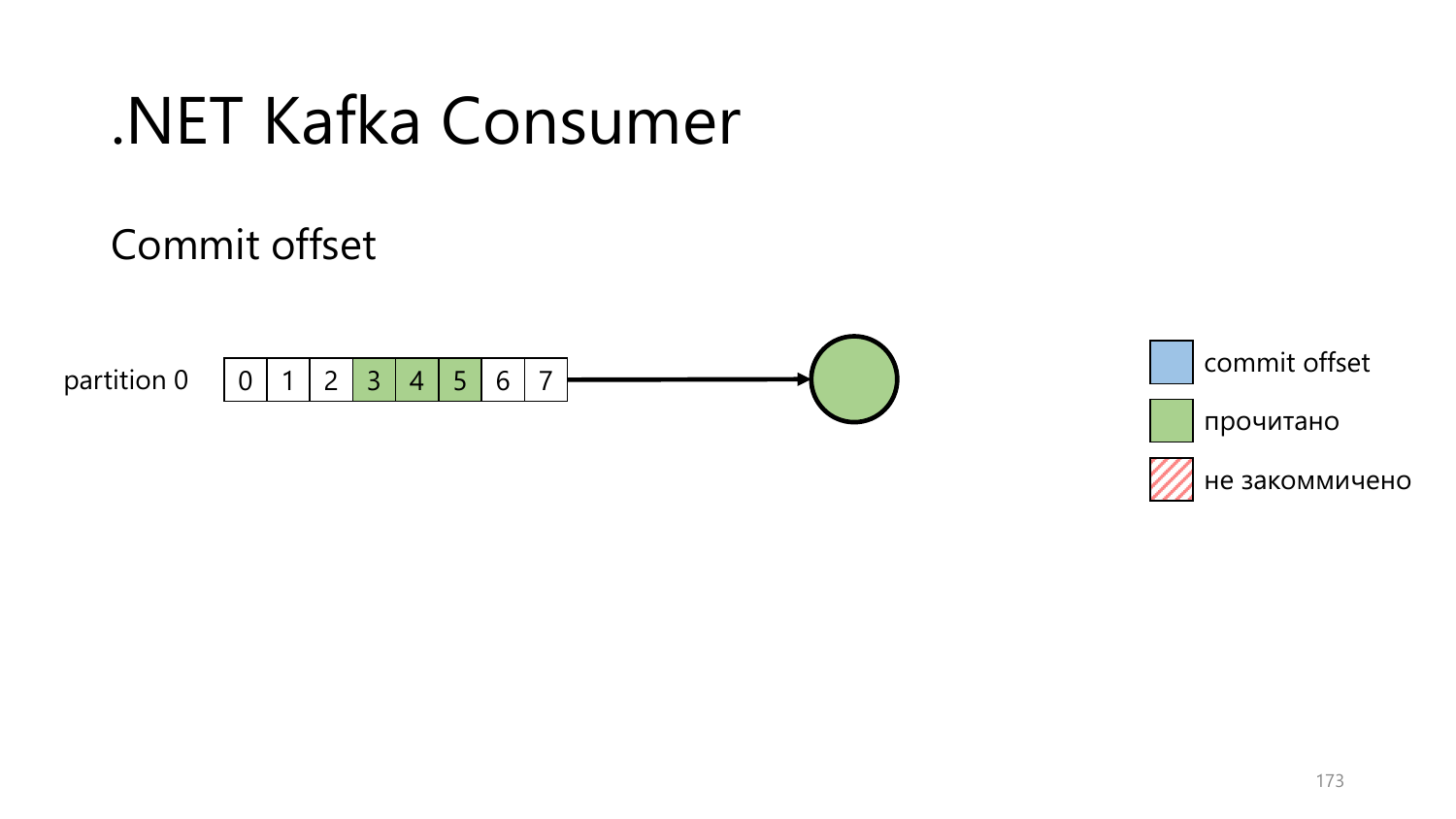- Гарантии обработки
- at least once
- mostly once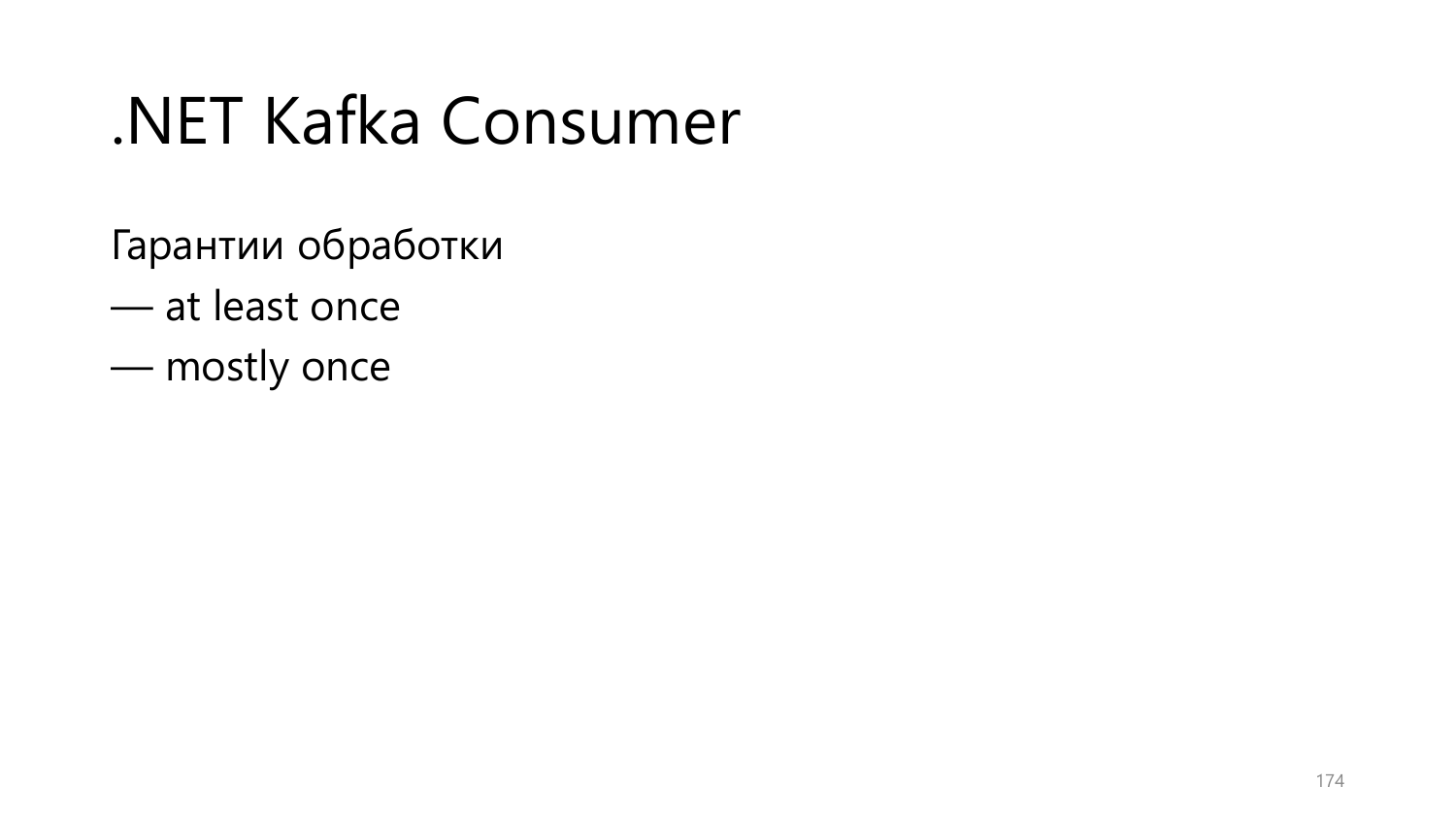```
ConsumeResult<string, string> result =
    consumer.Consume(5.Seconds());
```

```
if (result != null)
{
    consumer.Commit(result);
    process(result);
<u>}</u>
```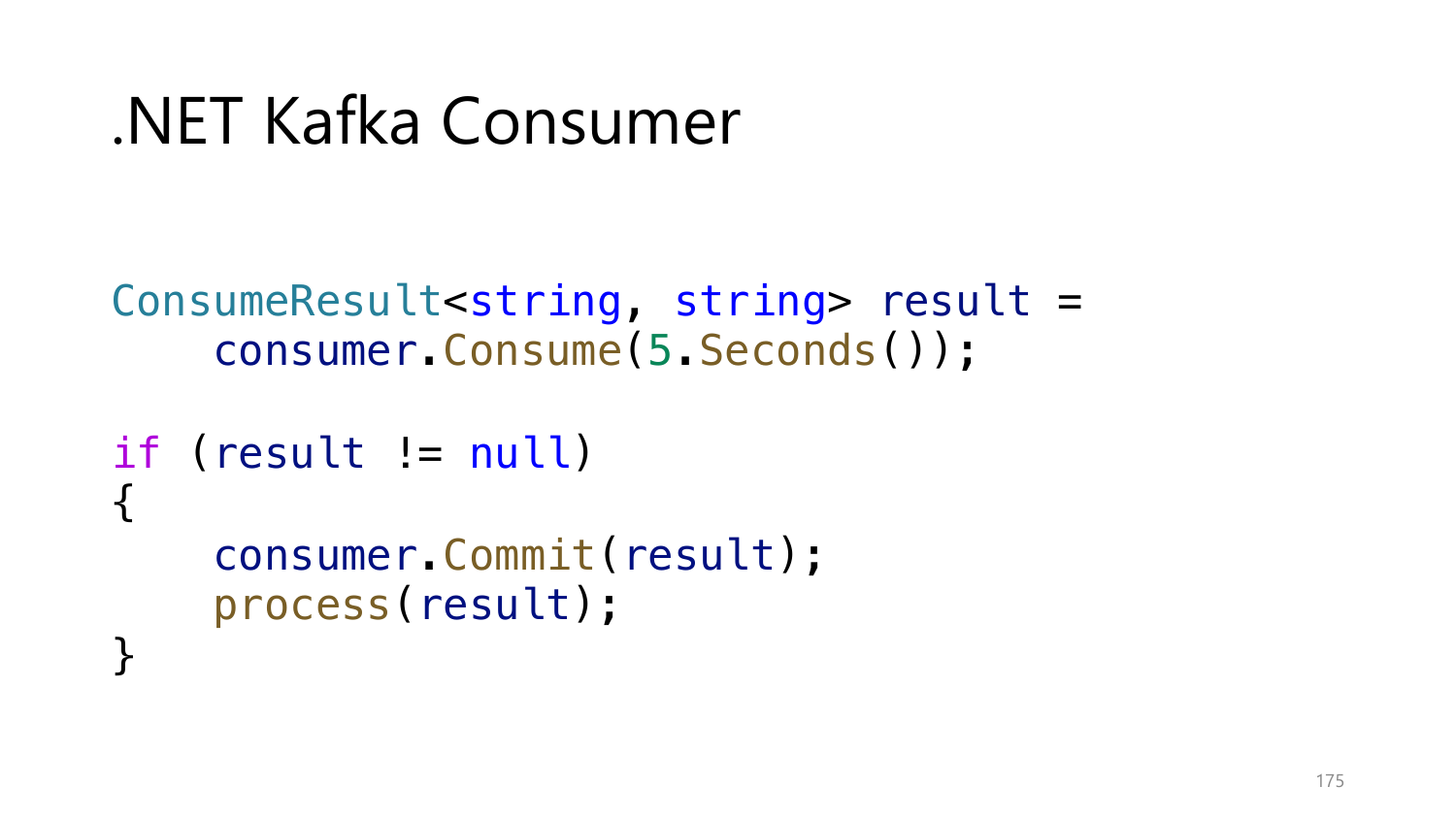```
ConsumeResult<string, string> result =
    consumer.Consume(5.Seconds());
```

```
if (result != null)
{
    consumer.Commit(result);
    process(result);
<u>}</u>
                                 mostly once
                                 Commit до обработки
```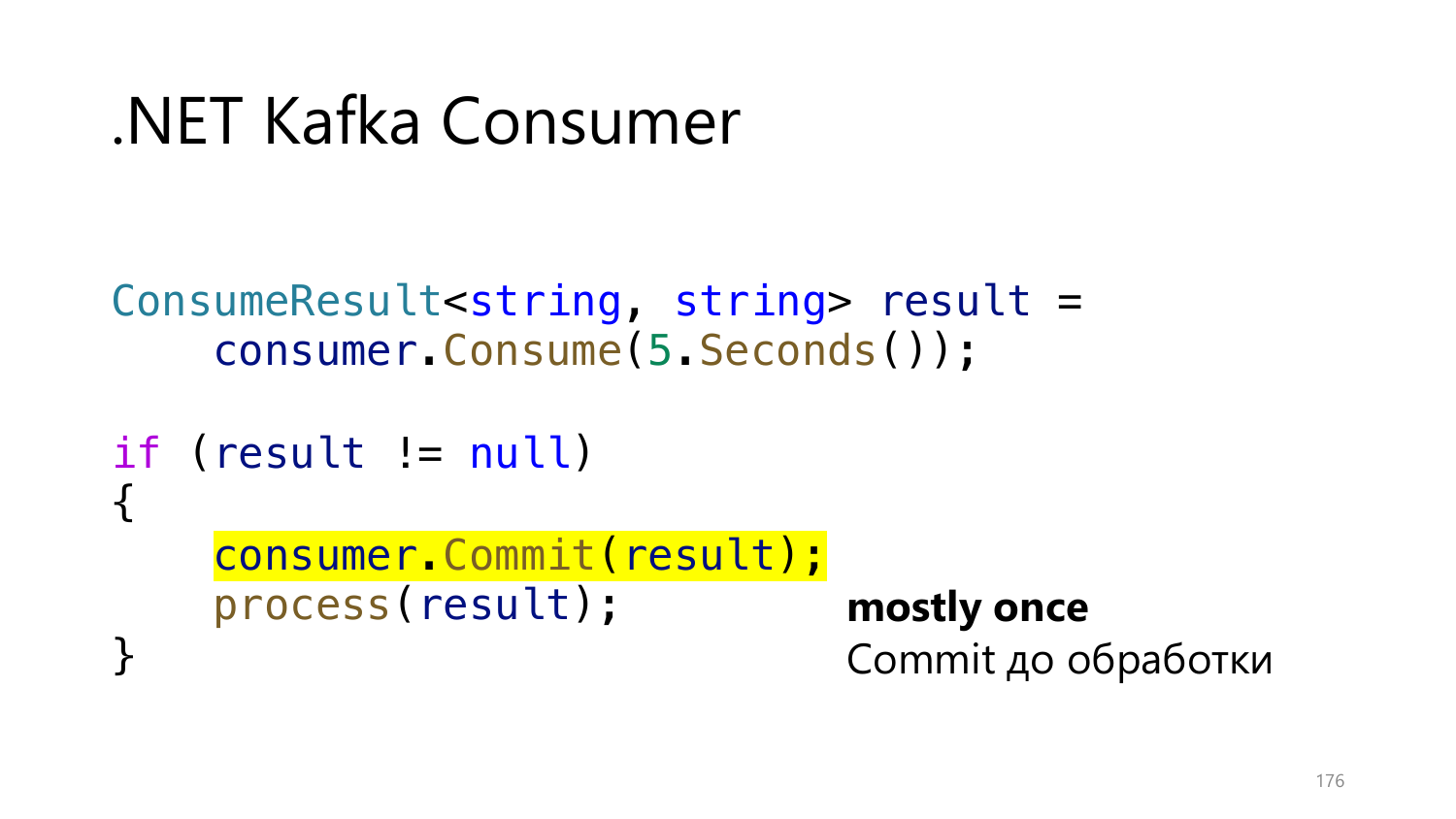```
ConsumeResult<string, string> result =
    consumer.Consume(5.Seconds());
```

```
if (result != null)
{
    process(result);
    consumer.Commit(result);
<u>}</u>
```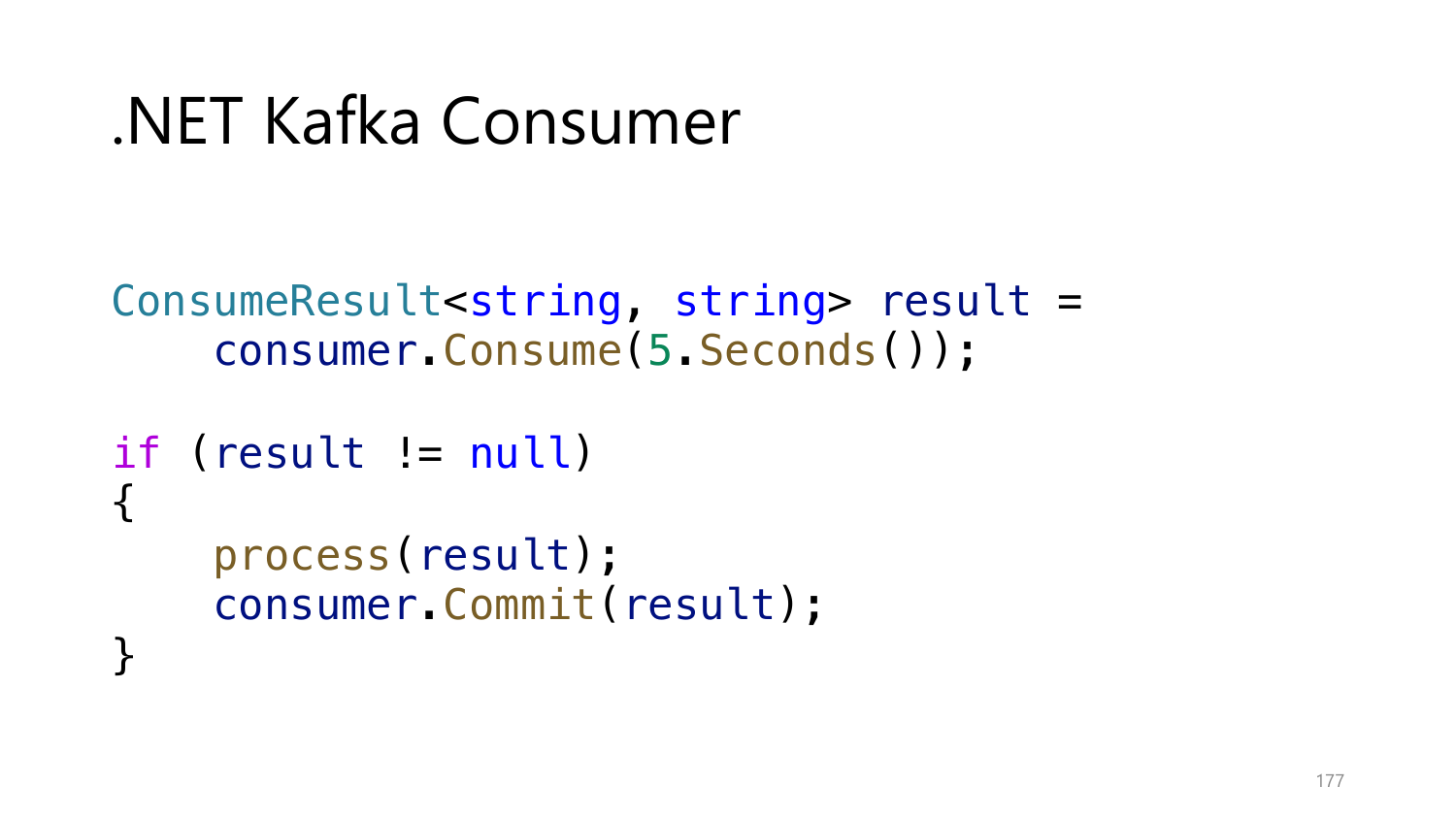```
ConsumeResult<string, string> result =
    consumer.Consume(5.Seconds());
```

```
if (result != null)
{
    process(result);
    consumer.Commit(result);
<u>}</u>
                                  at least once
                                  Commit после обработки
```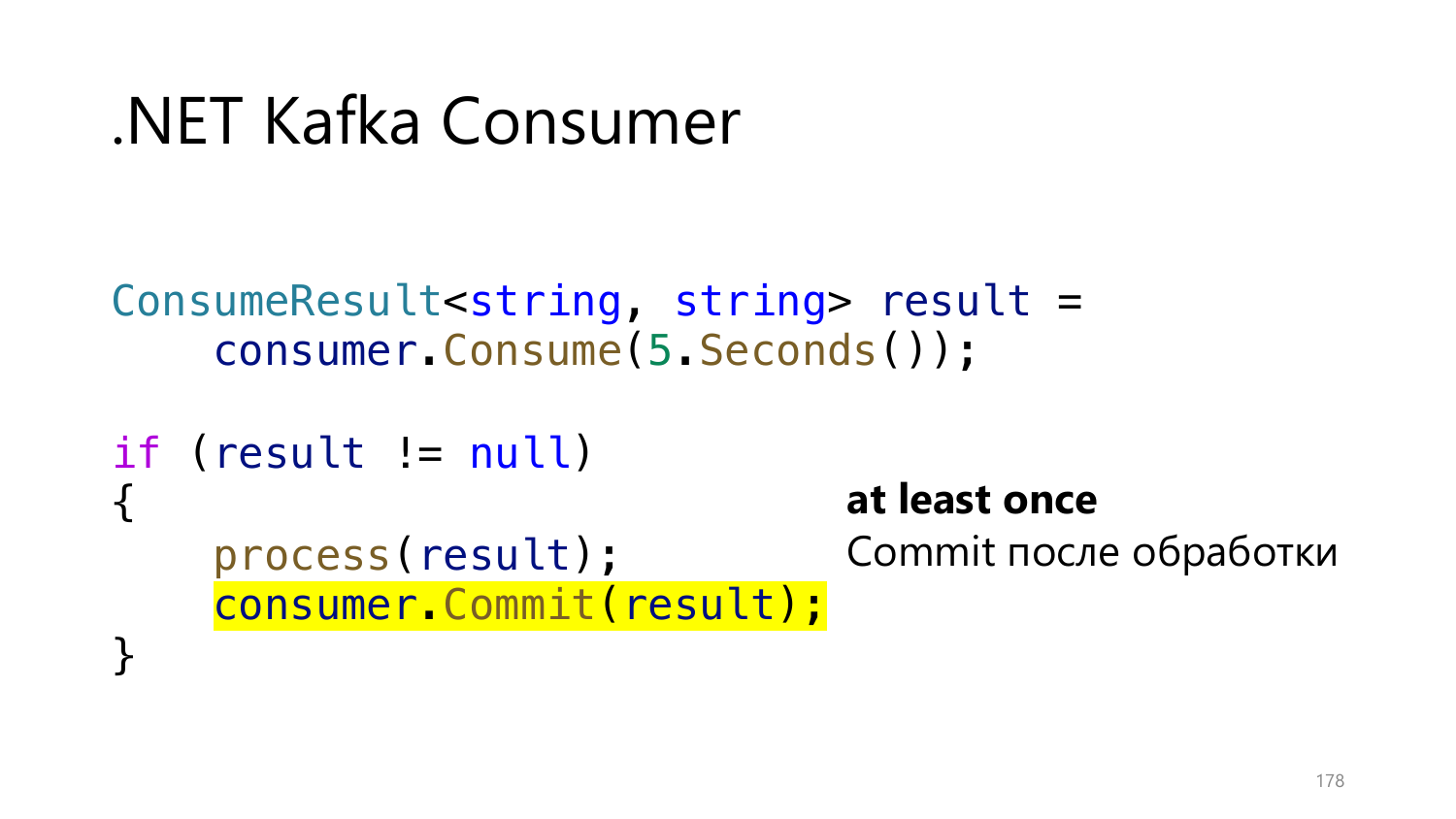```
ConsumeResult<string, string> result =
    consumer.Consume(5.Seconds());
```

```
if (result != null)
{
    process(result);
    consumer.Commit(result);
```
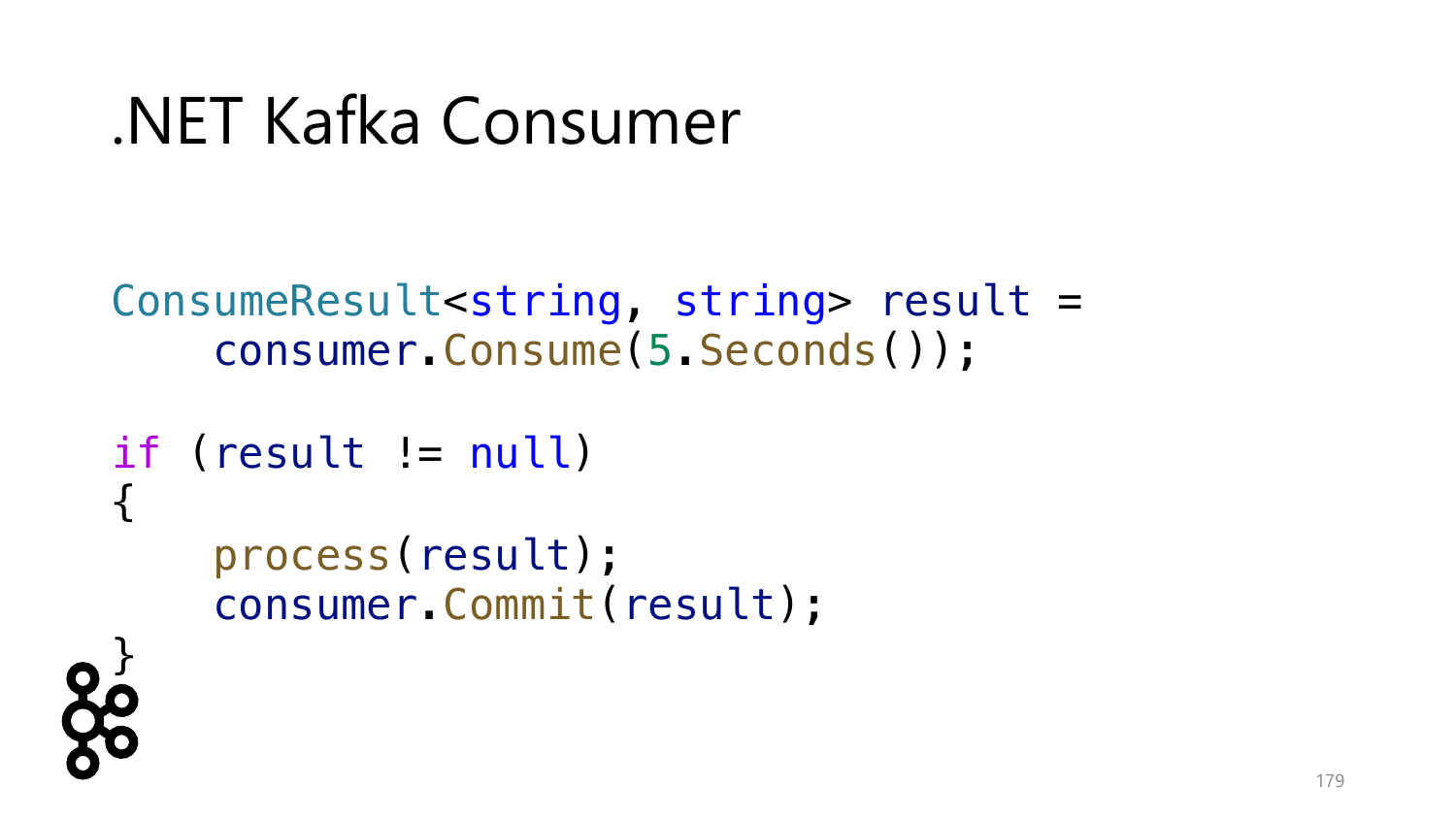- 1 коммит на 1 сообщение
- 1 коммит на N сообщений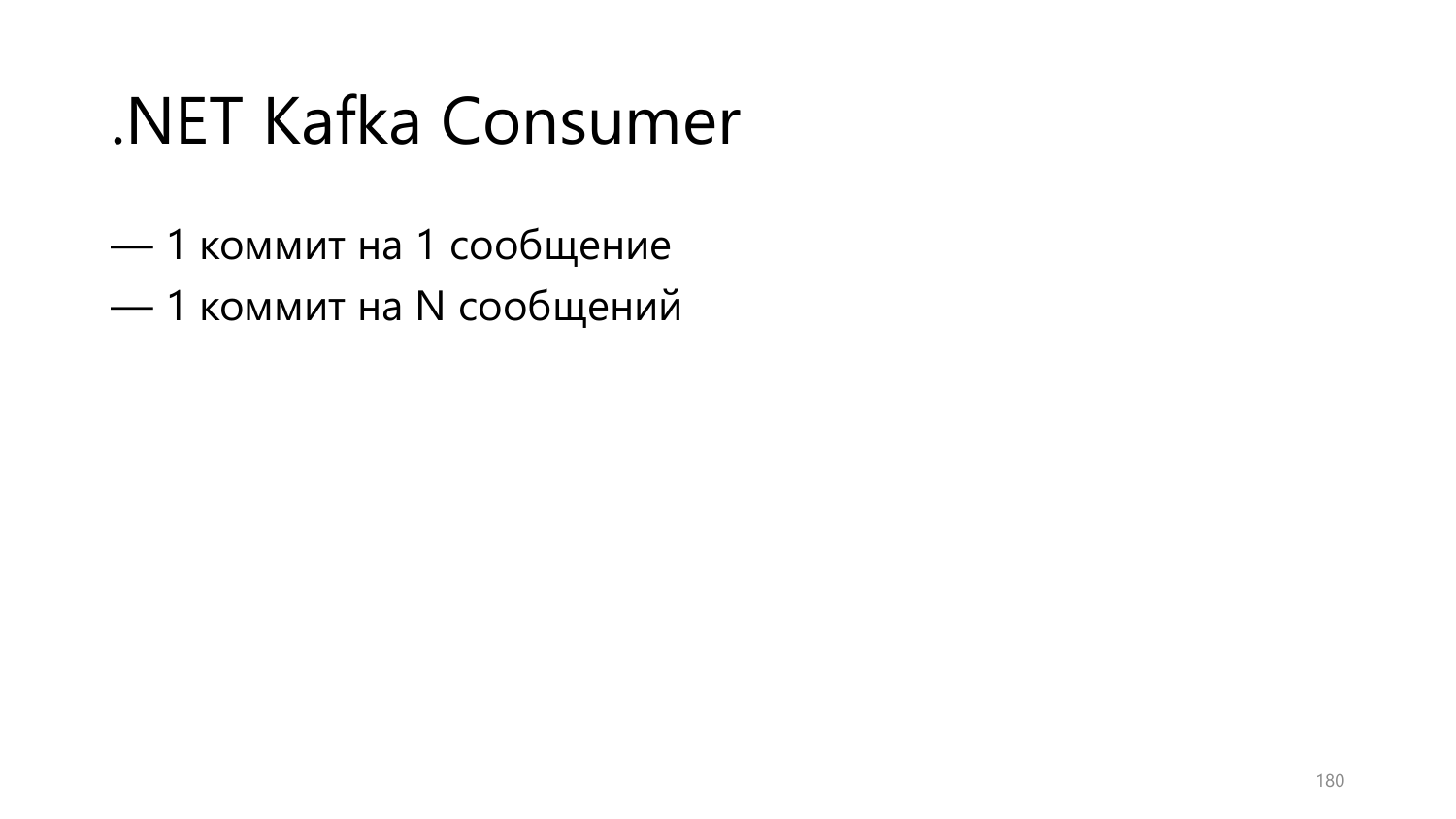- 1 коммит на 1 сообщение
- 1 коммит на N сообщений √

⇧ производительность

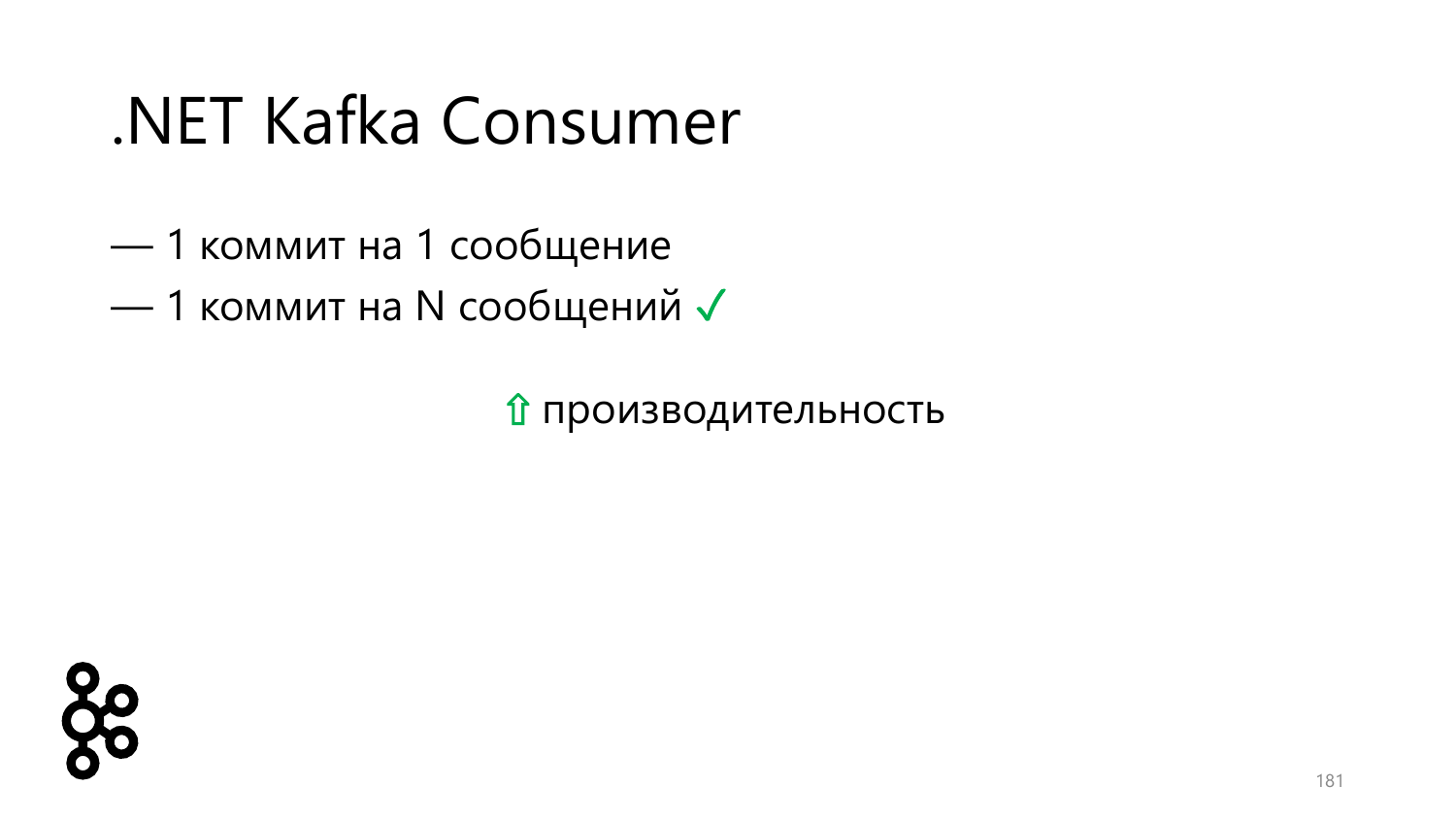```
ConsumeResult<string, string> result =
    consumer.Consume(5.Seconds());
```

```
if (result != null)
{
    process(result);
    consumer.StoreOffset(result);
<u>}</u>
```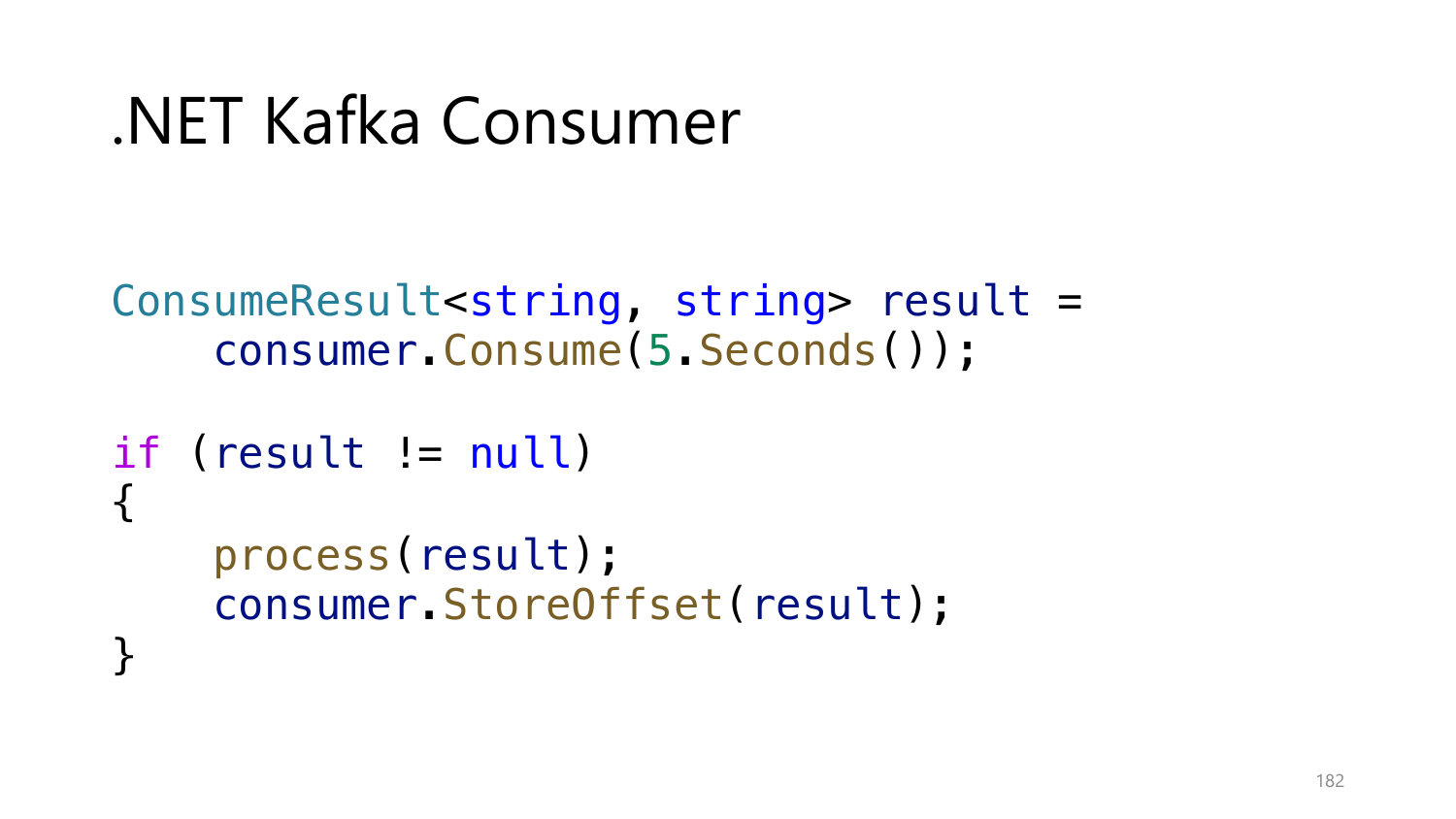```
ConsumeResult<string, string> result =
    consumer.Consume(5.Seconds());
```

```
if (result != null)
{
    process(result);
    consumer.StoreOffset(result);
<u>}</u>
```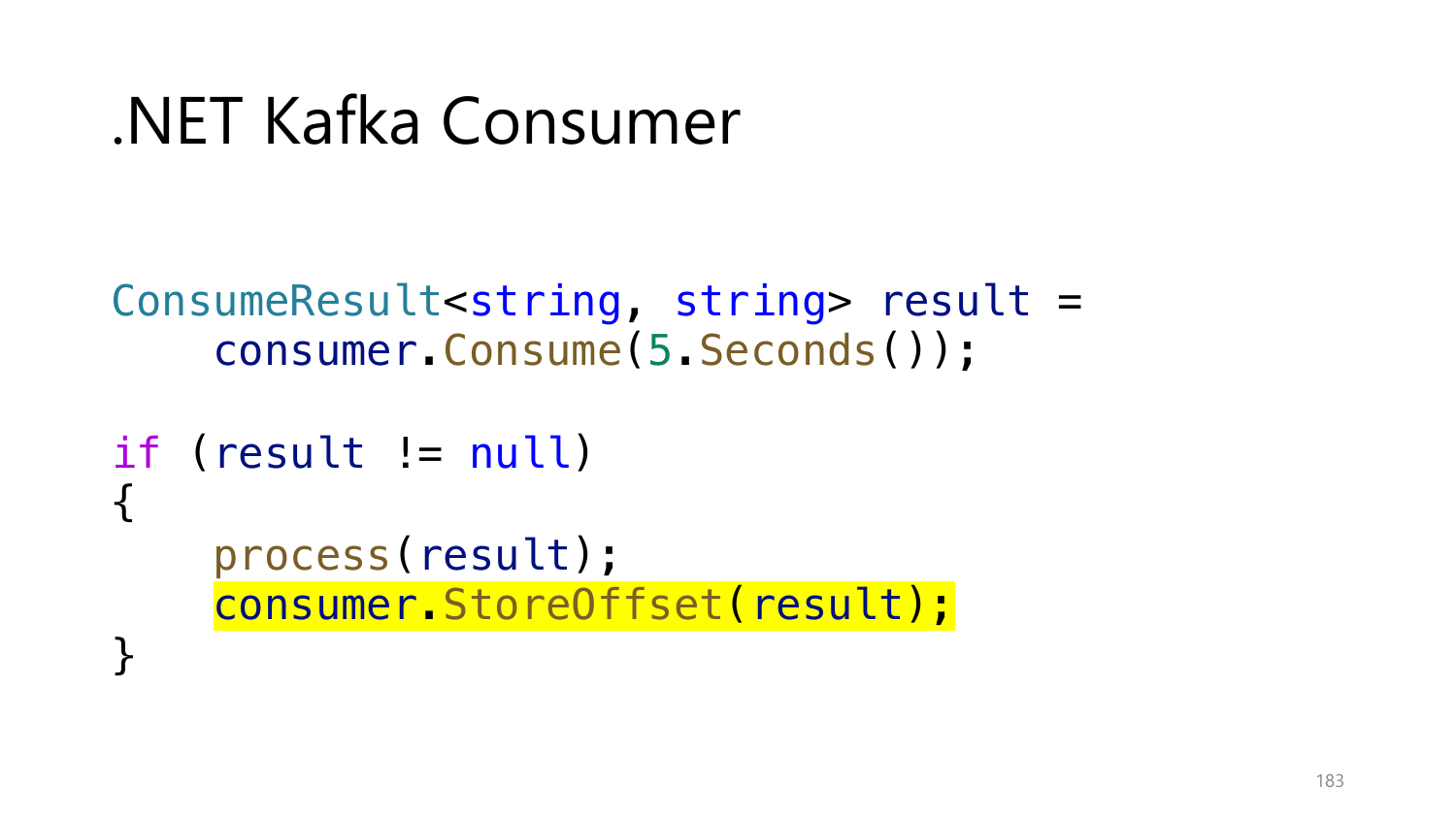```
ConsumeResult<string, string> result =
    consumer.Consume(5.Seconds());
```

```
if (result != null)
{
    process(result);
    consumer.StoreOffset(result);
<u>}</u>
```
EnableAutoCommit=true AutoCommitIntervalMs=5000

184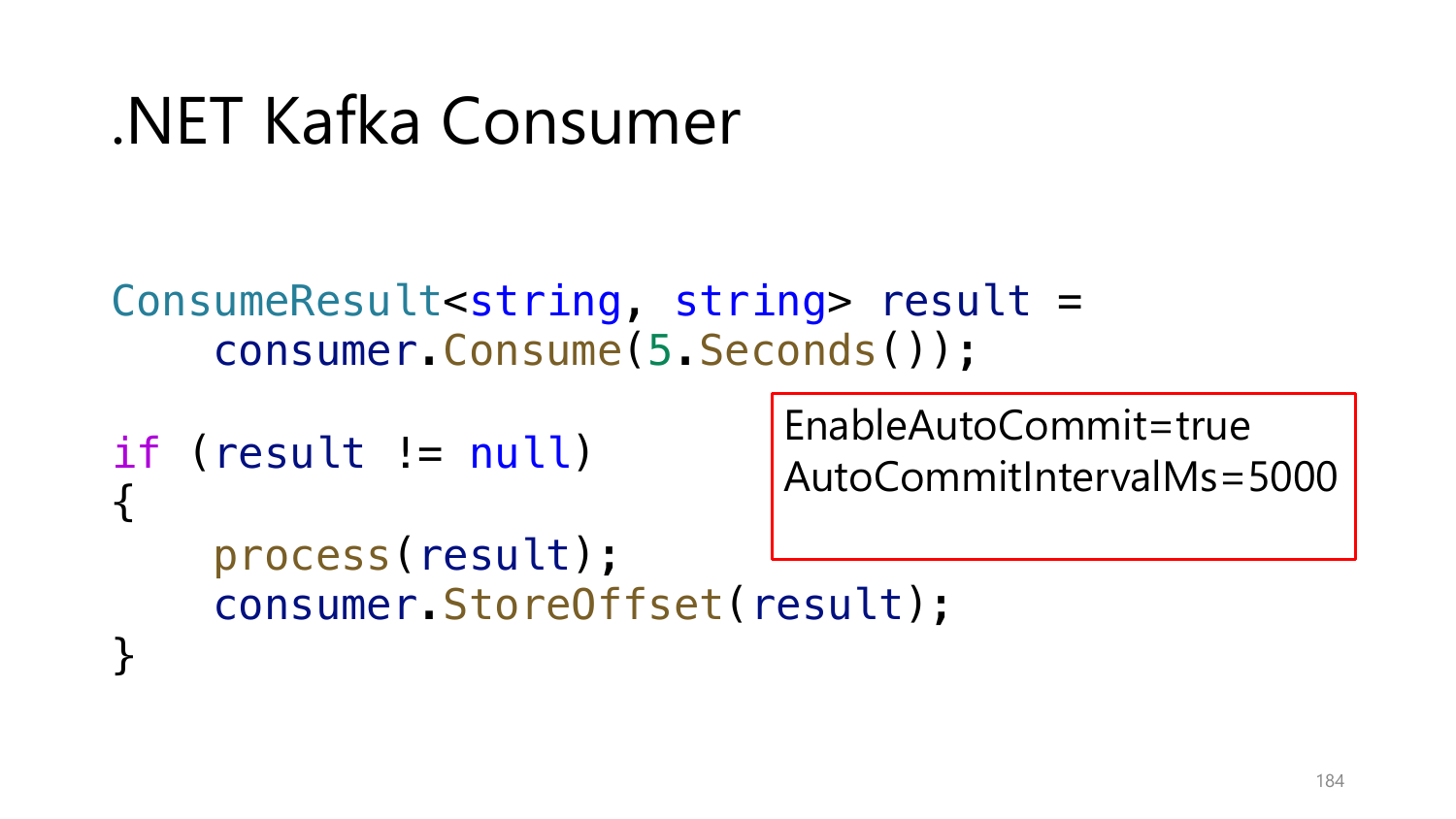```
ConsumeResult<string, string> result =
    consumer.Consume(5.Seconds());
```

```
if (result != null)
{
    process(result);
    consumer.StoreOffset(result);
<u>}</u>
```
EnableAutoCommit=true

AutoCommitIntervalMs=5000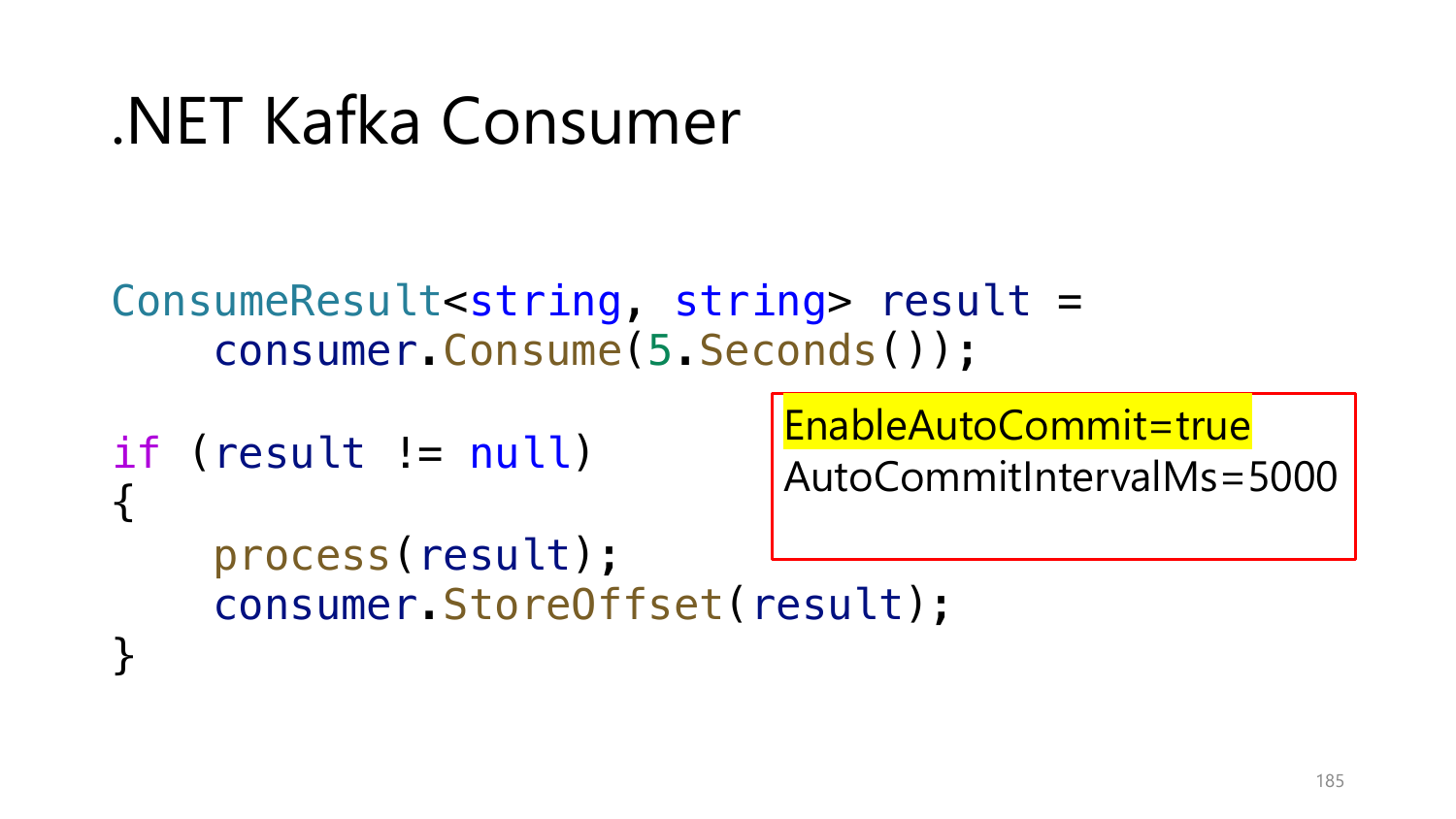```
ConsumeResult<string, string> result =
    consumer.Consume(5.Seconds());
```

```
if (result != null)
{
    process(result);
    consumer.StoreOffset(result);
<u>}</u>
```
EnableAutoCommit=true AutoCommitIntervalMs=5000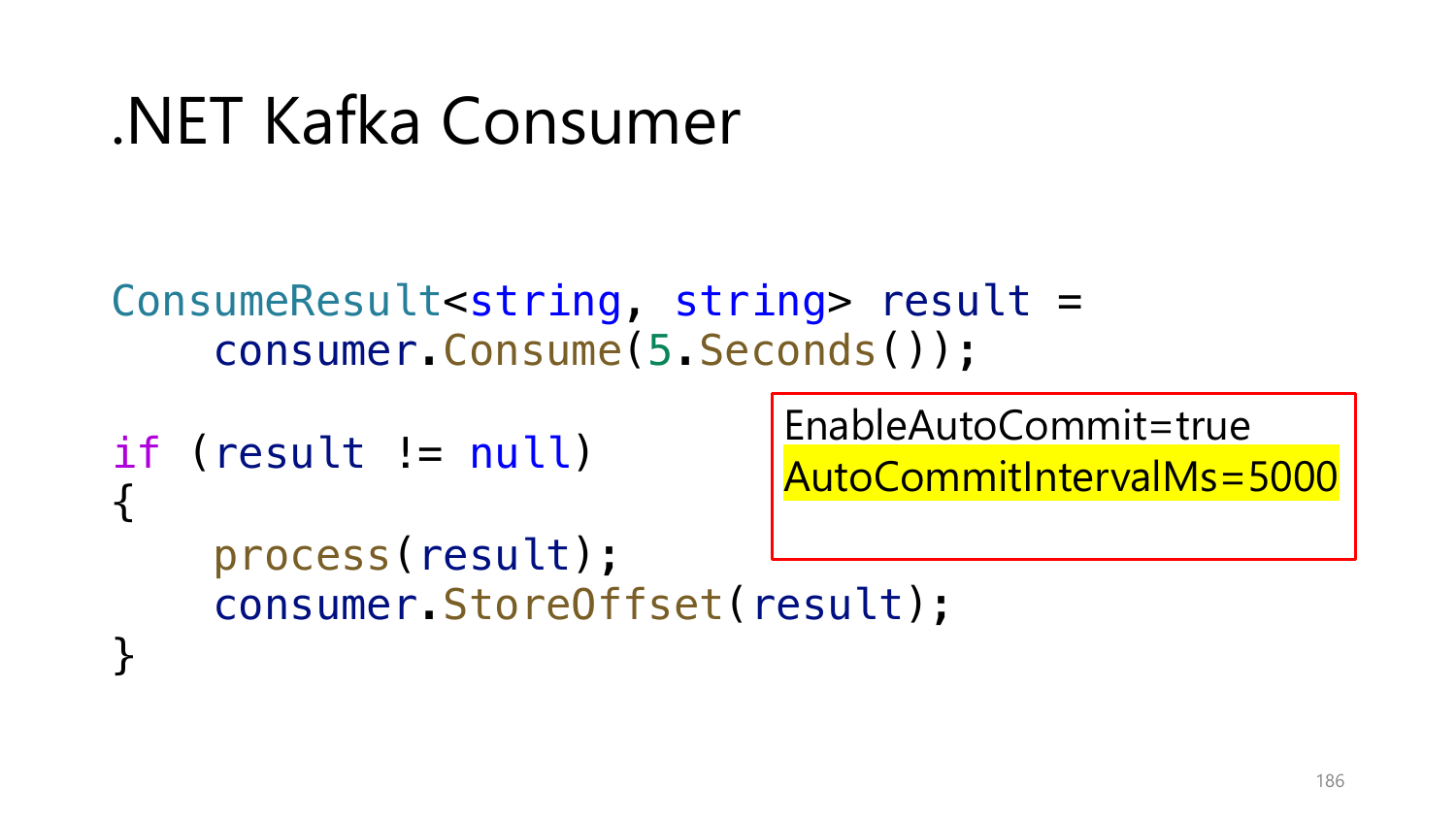```
ConsumeResult<string, string> result =
    consumer.Consume(5.Seconds());
```

```
if (result != null)
{
    process(result);
    consumer.StoreOffset(result);
<u>}</u>
```
EnableAutoCommit=true AutoCommitIntervalMs=5000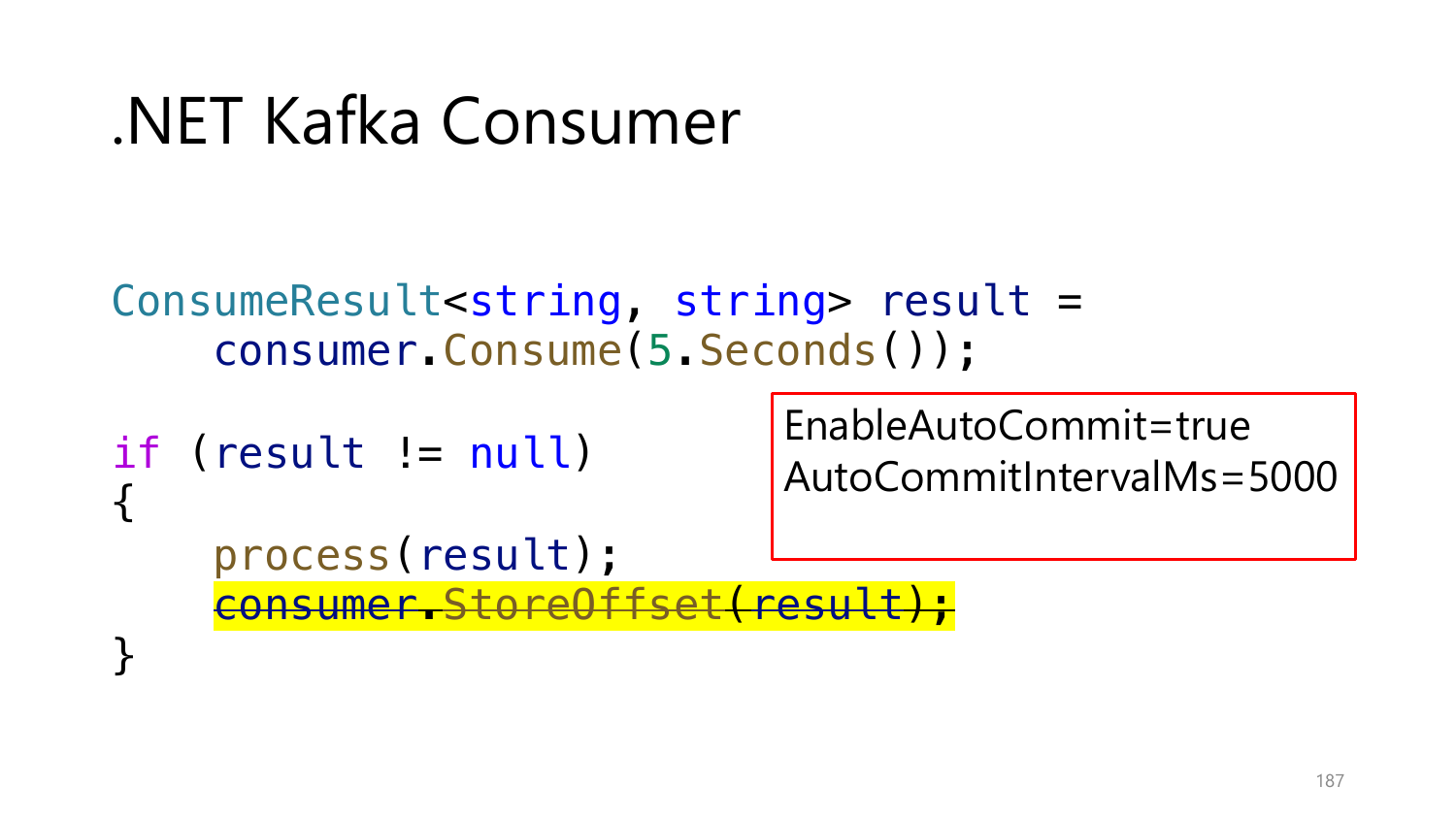```
ConsumeResult<string, string> result =
    consumer.Consume(5.Seconds());
```

```
if (result != null)
{
    process(result);
    consumer.StoreOffset(result);
<u>}</u>
```
EnableAutoCommit=true AutoCommitIntervalMs=5000 EnableAutoOffsetStore=true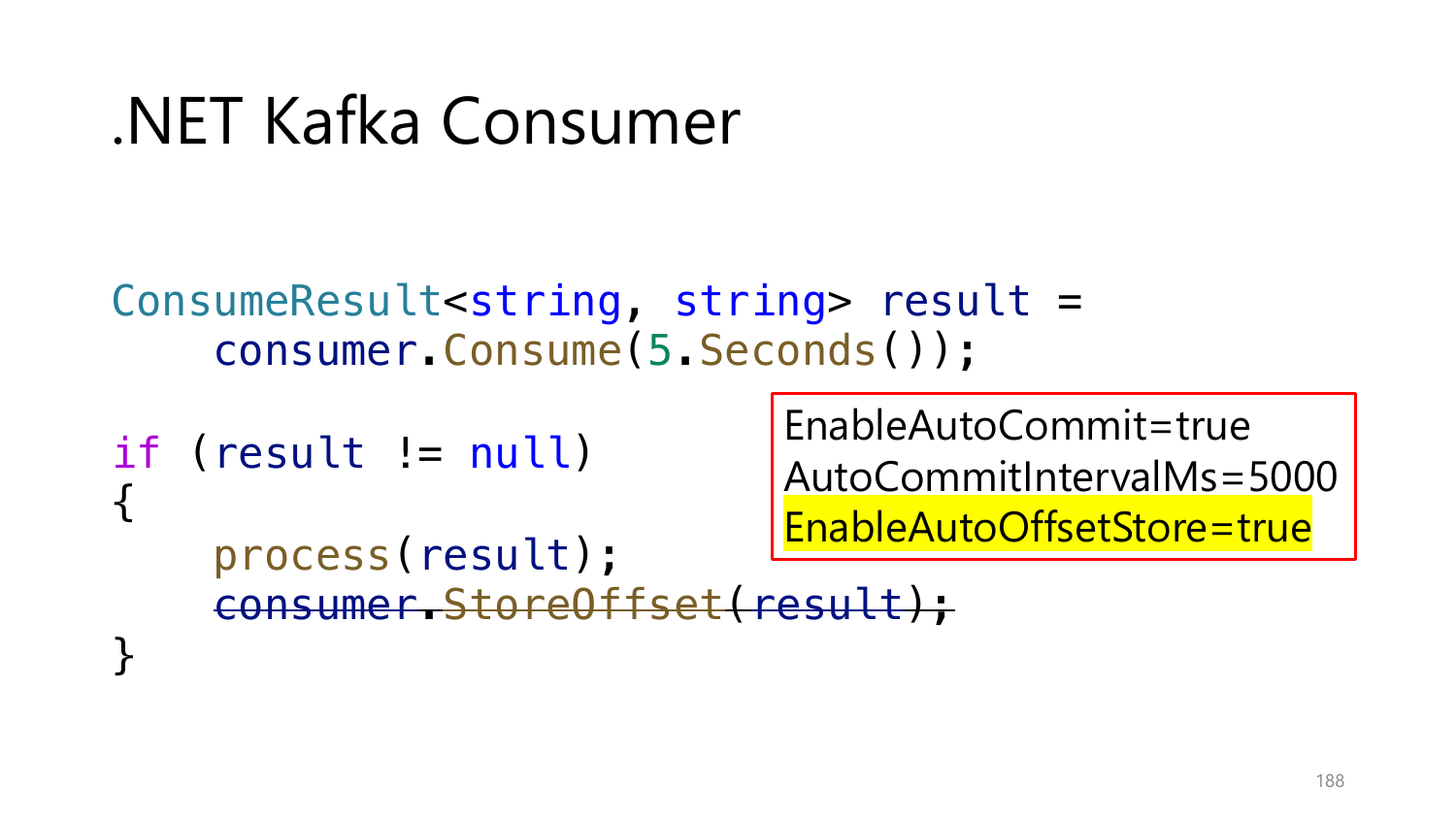



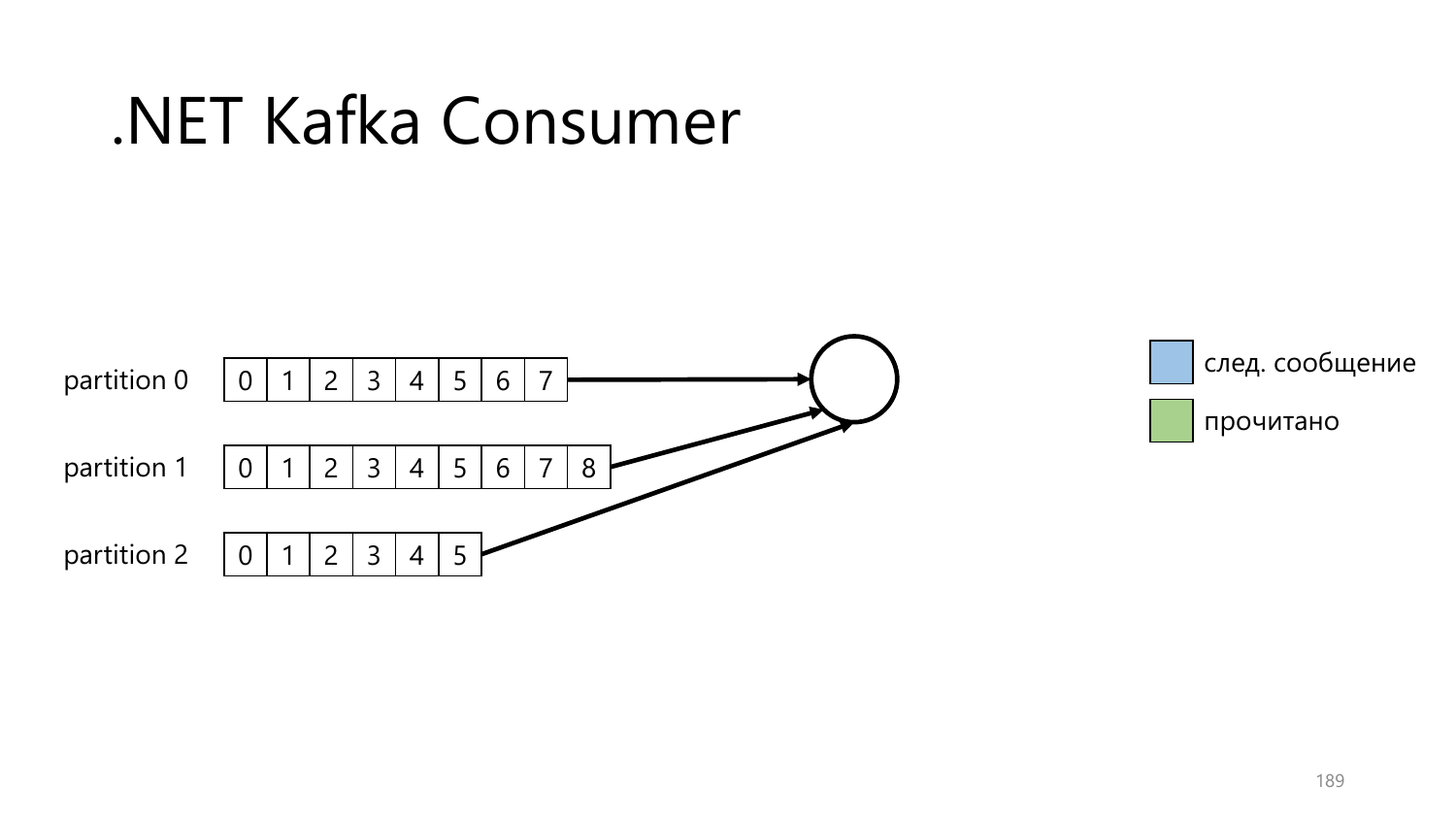

#### 190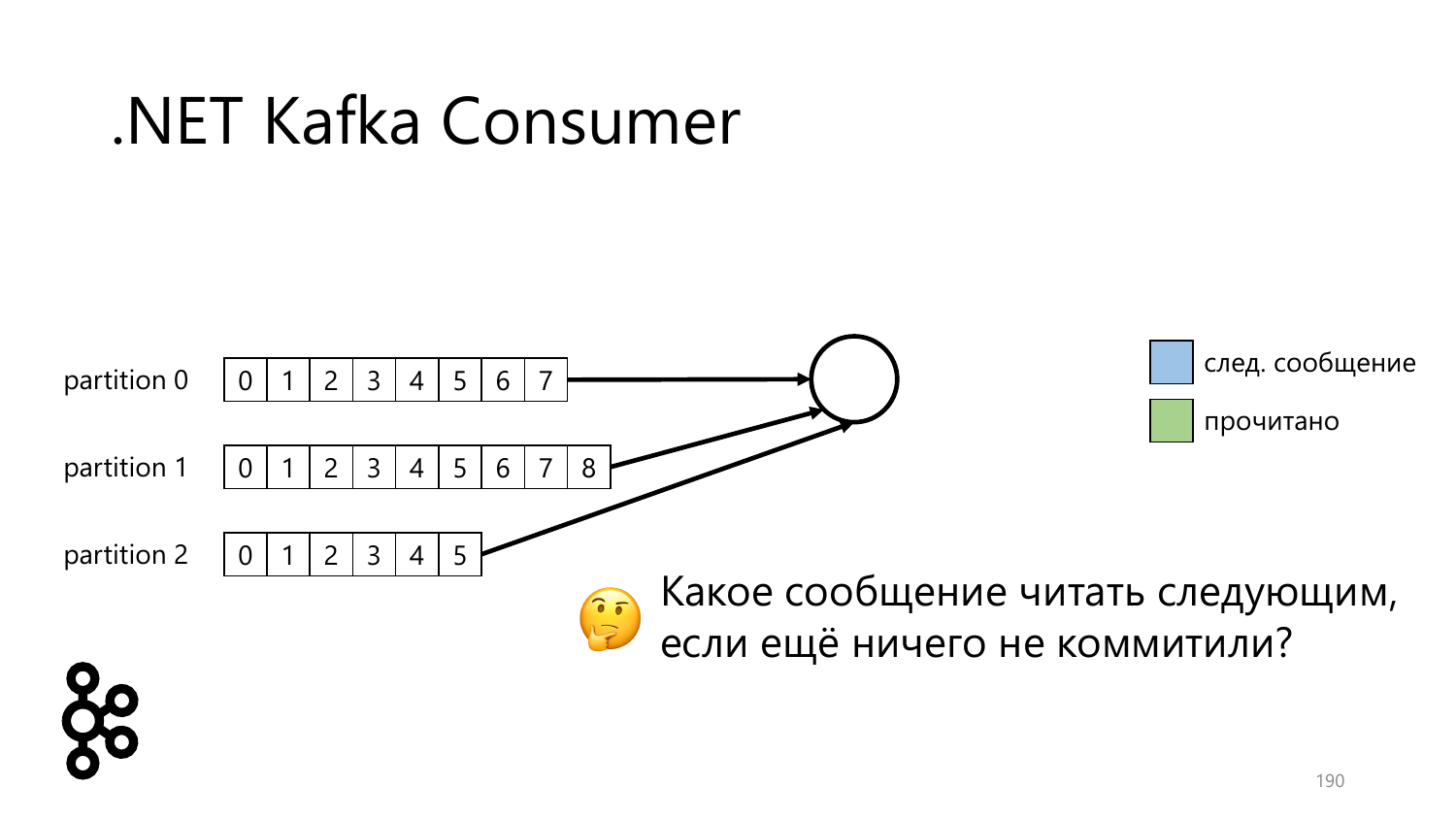```
.NET Kafka Consumer
```

```
public enum AutoOffsetReset
{
    Latest = \theta,
    Earliest = 1,
    Error = 2}
```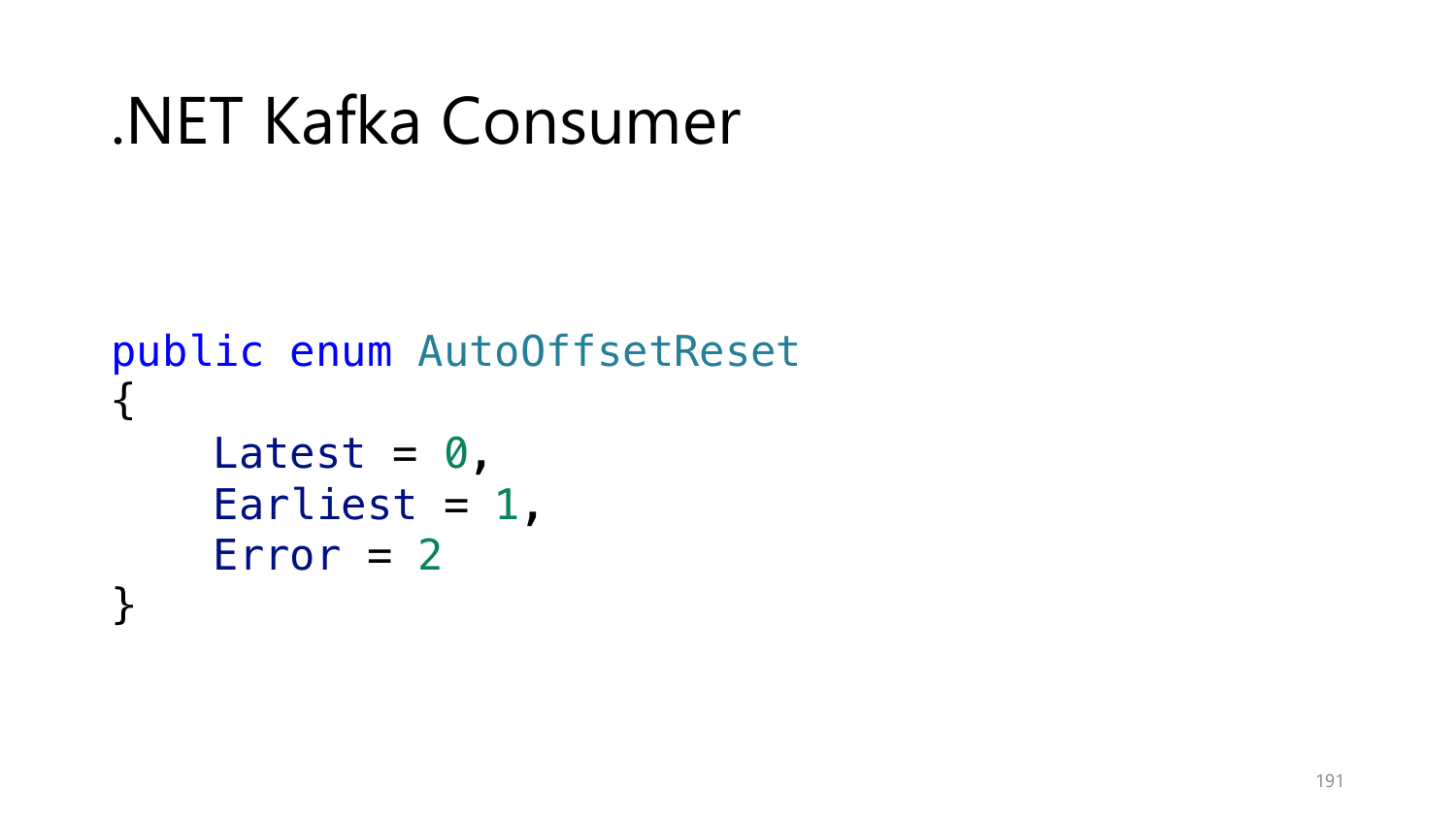```
public enum AutoOffsetReset
{
    Latest = 0,Earliest = 1,
    Error = 2}
```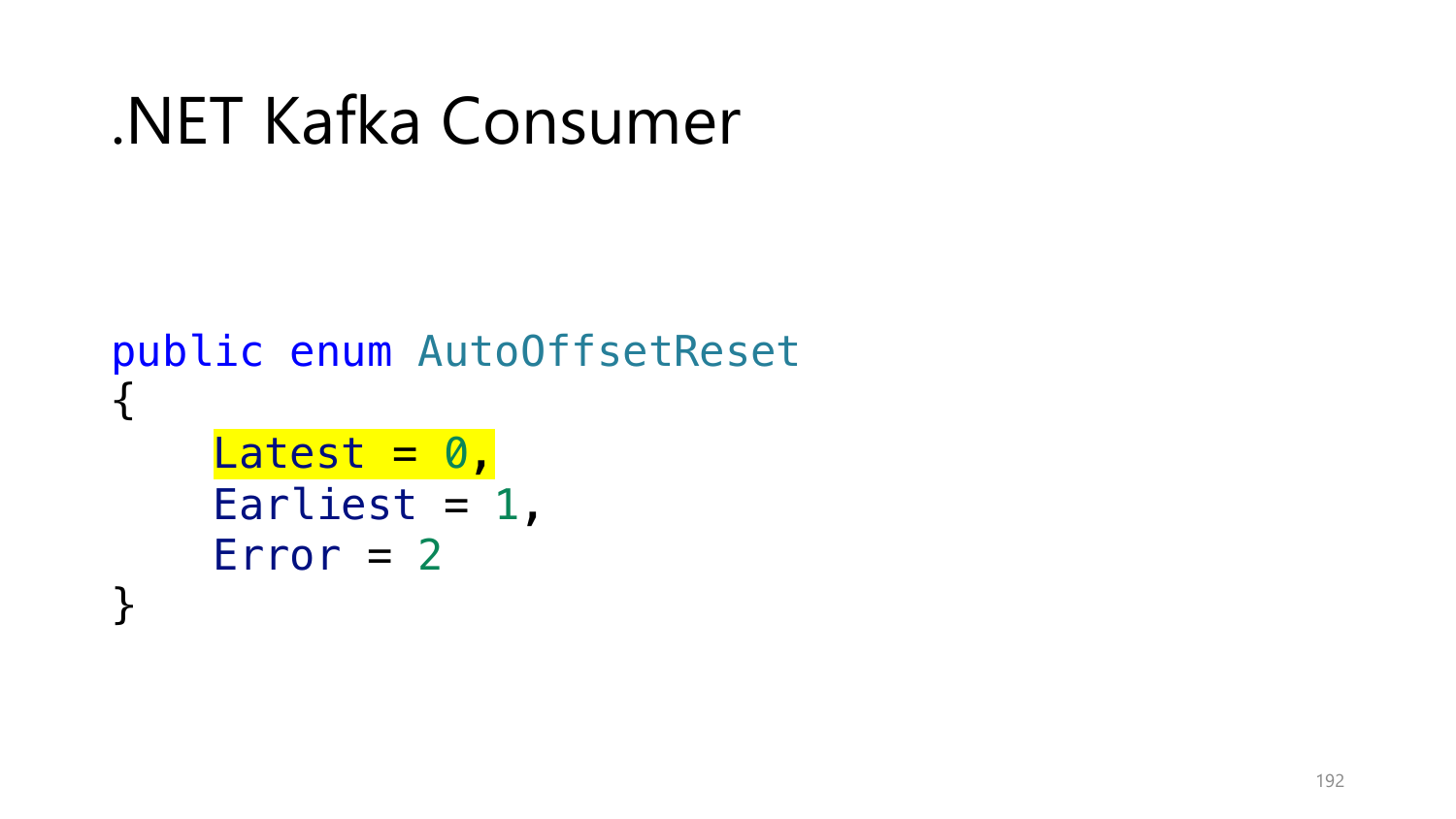```
public enum AutoOffsetReset
{
    Latest = \theta,
    Earliest = 1,
    Error = 2}
```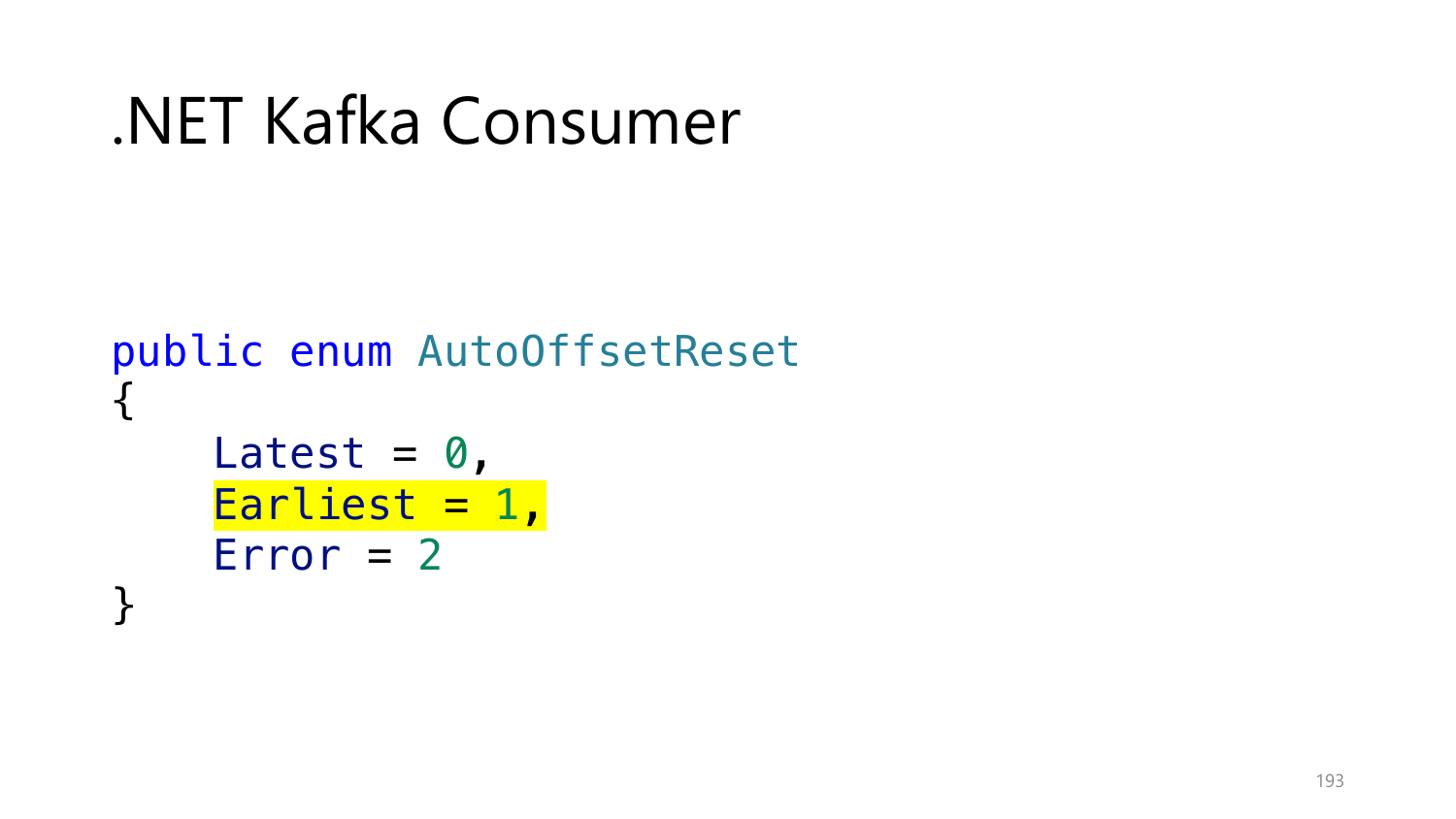```
public enum AutoOffsetReset
{
    Latest = \theta,
    Earliest = 1,
    Error = 2}
```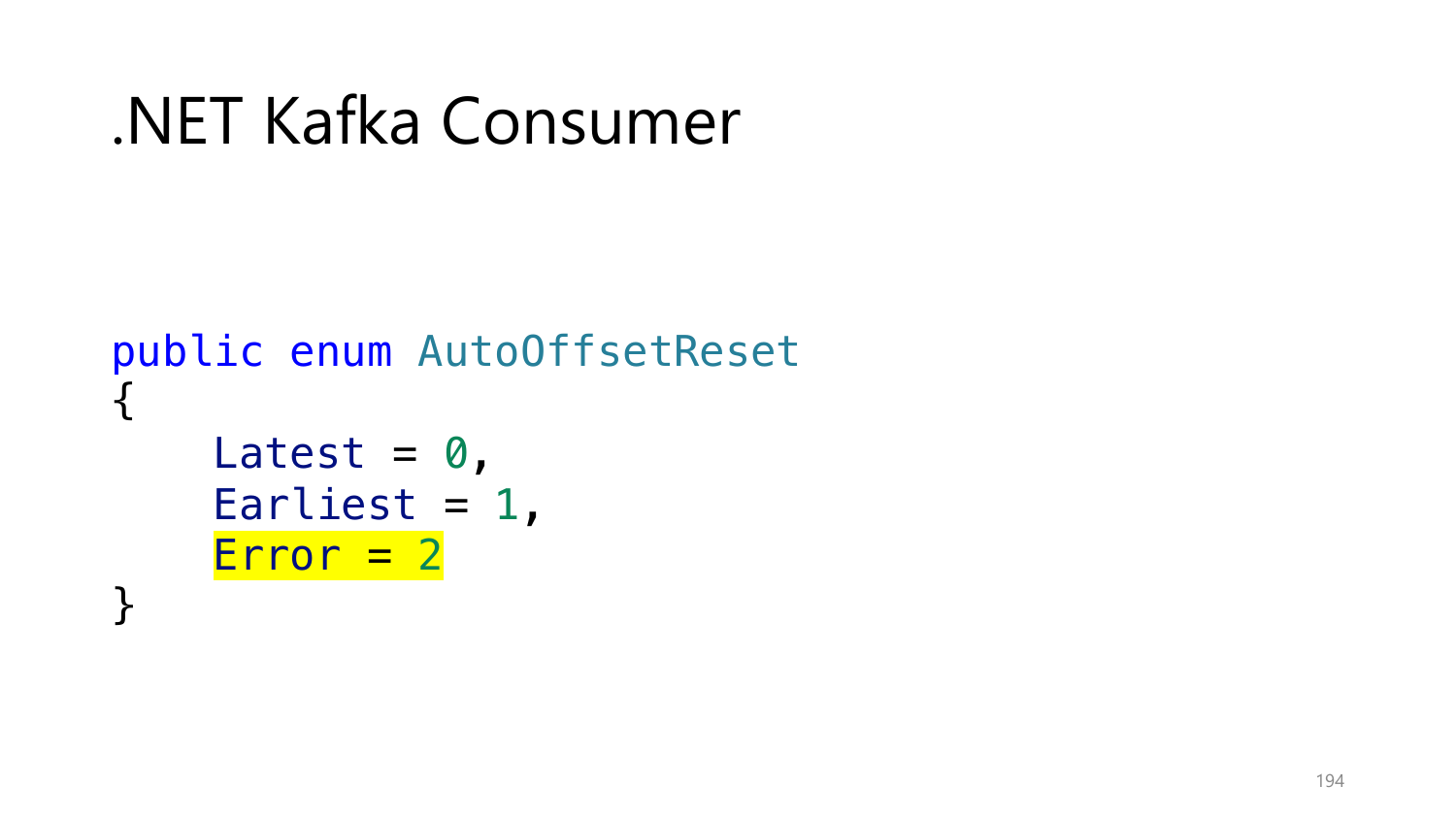Consumer Group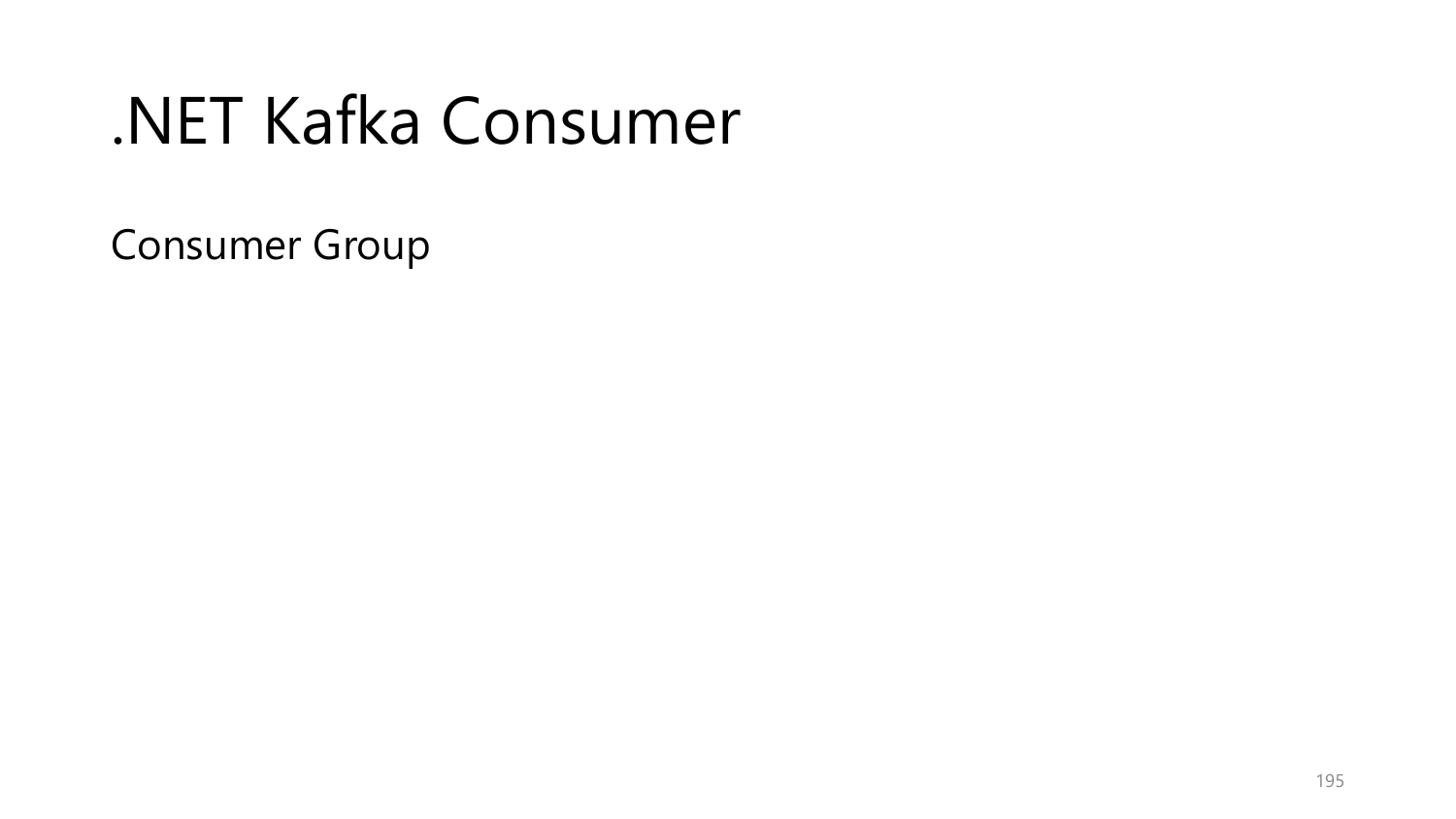#### Consumer Group





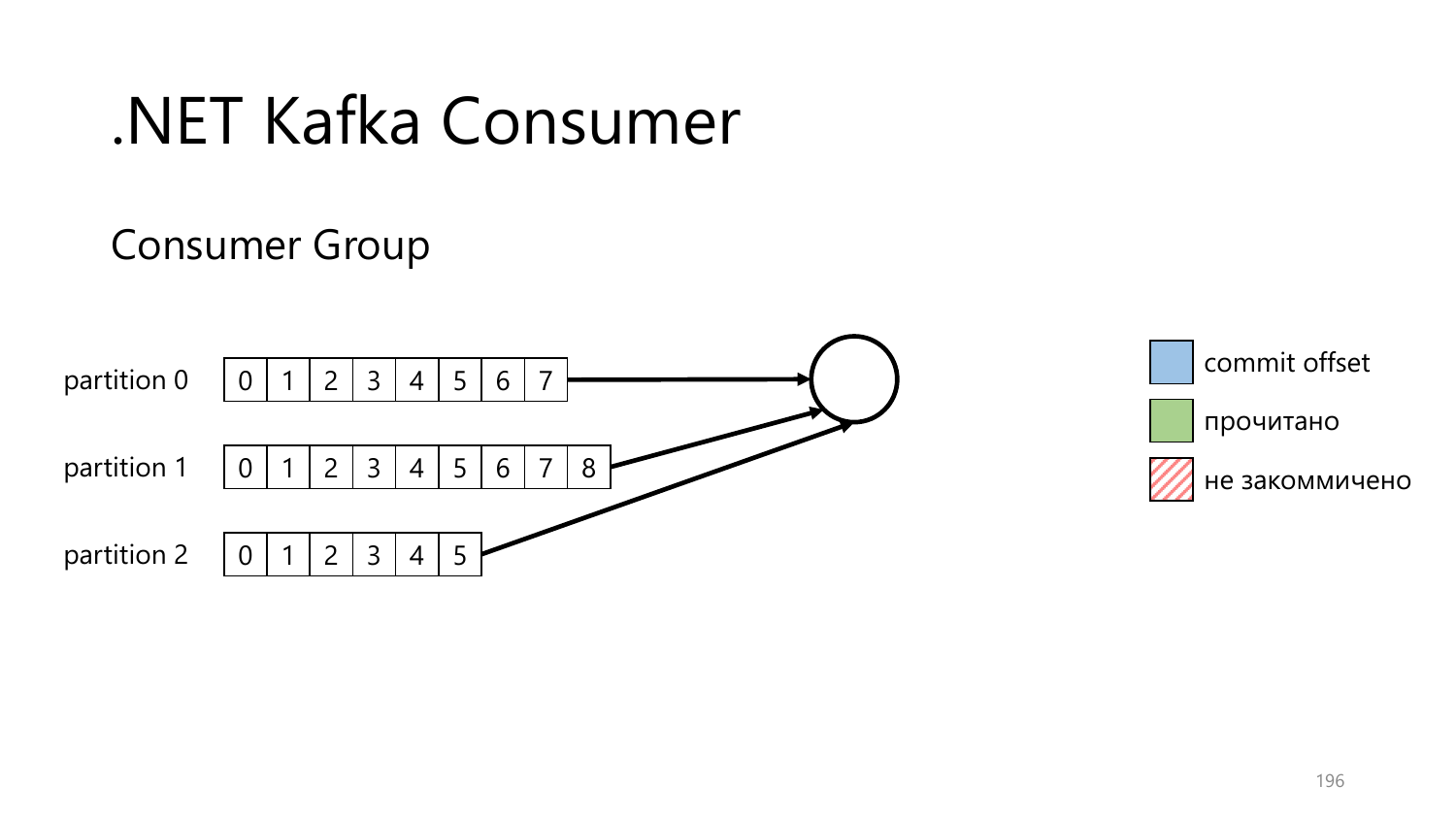#### Consumer Group



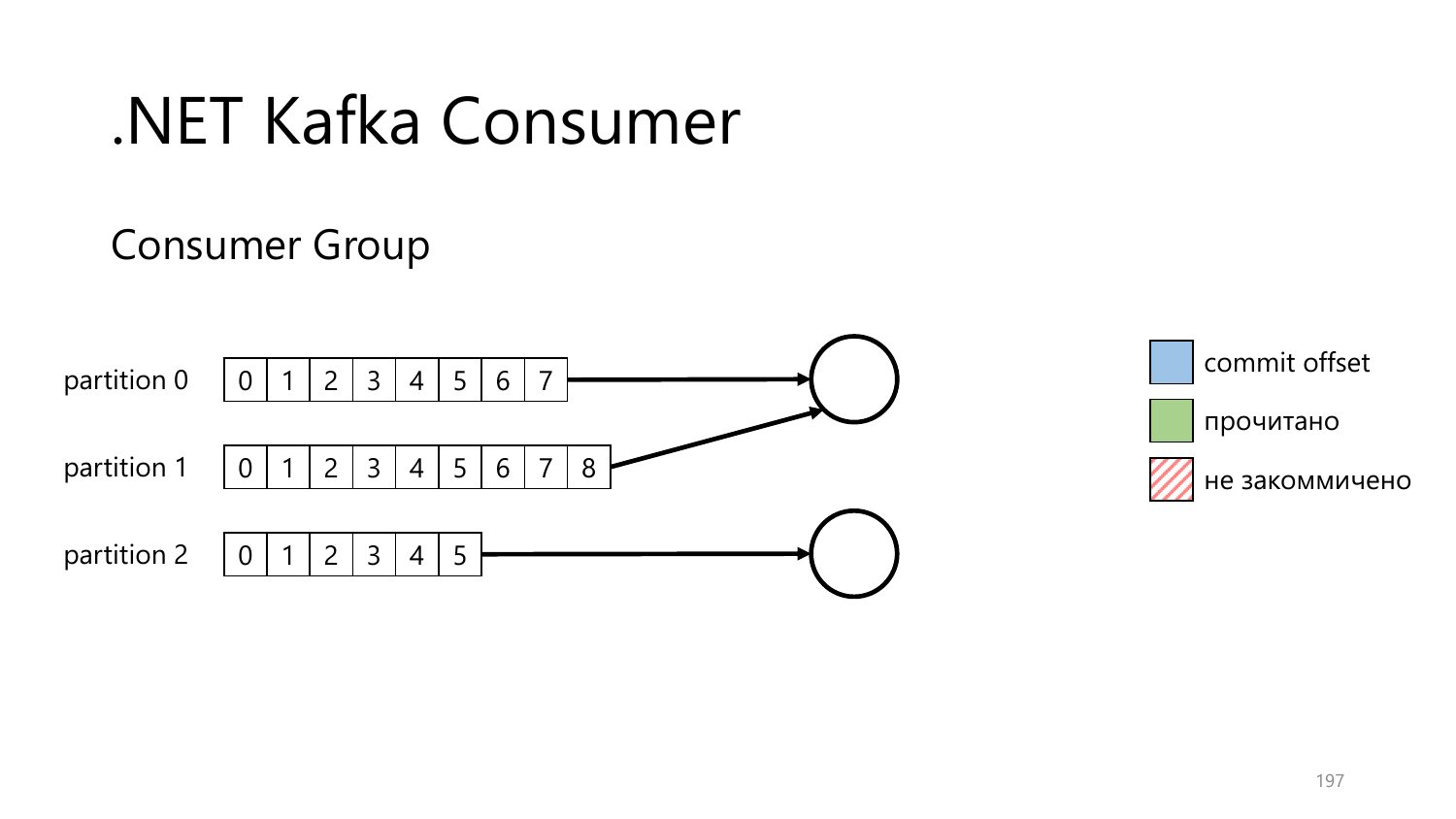

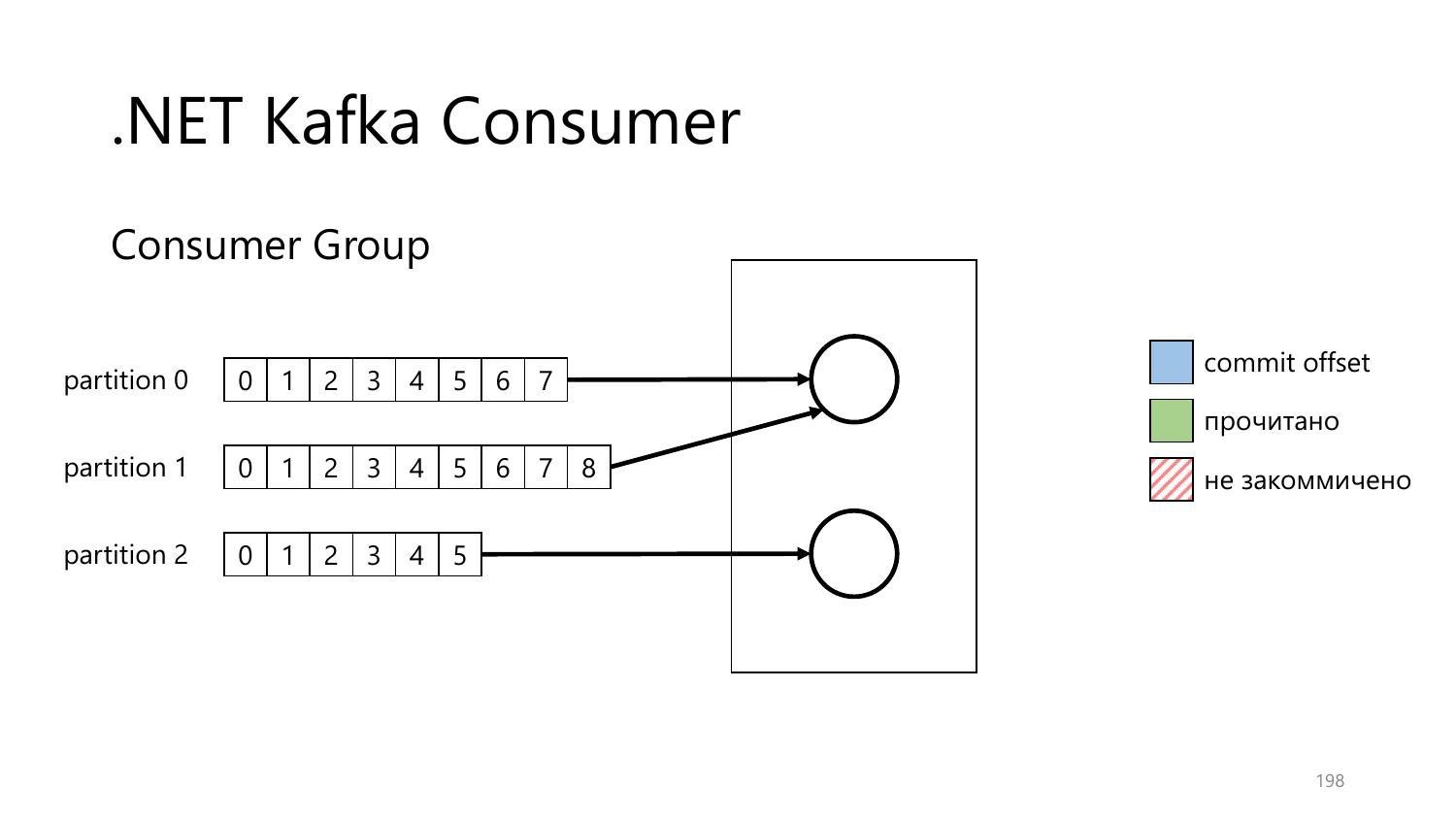

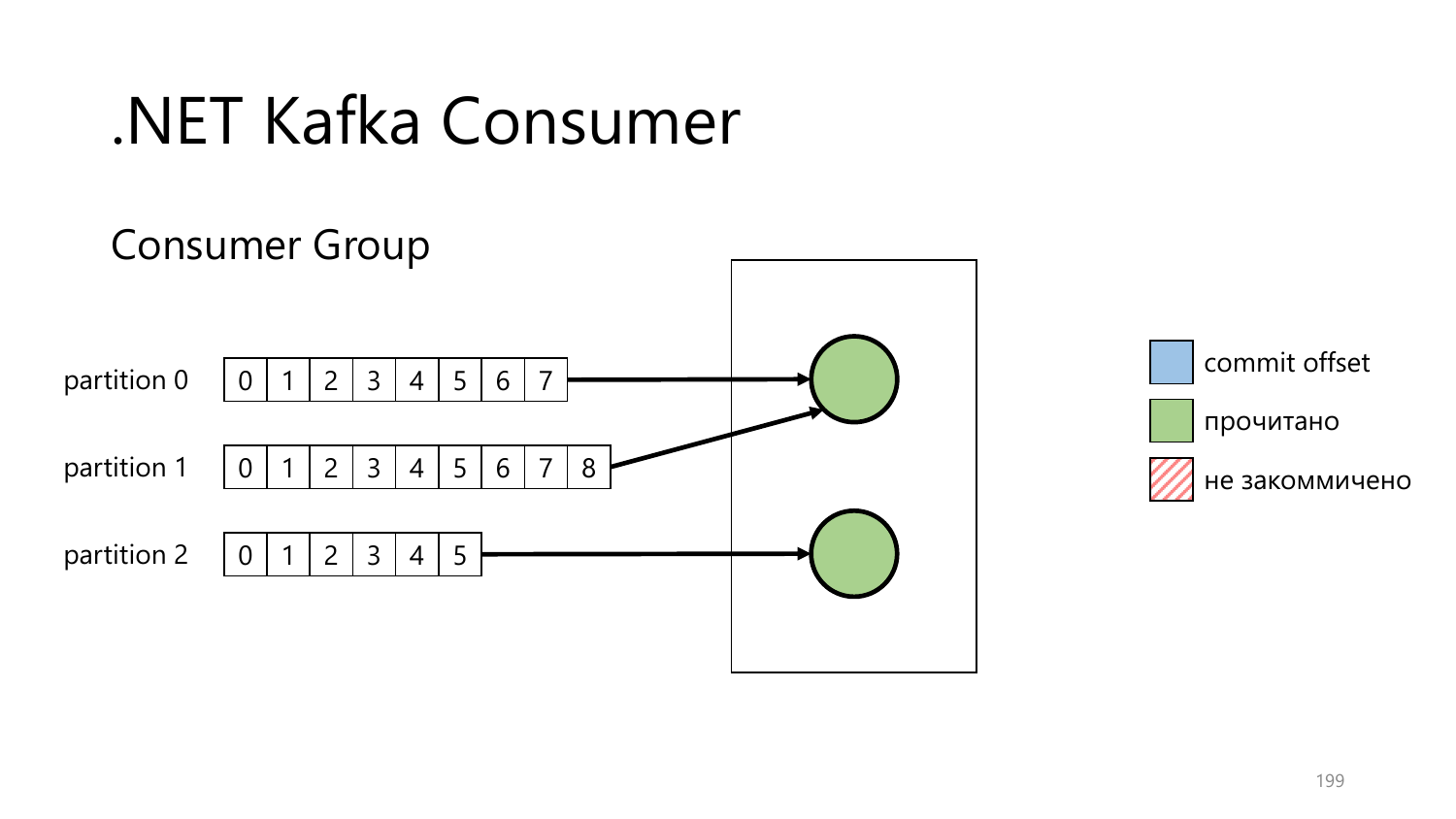

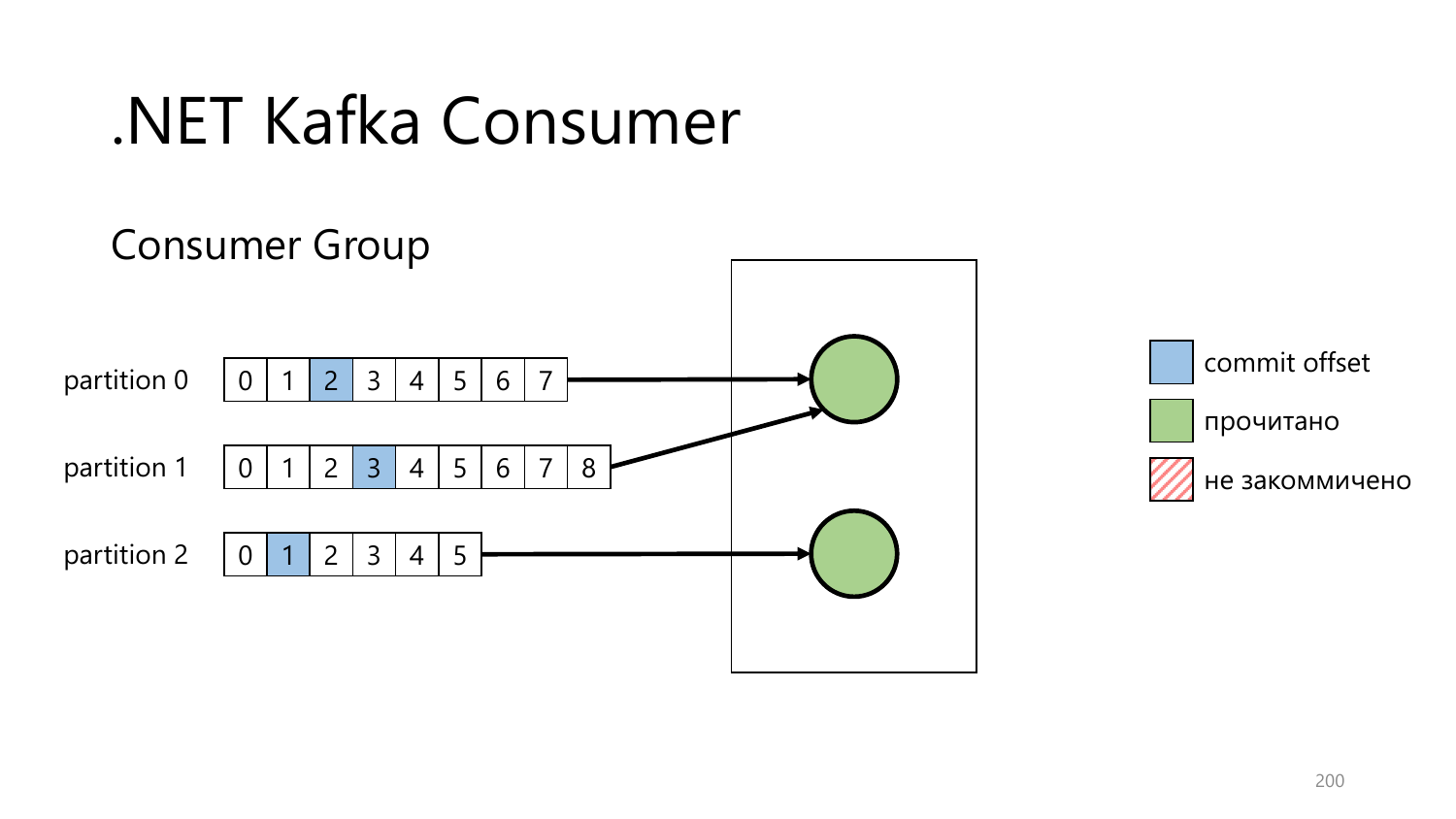

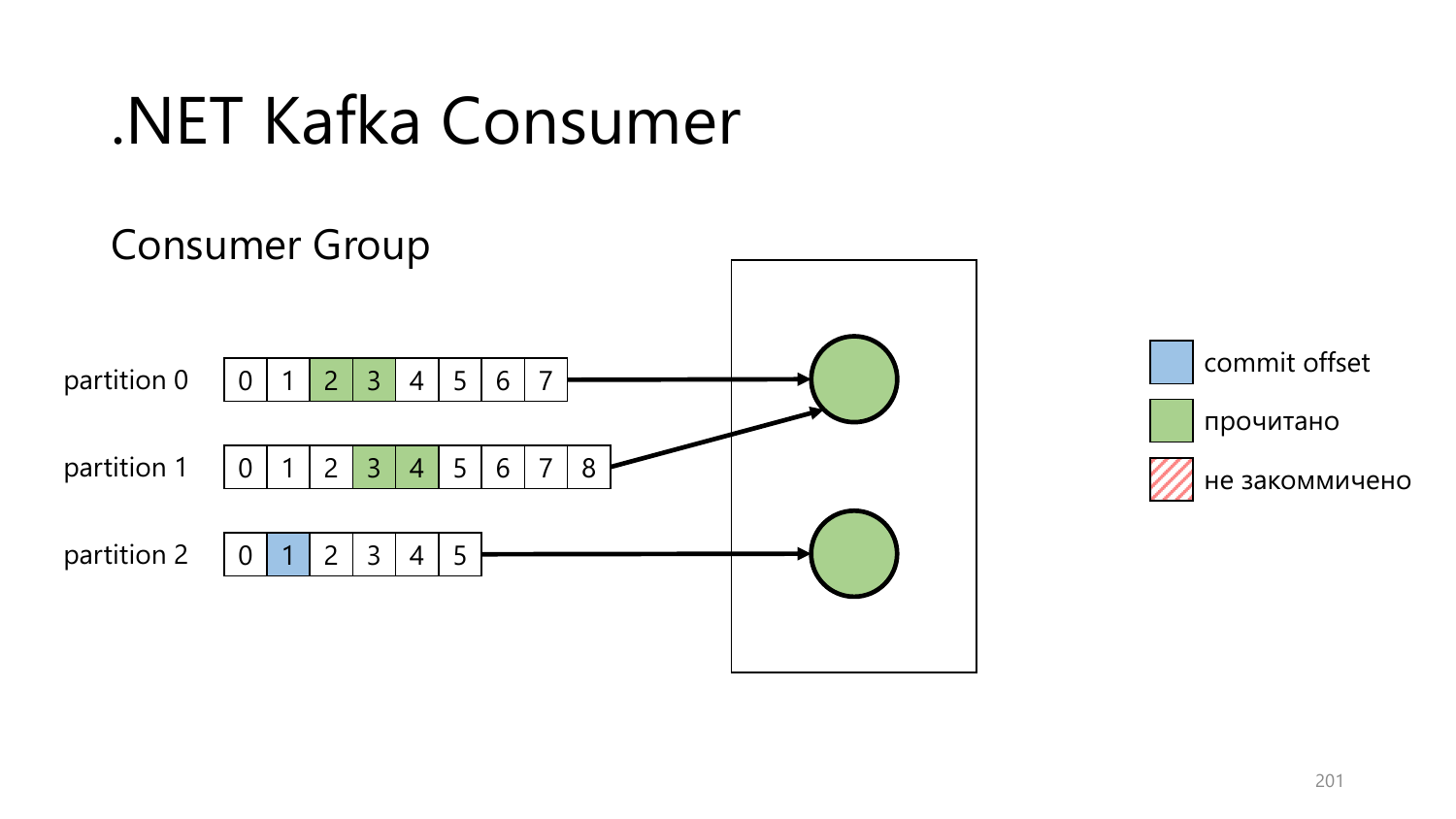

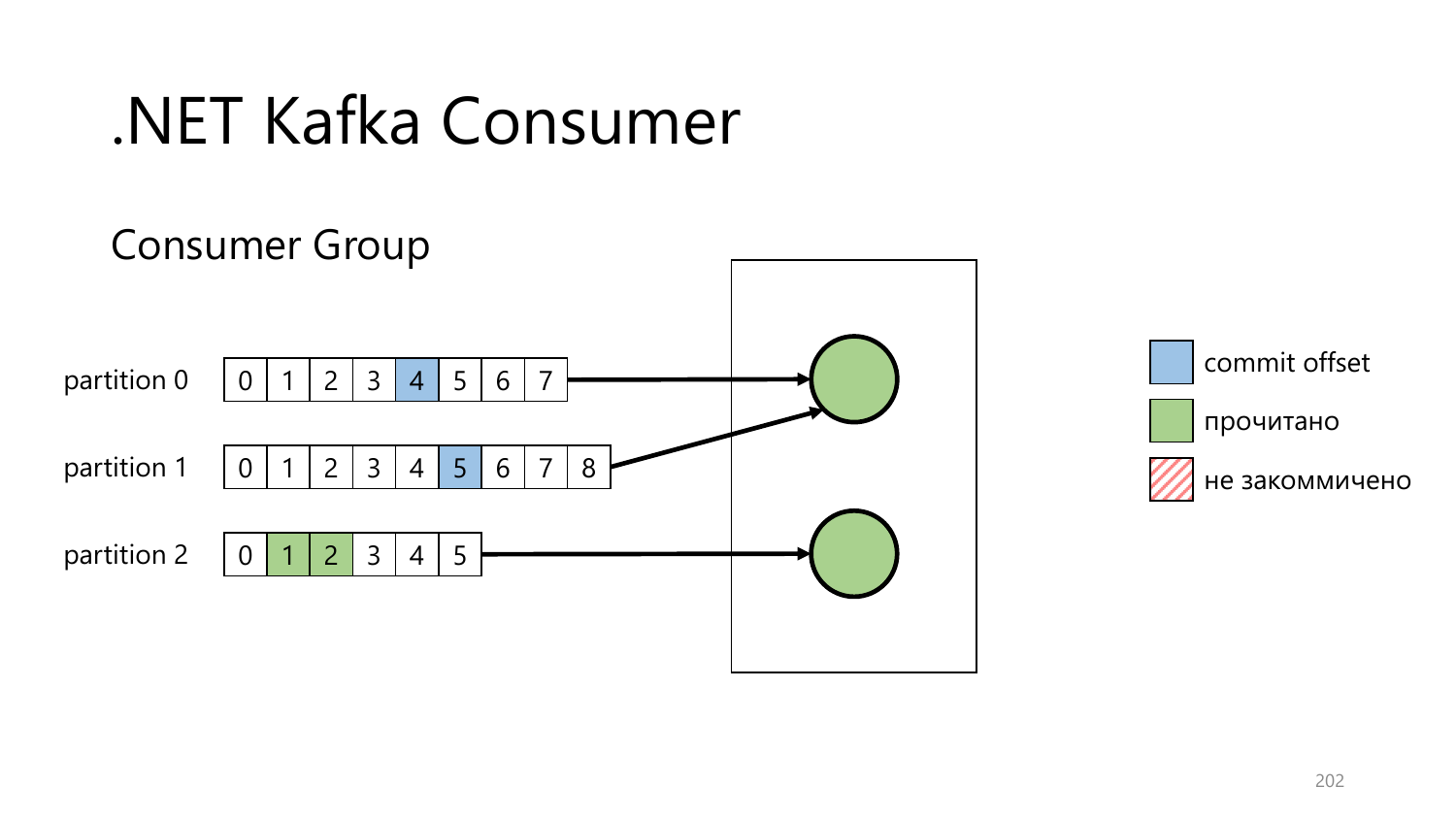

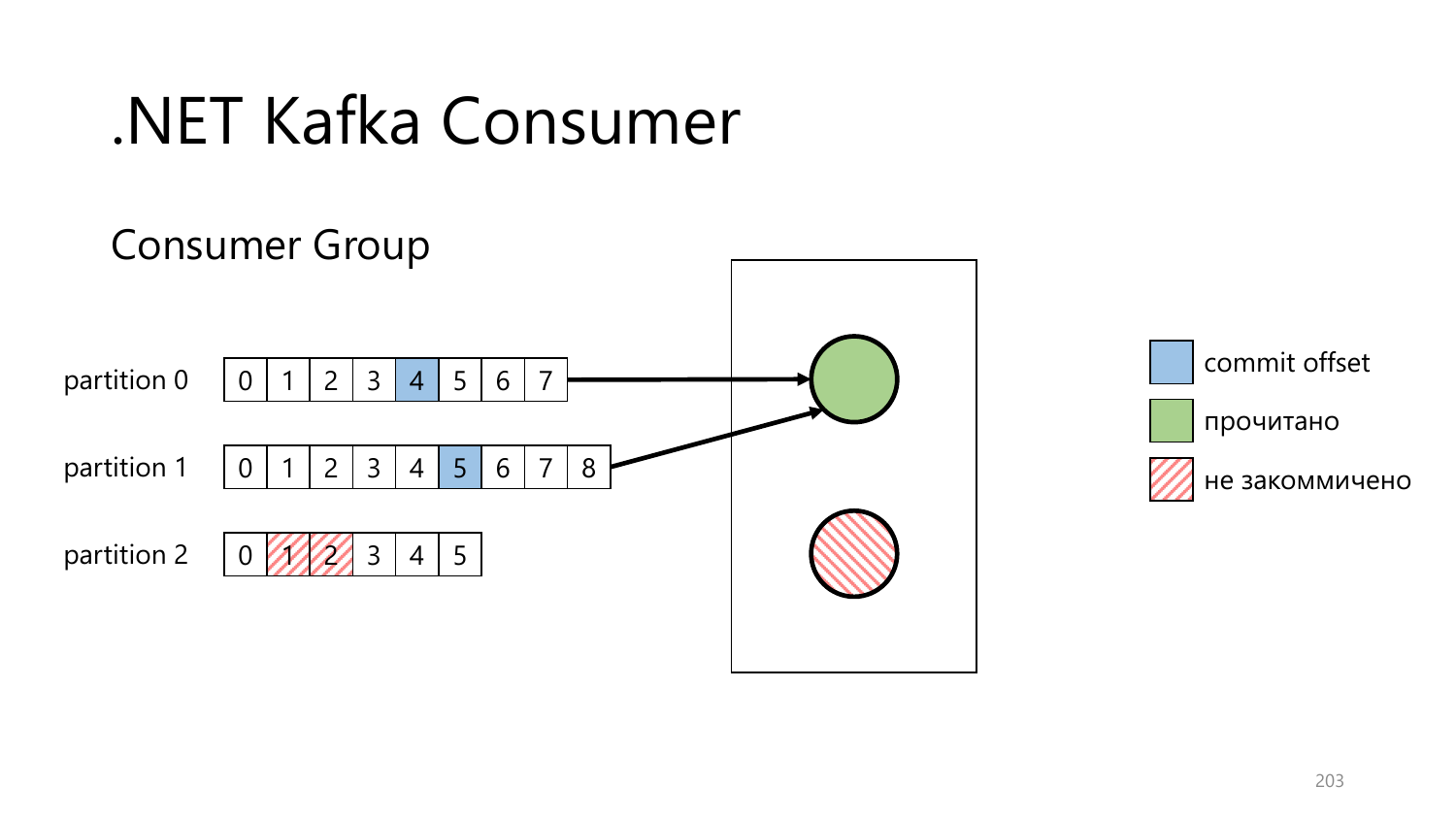

commit offset прочитано не закоммичено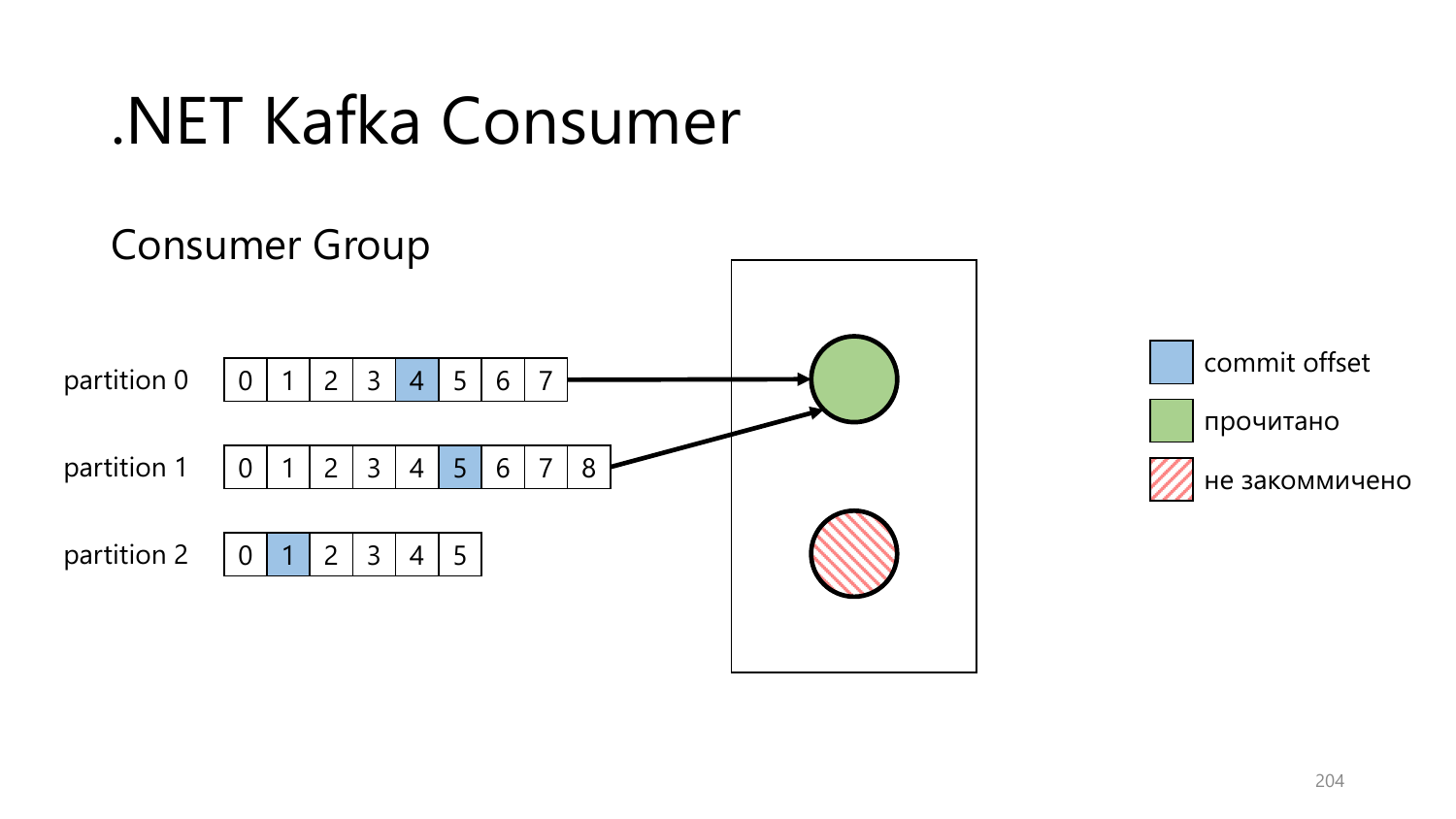

commit offset прочитано не закоммичено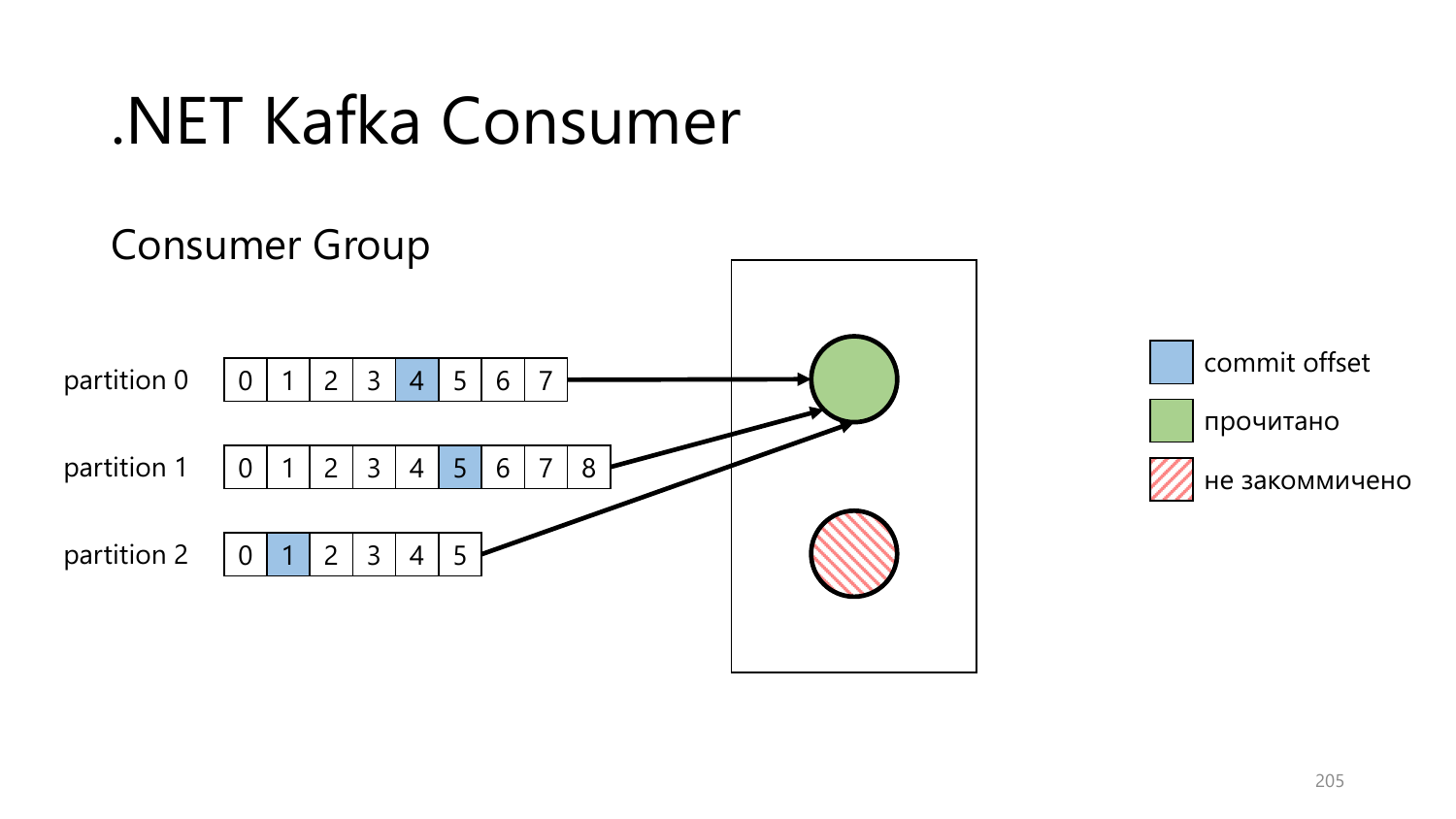

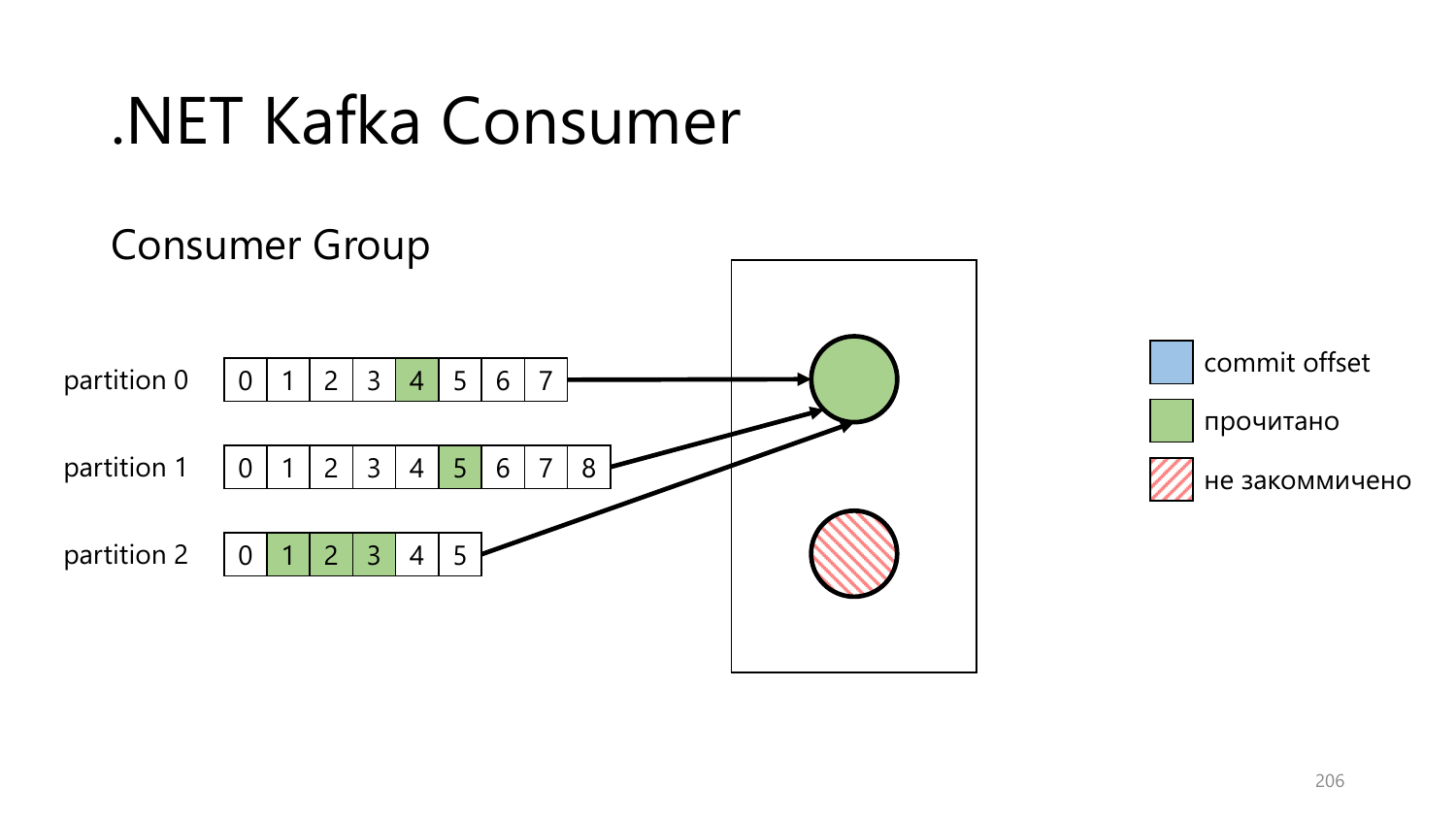

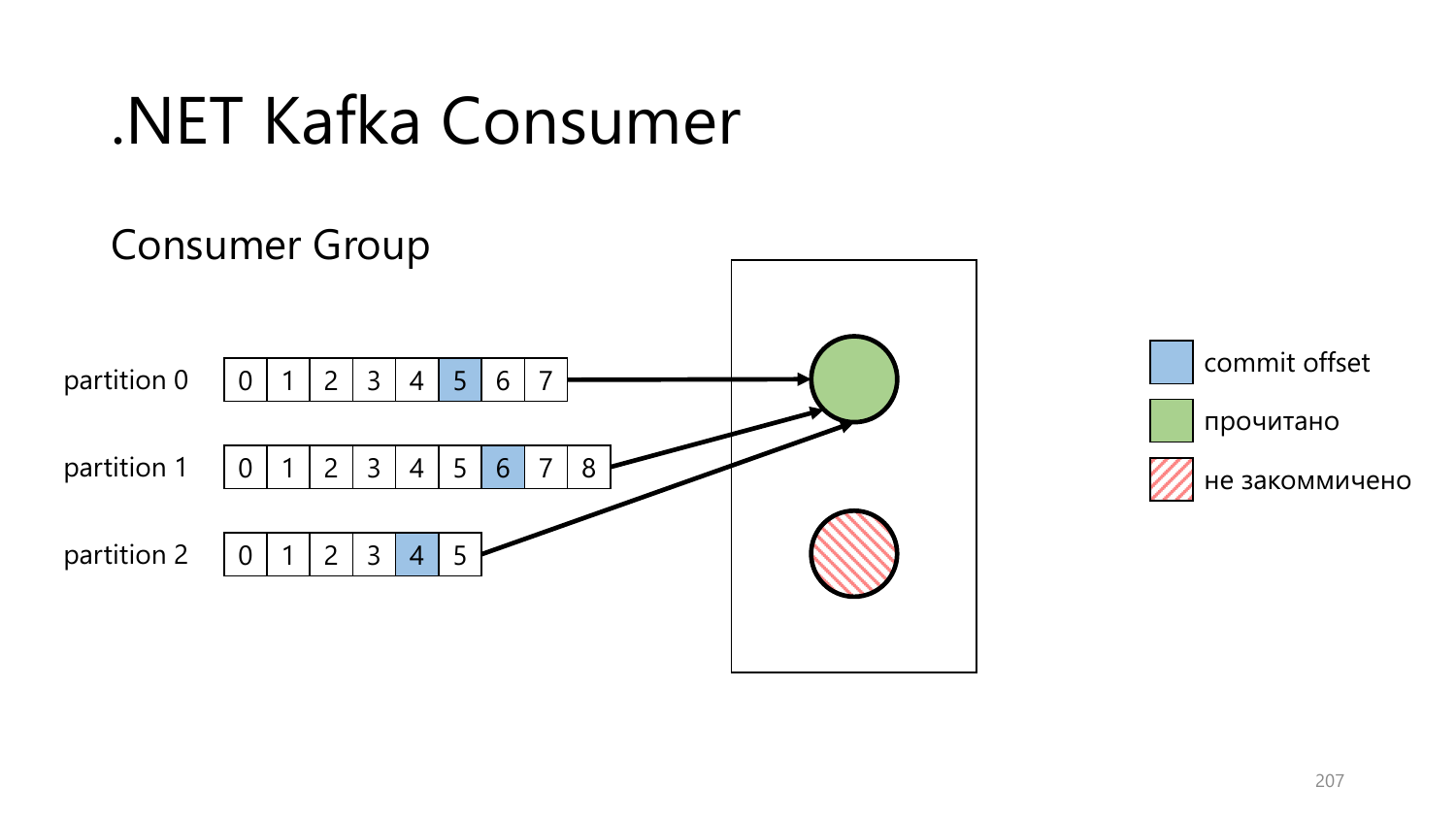

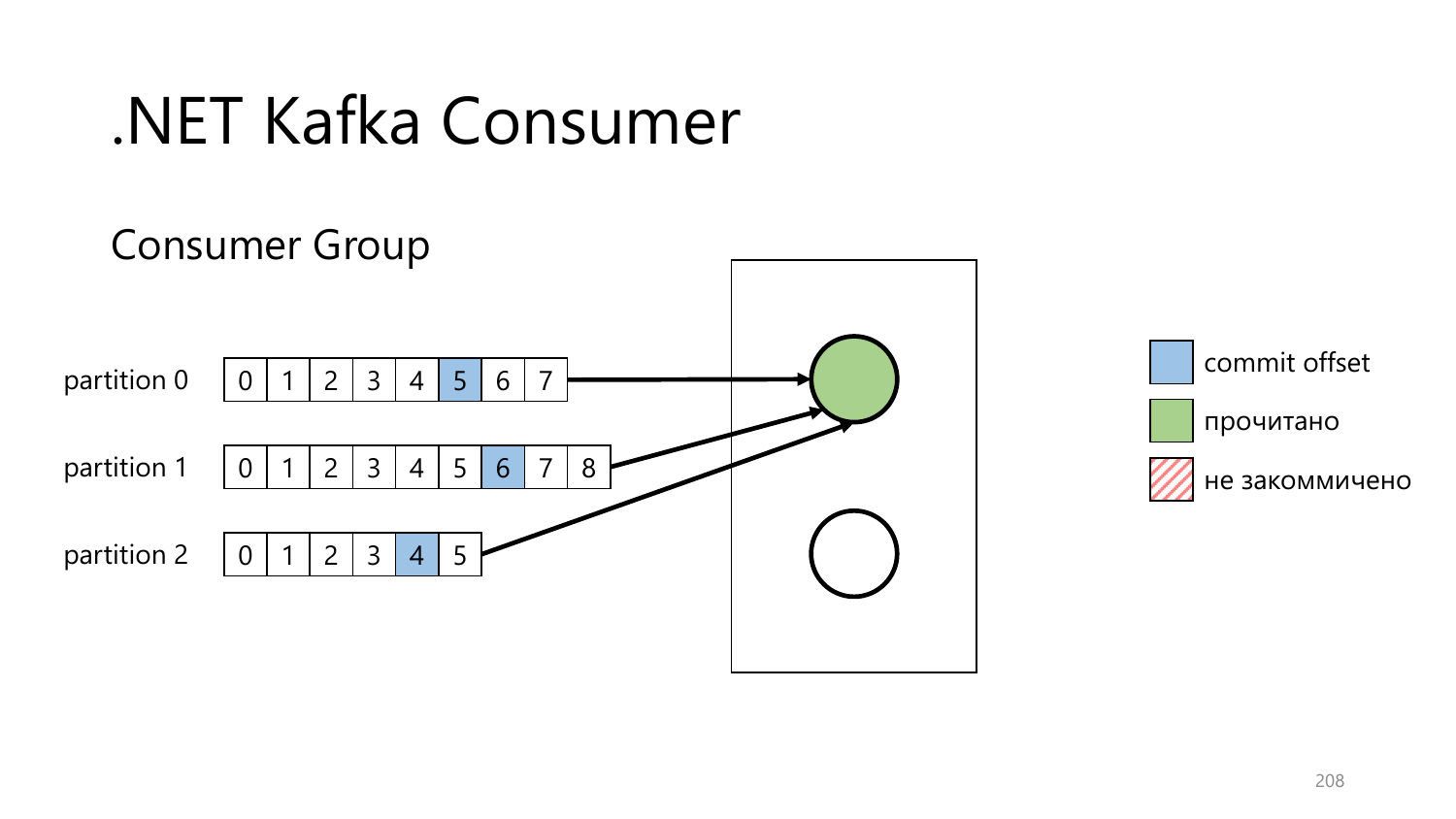

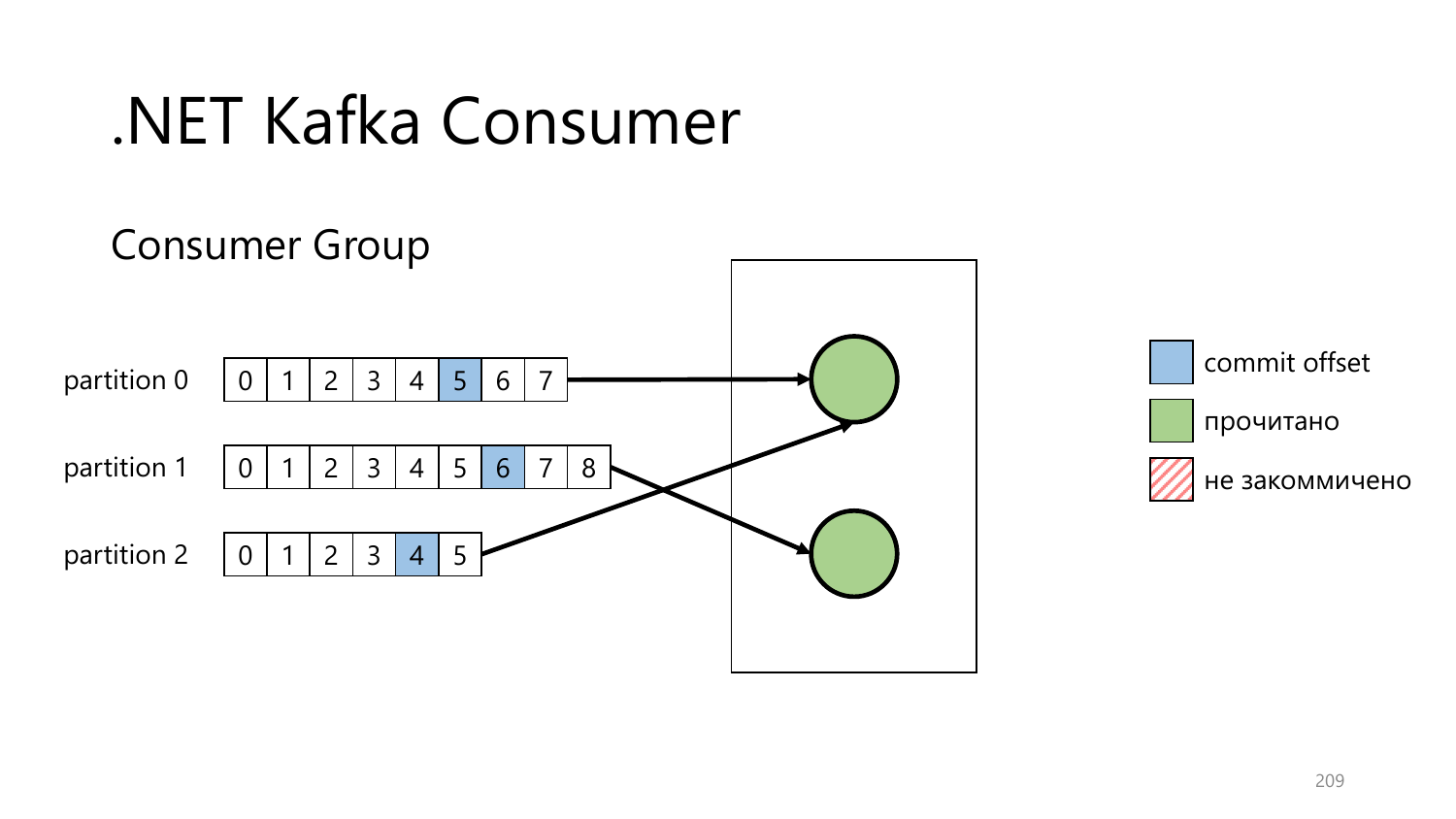

#### 210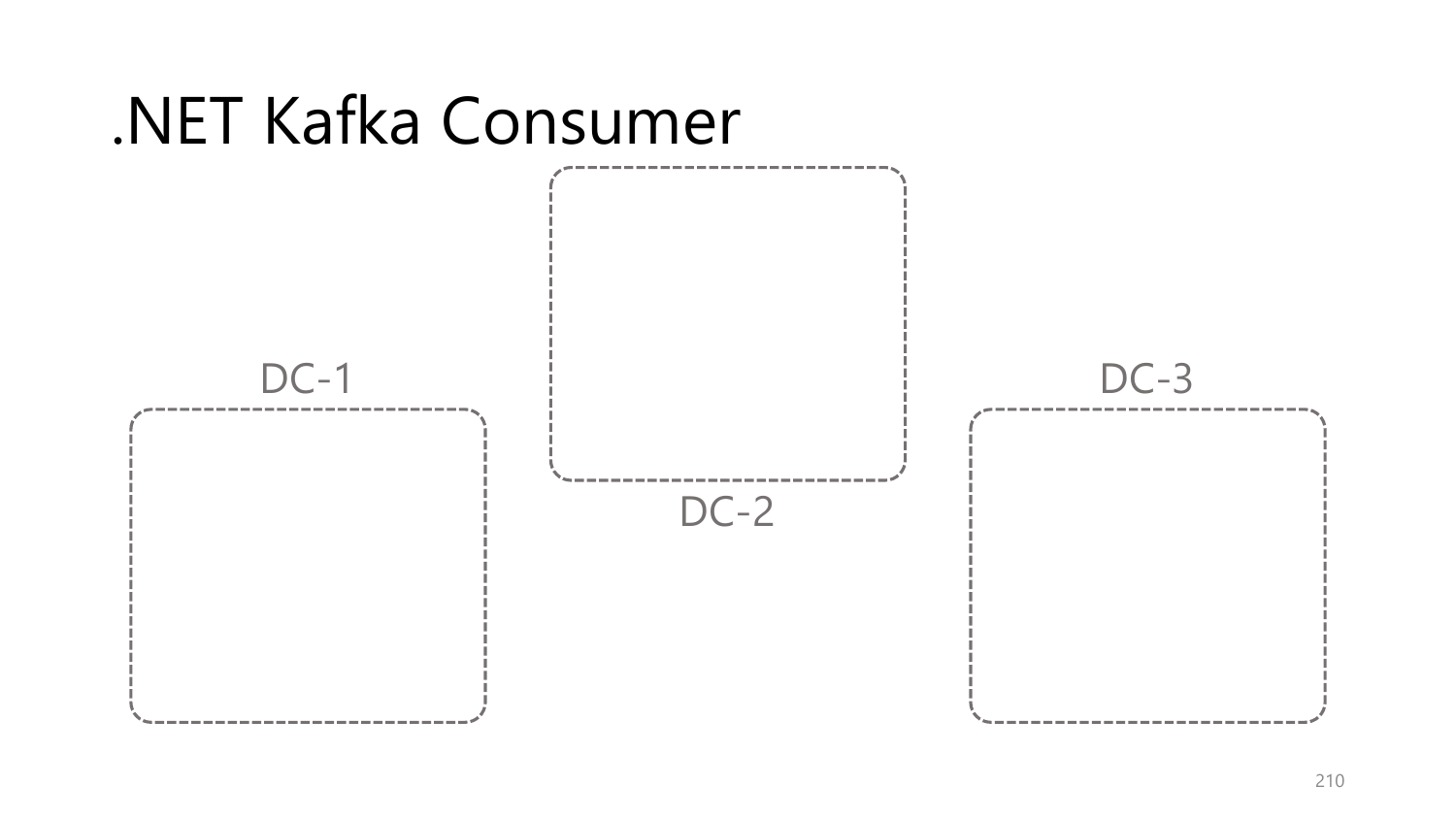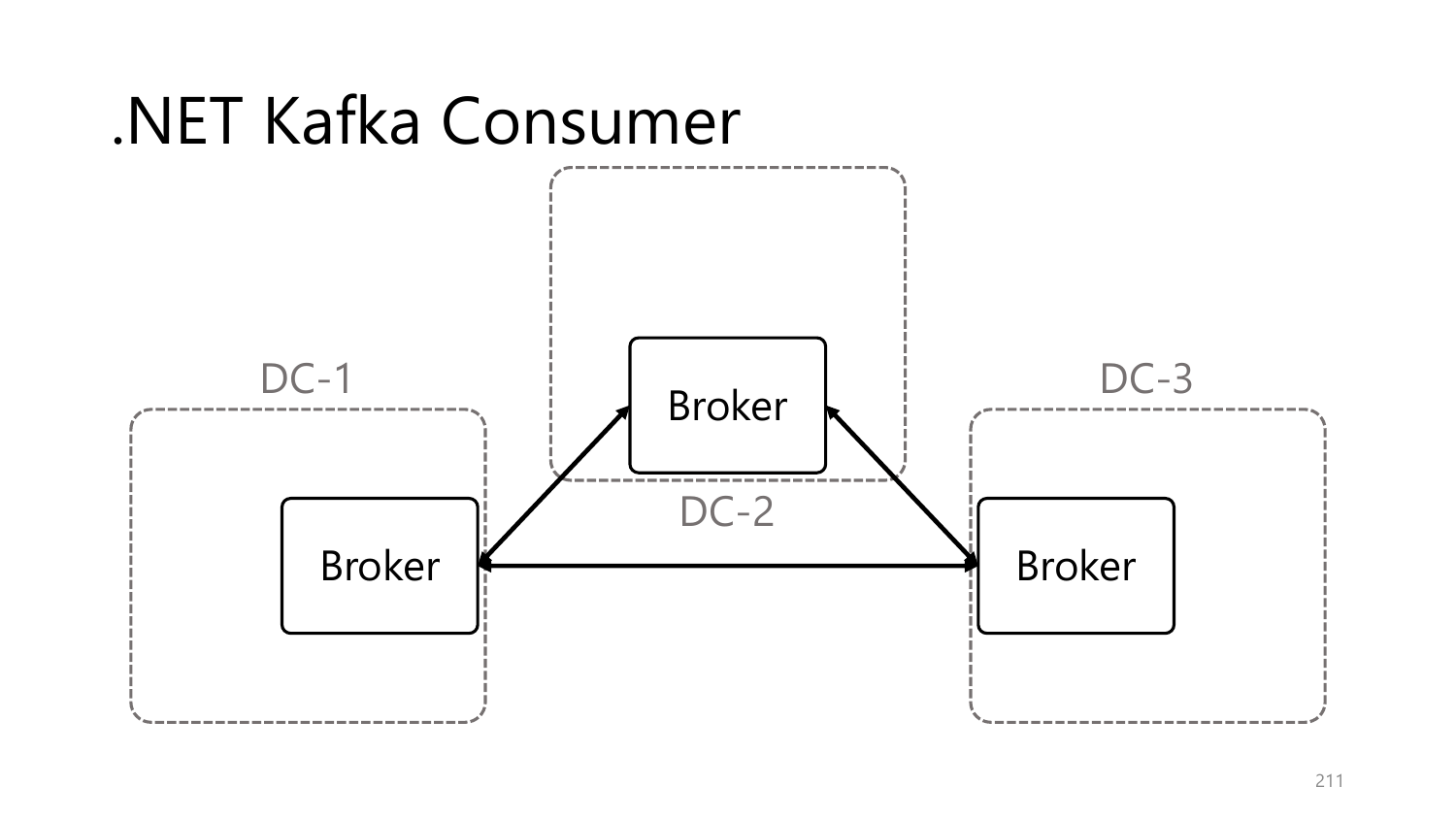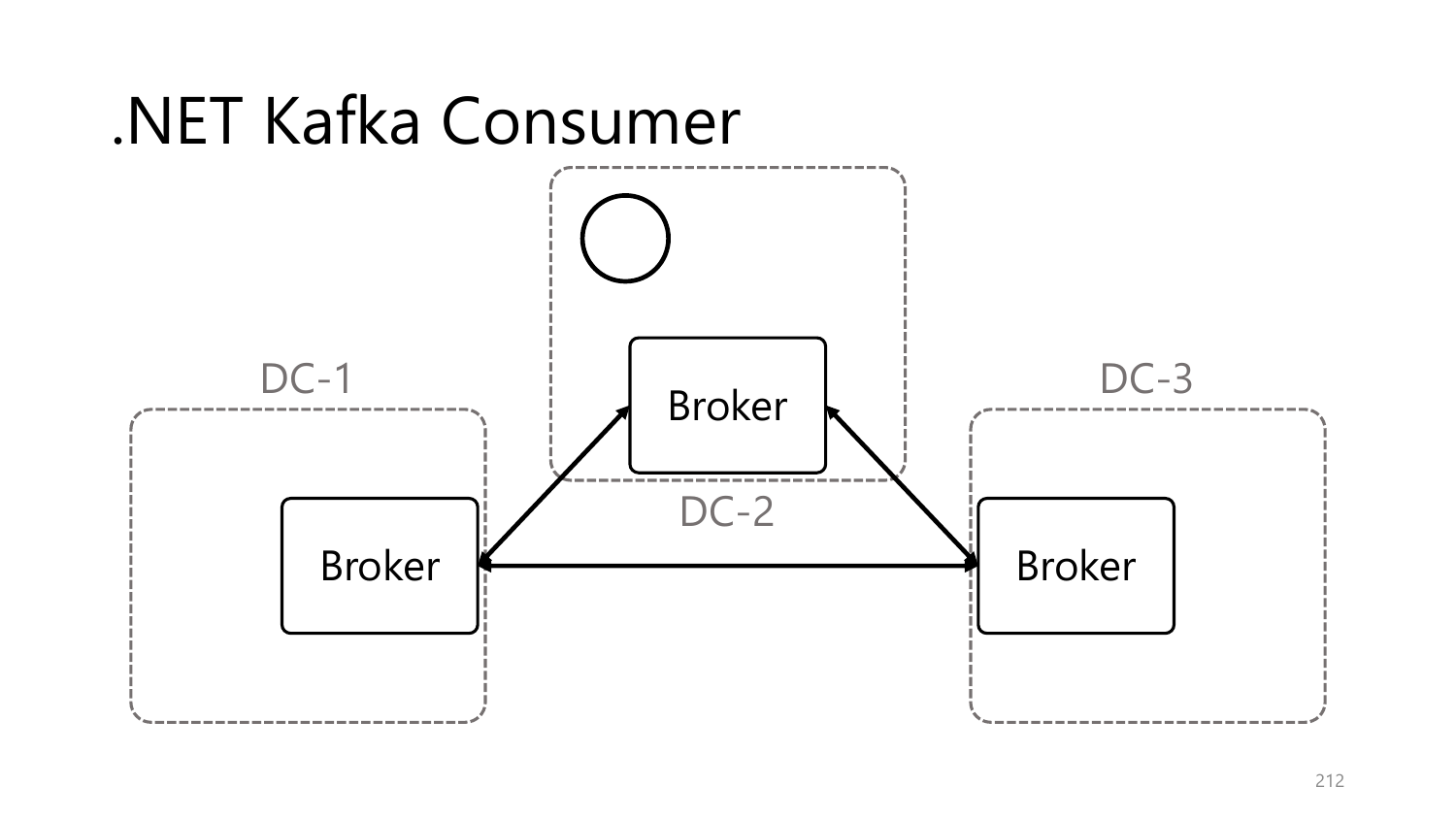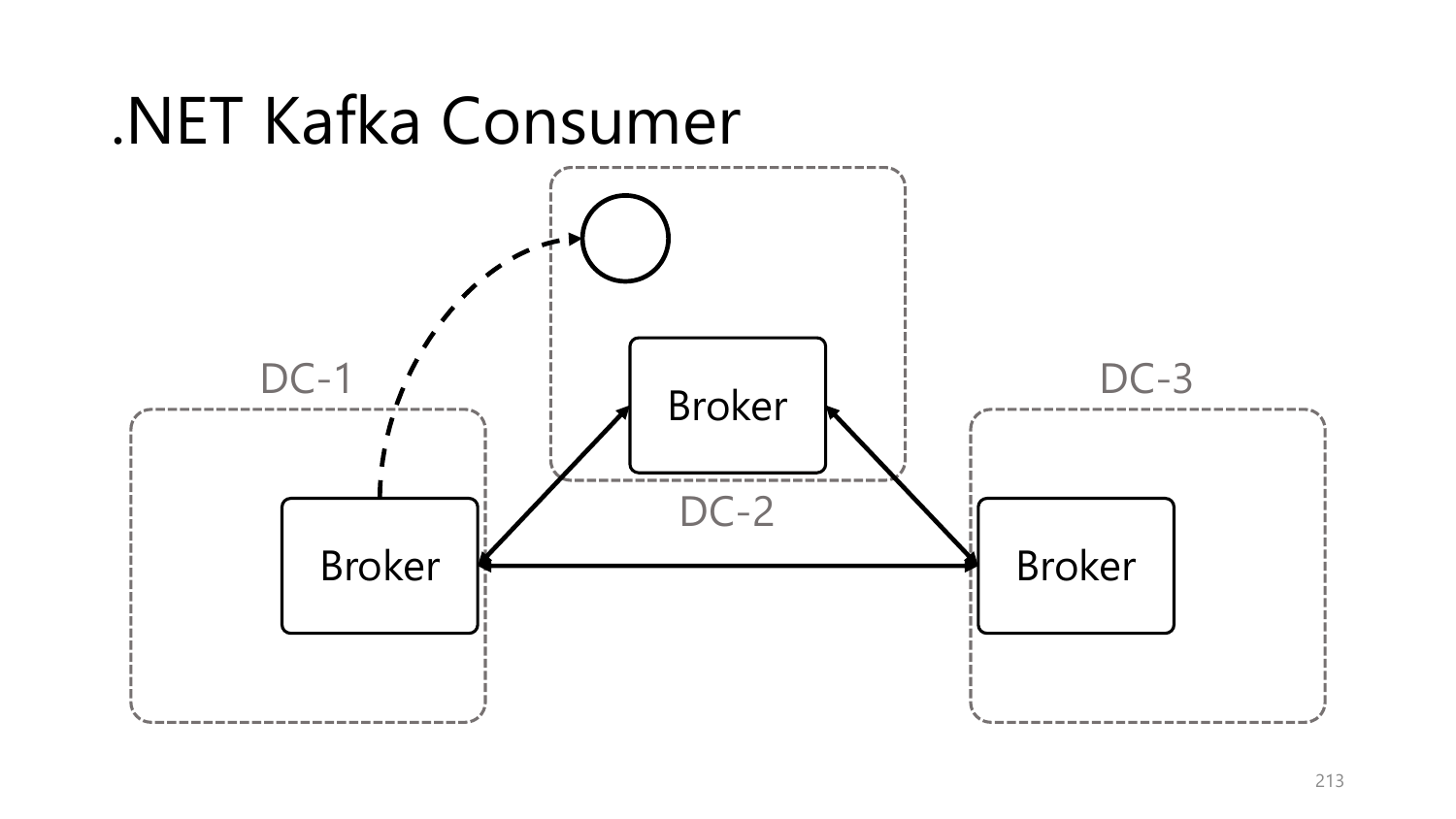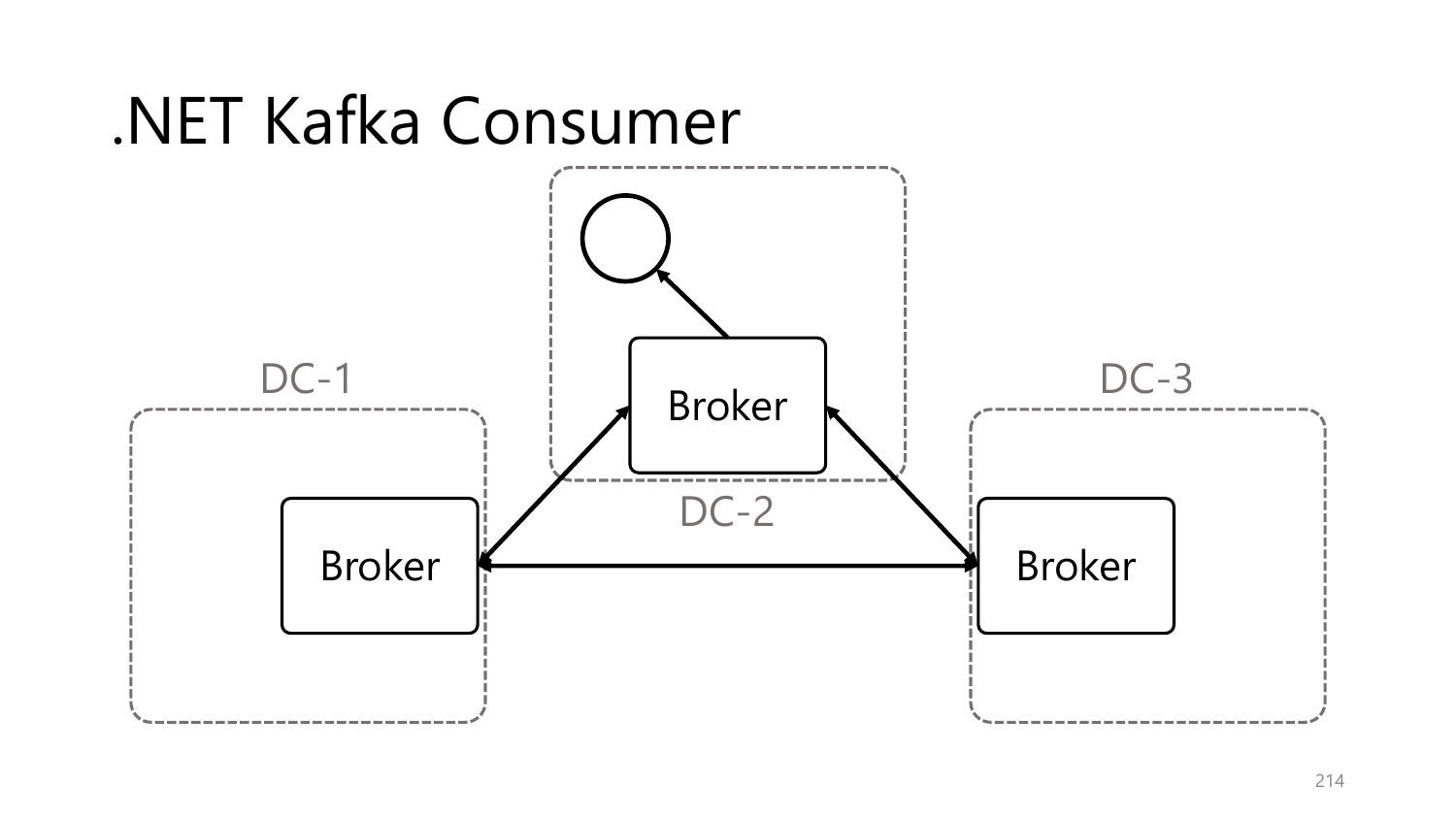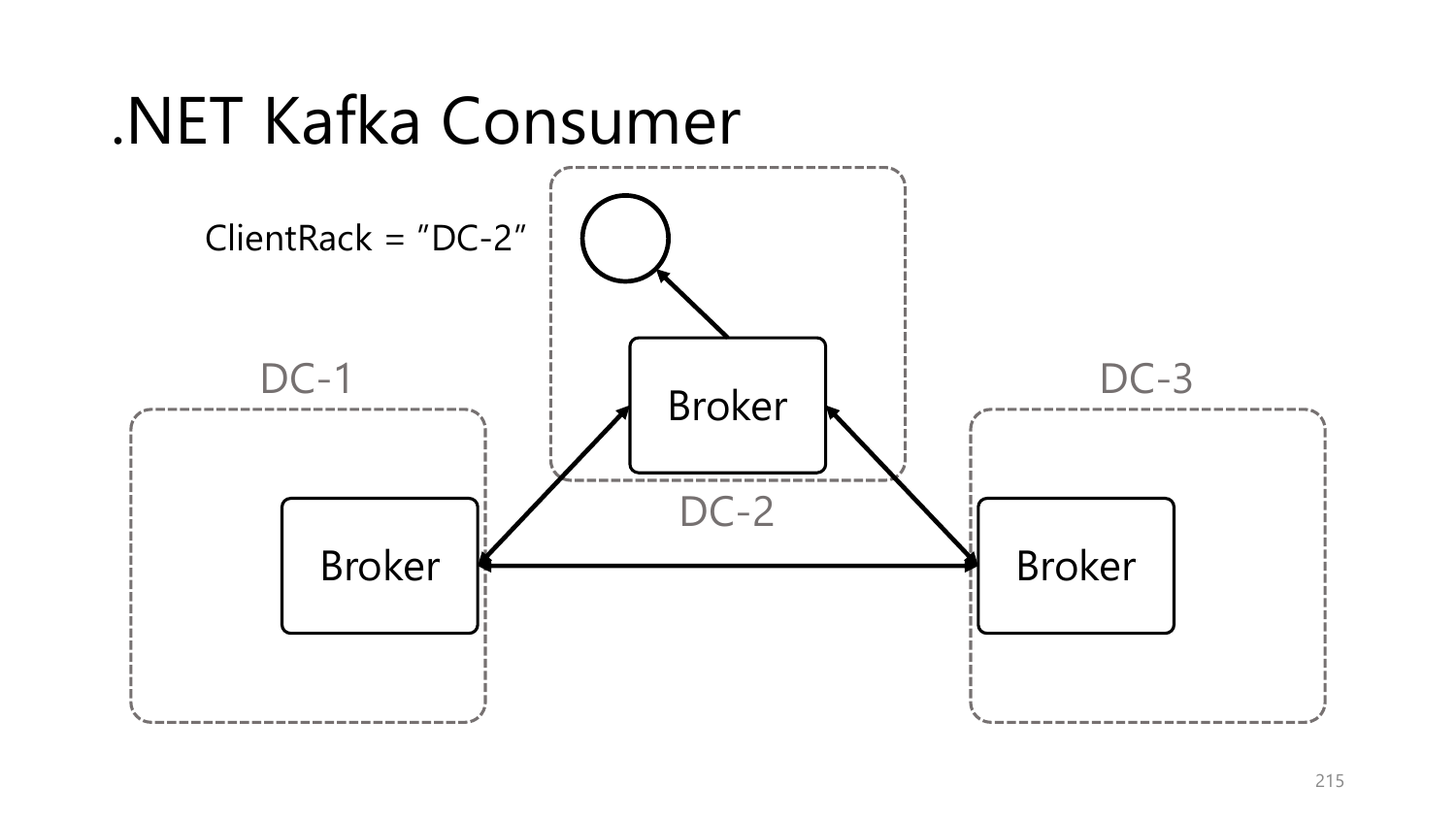Выводы

- "Smart" Consumer
- Consumer поллит Кафку
- Consumer отвечает за гарантию обработки
- Автоматический фейловер в Consumer-группе
- Независимая обработка разными Consumer-группами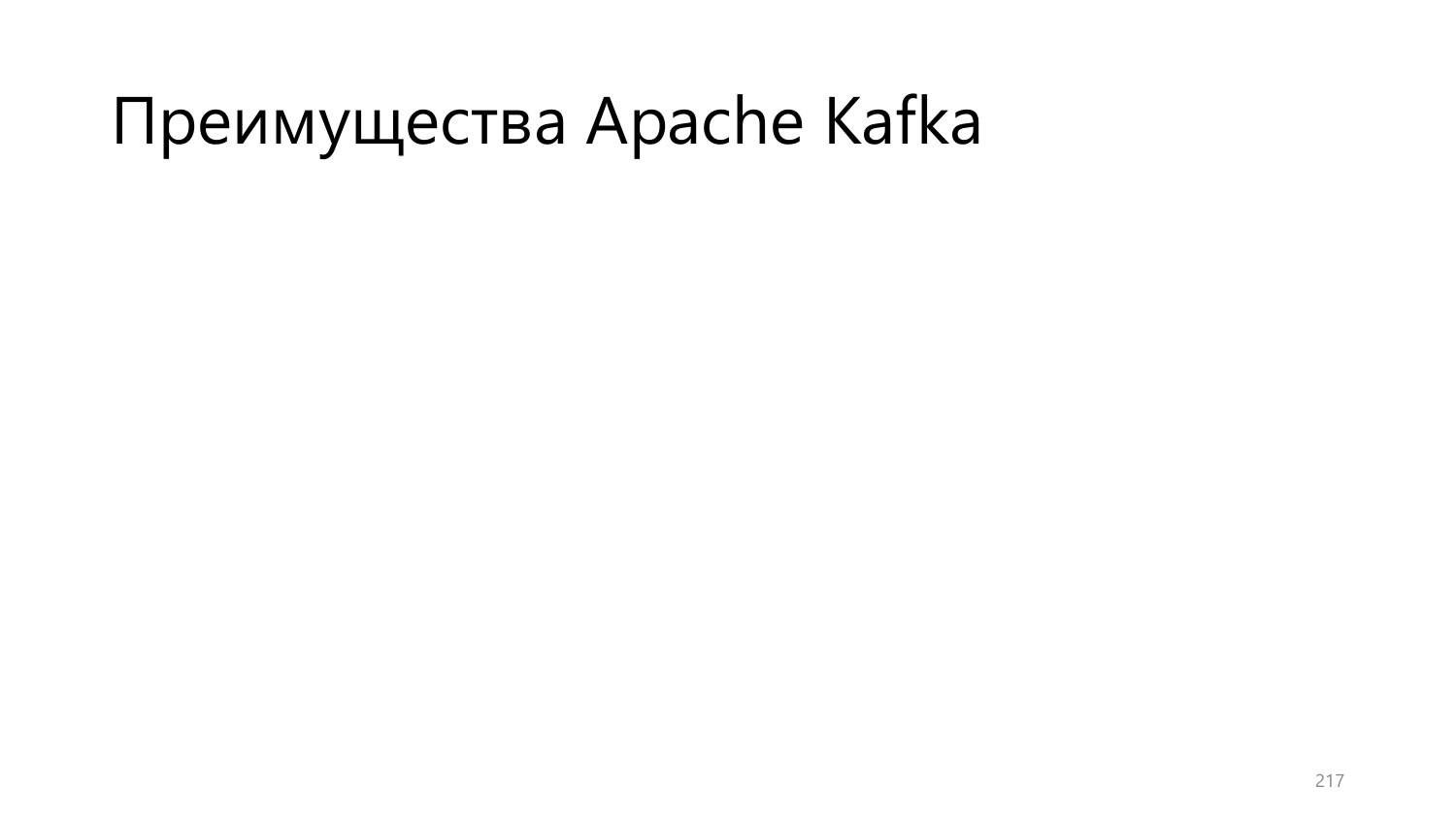— Персистентность данных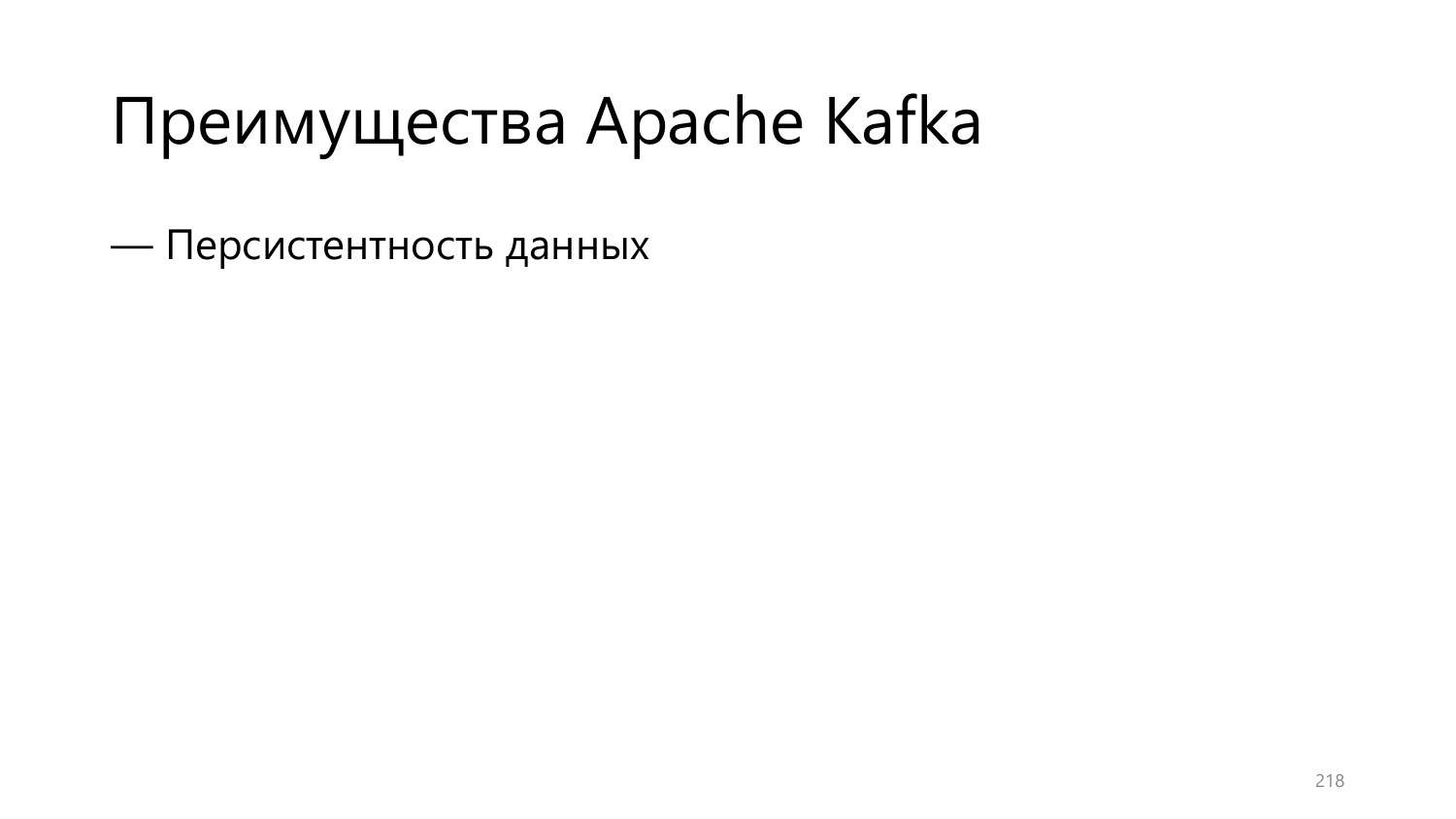— Персистентность данных

— Высокая производительность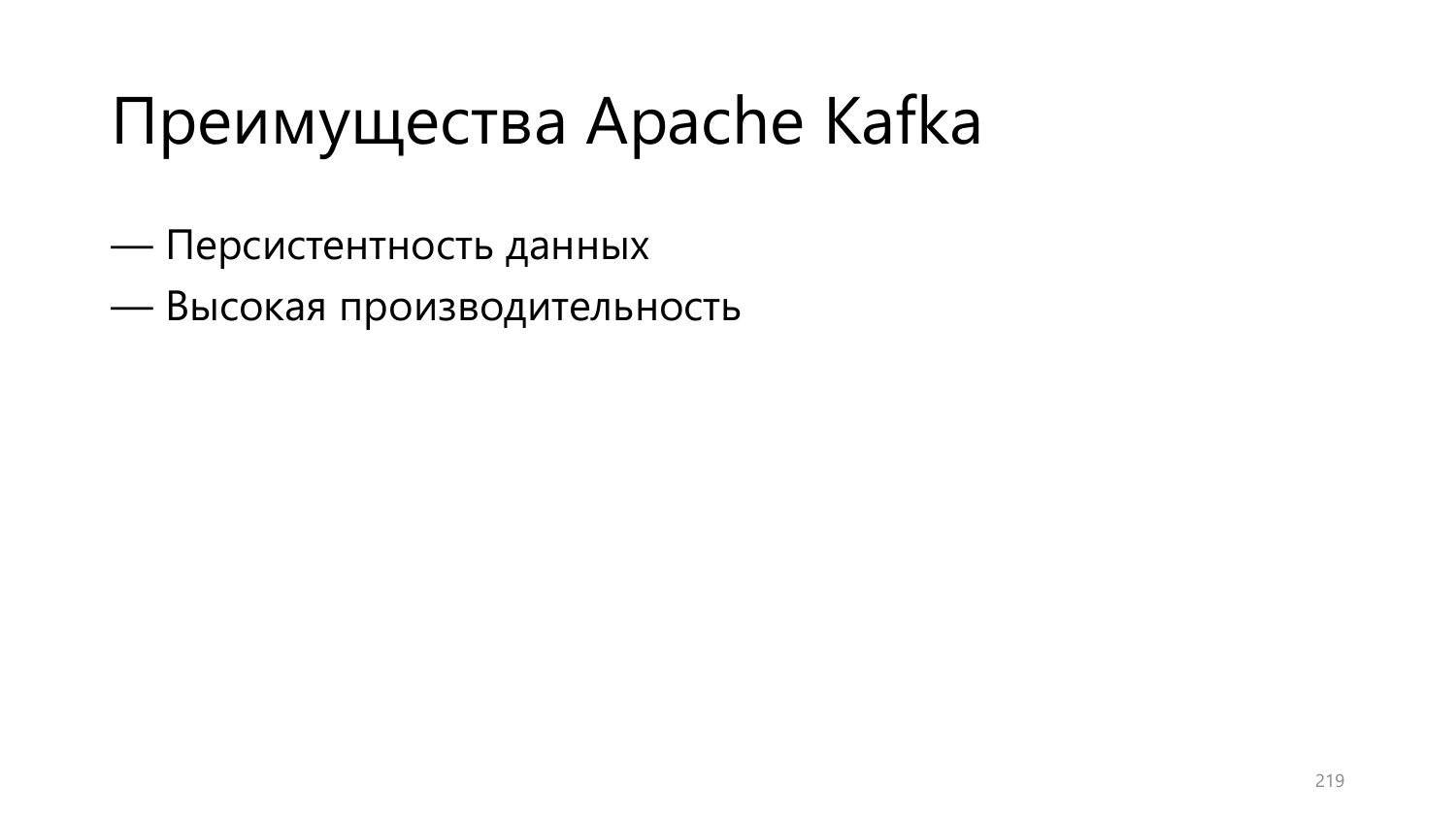- Персистентность данных
- Высокая производительность
- Независимость пайплайнов обработки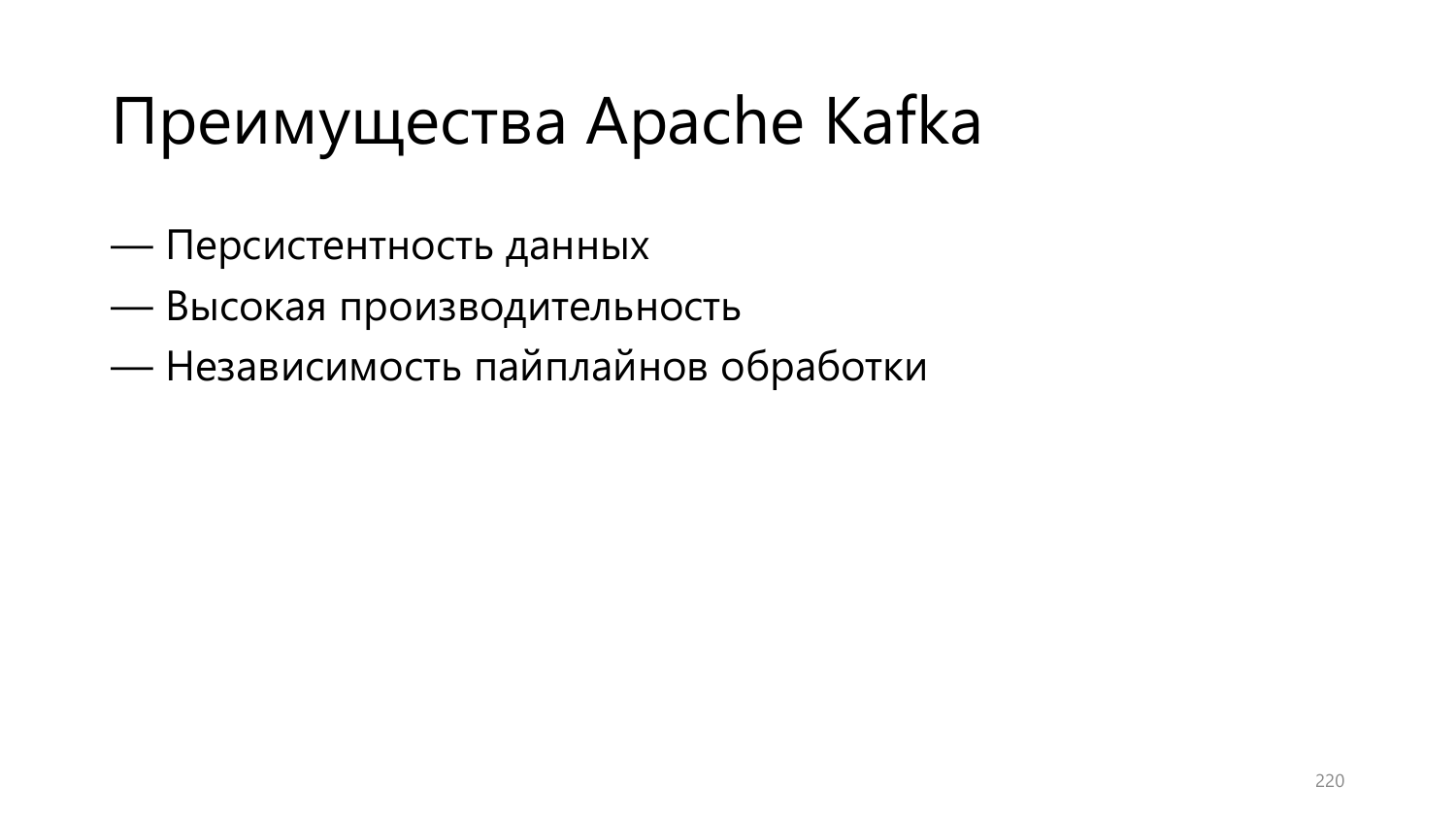- Персистентность данных
- Высокая производительность
- Независимость пайплайнов обработки
- Возможность «проиграть» историю заново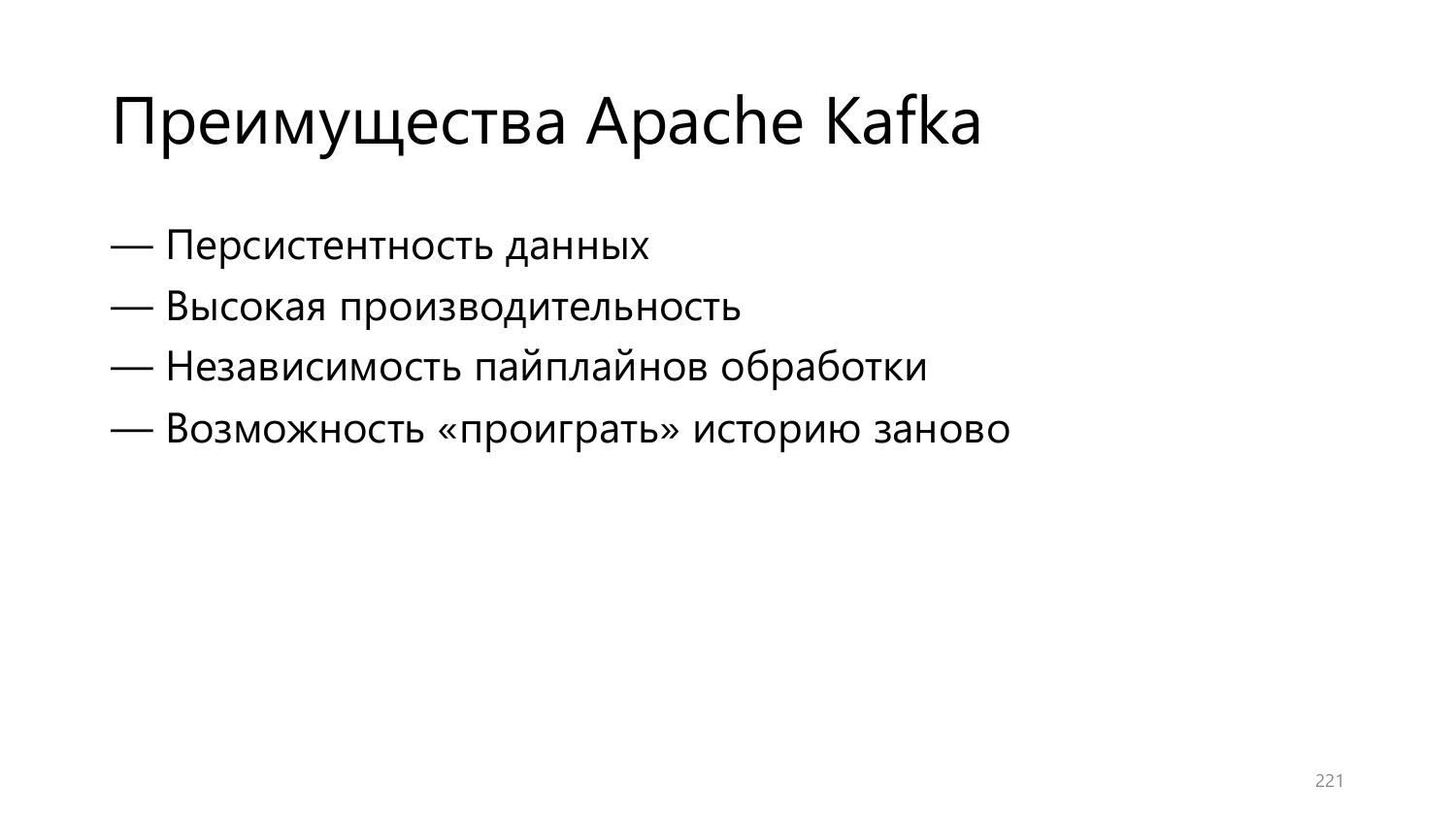- Персистентность данных
- Высокая производительность
- Независимость пайплайнов обработки
- Возможность «проиграть» историю заново
- Гибкость в использовании (благодаря простоте)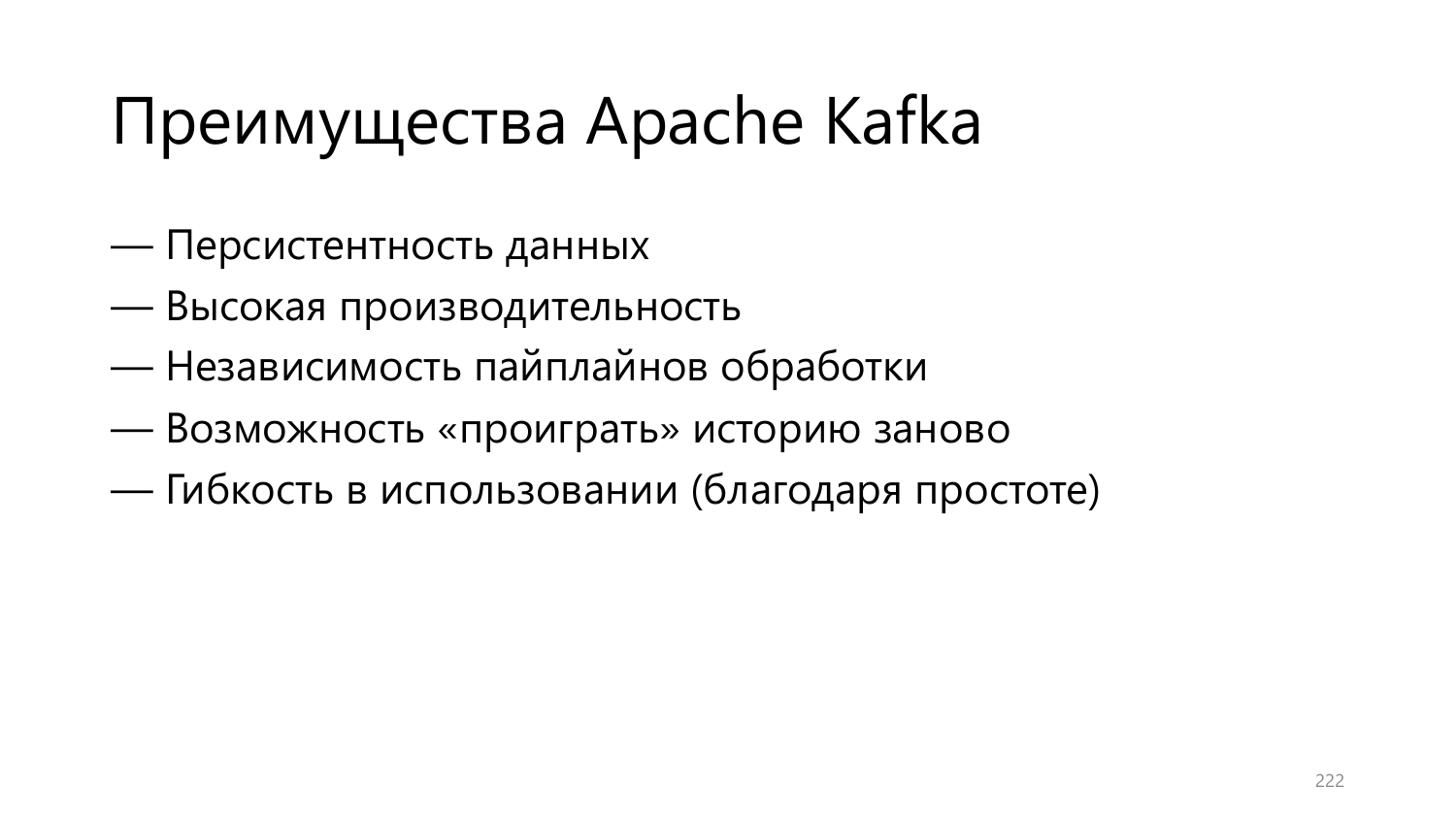- Персистентность данных
- Высокая производительность
- Независимость пайплайнов обработки
- Возможность «проиграть» историю заново
- Гибкость в использовании (благодаря простоте)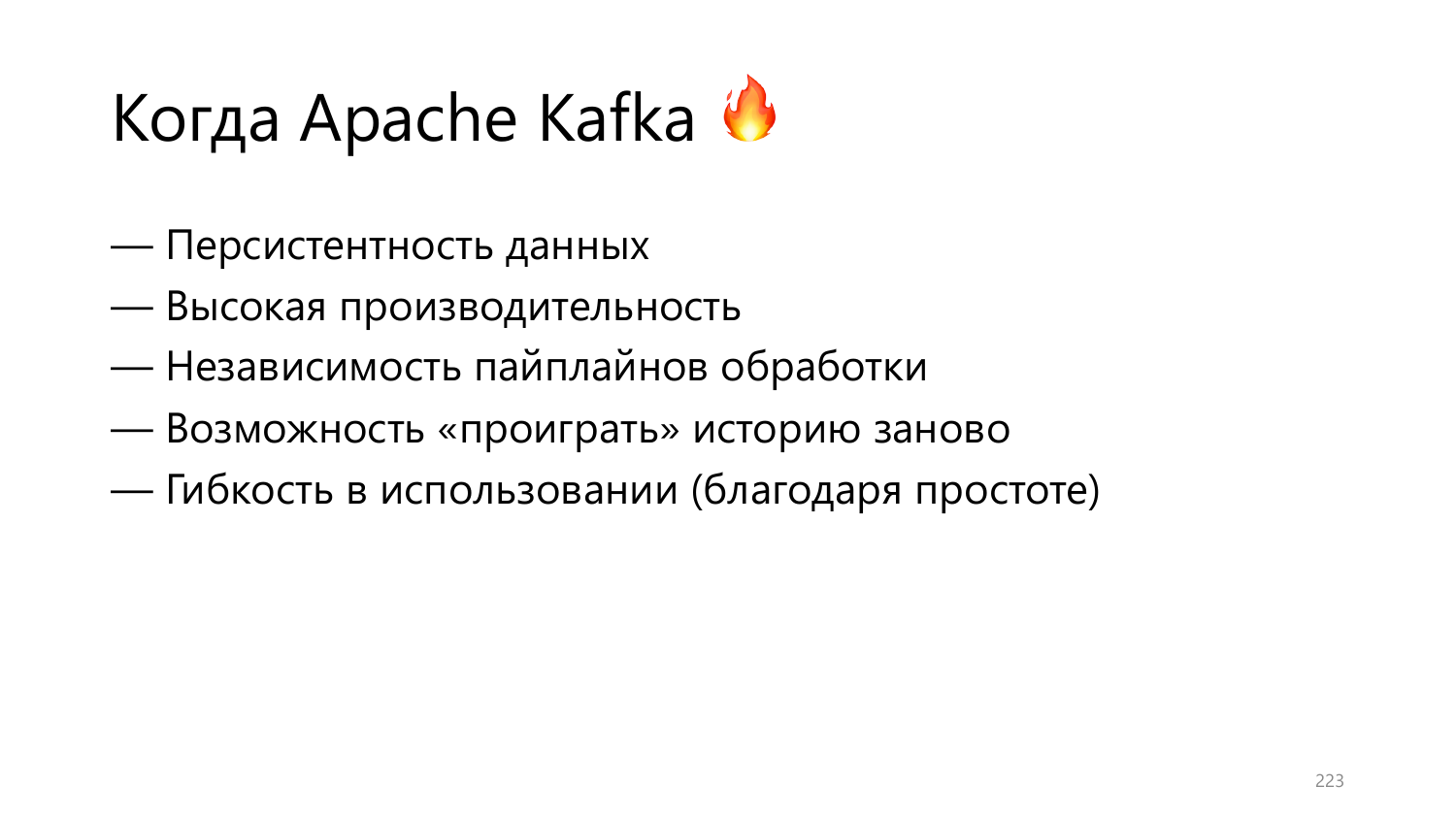- *λ*-архитектура и **K**-архитектура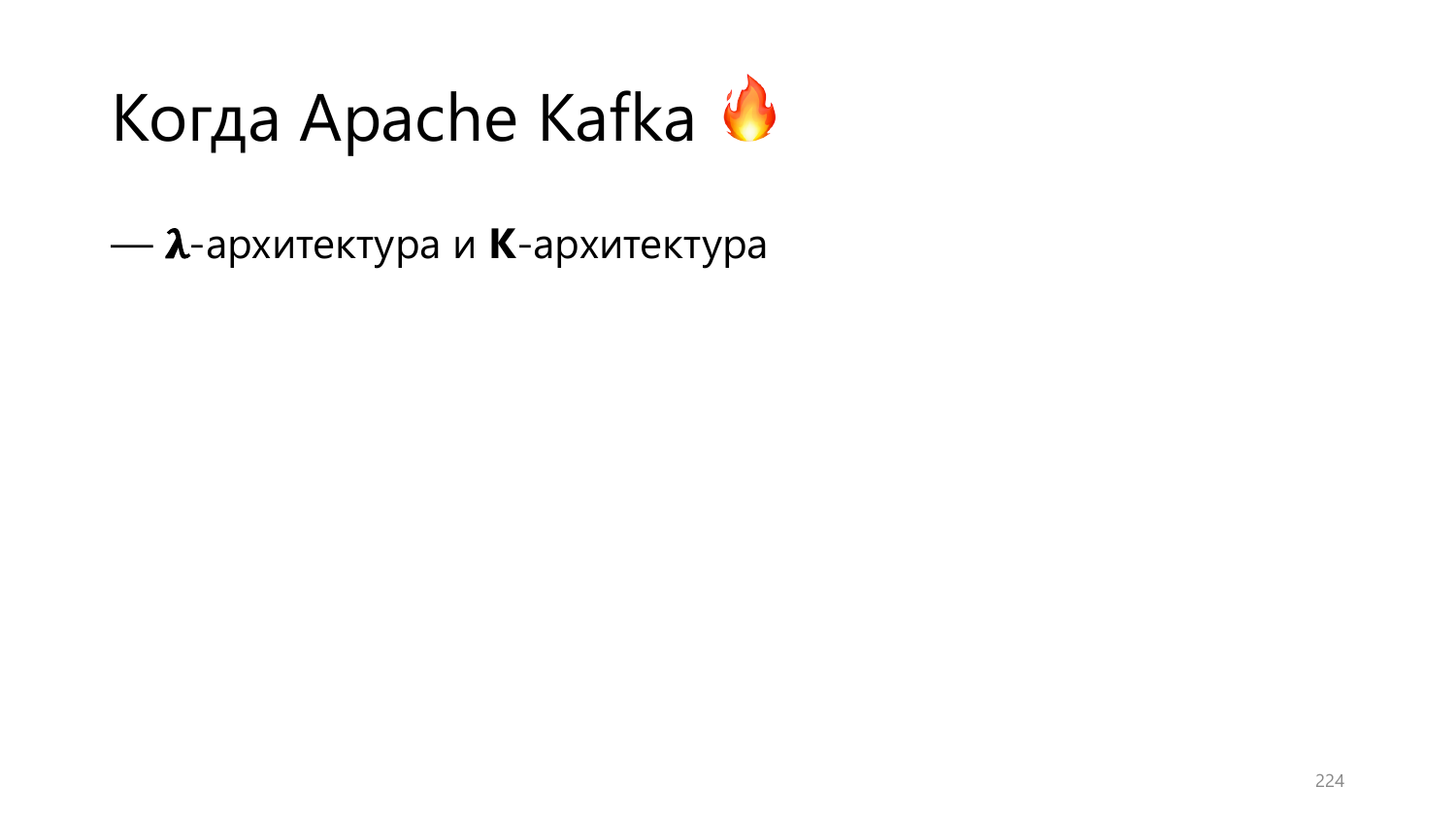- *λ*-архитектура и **K**-архитектура — Стриминг данных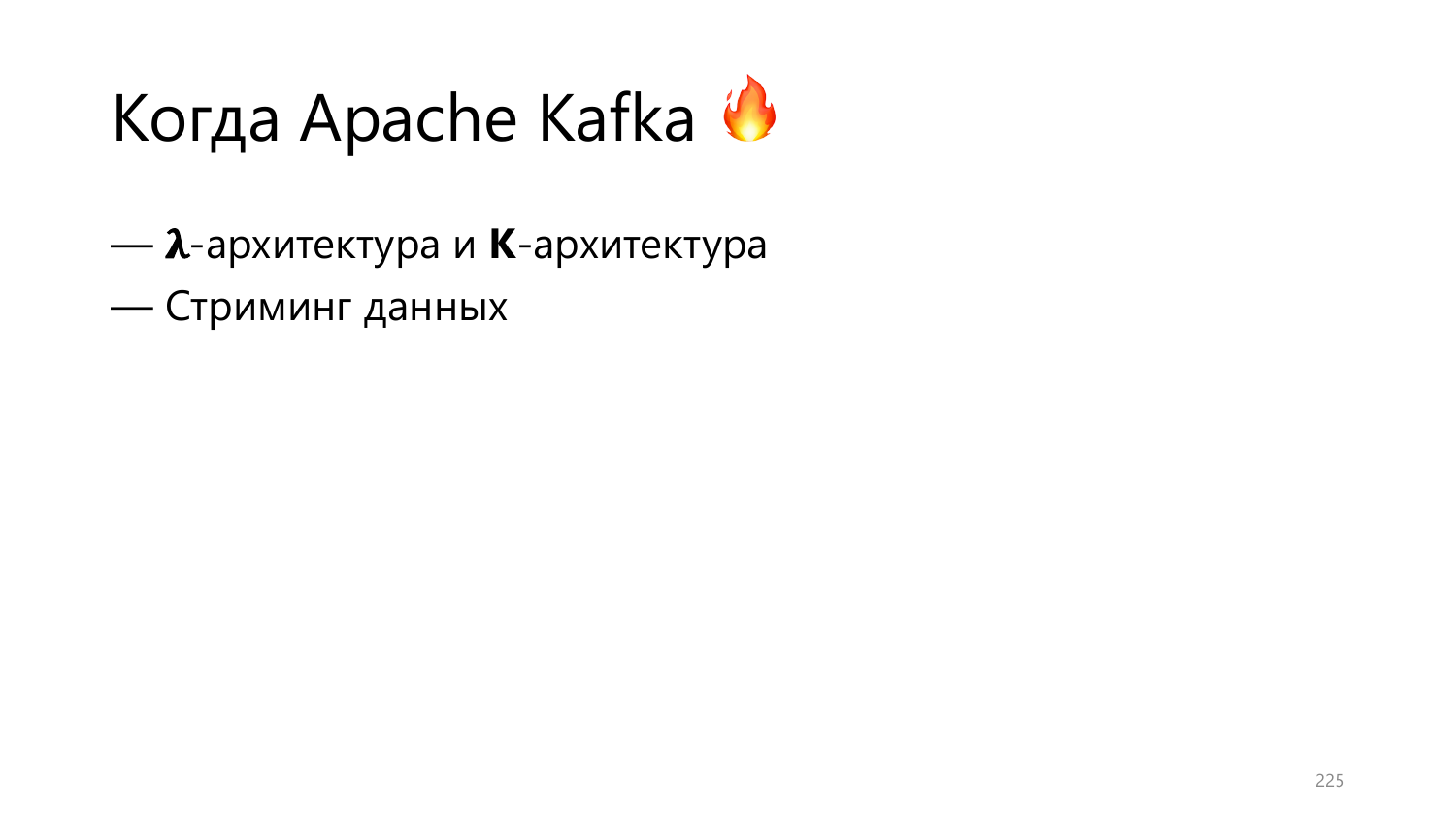—  $\lambda$ -архитектура и **K**-архитектура — Стриминг БОЛЬШИХ данных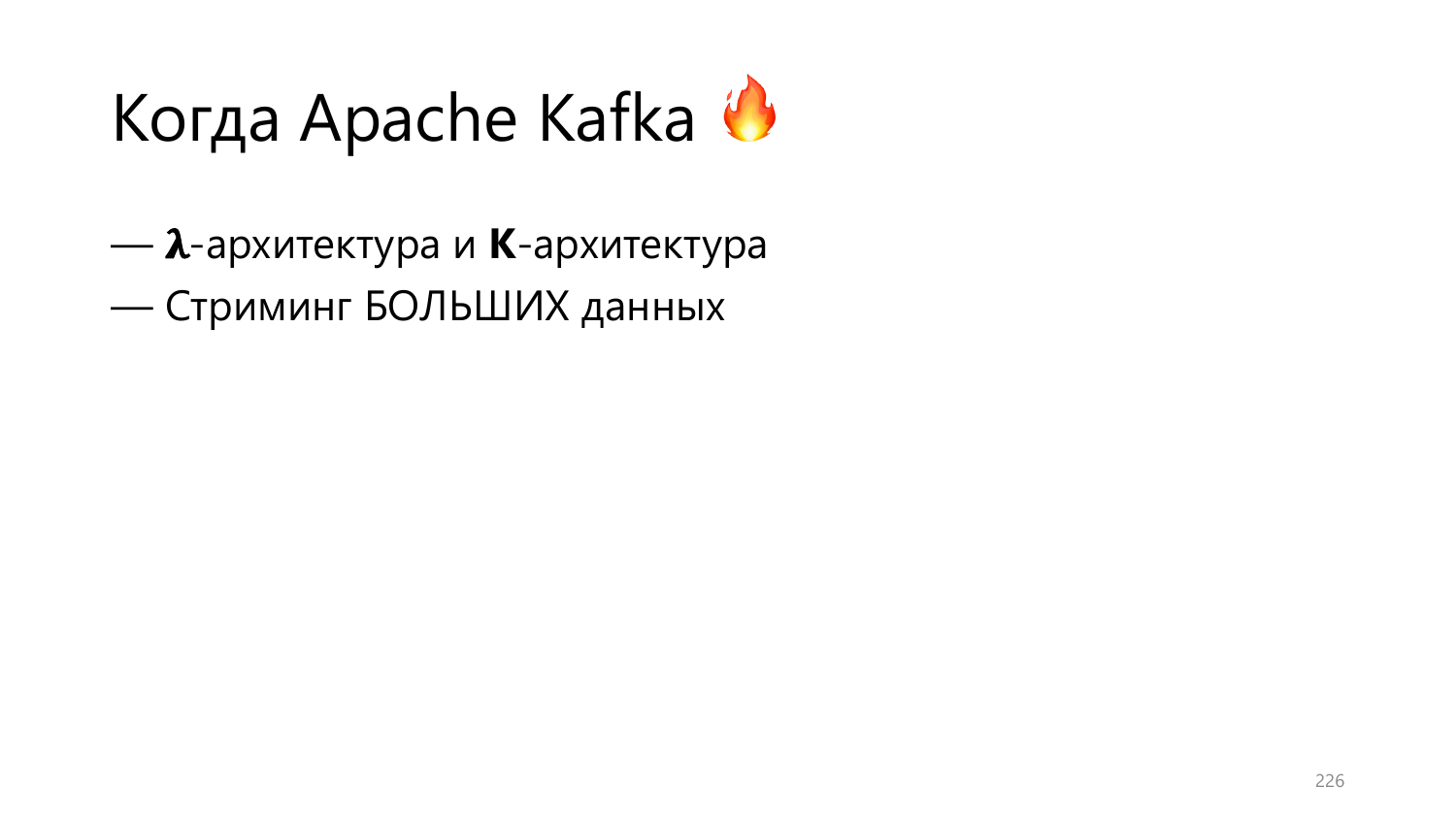- *λ*-архитектура и **K**-архитектура
- Стриминг БОЛЬШИХ данных
- Много клиентов (Producer и Consumer)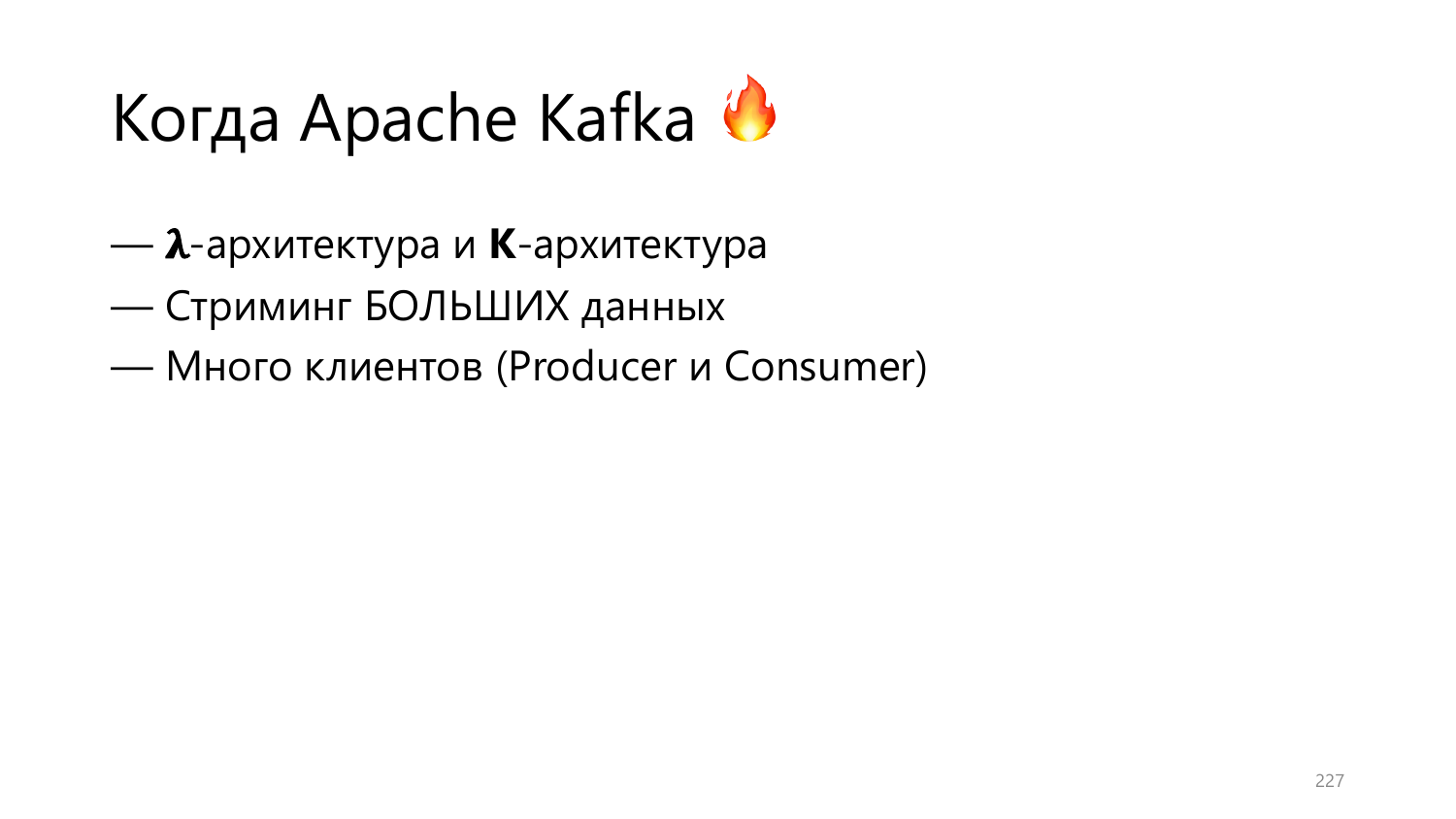- *λ*-архитектура и **K**-архитектура
- Стриминг БОЛЬШИХ данных
- Много клиентов (Producer и Consumer)
- Требуется кратное масштабирование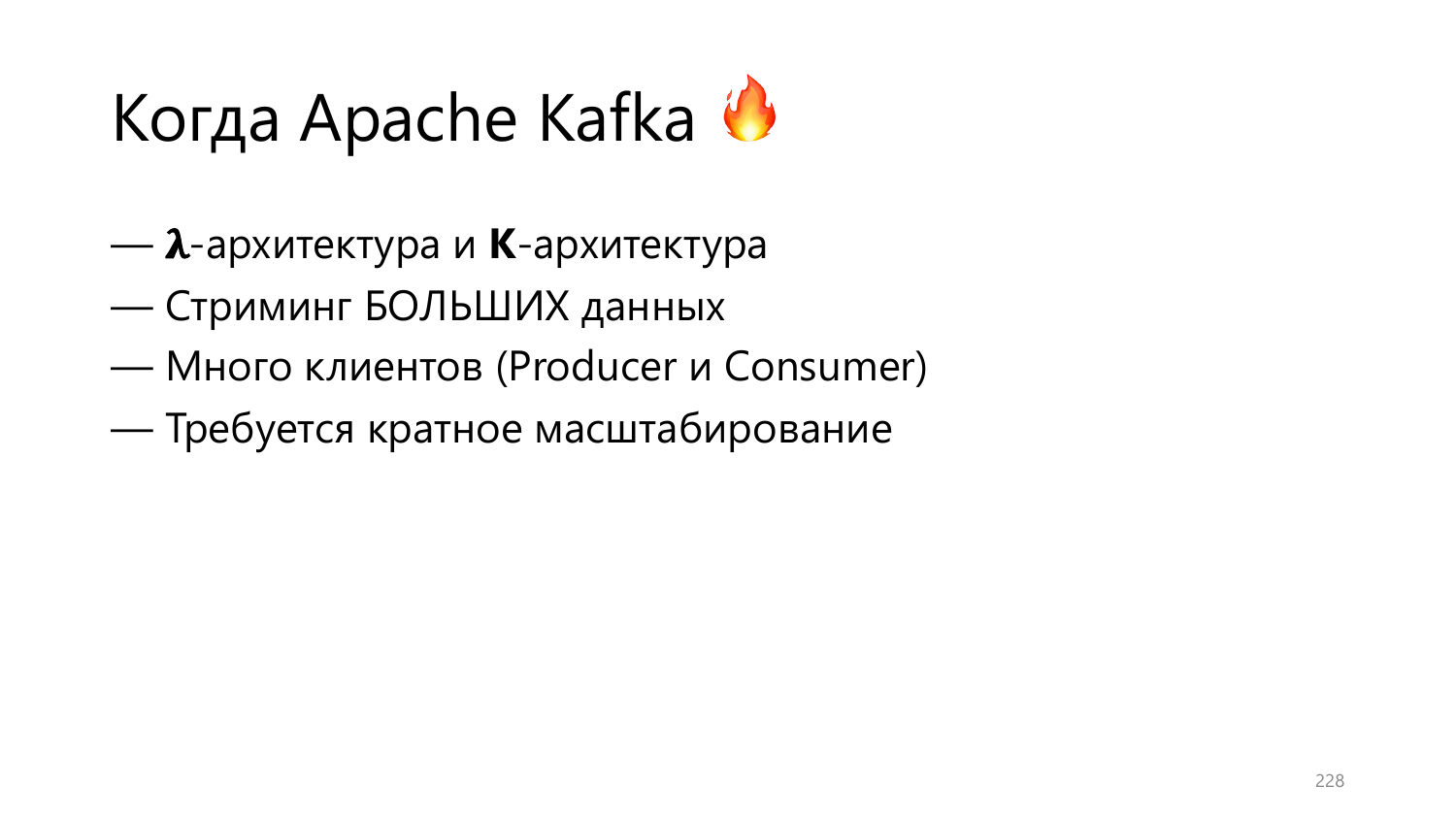- $\lambda$ -архитектура и **K**-архитектура
- Стриминг БОЛЬШИХ данных
- Много клиентов (Producer и Consumer)
- Требуется кратное масштабирование
- Велосипедостроение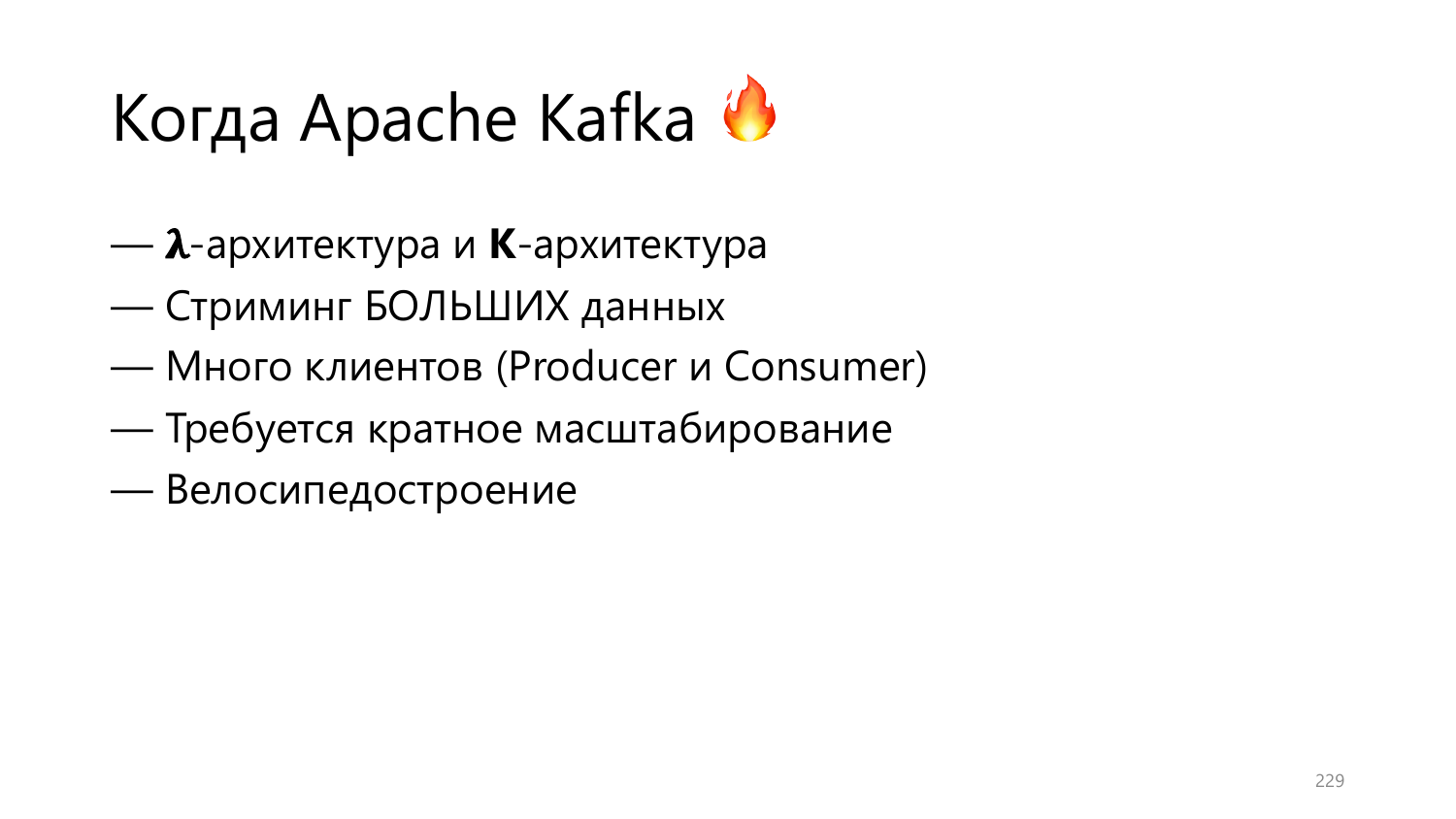### Чего нет в Kafka из коробки

- Отложенные сообщения
- DLQ
- AMQP / MQTT
- TTL на сообщение
- Очереди с приоритетами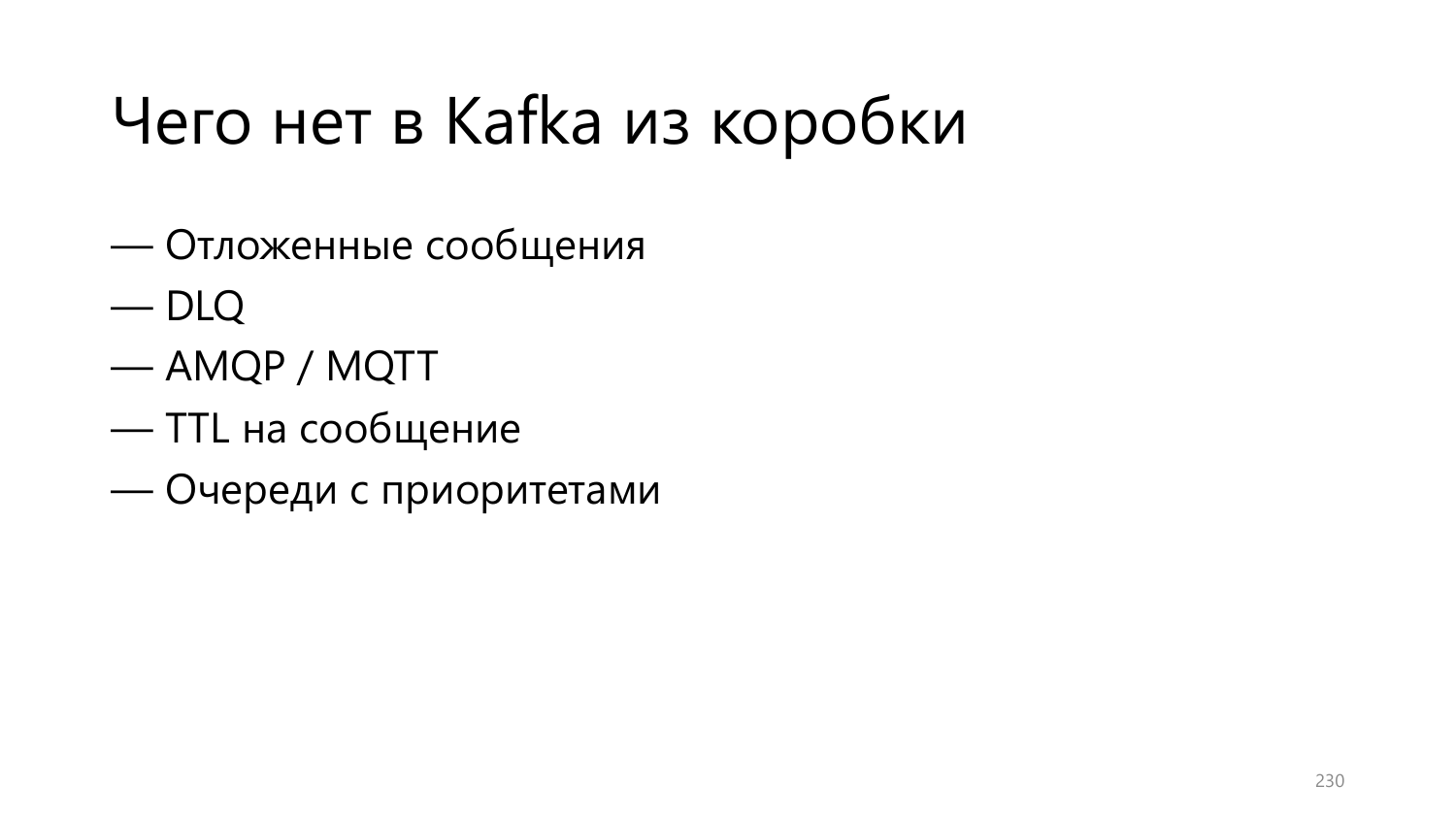

tech.kontur.ru

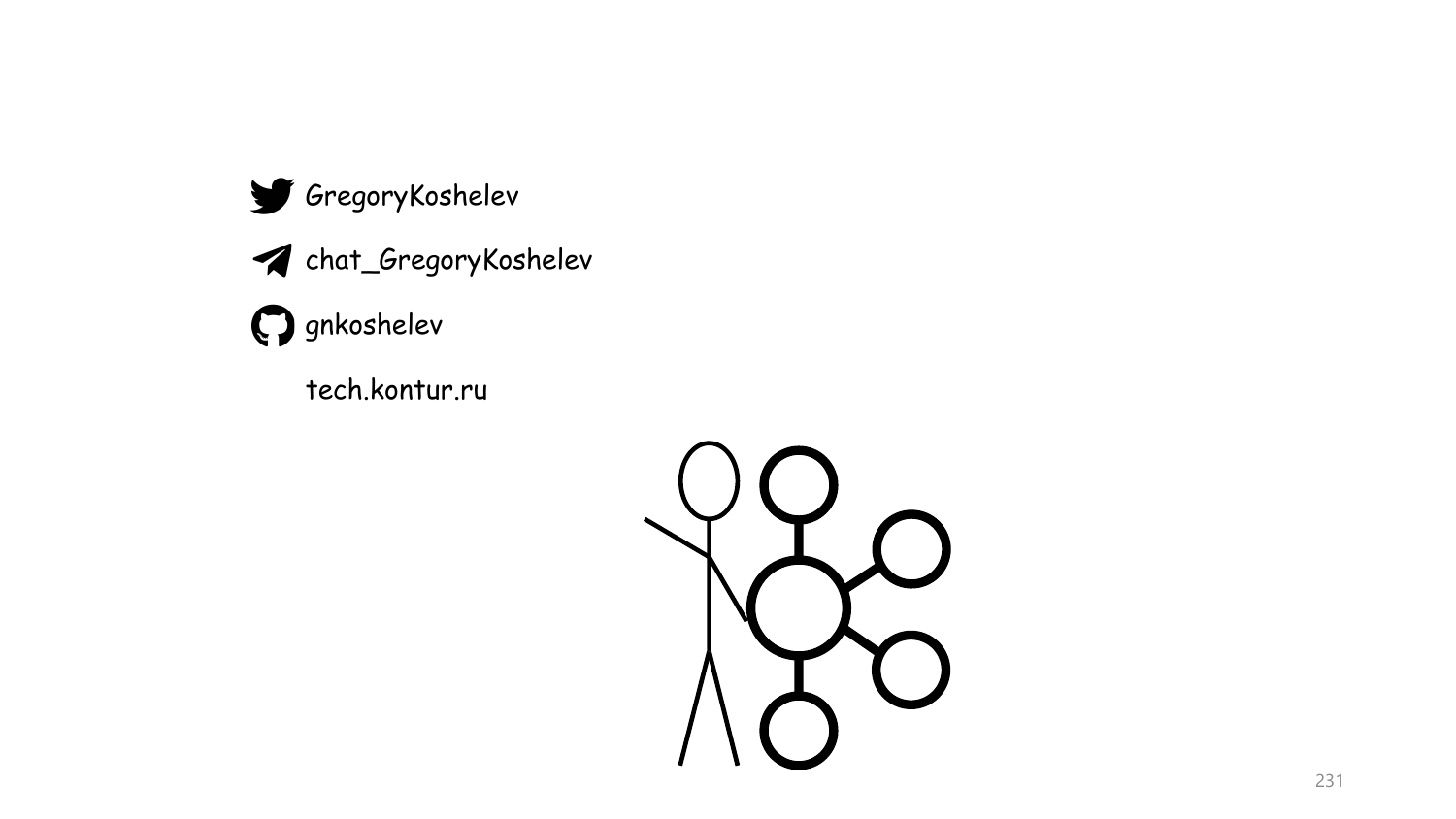#### А что есть ещё?

- RabbitMQ Streams https://www.rabbitmd
- Apache Pulsar https://pulsar.apache.org
- Apache RocketMQ https://rocketmq.apac